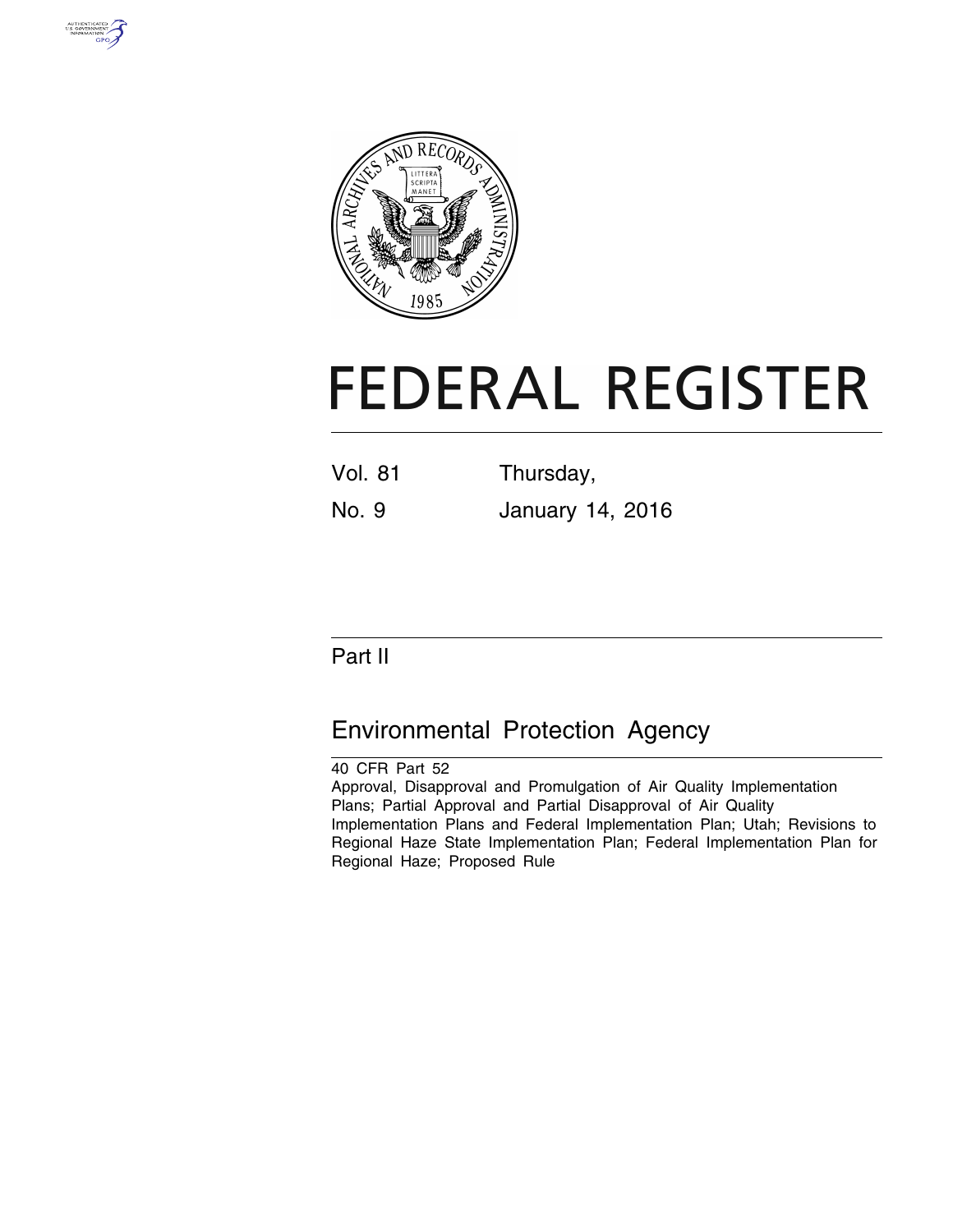#### **ENVIRONMENTAL PROTECTION AGENCY**

#### **40 CFR Part 52**

**[EPA–R08–OAR–2015–0463; FRL—9939– 43–Region 8]** 

**Approval, Disapproval and Promulgation of Air Quality Implementation Plans; Partial Approval and Partial Disapproval of Air Quality Implementation Plans and Federal Implementation Plan; Utah; Revisions to Regional Haze State Implementation Plan; Federal Implementation Plan for Regional Haze** 

**AGENCY:** Environmental Protection Agency (EPA). **ACTION:** Proposed rule.

**SUMMARY:** The Environmental Protection Agency (EPA) is proposing to take action pursuant to section 110 of the Clean Air Act (CAA or Act) on State Implementation Plan (SIP) revisions submitted by the State of Utah on June 4, 2015, and October 20, 2015 to implement the regional haze program. The State's SIP revisions establish an alternative to best available retrofit technology (BART) controls that would otherwise be required to control nitrogen oxides  $(NO<sub>X</sub>)$  at PacifiCorp's Hunter and Huntington power plants. The June 2015 SIP revision also includes BART determinations for particulate matter with an aerodynamic diameter of less than 10 micrometers  $(PM_{10})$  at these power plants and provisions for making the  $NO<sub>x</sub>$  and PM10 BART emission limits federally enforceable. The CAA requires states to prevent any future and remedy any existing man-made impairment of visibility in national parks and wilderness areas designated as Class I areas. Air emissions from the four electric generating units (EGUs) at the two plants affected by this action cause or contribute to visibility impairment at nine Class I areas including Grand Canyon, Arches, Bryce Canyon and Zion National Parks. The EPA is issuing two co-proposals in order to fully evaluate the State's submittals and the public's input thereon. The EPA would work with the State on a revised State plan should a partial disapproval and FIP be finalized.

**DATES:** *Comments:* Written comments must be received on or before March 14, 2016.

*Public Hearing:* A public hearing for this proposal is scheduled to be held on Tuesday, January 26, 2016, at the Salt Lake City Public Library, Main Library, from 1 p.m. until 5 p.m., and again from 6 p.m. until 8 p.m. (local time).

**ADDRESSES:** The public hearing will be held at the Salt Lake City Public Library, Main Library, 210 East 400 South, Salt Lake City, Utah 84111.

Submit your comments, identified by Docket ID No. EPA–R08–OAR–2015– 0463, to the Federal eRulemaking Portal: *<http://www.regulations.gov>*. Follow the online instructions for submitting comments. Once submitted, comments cannot be edited or removed from Regulations.gov. The EPA may publish any comment received to its public docket. Do not submit electronically any information you consider to be Confidential Business Information (CBI) or other information whose disclosure is restricted by statute. Multimedia submissions (audio, video, etc.) must be accompanied by a written comment. The written comment is considered the official comment and should include discussion of all points you wish to make. The EPA will generally not consider comments or comment contents located outside of the primary submission (*i.e.,* on the web, cloud, or other file sharing system). For additional submission methods, the full EPA public comment policy, information about CBI or multimedia submissions, and general guidance on making effective comments, please visit *[http://www2.epa.gov/dockets/](http://www2.epa.gov/dockets/commenting-epa-dockets) [commenting-epa-dockets](http://www2.epa.gov/dockets/commenting-epa-dockets)*.

*Instructions:* Direct your comments to Docket ID No. EPA–R08–OAR–2015– 0463. The EPA's policy is that all comments received will be included in the public docket and may be made available online at *[http://](http://www.regulations.gov) [www.regulations.gov,](http://www.regulations.gov)* including any personal information provided, unless the comment includes information claimed to be Confidential Business Information (CBI) or other information whose disclosure is restricted by statute. Do not submit information that you consider to be CBI or otherwise protected through *[www.regulations.gov](http://www.regulations.gov)*  or email. The *[www.regulations.gov](http://www.regulations.gov)* Web site is an ''anonymous access'' system, which means EPA will not know your identity or contact information unless you provide it in the body of your comment. If you send an email comment directly to EPA, without going through *[www.regulations.gov](http://www.regulations.gov)* your email address will be automatically captured and included as part of the comment that is placed in the public docket and made available on the Internet. If you submit an electronic comment, EPA recommends that you include your name and other contact information in the body of your comment and with any disk or CD–ROM you submit. If EPA cannot read your comment due to technical difficulties and cannot contact

you for clarification, EPA may not be able to consider your comment. Electronic files should avoid the use of special characters, any form of encryption, and be free of any defects or viruses. For additional information about EPA's public docket visit the EPA Docket Center homepage at *[http://www.](http://www.epa.gov/epahome/dockets.htm) [epa.gov/epahome/dockets.htm](http://www.epa.gov/epahome/dockets.htm)*. For additional instructions on submitting comments, go to section I, General Information, of the **SUPPLEMENTARY INFORMATION** section of this document.

*Docket:* All documents in the docket are listed in the *[www.regulations.gov](http://www.regulations.gov)*  index. Although listed in the index, some information is not publicly available, *e.g.,* CBI or other information whose disclosure is restricted by statute. Certain other material, such as copyrighted material, will be publicly available only in hard copy. Publicly available docket materials are available either electronically in *[www.regulations.gov](http://www.regulations.gov)* or in hard copy at the Air Program, Environmental Protection Agency (EPA), Region 8, 1595 Wynkoop Street, Denver, Colorado 80202–1129. EPA requests that if at all possible, you contact the individual listed in the **FOR FURTHER INFORMATION CONTACT** section to view the hard copy of the docket. You may view the hard copy of the docket Monday through Friday, 8 a.m. to 4 p.m., excluding federal holidays.

**FOR FURTHER INFORMATION CONTACT:** Gail Fallon, Air Program, EPA, Region 8, Mailcode 8P–AR, 1595 Wynkoop Street, Denver, Colorado, 80202–1129, (303) 312–6281, *[Fallon.Gail@epa.gov](mailto:Fallon.Gail@epa.gov)*. **SUPPLEMENTARY INFORMATION:** 

#### **Public Hearing**

The public hearing will provide interested parties the opportunity to present data, views, or arguments concerning the proposed action. The EPA may ask clarifying questions during the oral presentations, but will not respond to the presentations at that time. Written statements and supporting information submitted during the comment period will be considered with the same weight as oral comments and supporting information presented at the public hearing. The hearing officer may limit the time available for each commenter to address the proposal to 5 minutes or less if the hearing officer determines it to be appropriate. The limitation is to ensure that everyone who wants to make a comment has the opportunity to do so. We will not be providing equipment for commenters to show overhead slides or make computerized slide presentations. Any person may provide written or oral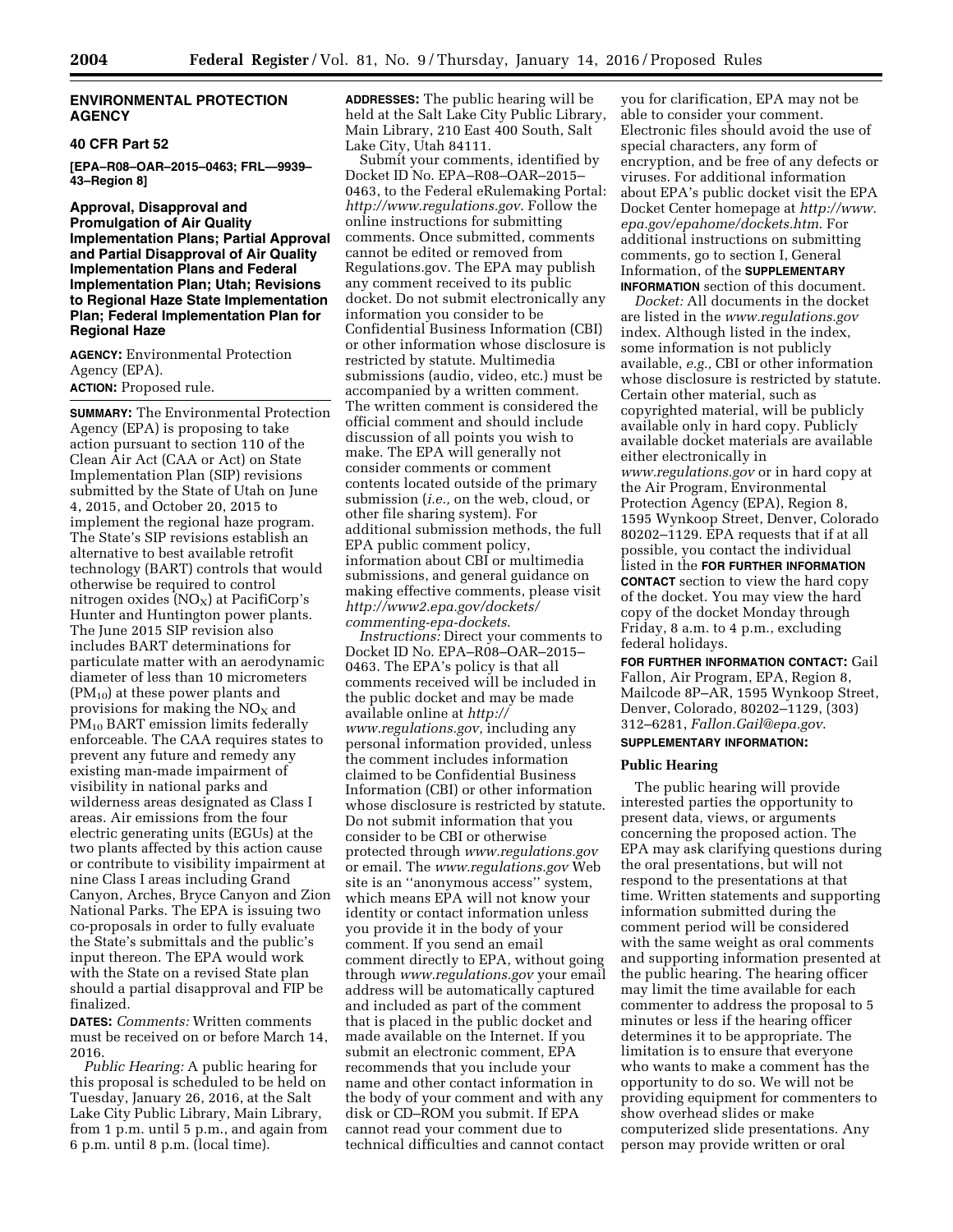comments and data pertaining to our proposal at the public hearings. Verbatim transcripts, in English, of the hearings and written statements will be included in the rulemaking docket.

#### **Table of Contents**

- I. General Information
- II. Overview of Proposed Actions
	- A. Brief Description of These Co-Proposals 1. Summary of Proposal To Approve the SIP
	- 2. Summary of Proposal To Partially Approve and Partially Disapprove the SIP and Propose a FIP
- III. Background and Requirements for Regional Haze SIPs and Utah Submittals
	- A. Statutory and Regulatory Background
	- 1. Regional Haze
	- 2. Requirements of the CAA and EPA's Regional Haze Rule (RHR)
	- 3. Roles of Agencies in Addressing Regional Haze
	- 4. Development of the Requirements for 40 CFR 51.309
	- 5. SIP and FIP Background
	- B. Requirements for Regional Haze SIPs
	- Applicable to This Proposal 1. The CAA and the Regional Haze Rule
	- 2. Determination of Baseline, Natural and Current Visibility Conditions
	- 3. Best Available Retrofit Technology
	- 4. Monitoring, Recordkeeping and
	- Reporting 5. Consultation With States and Federal
	- Land Managers (FLMs) C. Requirements for Regional Haze SIPs
	- Submitted Under 40 CFR 51.309 1. Projection of Visibility Improvement
	-
	- 2. Stationary Source Reductions
	- a. Sulfur Dioxide Emission Reductions b. Provisions for Stationary Source
	- Emissions of Nitrogen Oxides and Particulate Matter
	- D. General Requirements for PM<sub>10</sub> and NO<sub>X</sub> Alternative Programs Under the Regional Haze Rule and the ''Better-Than-BART Demonstration''
	- E. Summary of State Regional Haze Submittals and EPA Actions
	- 1. 2008 and 2011 Utah RH SIPs
	- 2. 2012 EPA Action on 2011 and 2008 Utah RH SIPs
	- 3. 2013 Litigation
- 4. 2015 Utah RH SIPs
- IV. Utah's Regional Haze SIP
	- A. Summary of Elements Under EPA's Previous Actions Upon Which We Are Relying
	- 1. Affected Class I Areas
	- 2. BART-Eligible Sources
	- 3. Sources Subject-to-BART
	- B. Summary of Utah's BART Alternative and PM10 BART SIP Revision
	- 1. Utah BART Alternative
	- 2. PM10 BART Determinations
	- 3. Monitoring, Recordkeeping and Reporting
	- C. Summary of Utah's Demonstration for Alternative Program
	- 1. A List of All BART-Eligible Sources Within the State
	- 2. A List of All BART-Eligible Sources and All BART Source Categories Covered by the Alternative Program
- 3. Analysis of BART and Associated Emission Reductions Achievable
- 4. Analysis of Projected Emissions Reductions Achievable Through the BART Alternative
- 5. A Determination That the Alternative Achieves Greater Reasonable Progress Than Would Be Achieved Through the Installation and Operation of BART
- a. Annual Emissions Comparison for Visibility-Impairing Pollutants
- b. Improvement in the Number of Days With Significant Visibility Impairment c. 98th Percentile Impact (dv)
- d. Annual Average Impact (dv)
- e. 90th Percentile Impact (dv)
- f. Timing for the Emissions Reductions
- g. IMPROVE Monitoring Data
- h. Energy and Non-Air Quality Benefits
- i. Cost
- 6. Requirement That Emission Reductions Take Place During Period of First Long-Term Strategy
- 7. Demonstration That Emission Reductions From Alternative Program Will Be Surplus
- D. Summary of Utah's Enforceable Commitment SIP Revision E. Consultation With FLMs
- V. EPA's Evaluation and Proposed Approval of Utah's Regional Haze SIP
	- A. Basis for Proposed Approval
	- B. Utah BART Alternative
	- 1. Summary of Utah BART Alternative
	- 2. Demonstration of Greater Reasonable Progress for the Alternative Program a. A List of All BART-Eligible Sources
	- Within the State b. A List of All BART-Eligible Sources and All BART Source Categories Covered by
	- the Alternative Program c. Analysis of BART and Associated
	- Emission Reductions
	- d. Analysis of Projected Emissions Reductions Achievable Through the BART Alternative
- e. A Determination That the Alternative Achieves Greater Reasonable Progress Than Would Be Achieved Through the Installation and Operation of BART
- f. Evaluation of the Weight of Evidence
- g. Requirement That Emission Reductions Take Place During Period of First Long-Term Strategy
- h. Demonstration That Emission Reductions From Alternative Program Will Be Surplus
- C.  $PM_{10}$  BART Determinations
- D. Monitoring, Recordkeeping, and Reporting
- E. Consultation With FLMs
- VI. EPA's Evaluation and Proposed Partial Approval and Partial Disapproval of Utah's Regional Haze SIP
	- A. Basis for Proposed Partial Disapproval and Partial Approval
	- B. Utah BART Alternative
	- 1. Summary of Utah BART Alternative 2. Demonstration of Greater Reasonable
	- Progress for Alternative Program a. A List of All BART-Eligible Sources
	- Within the State
	- b. A List of All BART-Eligible Sources and All BART Source Categories Covered by the Alternative Program
	- c. Analysis of BART and Associated Emission Reductions Achievable
- d. Analysis of Projected Emissions Reductions Achievable Through the BART Alternative
- e. A Determination That the Alternative Achieves Greater Reasonable Progress Than Would Be Achieved Through the Installation and Operation of BART
- f. Evaluation of the Weight of Evidence
- g. Evaluation That Emission Reductions Take Place During Period of First Long-Term Strategy
- h. Demonstration That Emission Reductions From Alternative Program Will Be Surplus
- C. Monitoring, Recordkeeping and
- Reporting for Utah's BART Alternative
- D. Proposed Federal Implementation Plan 1. BART Evaluations
- a. Costs of Compliance
- b. Visibility Impact Modeling
- 2. Hunter Power Plant
- a. Hunter Unit 1
- b. Hunter Unit 2
- 3. Huntington Power Plant
- a. Huntington Unit 1
- b. Huntington Unit 2
- 4. Federal Monitoring, Recordkeeping, and Reporting

B. Proposed Partial Disapproval/Approval and Federal Implementation Plan VIII. Statutory and Executive Order Reviews A. Executive Order 12866: Regulatory Planning and Review and Executive Order 13563: Improving Regulation and

E. Executive Order 13132: Federalism F. Executive Order 13175: Consultation and Coordination With Indian Tribal

G. Executive Order 13045: Protection of Children From Environmental Health

I. National Technology Transfer and

J. Executive Order 12898: Federal Actions To Address Environmental Justice in Minority Populations and Low-Income

*What should I consider as I prepare my* 

1. *Submitting Confidential Business Information (CBI).* Do not submit CBI to EPA through *<http://www.regulations.gov>* or email. Clearly mark the part or all of the information that you claim to be CBI. For CBI information on a disk or CD–ROM that you mail to EPA, mark the outside of the disk or CD–ROM as CBI and then identify electronically within the disk or CD ROM the specific

E.  $\tilde{PM}_{10}$  BART Determinations F. Consultation With FLMs

VII. EPA's Proposed Actions A. Proposed Approval

Regulatory Review B. Paperwork Reduction Act C. Regulatory Flexibility Act D. Unfunded Mandates Reform Act

(UMRA)

Governments

Risks and Safety Risks H. Executive Order 13211: Actions Concerning Regulations That Significantly Affect Energy Supply,

Distribution, or Use

Advancement Act

Populations **I. General Information** 

*comments for EPA?*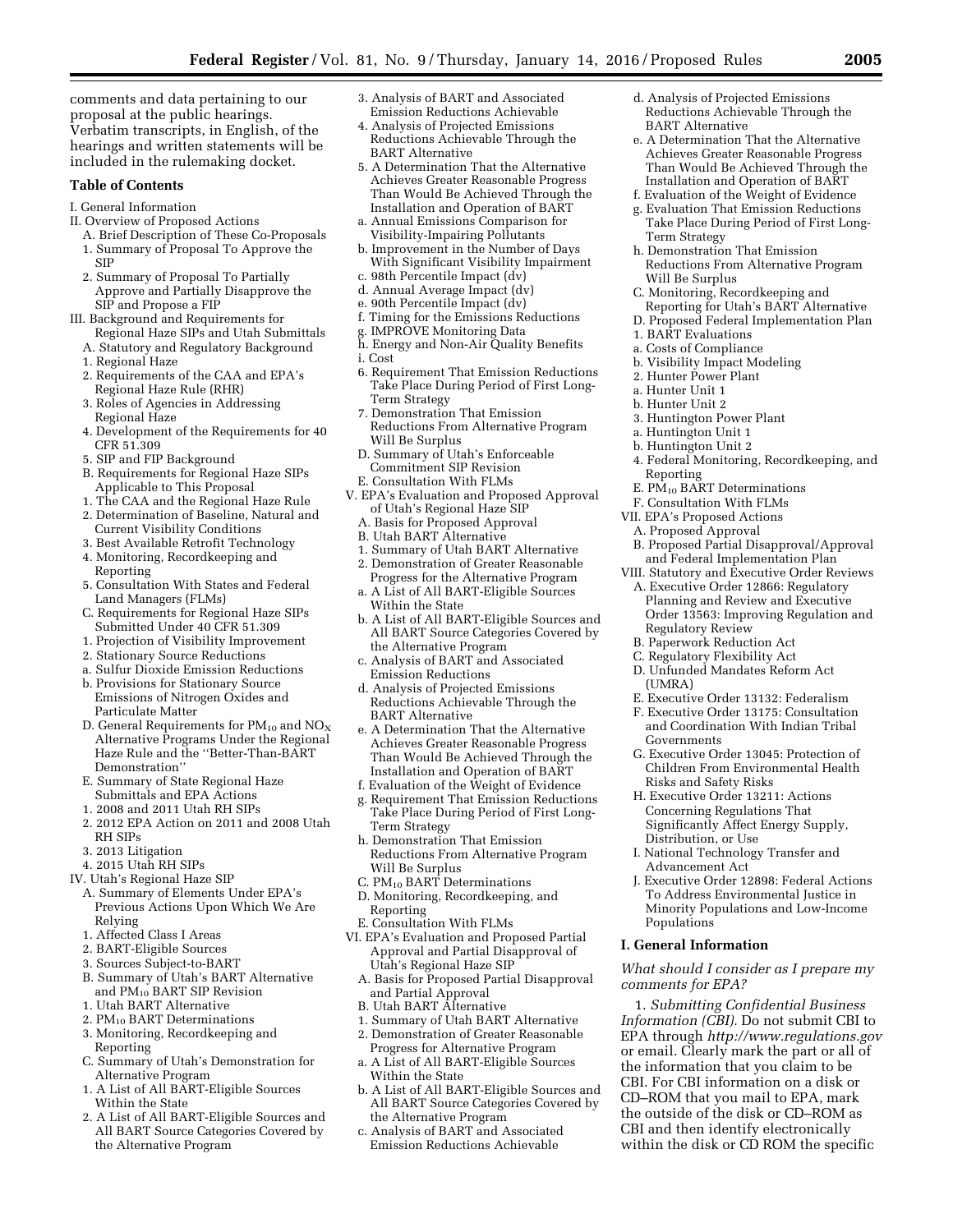information that is claimed as CBI. In addition to one complete version of the comment that includes information claimed as CBI, a copy of the comment that does not contain the information claimed as CBI must be submitted for inclusion in the public docket. Information so marked will not be disclosed except in accordance with procedures set forth in 40 CFR part 2.

2. *Tips for preparing your comments.*  When submitting comments, remember to:

• Identify the rulemaking by docket number and other identifying information (subject heading, **Federal Register**, date, and page number);

• Follow directions and organize your comments;

• Explain why you agree or disagree; • Suggest alternatives and substitute

language for your requested changes; • Describe any assumptions and

provide any technical information and/ or data that you used;

• If you estimate potential costs or burdens, explain how you arrived at your estimate in sufficient detail to allow for it to be reproduced;

• Provide specific examples to illustrate your concerns, and suggest alternatives;

• Explain your views as clearly as possible, avoiding the use of profanity or personal threats; and

• Make sure to submit your comments by the comment period deadline identified.

#### **II. Overview of Proposed Actions**

The State of Utah submitted SIP revisions on June 4, 2015, and October 20, 2015, to fulfill the CAA requirement to meet the requirements for the Best Available Retrofit Technology (BART) in the Regional Haze Rule (RHR) for the pollutants  $NO<sub>X</sub>$  and  $PM<sub>10</sub>$ . As described more fully in Section III, the purpose of the RHR is to remedy and prevent impairment of visibility in Class I areas resulting from anthropogenic air pollution. Instead of establishing BART controls for  $NO<sub>X</sub>$ , Utah's SIP revisions contain an alternative to BART. The revisions also include BART controls for  $PM_{10}$ . The idea of a BART alternative, which can take into account (and even encourage) plans that take into account state specific situations is a reasonable one, and one EPA supports where consistent with the CAA and RHR.

The State's SIP contains a  $NO<sub>X</sub>$  BART Alternative and metrics to evaluate the BART Alternative. In light of the variety of metrics Utah used, this is a complicated analysis and EPA considered the State's BART Alternative in the context of other previous decisions we and the states have made.

EPA carefully analyzed the SIP revisions and the supporting information submitted by the State. We also conducted additional analyses, which are included with this proposal. Based on a careful consideration of all of this information, EPA is proposing and soliciting comments on two different actions: A proposal to approve the State SIP in its entirety,<sup>1</sup> and a proposal to partially approve and partially disapprove the State SIP and propose a FIP.2 EPA takes seriously its decision to co-propose these two actions (disapprove part of the State's plan, alongside proposing to approve it), as it is preferable that the regional haze program be implemented through state plans. As part of its oversight responsibilities, EPA must be able to find that the state plan is consistent with the requirements of the Act. In this instance, we developed analyses and rationale supporting both a proposed approval and a proposed partial approval and partial disapproval, and we solicit input on each proposal. EPA intends to finalize only one proposal, although the details of our final action may differ somewhat from what is presented here based on any comments and additional information we receive.

Deciding whether to approve the State SIP entails an evaluation of Utah's SIP revision with respect to three elements in the RHR: (1) ''[a] demonstration that the emissions trading program or other alternative measure will achieve greater reasonable progress than would have resulted from the installation and operation of BART at all sources subject to BART in the State and covered by the alternative program''; 3 (2) ''[a] requirement that all necessary emission reductions take place during the period of the first long-term strategy for regional haze''; 4 and (3) ''[a] demonstration that the emissions reductions resulting from the alternative

2 In March 2015, conservation groups sued EPA in the U.S. District Court for the District of Colorado alleging that EPA failed to promulgate a regional haze FIP for Utah within the two-year period allowed by CAA section 110(c). *See Wildearth Guardians* v. *McCarthy, Case No. 1:15–cv–oo630– MSK–KLM, at \*1–2* (D. Colo. Mar. 27, 2015). EPA entered into a consent decree resolving this dispute requiring EPA to sign notices of proposed and final rulemaking for the regional haze requirements for Utah by December 16, 2015 and June 1, 2016, respectively. The signing of this proposed rule partially fulfills EPA's obligations under the consent decree. *See id.* (Doc. 60, Motion to Enter Consent Decree filed on December 8, 2015). 3 40 CFR 51.308(e)(2)(i).

measure will be surplus to those reductions resulting from measures adopted to meet requirements of the CAA as of the baseline date of the  $SIP.$ <sup>'' 5</sup>

For the first element, the determination that the alternative measure will achieve greater reasonable progress than BART, the State must provide the following: (1) A list of all BART-eligible sources within the State; (2) a list of all BART-eligible sources and all BART source categories covered by the alternative program; (3) an analysis of BART and associated emission reductions; (4) an analysis of the projected emission reductions achievable through the BART alternative; and (5) a determination that the alternative achieves greater reasonable progress than would be achievable through the installation and operation of BART. A State has several options for making the greater reasonable progress determination; 6 in this instance, the State elected to use two separate approaches.

EPA's evaluation of the BART Alternative therefore entails consideration of both of the State's analyses. As described in our 2006 revisions to the RHR, concerning BART alternatives, ''[t]he State's discretion in this area is subject to the condition that it must be reasonably exercised and that its decisions be supported by adequate documentation of its analyses."<sup>7</sup> As presented in section V, several of the metrics in the State's analyses appear to support a determination that a BART Alternative presented by the State achieves greater reasonable progress than BART. However, several other metrics in the State's analyses do not appear to support a conclusion that the BART Alternative achieves greater reasonable progress. The complexity of our evaluation leads us to propose and solicit comment on two conclusions and courses of action: (1) The State's submittal meets the test above and we approve the BART Alternative; or (2) the State's submittal falls short of meeting this test and we disapprove the BART Alternative and promulgate a FIP for  $NO<sub>X</sub>$  BART. We request comment on all aspects of each proposal.

Given the complexities in evaluating these co-proposals, EPA wants to ensure that our final decision is based on the best and most currently available data and information, and is taken with the fullest possible consideration of public input. Therefore, in addition to seeking comments on the co-proposals, we are

<sup>1</sup>Our proposed approval for one element, reporting for PM BART limits, is a conditional approval based on a commitment from Utah to provide a SIP revision to address this element. See section V.D of this document for a more detailed explanation.

<sup>4</sup> 40 CFR 51.308(e)(2)(iii).

<sup>5</sup> 40 CFR 51.308(e)(2)(iv).

<sup>6</sup> 40 CFR 51.308(e)(2)(i)(E); 40 CFR 51.308(e)(3).

<sup>7</sup> 71 FR 60612, 60621 (Oct. 13, 2006).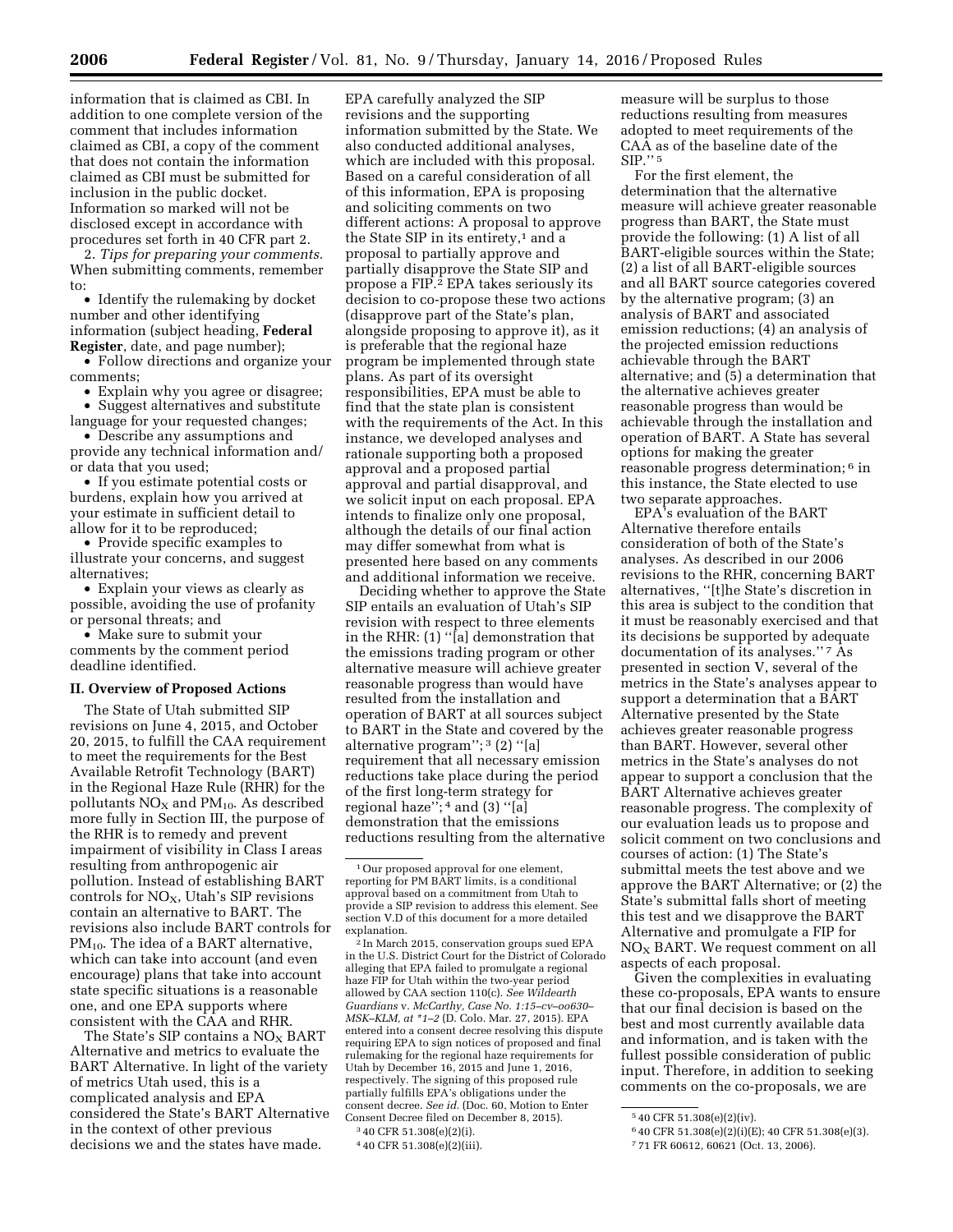also asking if interested parties have additional information or analysis on the co-proposals, for example, analysis related to the modeled visibility benefits of the BART Alternative compared to BART. In light of any such information, we are asking whether interested parties think the Agency should consider BART Alternatives or BART control technology options that are related to what we propose and that could be finalized as our FIP (if we disapprove the Utah SIP submittal in our final action). The Agency is also asking if interested parties have additional information or comments on the proposed timing of compliance.

The Agency will take the comments and testimony received, as well as any further SIP revisions received from the State prior to our final action, into consideration in our final promulgation. As noted above, additional information and comments may lead the Agency to adopt final SIP and/or FIP regulations that differ somewhat from the coproposals presented here regarding the BART Alternative, BART control technology option or emission limits, or impact other proposed regulatory provisions. EPA's final action will fully consider these complex issues and the comments received, which will result in the selection of a final action that meets the CAA and regulatory requirements requiring development and implementation of plans to ensure reasonable progress toward improving visibility in mandatory Class I areas by reducing emissions that cause or contribute to regional haze.

#### *A. Brief Description of These Co-Proposals*

1. Summary of Proposal To Approve the SIP

As explained more fully later, we are proposing to approve these aspects of the State's June 4, 2015 SIP submittal:

• NO<sub>X</sub> BART Alternative, including  $NO<sub>x</sub>$  emission reductions from Hunter Units 1, 2, and 3, Huntington Units 1 and 2, and Carbon Units 1 and 2, and sulfur dioxide  $(SO<sub>2</sub>)$  and  $PM<sub>10</sub>$  emission reductions from Carbon Units 1 and 2.

• BART determinations and emission limits for  $PM_{10}$  at Hunter Units 1 and 2 and Huntington Units 1 and 2.

• Monitoring, recordkeeping, and reporting requirements for units subject to the BART Alternative and the  $PM_{10}$ emission limits.

We are proposing to approve these elements of the State's October 20, 2015 SIP submittal:

• Enforceable commitments to revise SIP section XX.D.3.c and state rule R307–150 by March 2018 to clarify

emission inventory requirements for tracking compliance with the  $SO<sub>2</sub>$ milestone and properly accounting for the  $SO<sub>2</sub>$  emission reductions due to the closure of the Carbon plant.

2. Summary of Proposal to Partially Approve and Partially Disapprove the SIP and Propose a FIP

We are proposing to approve these elements of the State's SIP submittals:

• BART determinations and emission limits for  $PM_{10}$  at Hunter Units 1 and 2, and Huntington Units 1 and 2.

• Monitoring, recordkeeping, and reporting requirements for units subject to the  $PM_{10}$  emission limits.

We are proposing to disapprove these aspects of the State's June 4, 2015 SIP:

•  $NO<sub>x</sub> BART Alternative, including$  $NO<sub>X</sub>$  emission reductions from Hunter Units 1, 2, and 3, Huntington Units 1 and 2, and Carbon Units 1 and 2, and  $SO<sub>2</sub>$  and PM<sub>10</sub> emission reductions from Carbon Units 1 and 2.

We are proposing to disapprove the State's October 20, 2015 SIP submittal.

We are proposing promulgation of a FIP to address the deficiencies in the Utah regional haze SIPs that are identified in this notice. The proposed FIP includes the following elements:

•  $NO<sub>x</sub>$  BART determinations and emission limits for Hunter Units 1 and 2 and Huntington Units 1 and 2.

• Monitoring, recordkeeping, and reporting requirements for  $NO<sub>x</sub>$  at Hunter Units 1 and 2, and Huntington Units 1 and 2.

If we partially disapprove the SIP, and promulgate a FIP, the State may submit a SIP revision to supersede the FIP. If we determine that the SIP revision is approvable, regardless of whether or not its terms match those of our final FIP, we would propose to approve such a SIP revision. If we issue a final FIP, we encourage the State to submit a SIP revision to replace the FIP.

#### **III. Background and Requirements for Regional Haze SIPs and Utah Submittals**

#### *A. Statutory and Regulatory Background*

#### 1. Regional Haze

Regional haze is visibility impairment that is produced by numerous sources that are located across a broad geographic area and emit fine particles (PM2.5) (*e.g.,* sulfates, nitrates, organic carbon (OC), elemental carbon (EC), and soil dust), and their precursors (*e.g.,*   $SO<sub>2</sub>$ , NO<sub>X</sub>, and in some cases, ammonia (NH3) and volatile organic compounds (VOC)). Coarse PM also impairs visibility. Fine particle precursors react in the atmosphere to form  $PM_{2.5}$ , which impairs visibility by scattering and

absorbing light. Visibility impairment reduces the clarity, color, and visible distance that one can see,  $PM_{2.5}$  can also cause serious health effects and mortality in humans and contributes to environmental effects such as acid deposition and eutrophication. Coarse PM also can cause adverse health effects.

Data from the existing visibility monitoring network, the ''Interagency Monitoring of Protected Visual Environments'' (IMPROVE) monitoring network, show that at the time the regional haze rule was finalized in 1999, visibility impairment caused by air pollution occurred virtually all the time at most national parks and wilderness areas. The average visual range 8 in many Class I areas (*i.e.,* national parks, wilderness areas, and international parks meeting certain size criteria) in the western U.S. was 62–93 miles, but in some Class I areas, these visual ranges may have been impacted by natural wildfire and dust episodes.9 In most of the eastern Class I areas of the U.S., the average visual range was less than 19 miles, ''or about one-fifth of the visual range that would exist under estimated natural conditions.'' 10

2. Requirements of the CAA and EPA's Regional Haze Rule (RHR)

In section 169A of the 1977 Amendments to the CAA, Congress created a program for protecting visibility in the nation's national parks and wilderness areas. This section of the CAA establishes ''as a national goal the prevention of any future, and the remedying of any existing, impairment of visibility in mandatory class I Federal areas which impairment results from manmade air pollution.'' 11 On

11 42 U.S.C. 7491(a). Areas designated as mandatory Class I Federal areas consist of national parks exceeding 6000 acres, wilderness areas and national memorial parks exceeding 5000 acres, and all international parks that were in existence on August 7, 1977. 42 U.S.C. 7472(a). In accordance with section 169A of the CAA, EPA, in consultation with the Department of Interior, promulgated a list of 156 areas where visibility is identified as an important value. 44 FR 69122 (Nov. 30, 1979). The extent of a mandatory Class I area includes subsequent changes in boundaries, such as park expansions. 42 U.S.C. 7472(a). Although states and tribes may designate as Class I additional areas which they consider to have visibility as an important value, the requirements of the visibility program set forth in section 169A of the CAA apply only to ''mandatory Class I Federal areas.'' Each mandatory Class I Federal area is the responsibility of a ''Federal Land Manager.'' 42 U.S.C. 7602(i). When we use the term "Class I area" in this section, we mean a ''mandatory Class I Federal area.''

<sup>8</sup> Visual range is the greatest distance, in kilometers or miles, at which a dark object can be viewed against the sky.

<sup>9</sup> 64 FR 35715, 35716 (July 1, 1999).

<sup>10</sup> *Id.*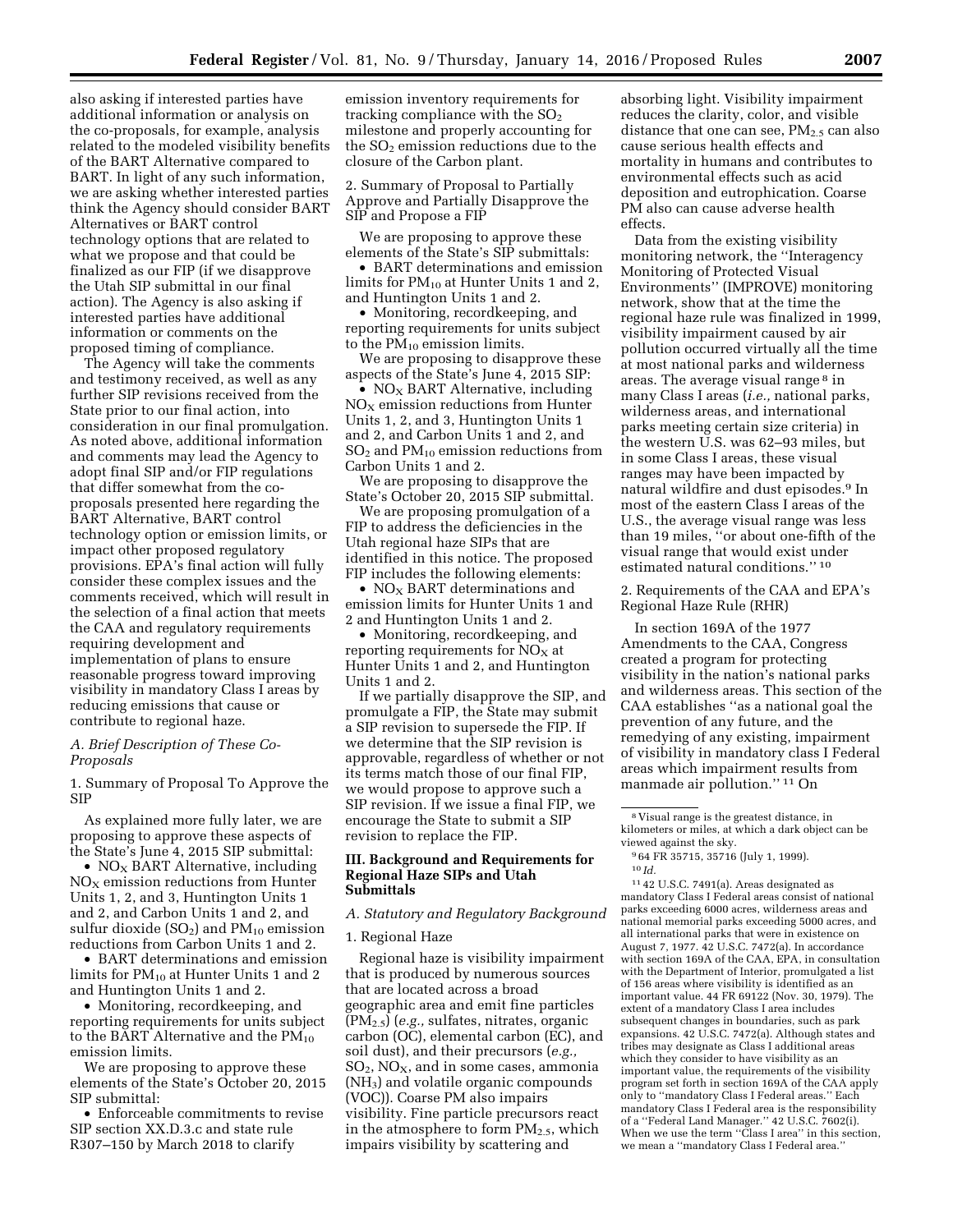December 2, 1980, EPA promulgated regulations to address visibility impairment in Class I areas that are ''reasonably attributable'' to a single source or small group of sources, *i.e.,*  reasonably attributable visibility impairment.12 These regulations represented the first phase in addressing visibility impairment. EPA deferred action on regional haze that emanates from a variety of sources until monitoring, modeling and scientific knowledge about the relationships between pollutants and visibility

impairment were improved. Congress added section 169B to the CAA in 1990 to address regional haze issues. EPA promulgated a rule to address regional haze on July 1, 1999.13 The RHR revised the existing visibility regulations to integrate into the regulation provisions addressing regional haze impairment and established a comprehensive visibility protection program for Class I areas. The requirements for regional haze, found at 40 CFR 51.308 and 51.309, are included in EPA's visibility protection regulations at 40 CFR 51.300 through 309. Some of the main elements of the regional haze requirements are summarized later in section III.C of this preamble. The requirement to submit a regional haze SIP applies to all 50 states, the District of Columbia, and the Virgin Islands. 40 CFR 51.308(b) requires states to submit the first implementation plan addressing regional haze visibility impairment no later than December 17, 2007.14

Once EPA has found that a state has failed to make a required submission, EPA is required to promulgate a FIP within two years unless the state submits a SIP and the Agency approves it within the two-year period.15

3. Roles of Agencies in Addressing Regional Haze

Successful implementation of the regional haze program requires longterm regional coordination among states, tribal governments, and various federal agencies. As noted previously, pollution affecting the air quality in Class I areas can be transported over long distances, even hundreds of kilometers. Therefore, to effectively address the problem of visibility impairment in Class I areas, states need to develop strategies in coordination with one another, taking into account the effect of emissions from one

jurisdiction on the air quality in another.

Because the pollutants that lead to regional haze can originate from sources located across broad geographic areas, EPA has encouraged the states and tribes across the United States to address visibility impairment from a regional perspective. Five regional planning organizations (RPOs) were created to address regional haze and related issues. The RPOs first evaluated technical information to better understand how their states and tribes impact Class I areas across the country, and then pursued the development of regional strategies to reduce emissions of pollutants that lead to regional haze.

The Western Regional Air Partnership (WRAP) RPO is a collaborative effort of state governments, tribal governments, and various federal agencies established to initiate and coordinate activities associated with the management of regional haze, visibility and other air quality issues in the western United States. WRAP member state governments include: Alaska, Arizona, California, Colorado, Idaho, Montana, New Mexico, North Dakota, Oregon, South Dakota, Utah, Washington, and Wyoming. Tribal members include Campo Band of Kumeyaay Indians, Confederated Salish and Kootenai Tribes, Cortina Indian Rancheria, Hopi Tribe, Hualapai Nation of the Grand Canyon, Native Village of Shungnak, Nez Perce Tribe, Northern Cheyenne Tribe, Pueblo of Acoma, Pueblo of San Felipe, and Shoshone-Bannock Tribes of Fort Hall.

4. Development of the Requirements for 40 CFR 51.309

EPA's RHR provides two paths to address regional haze. One is 40 CFR 51.308, requiring states to perform individual point source BART determinations and evaluate the need for other control strategies. These strategies must be shown to make ''reasonable progress'' in improving visibility in Class I areas inside the state and in neighboring jurisdictions. The other method for addressing regional haze is through 40 CFR 51.309, and is an option for nine states termed the ''Transport Region States,'' which include: Arizona, California, Colorado, Idaho, Nevada, New Mexico, Oregon, Utah, and Wyoming. By meeting the requirements under 40 CFR 51.309, states can be deemed to be making reasonable progress toward the national goal of achieving natural visibility conditions for the 16 Class I areas on the Colorado Plateau.

Section 309 requires participating states to adopt regional haze strategies

that are based on recommendations from the Grand Canyon Visibility Transport Commission (GCVTC) for protecting the 16 Class I areas on the Colorado Plateau.16 The EPA established the GCVTC on November 13, 1991. The purpose of the GCVTC was to assess information about the adverse impacts on visibility in and around the 16 Class I areas on the Colorado Plateau and to provide policy recommendations to EPA to address such impacts. Section 169B of the CAA called for the GCVTC to evaluate visibility research, as well as other available information, pertaining to adverse impacts on visibility from potential or projected growth in emissions from sources located in the region. The GCVTC determined that all Transport Region States could potentially impact the Class I areas on the Colorado Plateau. The GCVTC submitted a report to EPA in 1996 with its policy recommendations for protecting visibility for the Class I areas on the Colorado Plateau. Provisions of the 1996 GCVTC report include: Strategies for addressing smoke emissions from wildland fires and agricultural burning; provisions to prevent pollution by encouraging renewable energy development; and provisions to manage clean air corridors (CACs), mobile sources, and windblown dust, among other things. The EPA codified these recommendations as an option available to states as part of the 1999 RHR.17

EPA determined that the GCVTC strategies would provide for reasonable progress in mitigating regional haze if supplemented by an annex containing quantitative emission reduction milestones and provisions for a trading program or other alternative measure.18 Thus, the 1999 RHR required that western states submit an annex to the GCVTC report with quantitative milestones and detailed guidelines for an alternative program in order to establish the GCVTC recommendations as an alternative approach to fulfilling the section 308 requirements for compliance with the RHR. In September

<sup>12</sup> 45 FR 80084, 80084 (Dec. 2, 1980). 13 64 FR 35714, 35714 (July 1, 1999) (codified at <sup>14</sup> EPA's RHR requires subsequent updates to the

regional haze SIPs. 40 CFR 51.308(g) through (i). 15 42 U.S.C. 7410(c)(1).

<sup>16</sup>The Colorado Plateau is a high, semi-arid tableland in southeast Utah, northern Arizona, northwest New Mexico, and western Colorado. The 16 mandatory Class I areas are as follows: Grand Canyon National Park, Mount Baldy Wilderness, Petrified Forest National Park, Sycamore Canyon Wilderness, Black Canyon of the Gunnison National Park Wilderness, Flat Tops Wilderness, Maroon Bells Wilderness, Mesa Verde National Park, Weminuche Wilderness, West Elk Wilderness, San Pedro Parks Wilderness, Arches National Park, Bryce Canyon National Park, Canyonlands National Park, Capital Reef National Park, and Zion National Park.<br><sup>17</sup> 64 FR 35714, 35749 (July 1, 1999).

<sup>18 64</sup> FR 35714, 35749, 35756.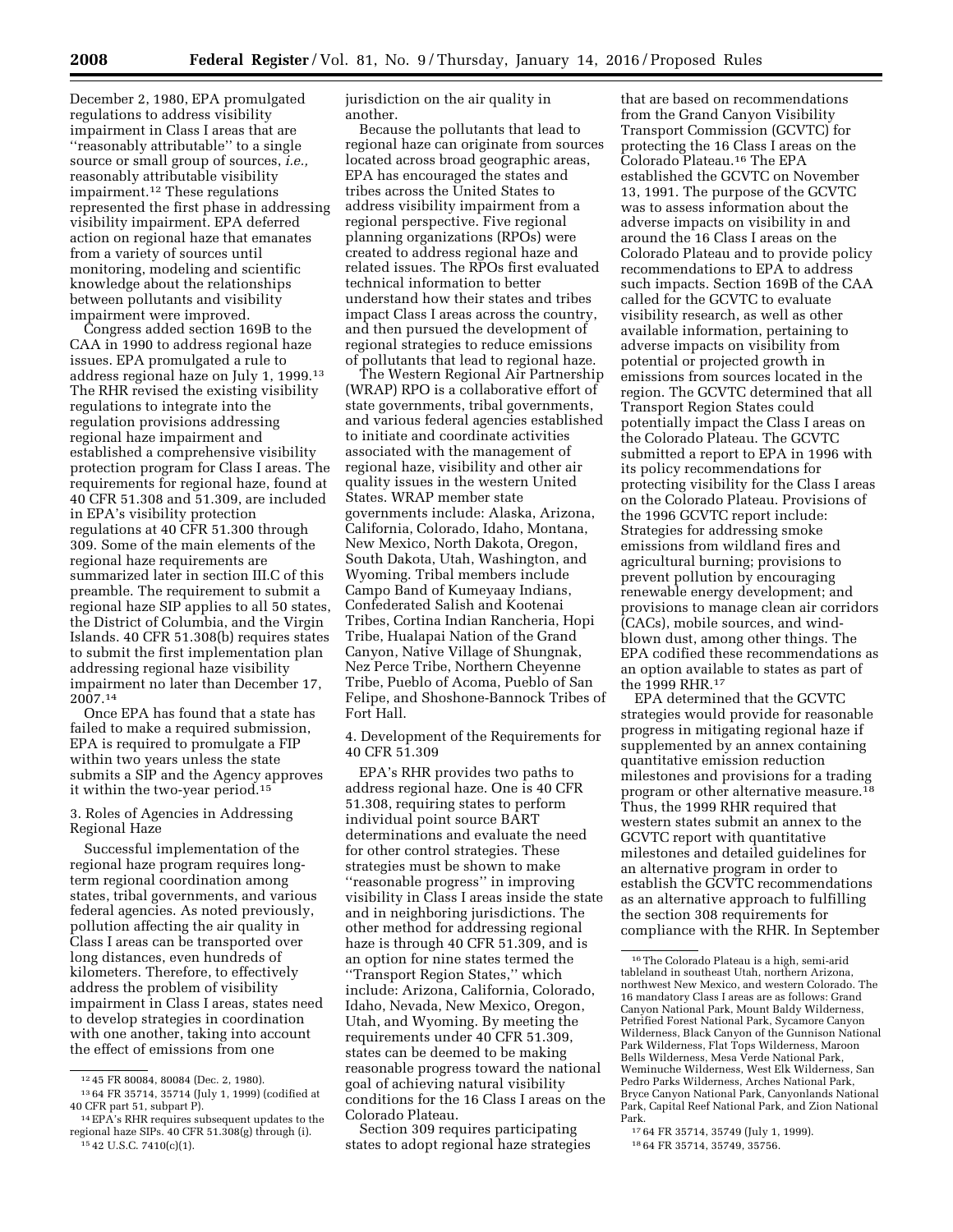2000, the WRAP, which is the successor organization to the GCVTC, submitted an annex to EPA. The annex contained SO2 emissions reduction milestones and detailed provisions of a backstop trading program to be implemented automatically if voluntary measures failed to achieve the  $SO<sub>2</sub>$  milestones. EPA codified the annex on June 5, 2003 at 40 CFR 51.309(h).19

Five western states, including Utah, submitted implementation plans under section 309 in 2003. EPA was challenged by the Center for Energy and Economic Development (CEED) on the validity of the annex provisions. In *CEED* v. *EPA,* the DC Circuit Court of Appeals vacated EPA approval of the WRAP annex.<sup>20</sup> In response to the court's decision, EPA vacated the annex requirements adopted under 40 CFR 51.309(h), but left in place the stationary source requirements in 40 CFR 51.309 $(d)$  $(4)$ .<sup>21</sup> The requirements under 40 CFR 51.309(d)(4) contain general requirements pertaining to stationary sources and market trading, and allow states to adopt alternatives to the point source application of BART.

#### 5. SIP and FIP Background

The CAA requires each state to develop plans to meet various air quality requirements, including protection of visibility.22 The plans developed by a state are referred to as SIPs. A state must submit its SIPs and SIP revisions to EPA for approval. Once approved, a SIP is enforceable by EPA and citizens under the CAA, which is also known as being federally enforceable. If a state fails to make a required SIP submittal or if we find that a state's required submittal is incomplete or not approvable, then we must promulgate a FIP to fill this regulatory gap.23 As discussed elsewhere in this preamble, one of the proposals would disapprove aspects of Utah's regional haze SIP and promulgate a FIP to address the deficiencies in Utah's regional haze SIP, should we disapprove the SIP in our final action.

*B. Requirements for Regional Haze SIPs Applicable to This Proposal* 

1. The CAA and the Regional Haze Rule

Regional haze SIPs must assure reasonable progress towards the national goal of achieving natural visibility conditions in Class I areas.

Section 169A of the CAA and EPA's implementing regulations require states to establish long-term strategies for making reasonable progress toward meeting this goal. Implementation plans must also give specific attention to certain stationary sources that were in existence on August 7, 1977, but were not in operation before August 7, 1962, and require these sources, where appropriate, to install BART controls for the purpose of eliminating or reducing visibility impairment. The specific regional haze SIP requirements are discussed in further detail later on.

2. Determination of Baseline, Natural, and Current Visibility Conditions

The RHR establishes the deciview (dv) as the principal metric or unit for expressing visibility.24 This visibility metric expresses uniform changes in the degree of haze in terms of common increments across the entire range of visibility conditions, from pristine to extremely hazy conditions. Visibility expressed in deciviews is determined by using air quality measurements to estimate light extinction and then transforming the value of light extinction using a logarithmic function. The dv is a more useful measure for tracking progress in improving visibility than light extinction itself because each dv change is an equal incremental change in visibility perceived by the human eye. Most people can detect a change in visibility at one dv.25

The dv is used in expressing reasonable progress goals (RPGs, which are interim visibility goals towards meeting the national visibility goal), in defining baseline, current, and natural conditions; and in tracking changes in visibility. The regional haze SIPs must contain measures that ensure ''reasonable progress'' toward the national goal of preventing and remedying visibility impairment in Class I areas caused by anthropogenic emissions that cause or contribute to regional haze. The national goal is a return to natural conditions, *i.e.* to reach a state at which anthropogenic sources of air pollution no longer impair visibility in Class I areas.

To track changes in visibility over time at each of the 156 Class I areas covered by the visibility program,<sup>26</sup> and as part of the process for determining reasonable progress, states must calculate the degree of existing visibility impairment at each Class I area at the

time of each regional haze SIP submittal and review progress every five years, midway through each 10-year implementation period. To do this, the RHR requires states to determine the degree of impairment (in deciviews) for the average 20 percent least impaired (''best'') and 20 percent most impaired (''worst'') visibility days over a specified time period at each of their Class I areas. In addition, states must also develop an estimate of natural visibility conditions for the purpose of comparing progress toward the national goal. Natural visibility is determined by estimating the natural concentrations of pollutants that cause visibility impairment and then calculating total light extinction based on those estimates. In 2003, EPA provided guidance to states regarding how to calculate baseline, natural and current visibility conditions.27 Subsequently, the Natural Haze Levels II Committee developed updated estimates of natural haze for average natural conditions and for the averages of the best 20% and worst 20% natural condition days 28 that have been used by states and EPA in visibility assessments.

For the first regional haze SIPs that were due by December 17, 2007, ''baseline visibility conditions'' were the starting points for assessing ''current'' visibility impairment. Baseline visibility conditions represent the five-year averages of the degree of visibility impairment for the 20 percent least impaired days and the 20 percent most impaired days for each calendar year from 2000 to 2004. Using monitoring data for 2000 through 2004, states are required to calculate the average degree of visibility impairment for each Class I area, based on the average of annual values over the five-year period. The comparison of initial baseline visibility conditions to natural visibility conditions indicates the amount of improvement necessary to attain natural visibility, while the future comparison of baseline conditions to the then current conditions will indicate the

<sup>19</sup> 68 FR 33764, 33767 (June 5, 2003).

<sup>20</sup>*Ctr. for Energy & Econ. Dev. v. EPA,* 398 F.3d 653, 654 (D.C. Cir. 2005).

<sup>21</sup> 71 FR 60612, 60612 (Oct. 13, 2006).

<sup>22</sup> 42 U.S.C. 7410(a), 7491, and 7492(a), 169A, and 169B.

<sup>23</sup> 42 U.S.C. 7410(c)(1).

<sup>24</sup>*See* 70 FR 39104, 39118 (July 6, 2005).

<sup>25</sup>The preamble to the RHR provides additional details about the deciview (dv) scale. 64 FR 35714, 35725 (July 1, 1999).

<sup>26</sup> 40 CFR 81.401–437.

<sup>27</sup> *Guidance for Estimating Natural Visibility Conditions Under the Regional Haze Rule,* EPA– 454/B–03–005, available at *[http://www3.epa.gov/](http://www3.epa.gov/ttn/caaa/t1/memoranda/rh_envcurhr_gd.pdf) [ttn/caaa/t1/memoranda/rh](http://www3.epa.gov/ttn/caaa/t1/memoranda/rh_envcurhr_gd.pdf)*\_*envcurhr*\_*gd.pdf,*  (hereinafter referred to as ''our 2003 Natural Visibility Guidance'') (Sept. 2003) (documents identified with Internet addresses are available in the docket) ; *Guidance for Tracking Progress Under the Regional Haze Rule,* EPA–454/B–03–004, available at *[http://www3.epa.gov/ttnamti1/files/](http://www3.epa.gov/ttnamti1/files/ambient/visible/tracking.pdf) [ambient/visible/tracking.pdf](http://www3.epa.gov/ttnamti1/files/ambient/visible/tracking.pdf)* (hereinafter referred to as our ''2003 Tracking Progress Guidance'') (Sept. 2003).

<sup>28</sup> ''Natural Haze Levels II: Application of the New IMPROVE Algorithm to Natural Species Concentrations Estimates'', Final Report by the Natural Haze Levels II Committee to the RPO Monitoring/Data Analysis Workgroup, power point presentation included in the docket.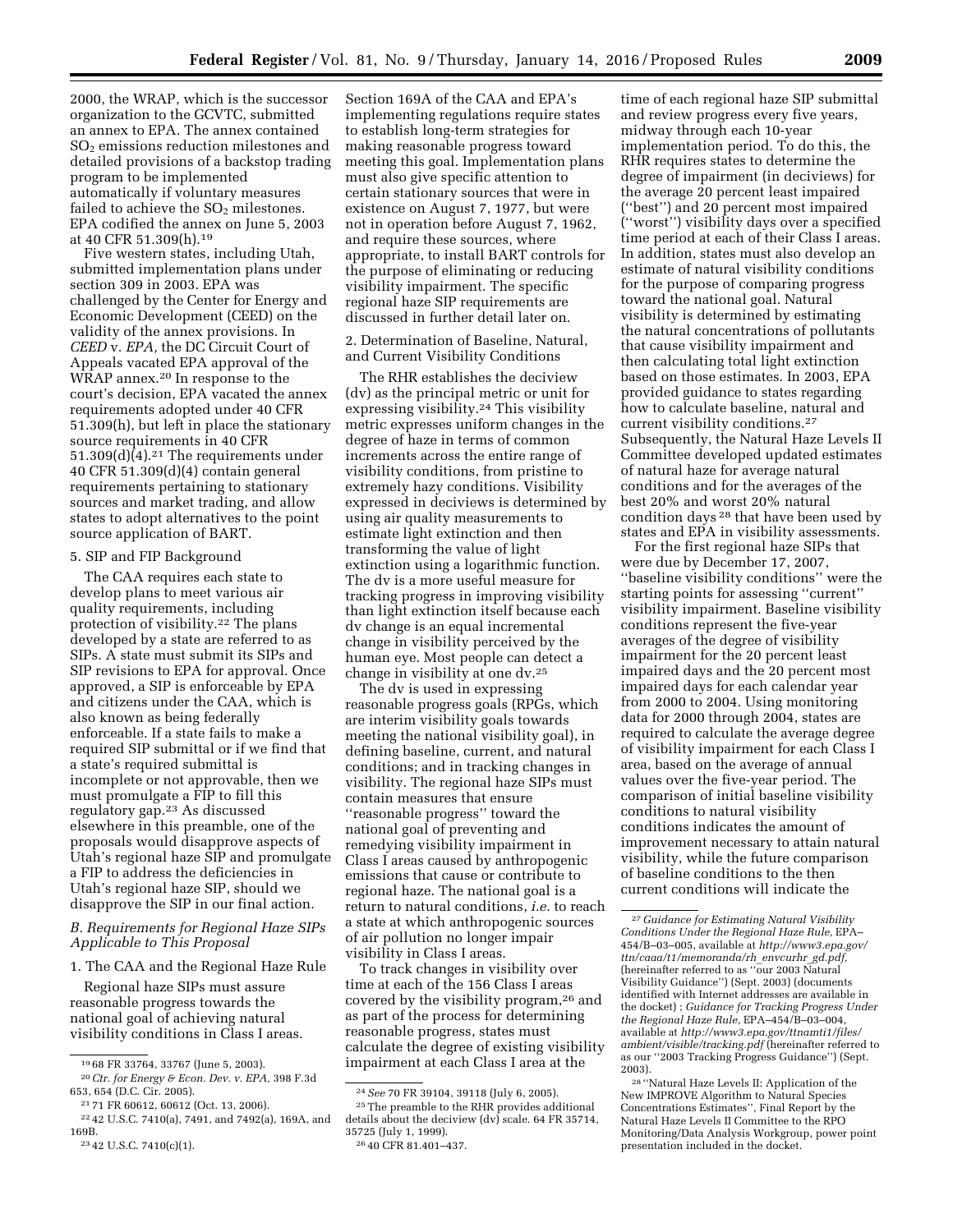amount of progress made. In general, the 2000–2004 baseline period is considered the time from which improvement in visibility is measured.

#### 3. Best Available Retrofit Technology

Section 169A of the CAA directs states to evaluate the use of retrofit controls at certain larger, often uncontrolled, older stationary sources in order to address visibility impacts from these sources. Specifically, section 169A(b)(2)(A) of the CAA requires states to revise their SIPs to contain such measures as may be necessary to make reasonable progress towards the natural visibility goal, including a requirement that certain categories of existing major stationary sources 29 built between 1962 and 1977 procure, install, and operate the ''Best Available Retrofit Technology'' as determined by the state. Under the RHR, states are directed to conduct BART determinations for such ''BART-eligible'' sources that may be anticipated to cause or contribute to any visibility impairment in a Class I area. Rather than requiring source-specific BART controls, states also have the flexibility to adopt an emissions trading program or other alternative program as long as the alternative provides greater reasonable progress towards improving visibility than BART.

On July 6, 2005, EPA published the ''Guidelines for BART Determinations Under the Regional Haze Rule'' at appendix Y to 40 CFR part 51 (hereinafter referred to as the ''BART Guidelines'') to assist states in determining which of their sources should be subject to the BART requirements and in determining appropriate emission limits for each applicable source.30 In making a BART determination for a fossil fuel-fired electric generating plant with a total generating capacity in excess of 750 megawatts (MW), a state must use the approach set forth in the BART Guidelines. A state is encouraged, but not required, to follow the BART Guidelines in making BART determinations for other types of sources. Regardless of source size or type, a state must meet the requirements of the CAA and our regulations for selection of BART, and the state's BART analysis and determination must be reasonable in light of the overarching purpose of the regional haze program.

The process of establishing BART emission limitations can be logically broken down into three steps: First,

states identify those sources that meet the definition of ''BART-eligible source'' set forth in 40 CFR 51.301; 31 second, states determine which of such sources ''emits any air pollutant which may reasonably be anticipated to cause or contribute to any impairment of visibility in any such area" 32 (a source that fits this description is ''subject-to-BART''); and third, for each source subject-to-BART, states then identify the best available type and level of control for reducing emissions.

States must address all visibilityimpairing pollutants emitted by a source in the BART determination process. The most significant visibility impairing pollutants are  $SO_2$ ,  $NO<sub>X</sub>$ , and PM. EPA has stated that states should use their best judgment in determining whether VOC or NH<sub>3</sub> compounds impair visibility in Class I areas.

Under the BART Guidelines, states may select an exemption threshold value for their BART modeling, below which a BART-eligible source would not be expected to cause or contribute to visibility impairment in any Class I area. The state must document this exemption threshold value in the SIP and must state the basis for its selection of that value. Any source with emissions that model above the threshold value would be subject to a BART determination review. The BART Guidelines acknowledge varying circumstances affecting different Class I areas. States should consider the number of emission sources affecting the Class I areas at issue and the magnitude of the individual sources' impacts. Any exemption threshold set by the state should not be higher than 0.5 dv.33

In their SIPs, states must identify the sources that are subject-to-BART and document their BART control determination analyses for such sources. In making their BART determinations, section 169A(g)(2) of the CAA requires that states consider the following factors when evaluating potential control technologies: (1) The costs of compliance; (2) the energy and non-air quality environmental impacts of compliance; (3) any existing pollution control technology in use at the source; (4) the remaining useful life of the source; and (5) the degree of improvement in visibility which may

reasonably be anticipated to result from the use of such technology.

A regional haze SIP must include source-specific BART emission limits and compliance schedules for each source subject-to-BART. Once a state has made its BART determination, the BART controls must be installed and in operation as expeditiously as practicable, but no later than five years after the date of EPA approval of the regional haze SIP.34 As noted previously, the RHR allows states to implement an alternative program in lieu of BART so long as the alternative program can be demonstrated to achieve greater reasonable progress toward the national visibility goal than would BART.

#### 4. Monitoring, Recordkeeping and Reporting

The CAA requires that SIPs, including the regional haze SIP, contain elements sufficient to ensure emission limits are practically enforceable. CAA section 110(a)(2) requires in part that the monitoring, recordkeeping and reporting (MRR) provisions of states' SIPs must include enforceable emission limitations, control measures, and compliance timeframes. It also requires SIPs to provide for enforcement of these measures, installation, maintenance, and replacement of equipment, emissions monitoring, periodic emissions reports and availability of emissions reports for public inspection.

Accordingly, 40 CFR part 51, subpart K, Source Surveillance, requires the SIP to provide for monitoring the status of compliance with the regulations in it, including ''[p]eriodic testing and inspection of stationary sources,'' 35 and ''legally enforceable procedures'' for recordkeeping and reporting.36 Furthermore, 40 CFR part 51, appendix V, Criteria for Determining the Completeness of Plan Submissions, states in section 2.2 that complete SIPs contain: ''(g) Evidence that the plan contains emission limitations, work practice standards and recordkeeping/ reporting requirements, where necessary, to ensure emission levels''; and ''(h) Compliance/enforcement strategies, including how compliance will be determined in practice.''

5. Consultation With States and Federal Land Managers (FLMs)

The RHR requires that states consult with FLMs before adopting and submitting their  $SIPs.<sup>37</sup>$  States must

<sup>29</sup>*See* 42 U.S.C. 7491(g)(7) (listing the set of ''major stationary sources'' potentially subject-to-BART).

<sup>30</sup> 70 FR 39104, 39104 (July 6, 2005).

<sup>31</sup>BART-eligible sources are those sources that have the potential to emit 250 tons or more of a visibility-impairing air pollutant, were not in operation prior to August 7, 1962, but were in existence on August 7, 1977, and whose operations fall within one or more of 26 specifically listed source categories. 40 CFR 51.301.

<sup>32</sup> 42 U.S.C. 7491(b)(2)(A).

<sup>33</sup> 40 CFR part 51, appendix Y, § III.A.1.

<sup>34</sup> 42 U.S.C. 7491(g)(4); 40 CFR 51.308(e)(1)(iv).

<sup>35</sup> 40 CFR 51.212(a).

<sup>36</sup> 40 CFR 51.211.

<sup>37</sup> 40 CFR 51.308(i).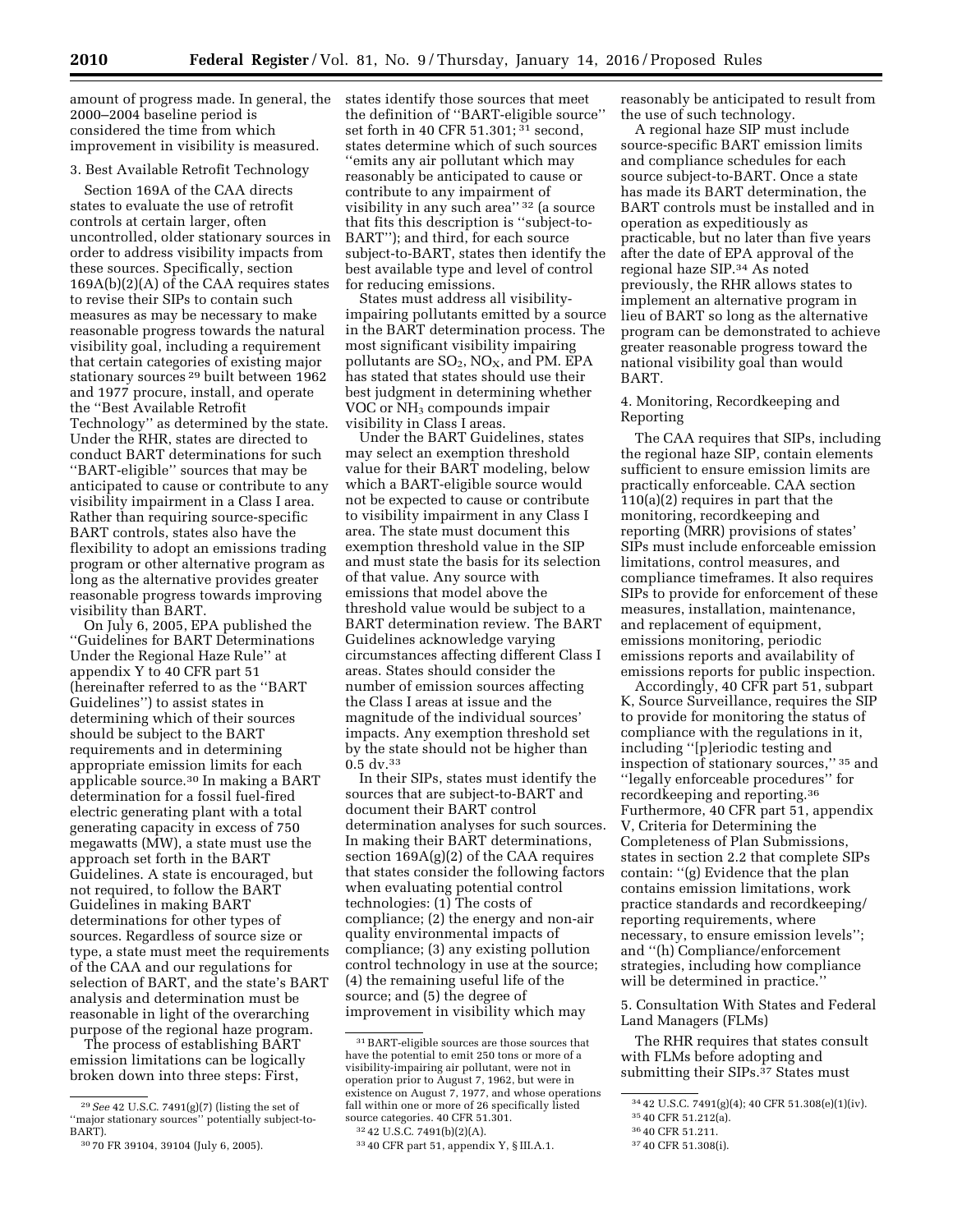provide FLMs an opportunity for consultation, in person and at least 60 days prior to holding any public hearing on the SIP. This consultation must include the opportunity for the FLMs to discuss their assessments of impairment of visibility in any Class I area and to offer recommendations on the development of the RPGs and on the development and implementation of strategies to address visibility impairment. Further, a state must include in its SIP a description of how it addressed any comments provided by the FLMs. Finally, a SIP must provide procedures for continuing consultation between the state and FLMs regarding the state's visibility protection program, including development and review of SIP revisions, five-year progress reports, and the implementation of other programs having the potential to contribute to impairment of visibility in Class I areas.

#### *C. Requirements for Regional Haze SIPs Submitted Under 40 CFR 51.309*

The following is a summary and basic explanation of the regulations covered under section 51.309 of the RHR that are addressed in this notice.38

1. Projection of Visibility Improvement

For each of the 16 Class I areas located on the Colorado Plateau, the SIP must include a projection of the improvement in visibility expressed in deciviews.39 An explanation of the deciview metric is provided in section III.C.2. States need to show the projected visibility improvement for the best and worst 20 percent days through the year 2018, based on the application of all section 309 control strategies.

#### 2. Stationary Source Reductions

a. Sulfur Dioxide Emission Reductions

Rather than requiring source-specific BART controls as explained previously in section III.C.4, states have the flexibility to adopt an emissions trading program or other alternative program as long as the alternative provides greater reasonable progress than would be achieved by the application of BART pursuant to 40 CFR 51.308(e)(2). Under 40 CFR 51.309, states can satisfy the  $SO<sub>2</sub>$ BART requirements by adopting  $SO<sub>2</sub>$ emission milestones and a backstop trading program.40 Under this approach,

states must establish declining  $SO<sub>2</sub>$ emission milestones for each year of the program through 2018. The milestones must be consistent with the GCVTC's goal of 50 to 70 percent reduction in SO2 emissions by 2040.

Pursuant to 40 CFR 51.309(d)(4)(ii) through (iv), states must include requirements in the SIP that allow states to determine whether the milestone has been exceeded. These requirements include documentation of the baseline emission calculation, monitoring, recordkeeping, and reporting of  $SO<sub>2</sub>$ emissions, and provisions for conducting an annual evaluation to determine whether the milestone has been exceeded. SIPs must also contain requirements for implementing the backstop trading program in the event that the milestone is exceeded and the program is triggered.41

The WRAP, in conjunction with EPA, developed a model for a backstop trading program. In order to ensure consistency between states, states opting to participate in the 309 program needed to adopt rules that are substantively equivalent to the model rules for the backstop trading program to meet the requirements of 40 CFR 51.309(d)(4). The trading program must also be implemented no later than 15 months after the end of the first year that the milestone is exceeded, require that sources hold allowances to cover their emissions, and provide a framework, including financial penalties, to ensure that the 2018 milestone is met.

b. Provisions for Stationary Source Emissions of Nitrogen Oxides and Particulate Matter

Pursuant to 40 CFR 51.309(d)(4)(vii), a section 309 SIP must contain any necessary long term strategies and BART requirements for PM and  $NO<sub>X</sub>$ . These requirements, including the process for conducting BART determinations either based on the consideration of the five statutory factors or based on an alternative program, are explained previously in section III.C.4 and in section III.E, respectively.

#### *D. General Requirements for PM*10 *and NO*X *Alternative Programs Under the Regional Haze Rule and the ''Better-Than-BART Demonstration''*

States opting to submit an alternative program must meet requirements under 40 CFR 51.308(e)(2) and (e)(3). These requirements for alternative programs relate to the ''better-than-BART'' test

and fundamental elements of any alternative program.

In order to demonstrate that the alternative program achieves greater reasonable progress than source-specific BART, a state must demonstrate that its SIP meets the requirements in 40 CFR 51.308(e)(2)(i) through (v). States submitting section 309 SIPs or other alternative programs are required to list all BART-eligible sources and categories covered by the alternative program. States are then required to determine which BART-eligible sources are ''subject-to-BART.'' The SIP must provide an analysis of the best system of continuous emission control technology available and the associated reductions for each source subject-to-BART covered by the alternative program, or what is termed a ''BART benchmark.'' Where the alternative program has been designed to meet requirements other than BART, states may use simplifying assumptions in establishing a BART benchmark.

Pursuant to 40 CFR 51.308(e)(2)(i)(E), the State must also provide a determination that the alternative program achieves greater reasonable progress than BART under 40 CFR 51.308(e)(3) or otherwise based on the clear weight of evidence. 40 CFR 51.308(e)(3), in turn, provides a specific test for determining whether the alternative achieves greater reasonable progress than BART. If the distribution of emissions for the alternative program is not substantially different than for BART, and the alternative program results in greater emission reductions, then the alternative program may be deemed to achieve greater reasonable progress. If the distribution of emissions is significantly different, the differences in visibility between BART and the alternative program, must be determined by conducting dispersion modeling for each impacted Class I area for the best and worst 20 percent of days. The modeling would demonstrate ''greater reasonable progress'' if both of the two following criteria are met: (1) Visibility does not decline in any Class I area, and (2) there is overall improvement in visibility when comparing the average differences between BART and the alternative program over all of the affected Class I areas.

Alternately, pursuant to 40 CFR 51.308(e)(2) States may show that the BART alternative achieves greater reasonable progress than the BART benchmark ''based on the clear weight of evidence'' determinations, which

''attempt to make use of all available information and data which can inform a

<sup>38</sup>Utah addressed some of the requirements of 40 CFR 51.309 in 2008 and 2011 SIP submissions. EPA took final action on some of the provisions in the 2008 and 2011 SIP submissions in earlier notices. See 40 CFR 51.309 for a complete listing of the regulations under which the 2008 and 2011 SIP submissions were evaluated.

<sup>39</sup> 40 CFR 51.309(d)(2).

<sup>40</sup> CFR 51.309(d)(4).  $41\,40$  CFR 51.309(d)(4)(v).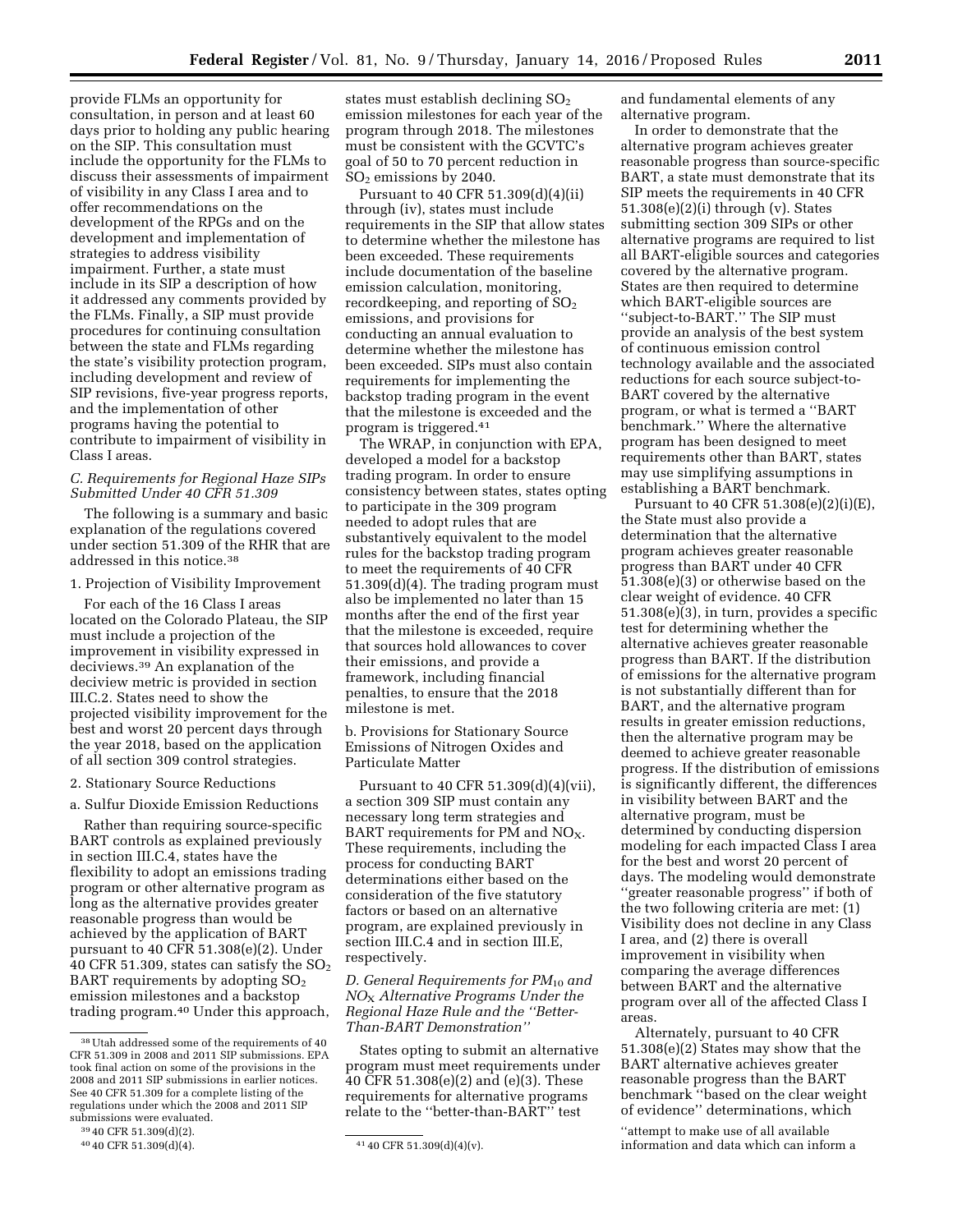decision while recognizing the relative strengths and weaknesses of that information in arriving at the soundest decision possible. Factors which can be used in a weight of evidence determination in this context may include, but not be limited to, future projected emissions levels under the program as compared to under BART, future projected visibility conditions under the two scenarios, the geographic distribution of sources likely to reduce or increase emissions under the program as compared to BART sources, monitoring data and emissions inventories, and sensitivity analyses of any models used. This array of information and other relevant data may be of sufficient quality to inform the comparison of visibility impacts between BART and the alternative program. In showing that an alternative program is better than BART and when there is confidence that the difference in visibility impacts between BART and the alternative scenarios are expected to be large enough, a weight of evidence comparison may be warranted in making the comparison. The EPA will carefully consider the evidence before us in evaluating any SIPs submitted by States employing such an approach.'' 42

Finally, in promulgating the final regional haze program requirements and responding to concerns regarding ''impermissibly vague'' language in § 51.308(e)(3) that would allow a State to ''approve alternative measures that are less protective than BART,'' we explained that ''[t]he State's discretion in this area is subject to the condition that it must be reasonably exercised and that its decisions be supported by adequate documentation of its analyses.'' 43

Under 40 CFR 51.308(e)(2)(iii) and (iv), all emission reductions for the alternative program must take place by 2018, and all the emission reductions resulting from the alternative program must be surplus to those reductions resulting from measures adopted to meet requirements of the CAA as of the baseline date of the SIP. Pursuant to 40 CFR  $51.309(e)(2)(v)$ , states have the option of including a provision that the emissions trading program or other alternative measure include a geographic enhancement to the program to address the requirement under 40 CFR 51.302(c) related to BART for reasonably attributable visibility impairment from the pollutants covered under the emissions trading program or other alternative measure.

#### *E. Summary of State Regional Haze Submittals and EPA Actions*

#### 1. 2008 and 2011 Utah RH SIPs

On May 26, 2011, the Governor of the State of Utah submitted to EPA a Regional Haze SIP under 40 CFR 51.309

of the RHR (''2011 Utah RH SIP''). This submittal included BART determinations for  $NO<sub>x</sub>$  and  $PM<sub>10</sub>$  at Utah's four subject-to-BART sources: PacifiCorp's Hunter Units 1 and 2 and Huntington Units 1 and 2. All four units are tangentially fired fossil fuel fired EGUs each with a net generating capacity of 430 MW, permitted to burn bituminous coal. This submittal also included a backstop trading program under 40 CFR 51.309 intended to meet the requirement for controlling  $SO<sub>2</sub>$  by establishing a cap on emissions. The trading program covers Utah, Wyoming, New Mexico and the City of Albuquerque.

Utah also submitted SIPs on December 12, 2003, August 8, 2004 and September 9, 2008, to meet the requirements of the RHR. These submittals were, for the most part, superseded and replaced by the May 26, 2011 submittal as further explained in the next section discussing our action on these submittals.

#### 2. 2012 EPA Action on 2011 and 2008 Utah RH SIPs

On December 14, 2012, EPA partially approved and partially disapproved the 2011 Utah RH SIP.44 We approved all sections of the 2011 Utah RH SIP as meeting the requirements of 40 CFR 51.309, with the exception of the requirements under 40 CFR 51.309 $(d)(4)(vii)$  pertaining to NO<sub>X</sub> and PM10 BART. EPA's partial disapproval action was based on the following: (1) Utah did not take into account the five statutory factors in its BART analyses for  $NO<sub>X</sub>$  and  $PM<sub>10</sub>$ ; and (2) the 2011 Utah RH SIP did not contain the provisions necessary to make the BART limits practically enforceable as required by section 110(a)(2) of the CAA and 40 CFR 51, appendix V.45

We also approved two sections of the 2008 Utah RH SIP. Specifically, we approved UAR R307–250—*Western Backstop Sulfur Dioxide Trading Program* and R307–150—*Emission Inventories.* We took no action on the rest of the 2008 submittal as the 2011 submittal superseded and replaced the remaining sections of the 2008 submittal. We also took no action on the December 12, 2003 and August 8, 2004 submittals as these were superseded by the 2011 submittal.

On November 8, 2011, we separately proposed approval of Section G—Long-Term Strategy for Fire Programs of the May 26, 2011 submittal and finalized

our approval of that action on January 18, 2013.46

#### 3. 2013 Litigation

In 2013, conservation groups sued EPA in the U.S. Court of Appeals for the Tenth Circuit on our approval of the SO2 backstop trading program as an alternative to BART. On October 21, 2014, the court upheld EPA's finding that the trading program was better than BART.47

#### 4. 2015 Utah RH SIPs

On June 4, 2015, the Governor of the State of Utah submitted to EPA a revision to its Regional Haze SIP under 40 CFR 51.309 of the RHR (''June 2015 Utah RH SIP''), specifically to address the requirements under 40 CFR 51.309(d)(4)(vii) pertaining to  $NO<sub>X</sub>$  and PM10 BART. Utah developed the June 2015 Utah RH SIP in response to EPA's December 14, 2012 partial disapproval of the 2011 Utah RH SIP. The June 2015 Utah RH SIP evolved from a draft SIP on which Utah sought public comment in October 2014. After receiving extensive public comments, Utah decided to pursue a BART alternative (''Utah BART Alternative,'' ''BART Alternative,'' or ''Alternative'') under 40 CFR 51.308(e)(2) that takes credit for early  $NO<sub>x</sub>$  reductions due to combustion controls installed at PacifiCorp's Hunter and Huntington power plants in addition to  $\overline{NO_X}$ ,  $SO_2$ , and  $PM_{10}$ reductions from the August 2015 retirement of PacifiCorp's nearby Carbon power plant. The June 2015 Utah RH SIP also includes measures to make the SIP requirements practically enforceable and includes additional information pertaining to the  $PM_{10}$ BART determinations for Hunter and Huntington to address deficiencies identified by EPA in our December 2012 partial disapproval.

On October 20, 2015, Utah submitted to EPA an additional revision to its Regional Haze SIP under 40 CFR 51.309 of the RHR (''October 2015 Utah RH SIP''). This SIP includes an enforceable commitment to provide an additional SIP revision by mid-March 2018 to address concerns raised in public comments that the State would be double counting certain emissions reductions under the Utah BART Alternative in respect to milestone reporting for the  $SO<sub>2</sub>$  backstop trading program.

Sections 110(a)(2) and 110(l) of the CAA require that a state provide reasonable notice and public hearing

<sup>42</sup> 71 FR 60612, 60622 (Oct. 13, 2006).

<sup>43</sup> 71 FR 60612, 60621.

<sup>44</sup> 77 FR 74355, 74357 (Dec. 14, 2012). 45 *Id.* 

<sup>46</sup> 78 FR 4071, 4072 (Jan. 18, 2013).

<sup>47</sup>*Wildearth Guardians* v. *United States EPA,* 728 F.3d 1075, 1083–84 (10th Cir. 2013).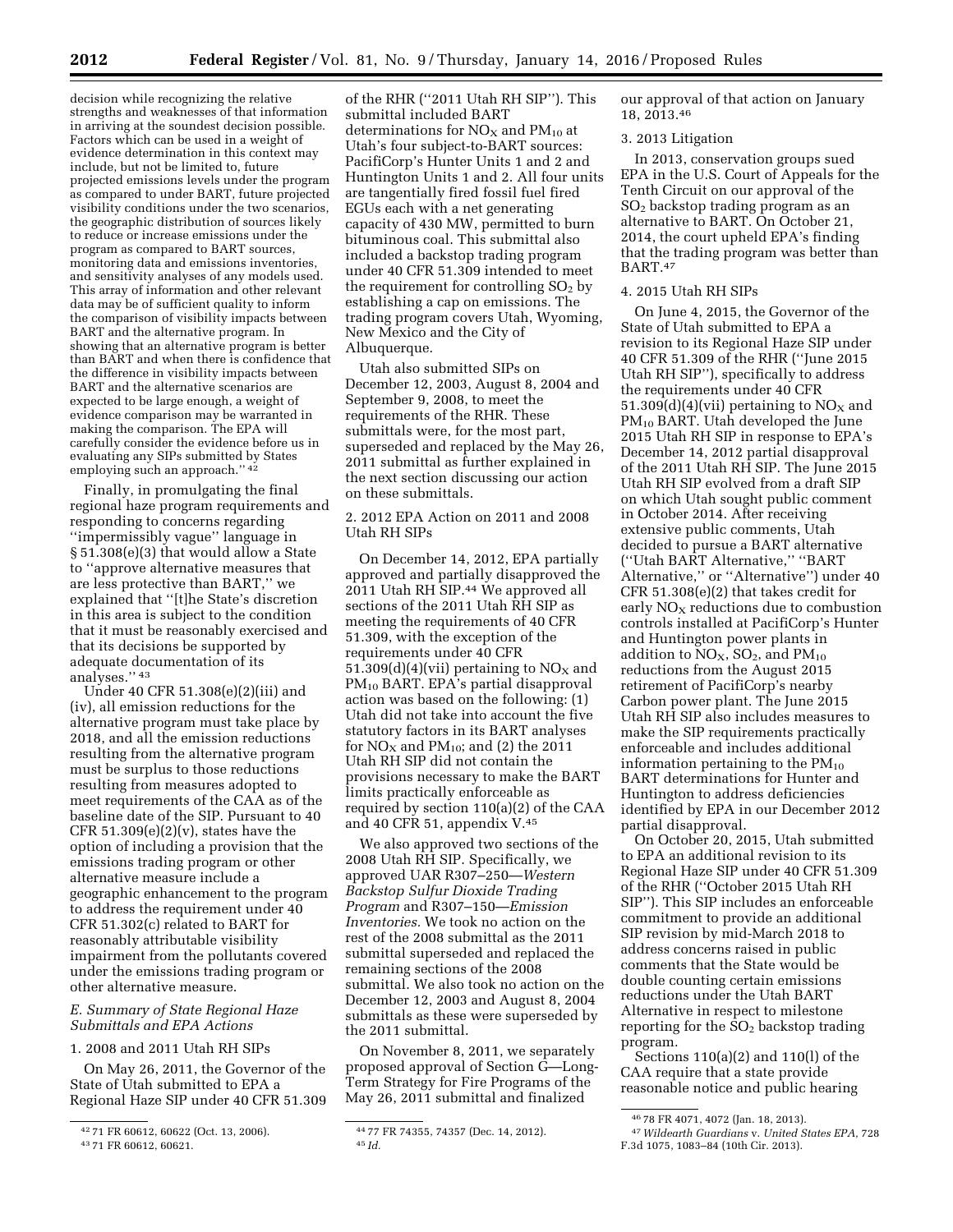before adopting a SIP revision and submitting it to us. Utah, after providing notice, accepted comments on the June 2015 Utah RH SIP in April 2015 and accepted comments on the October 2015 Utah RH SIP in mid-August through mid-September 2015. Following the comment period and legal review by the Utah Attorney General's Office, the Utah Air Quality Board adopted the June 2015 Utah RH SIP on June 3, 2015 and the October 2015 Utah RH SIP on October 7, 2015. The Governor submitted the SIP revisions to EPA on June 4, 2015 and October 20, 2015.

#### **IV. Utah's Regional Haze SIP**

*A. Summary of Elements Under EPA's Previous Actions Upon Which We Are Relying* 

Several SIP elements that we previously approved in our December 2012 final rule and upon which we are relying in our current action include the following:

#### 1. Affected Class I Areas

Utah provided two maps in Section XX of its 2011 RH SIP, one showing the locations of the 16 Class I areas on the Colorado Plateau and one showing the locations of the five in Utah (Arches National Park, Bryce Canyon National Park, Canyonlands National Park,

Capitol Reef National Park, and Zion National Park).48 Utah also provided a comparison of the monitored 2000–2004 baseline visibility conditions in deciviews for the 20 percent best and 20 percent worst days to the projected visibility improvement for 2018 for the 16 Class I areas.49

We determined that the State's SIP satisfies the requirements of 40 CFR 51.309(d)(2) for this element in our December 14, 2012 rulemaking.

#### 2. BART-Eligible Sources

Pursuant to 40 CFR 51.308(e)(2)(i)(A), the 2011 Utah RH SIP listed the BARTeligible sources covered by the backstop trading program (see Table 1). The State identified the following BART-eligible sources in Utah: PacifiCorp Hunter Units 1 and 2 and PacifiCorp Huntington Units 1 and 2.

PacifiCorp's Hunter Power Plant (Hunter), is located in Castle Dale, Utah and consists of three electric utility steam generating units. Of the three units, only Units 1 and 2 are subject to BART. Hunter Units 1 and 2 have a nameplate generating capacity of 488.3 MW each.50 The boilers are tangentially fired pulverized coal boilers, burning bituminous coal from the Deer Creek Mine in Utah.

PacifiCorp's Huntington Power Plant (Huntington), is located in Huntington

City, Utah, and consists of two electric utility steam generating units. Huntington Units 1 and 2 have a nameplate generating capacity of 498 MW each.<sup>51</sup> The boilers are tangentially fired pulverized coal boilers, burning bituminous coal from the nearby Deer Creek Mine.

We determined that the State's SIP satisfies the requirements of 40 CFR 51.309(e)(2)(i)(A) in our December 14, 2012 rulemaking.

#### 3. Sources Subject-to-BART

Pursuant to 40 CFR 51.308(e)(2)(i)(B), the 2011 Utah RH SIP described the State's source modeling that determined which of the BART-eligible sources within Utah cause or contribute to visibility impairment and are thus subject-to-BART (more information on subject-to-BART sources and modeling can be found in Section XX.D.6 of the 2011 Utah RH SIP and section V.F of our May 16, 2012 proposed rulemaking).

Table 1 shows Utah's BART-eligible sources covered by the 309  $SO<sub>2</sub>$ backstop program, Hunter Units 1 and 2, and Huntington Units 1 and 2, and indicates that all are subject-to-BART.

We determined that the State's SIP satisfies the requirements of 40 CFR 51.308(e)(2)(i)(B) in our December 14, 2012 rulemaking.

TABLE 1—SUBJECT-TO-BART STATUS FOR UTAH'S SECTION 309 BART-ELIGIBLE SOURCES

| Company                                              | Source | Unit ID | Service<br>date | <b>BART Category</b>               | Generating<br>capacity<br>(MW) | Coal type                                          | Boiler type | Subject-<br>to-BART? |
|------------------------------------------------------|--------|---------|-----------------|------------------------------------|--------------------------------|----------------------------------------------------|-------------|----------------------|
| PacifiCorp    Hunter<br>PacifiCorp    Hunter         |        |         | 1978 l<br>1980  | Fossil Fuel EGU<br>Fossil Fuel EGU | 430  <br>430                   | Bituminous    Tangential<br>Bituminous  Tangential |             | Yes.<br>Yes.         |
| PacifiCorp    Huntington<br>PacifiCorp    Huntington |        |         | 1977<br>1974    | Fossil Fuel EGU<br>Fossil Fuel EGU | 430                            | Bituminous  Tangential<br>430   Bituminous         | Tangential  | Yes.<br>Yes.         |

We note that Section XX.D.6 in the June 2015 Utah RH SIP supersedes Section XX.D.6 in the 2011 Utah RH SIP and that some reformatting occurred. As Utah did not make substantive revisions to the SIP provisions addressing BARTeligible sources and subject-to-BART sources, XX.D.6.b and XX.D.6.c, in the 2011 SIP, we are not proposing any additional action on these provisions in this preamble.

## *B. Summary of Utah's BART Alternative and PM10 BART SIP Revision*

Utah's June 2015 RH SIPs include the following SIP provisions:

• Revised R307–110–17, General Requirements: State Implementation Plan. Section IX, Control Measures for Area and Point Sources, Part H, Emissions Limits (incorporates by reference most recently amended SIP Section IX, Part H into state rules)

• Revised R307–110–28, General Requirements: State Implementation Plan, Regional Haze (incorporates by reference most recently amended SIP Section XX into state rules)

• Revised SIP Section XX.D.6 Regional Haze. Long-Term Strategy for Stationary Sources. Best Available Retrofit Technology (BART) Assessment

for  $NO<sub>X</sub>$  and PM (supersedes Section XX.D.6 in the 2011 Utah RH SIP)

• New SIP Section IX.H.21 General Requirements: Control Measures for Area and Point Sources, Emission Limits and Operating Practices, Regional Haze Requirements

• New SIP Section IX.H.22 Source Specific Emission Limitations: Regional Haze Requirements, Best Available Retrofit Technology.

The June 2015 Utah RH SIP, including the five SIP revisions listed previously, consists of the following three components:  $(1)$  a NO<sub>X</sub> BART alternative that includes  $NO<sub>X</sub>$  and  $SO<sub>2</sub>$ , and  $PM_{10}$  emission reductions from

51 *Id.* 

<sup>48</sup>*See* Utah Regional Haze State Implementation Plan, § XX.B.8, pp. 8–9 (Figures 1 and 2) (2011). 49*See id.,* at § XX.K.2, p. 116 (Table 24).

<sup>50</sup>*See* U.S. Energy Information Administration, Electric Generating Capacity for 2011 (taken from Form EIA–860). *See* ''EIA existing generating units 2011.xls'' spreadsheet in the docket.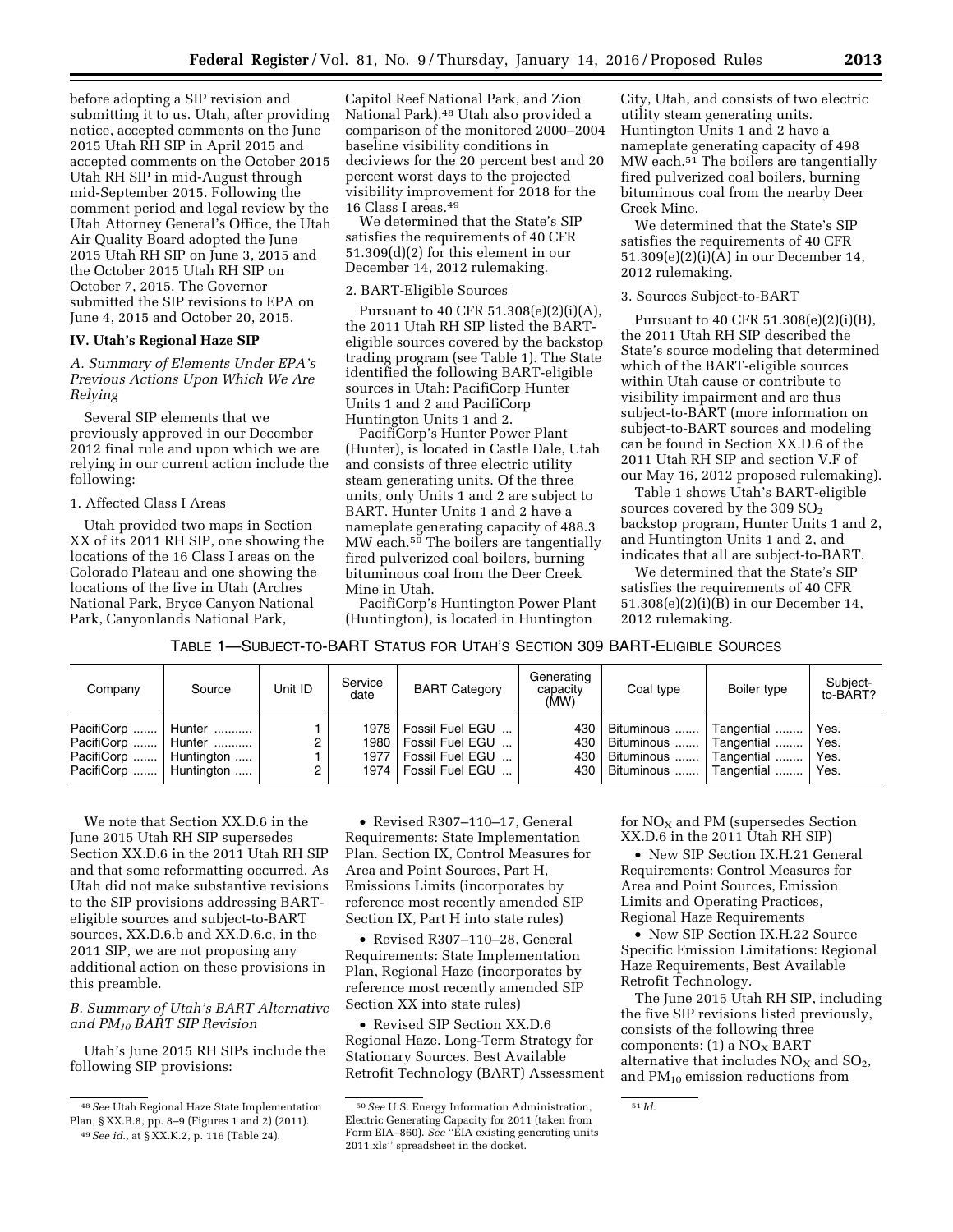Hunter Units 1–3, Huntington Units 1 and 2, and Carbon Units 1 and 2 and  $PM_{10}$  emission reductions from Carbon Units 1 and 2; (2) BART determinations for  $PM_{10}$  at Hunter Units 1 and 2 and Huntington Units 1 and 2 based on a

streamlined analysis; and (3) monitoring, recordkeeping and reporting requirements for the Utah BART Alternative and PM<sub>10</sub> BART emission limits to make the SIP requirements practically enforceable. The emission limits in the June 2015 Utah RH SIP are provided in Table 2. We further explain the three components of the SIP.

## TABLE 2—EMISSION LIMITS AND SHUTDOWN IN UTAH'S BART ALTERNATIVE AND PM<sub>10</sub> SIP<sup>1</sup>

| Source     | Unit          | $PM_{10}$ Limit <sup>2</sup><br>(lb/MMBtu, three-run test average) | $NO_x$ Limit <sup>3</sup><br>(Ib/MMBtu, 30-Day Rolling Average)                                                                       | $SO2$ Limit                                                  |
|------------|---------------|--------------------------------------------------------------------|---------------------------------------------------------------------------------------------------------------------------------------|--------------------------------------------------------------|
| Hunter     | 3             |                                                                    |                                                                                                                                       | ' NA.<br>NA.<br>` NA.                                        |
| Huntington | $\mathcal{P}$ |                                                                    |                                                                                                                                       | NA.<br>NA.                                                   |
| Carbon     |               |                                                                    | Shutdown by August 15, 2015  Shutdown by August 15, 2015<br>Shutdown by August 15, 2015 $\ldots$ Shutdown by August 15, 2015 $\ldots$ | Shutdown by August 15, 2015.<br>Shutdown by August 15, 2015. |

1Obtained from the June 2015 Utah RH SIP, Section IX.H.22.

<sup>2</sup> Based on annual stack testing.

<sup>3</sup> Based on continuous emission monitoring system (CEMS) measurement.

#### 1. Utah BART Alternative

Utah has opted to establish an alternative measure for  $NO<sub>X</sub>$  under 40 CFR 51.308(e)(2). The State compared the Utah BART Alternative against a BART Benchmark of selective catalytic reduction (SCR) on all four BART units at Hunter and Huntington (Units 1 and 2 at both plants). Utah's BART Alternative consists of the shutdown of Carbon Units 1 and 2 and the installation of upgraded  $NO<sub>X</sub>$ combustion controls (new low-NOX burners [LNB] and overfire air [OFA]) on Hunter Unit 3 (all non-BART units). The Utah BART Alternative also includes the  $NO<sub>x</sub>$  reductions from installation of upgraded combustion controls (new LNB and separated overfire air [SOFA]) at Hunter Units 1 and 2 and Huntington Units 1 and 2 (all BART units). The BART Benchmark includes the four BART units with combustion controls and SCR, Carbon's baseline emissions, and Hunter Unit 3's emissions with original combustion controls. The Utah BART Alternative is generally described in SIP Section XX.D.6 with a detailed demonstration included in Chapter 1 of Utah's Technical Support Document (TSD) to support the State's assertion that the alternative achieves greater reasonable progress than BART. The State's demonstration is also described in more detail in section IV.C.

A summary of the State's estimates of emissions for the Utah BART Alternative and the BART Benchmark is provided in Table 3. EPA developed a summary of the emissions reductions based on Utah's emission estimates and this is presented in Table 4.

Utah indicated that PacifiCorp announced plans to shut down the Carbon Power Plant in 2015 due to the

high cost to control mercury to meet the requirements of EPA's Mercury and Air Toxics Standards (MATS).52 The State noted that the MATS rule was finalized in 2011, and the Utah RH SIP contains the requirement for the Carbon Power Plant to shut down in August 2015. Therefore, the emission reductions occur after the 2002 base year for Utah's RH SIP and thus, Utah asserts, the reductions may be considered as part of an alternative strategy under 40 CFR 51.308(e)(2)(iv).

#### 2.  $PM_{10}$  BART Determinations

Utah included a streamlined analysis for  $PM_{10}$  BART determinations in accordance with section D.9 of the BART Guidelines for the BART units at Hunter and Huntington in the SIP TSD in Chapter 1, Section III and referenced this analysis in SIP Section XX.D.6. In the TSD, Utah summarized the BART analysis submitted by PacifiCorp in an August 5, 2014 report.53

PacifiCorp's analysis identified three available technologies: Upgraded ESP and flue gas conditioning (0.040 lb/ MMBtu); polishing fabric filter (0.015 lb/MMBtu); and replacement fabric filter (0.015 lb/MMBtu). The 2008 Utah RH SIP and BART determination had required PacifiCorp to install a fabric filter baghouse with a  $PM_{10}$  emission limit of 0.015 lb/MMBtu at the Hunter and Huntington BART units. Utah staff reviewed PacifiCorp's 2012 analysis and determined that the baghouse technology required in 2008 is still the most stringent technology available and that 0.015 lb/MMBtu represents the most stringent emission limit. Utah

cited EPA's BART Guidelines and regional haze actions in Colorado, Wyoming, North Dakota and Montana to support these assertions.

Utah determined that the  $\rm PM_{10}$  BART emission limit for Hunter Units 1 and 2 and Huntington Units 1 and 2 was 0.015 lb/MMBtu based on a three-run test average. Utah noted that because the most stringent technology is in place at these units and that the  $PM_{10}$  emission limits have been made enforceable in the SIP, no further analysis was required.

## 3. Monitoring, Recordkeeping and Reporting

To address EPA's partial disapproval of the 2011 Utah RH SIP for lack of enforceable measures and monitoring, recordkeeping and reporting requirements for the Utah BART Alternative and the  $PM_{10}$  BART determinations, Utah added two new subsections to SIP Sections IX, General H.21 and 22. Under H.21, Utah has detailed general requirements for sources subject to its regional haze program. Under H.22, Utah has listed source-specific regional haze requirements for Hunter, Huntington and Carbon.

Specifically, under H.21, Utah added a new definition for boiler operating day. Utah noted that state rules R307– 107–1 and R307–107–2 (applicability, timing and reporting of breakdowns) apply to sources subject to regional haze requirements under H.22. Utah required that information used to determine compliance shall be recorded for all periods when the source is in operation, and that such records shall be kept for a minimum of five years. Under H.21, Utah specified that emission limitations listed in H.22 shall apply at all times

<sup>52</sup>Utah Regional Haze State Implementation Plan, p. 7 (TSD Chapter 1) (2011).

<sup>53</sup>For PacifiCorp BART analyses reports, *see* TSD Chapter 2 of the SIP.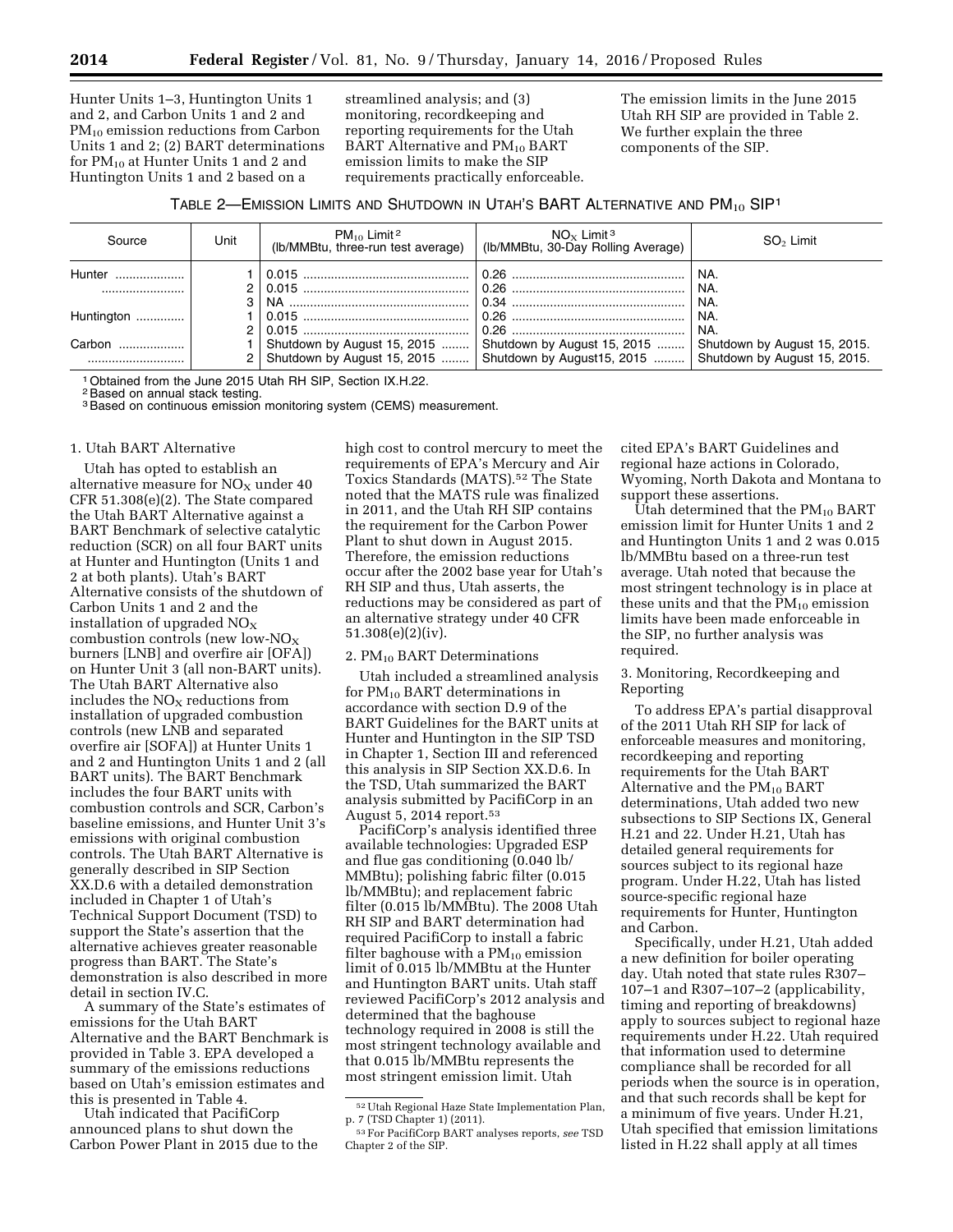and identified stack testing requirements to show compliance with those emission limitations. Finally, under H.21, Utah also specified the requirements for continuous emission monitoring by listing the requirements and cross-referencing the State's rule for continuous emission monitoring system requirements, R307–170 as well as 40 CFR part 13 and 40 CFR part 60, appendix B—Performance Specifications. Utah included the requirements to calculate hourly average  $NO<sub>X</sub>$  concentrations for any hour in which fuel is combusted and a new 30 day rolling average emission rate at the end of each boiler operating day. Utah also noted that the hourly average  $NO<sub>x</sub>$ emission rate is valid only if the minimum number of data points specified in R307–170 is acquired for both the pollutant concentration monitor and diluent monitor.

Under H.21, Utah did not provide for reporting of violations of  $PM_{10}$ emissions limitations for instances other than breakdowns (*e.g.,* stack test violations). However, the State provided a commitment letter on December 10, 2015 to address this deficiency with a SIP revision within one year of EPA's final action on the June 4, 2015 RH SIP.54

Under H.22, Utah provided the  $NO<sub>X</sub>$ and  $PM_{10}$  emission limitations for Hunter Units 1 through 3 and Huntington Units 1 and 2, a requirement to perform annual stack testing for  $PM_{10}$ , and a requirement to measure  $NO<sub>x</sub>$  via continuous emission monitoring for the sources covered under the Utah BART Alternative. Under H.22, Utah also listed the enforceable conditions related to closing Carbon Units 1 and 2 by

August 15, 2015 including PacifiCorp's and Utah's notification and permit rescission obligations.

#### *C. Summary of Utah's Demonstration for Alternative Program*

As discussed previously in background section III.A, a state may opt to implement an alternative measure rather than to require sources subject to BART to install, operate, and maintain BART. Utah has included the following information in its June and October 2015 RH SIPs to address the regulatory criteria for an alternative program:

1. A List of All BART-Eligible Sources Within the State

Pursuant to 40 CFR 51.308(e)(2)(i)(A) and (B), the SIP must include a list of all BART-eligible sources within the State. Utah included a list of BARTeligible sources and noted the following sources are all covered by the alternative program:

- PacifiCorp Hunter, Unit 1
- PacifiCorp Hunter, Unit 2
- PacifiCorp, Huntington, Unit 1

• PacifiCorp, Huntington, Unit 2 Utah provided the same list of BARTeligible sources in the 2011 RH SIP. We determined that the State's SIP satisfies the requirements of 40 CFR 51.309(e)(2)(i)(A) in our December 14, 2012 rulemaking.

2. A List of All BART-Eligible Sources and All BART Source Categories Covered by the Alternative Program

Pursuant to 40 CFR 51.308(e)(2)(i)(B), each BART-eligible source in the State must be subject to the requirements of the alternative program or have a federally enforceable emission

limitation determined by the State and approved by EPA as meeting BART. In this instance, the alternative program covers all the BART-eligible sources in the state, Hunter Units 1 and 2 and Huntington Units 1 and 2, in addition to three non-BART units, PacifiCorp's Hunter Unit 3 and Carbon Units 1 and 2.

Utah provided the same list of BART sources subject to an alternative program in the 2011 RH SIP. We determined that the State's SIP satisfies the requirements of 40 CFR 51.309(e)(2)(i)(B) in our December 14, 2012 rulemaking.

3. Analysis of BART and Associated Emission Reductions Achievable

Pursuant to 40 CFR 51.308(e)(2)(i)(C), the SIP must include an analysis of BART and associated emission reductions at Hunter and Huntington. In the June 2015 Utah RH SIP, the State compared the Utah BART Alternative to a BART Benchmark that included the most stringent  $NO<sub>x</sub>$  BART controls, SCR plus new LNBs and SOFA, at the four BART units.

4. Analysis of Projected Emissions Reductions Achievable Through the BART Alternative

Pursuant to 40 CFR 51. 308(e)(2)(D), the SIP must include ''[a]n analysis of the projected emissions reductions achievable through the . . . alternative measure.'' A summary of the State's estimates of emissions in tons per year (tpy) for the Utah BART Alternative and the BART Benchmark is provided in Table 3. A summary of the emissions reductions based on those emission estimates is presented in Table 4.

| Table 3—Estimated Emissions Under Utah's BART Benchmark and the BART Alternative $^{55}$ |  |  |
|------------------------------------------------------------------------------------------|--|--|
|------------------------------------------------------------------------------------------|--|--|

| <b>Units</b>  | $NO_x$ emissions (tpy) |                          | $SO2$ emissions (tpy)  |                          | $PM_{10}$ emissions (tpy) 4 |             | Combined  |             |
|---------------|------------------------|--------------------------|------------------------|--------------------------|-----------------------------|-------------|-----------|-------------|
|               | Benchmark <sup>2</sup> | Alternative <sup>3</sup> | Benchmark <sup>2</sup> | Alternative <sup>3</sup> | <b>Benchmark</b>            | Alternative | Benchmark | Alternative |
| Carbon 1<br>. | .408                   |                          | 3,388                  |                          | 221                         | 0           | 5,016     | 0           |
| Carbon 2      | .940                   |                          | 4.617                  |                          | 352                         |             | 6,909     | $\Omega$    |
| Hunter $11$   | 775                    | 3,412                    | 1,529                  | 1,529                    | 169                         | 169         | 2,473     | 5,100       |
| Hunter 2      | 843                    | 3,412                    | 1,529                  | 1,529                    | 169                         | 169         | 2,541     | 5,110       |
| Hunter 3      | 6.530                  | 4.622                    | 1.033                  | 1.033                    | 122                         | 122         | 7,685     | 5.777       |
| Huntington 1  | 809                    | 3,593                    | 1.168                  | 1.168                    | 176                         | 176         | 2,153     | 4,937       |
| Huntington 2  | 856                    | 3.844                    | 1.187                  | 1.187                    | 200                         | 200         | 2.243     | 5.231       |
| Total<br>     | 13,161                 | 18,882                   | 14.451                 | 6.446                    | 1.409                       | 836         | 29,020    | 26,164      |

1 Hunter 1 controls were installed in the spring of 2014, therefore Hunter 2 actual emissions are used as a surrogate.

 $2$  Most stringent NO<sub>X</sub> rate for BART-eligible units (see email and spreadsheet, "Attachment to Utah September 16, 2015 email, BART Analysis.pdf'' in the docket, inadvertently omitted from Utah TSD), 2012–2013 actual emissions Carbon, 2001–2003 actual emissions Hunter 3 (EPA<br>Acid Rain Program).

<sup>3</sup> Average actual emissions 2012–13 for Hunter and Huntington units, EPA Acid Rain Program.

4Actual emissions for 2012, Utah Department of Air Quality annual inventory.

<sup>54</sup>Letter from Department of Environmental Quality, State of Utah to EPA, DAQP–120–15 (Dec. 10, 2015).

<sup>55</sup>Utah Regional Haze State Implementation Plan, Technical Support Document, Ch. 1 (Reference

Table 2) (2015).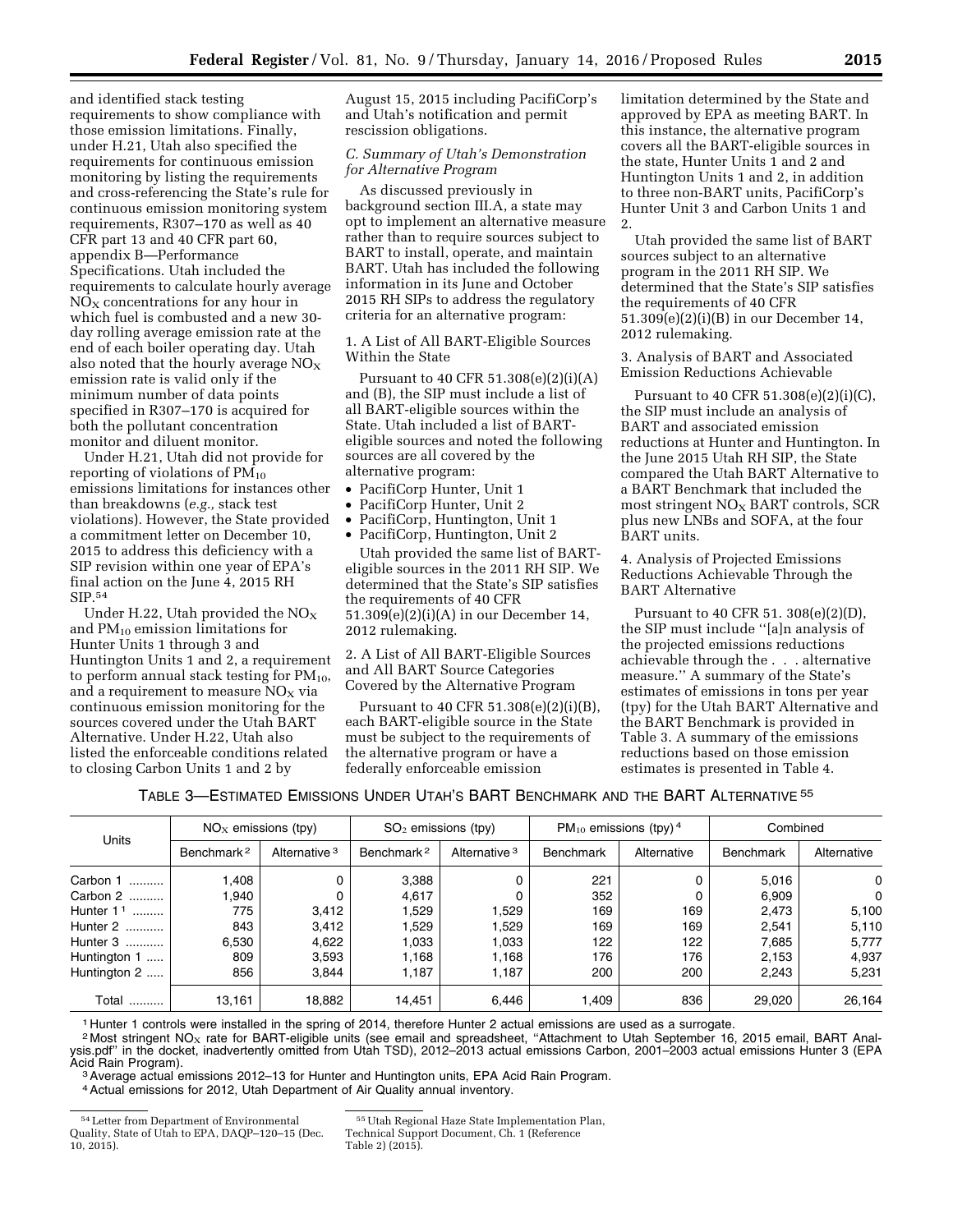TABLE 4—EPA SUMMARY OF EMISSION REDUCTIONS ACHIEVABLE WITH THE UTAH BART ALTERNATIVE AS COMPARED TO THE BART BENCHMARK

| Description                                                                                        | Combined emissions for all units<br>(tpy) |                          |                    |                           |  |
|----------------------------------------------------------------------------------------------------|-------------------------------------------|--------------------------|--------------------|---------------------------|--|
|                                                                                                    |                                           | SO <sub>2</sub>          | $PM_{10}$          | Combined                  |  |
| <b>BART Alternative</b><br>Emission Reduction (BART Benchmark minus BART Alternative) <sup>1</sup> | 13,161<br>18,882<br>$-5.721$              | 14.451<br>6,446<br>8.005 | .409<br>836<br>573 | 29,020<br>26,164<br>2,856 |  |

1A negative value indicates the BART Alternative results in more emissions of the specified pollutant in comparison to the BART Benchmark.

5. A Determination That the Alternative Achieves Greater Reasonable Progress Than Would Be Achieved Through the Installation and Operation of BART

Pursuant to 40 CFR 51.308(e)(2)(i)(E), the State must provide a determination under 40 CFR 51.308(e)(3) or otherwise based on the clear weight of evidence that the alternative achieves greater reasonable progress than BART. 40 CFR 51.308(e)(3), in turn, provides two different tests for determining whether the alternative achieves greater reasonable progress than BART.

Utah first used the ''greater emission reductions'' test in 40 CFR 51.308(e)(3) to support its assertion that the BART Alternative achieves greater reasonable progress. In the June 2015 Utah RH SIP, the State noted that the Hunter, Huntington and Carbon plants are all located within 40 miles of each other in Central Utah. Utah stated that because of the close proximity of the three plants, the distribution of emissions would not be substantially different under the Utah BART Alternative than under BART. With the alternative measure resulting in greater aggregate emission reductions by 2,856 tons/year (tpy) (described in Table 4), Utah

asserted that the alternative measure may be deemed to achieve greater reasonable progress than BART under 51.308(e)(3).

Utah also chose to conduct a weightof-evidence analysis under 51.308(e)(2) based on emissions from the Hunter, Huntington, and Carbon power plants and considered the following evidence: 56

a. Annual Emissions Comparison for Visibility-impairing Pollutants

The emissions of visibility-impairing pollutants from both the Utah BART Alternative and the BART Benchmark, as estimated by the State, are summarized in Table 3. Compared with the Utah BART Benchmark, the State projects that the Utah BART Alternative will result in 5,721 tpy more  $NO<sub>x</sub>$ emissions, 8,005 tpy fewer  $SO<sub>2</sub>$ emissions and 573 tpy fewer  $PM_{10}$ emissions. Utah also found that the combined emissions of  $NO<sub>x</sub>$ ,  $SO<sub>2</sub>$  and PM10 will be 2,856 tpy lower under the Utah BART Alternative.

b. Improvement in the Number of Days With Significant Visibility Impairment

Utah provided modeling results to assess the improvement in the number

of days with significant visibility impairment—that is, the improvement in the number of days with impacts that either cause  $(>1.0 \mathrm{dv})$  or contribute  $(>$ 0.5 dv) to visibility impairment. The State presented this information in a number of ways, including: (1) the average number of days per year for three years modeled (2001–2003) with impacts above the cause and contribute thresholds for the nine affected Class I areas under the BART Alternative as compared to under the BART Benchmark; and (2) the total number of days for the three years modeled with impacts above the thresholds for the nine Class I areas under the two scenarios.57

On average for the three years modeled, the Utah BART Alternative causes visibility impairment (>1.0 dv) on fewer days than the BART Benchmark (258 days vs. 264 days, for the nine affected Class I areas). Similarly, on average for the three years modeled, the Utah BART Alternative also contributes to visibility impairment (>0.5 dv) on fewer days than the BART Benchmark (441 days vs. 499 days for the nine affected Class I areas). See Tables 5 and 6.

| Class I area | Basecase | <b>BART</b><br>alternative | <b>BART</b><br>benchmark |
|--------------|----------|----------------------------|--------------------------|
|              | 128      | 68                         |                          |
|              | 36       |                            |                          |
|              | 19       |                            |                          |
|              | 14۰      | $\circ$                    |                          |
|              | 68       |                            |                          |
|              | 46       |                            | 5                        |
| Grand Canyon | 22       |                            |                          |
|              | 40       |                            |                          |
| 7ion         |          |                            |                          |

<sup>56</sup>Utah referenced that greater reasonable progress can be demonstrated using one of two methods: (1) greater emission reductions than under BART (40 CFR 51.308(e)(3)); or (2) based on the clear weight of evidence (40 CFR 51.308(e)(2)(i)(E)). Utah further explained that: As the U.S. Circuit Court of Appeals for the 10th Circuit recently observed, the state is free to choose one method or the other. *WildEarth Guardians* v. *E.P.A.,* 770 F.3d

919, 935–37 (10th Cir. 2014). Finally, Utah noted that the court characterized the former approach as ''quantitative'' and the latter as ''qualitative,'' and specifically sanctioned the use of qualitative factors

<sup>57</sup> Utah noted that EPA has proposed approval of an Alternative Measure for the Apache Generating Station in Arizona on similar ''weight of evidence'' grounds. 79 FR 56322, 56327 (Sept. 19, 2014). Utah

also noted that EPA has approved a similar Alternative Measure in Washington, based in part on a reduction in the number of days of impairment greater than 0.5 dv and 1.0 dv. 79 FR 33438, 33440– 33442 (June 11, 2014).

58Utah Regional Haze State Implementation Plan, Technical Support Document, Ch. 1 (Reference Table 5) (2015).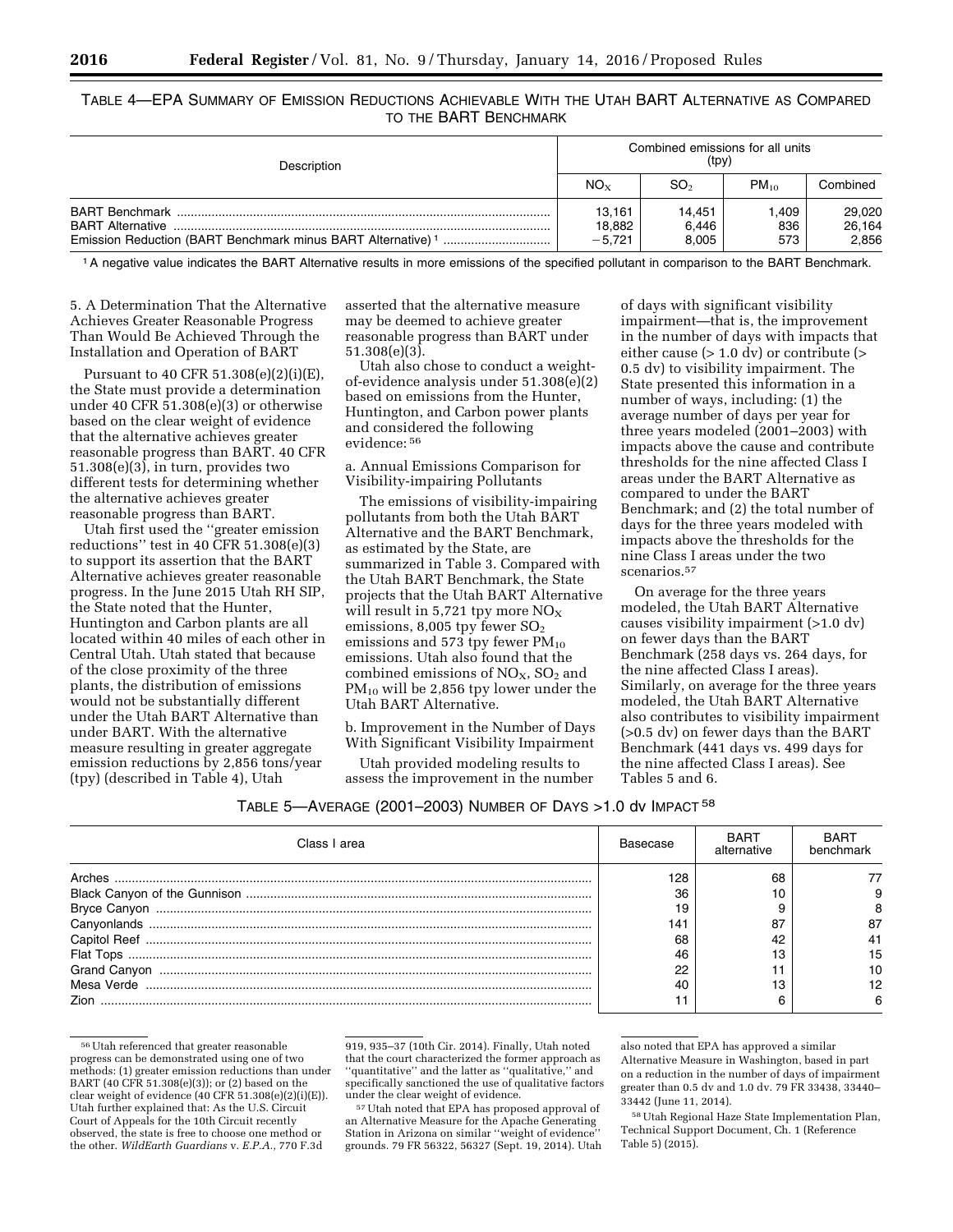## TABLE 5-AVERAGE (2001-2003) NUMBER OF DAYS >1.0 dv IMPACT 58-Continued

| Class I | Basecase | <b>BART</b> | <b>BART</b> |
|---------|----------|-------------|-------------|
| area    |          | alternative | benchmark   |
| Total   | 51<br>ບ⊩ | 258         | 264         |

#### TABLE 6-AVERAGE (2001-2003) NUMBER OF DAYS > 0.5 dv IMPACT 59

| Class I area | Basecase | BART<br>alternative | <b>BART</b><br>henchmark |
|--------------|----------|---------------------|--------------------------|
| Arches       | 176      | 109                 | 130                      |
|              | 75       | דר                  | 34                       |
|              | 36       |                     | 19                       |
|              | 178      | 131                 | 140                      |
|              | 96       | 63                  | 65                       |
|              | 93       | 34                  | 44                       |
|              | 38       |                     | 20                       |
|              |          | 32                  | 37                       |
| <b>Zion</b>  | 21       |                     |                          |
| Total        | 784      | 441                 | 499                      |

As for the total number of days over the course of the three modeled years, the Utah BART Alternative causes visibility impairment  $(> 1.0 \text{ dv})$  on fewer days than the BART Benchmark (775 days vs. 793 days for the nine affected Class I areas). Similarly, in total for the three years modeled, the Utah BART Alternative also contributes to visibility impairment  $(> 0.5 \, \text{dv})$  on

fewer days than the BART Benchmark  $(1,323$  days vs. 1,498 days for the nine affected Class I areas). See Tables 7 and 8.

## TABLE 7-TOTAL (2001-2003) NUMBER OF DAYS > 1.0 dv IMPACT 60

| Class I area | Basecase | <b>BART</b><br>alternative | <b>BART</b><br>benchmark |
|--------------|----------|----------------------------|--------------------------|
| Arches       | 383      | 203                        | 230                      |
|              | 108      | 31                         | 28                       |
|              | 57       | 26                         | 25                       |
|              | 422      | 260                        | 260                      |
|              | 204      | 126                        | 124                      |
|              | 138      | 38                         | 44                       |
|              | 67       | 34                         | 30                       |
|              | 121      | 40                         | 35                       |
| Zion.        | 32       |                            |                          |
| Total        | .532     | 775                        | 793                      |

## TABLE 8-TOTAL (2001-2003) NUMBER OF DAYS > 0.5 dv IMPACT 61

| Class I area | Basecase | <b>BART</b><br>alternative | <b>BART</b><br>benchmark |
|--------------|----------|----------------------------|--------------------------|
| Arches       | 529      | 327                        | 391                      |
|              | 224      | 81                         | 103                      |
|              | 107      | 50                         | 57                       |
|              | 533      | 393                        | 420                      |
|              | 288      | 188                        | 194                      |
|              | 280      | 101                        | 133                      |
|              | 115      | 56                         | 59                       |
|              | 213      | 67                         | 110                      |
| <b>Zion</b>  | 63       | 30                         | 31                       |
| Total        | 2.352    |                            | .498                     |

<sup>&</sup>lt;sup>59</sup> See id., at Technical Support Document, Ch. 1 (Reference Table 6).

<sup>&</sup>lt;sup>60</sup> See id., at Technical Support Document, Chapter 6.b (Summary of Visibility Modeling).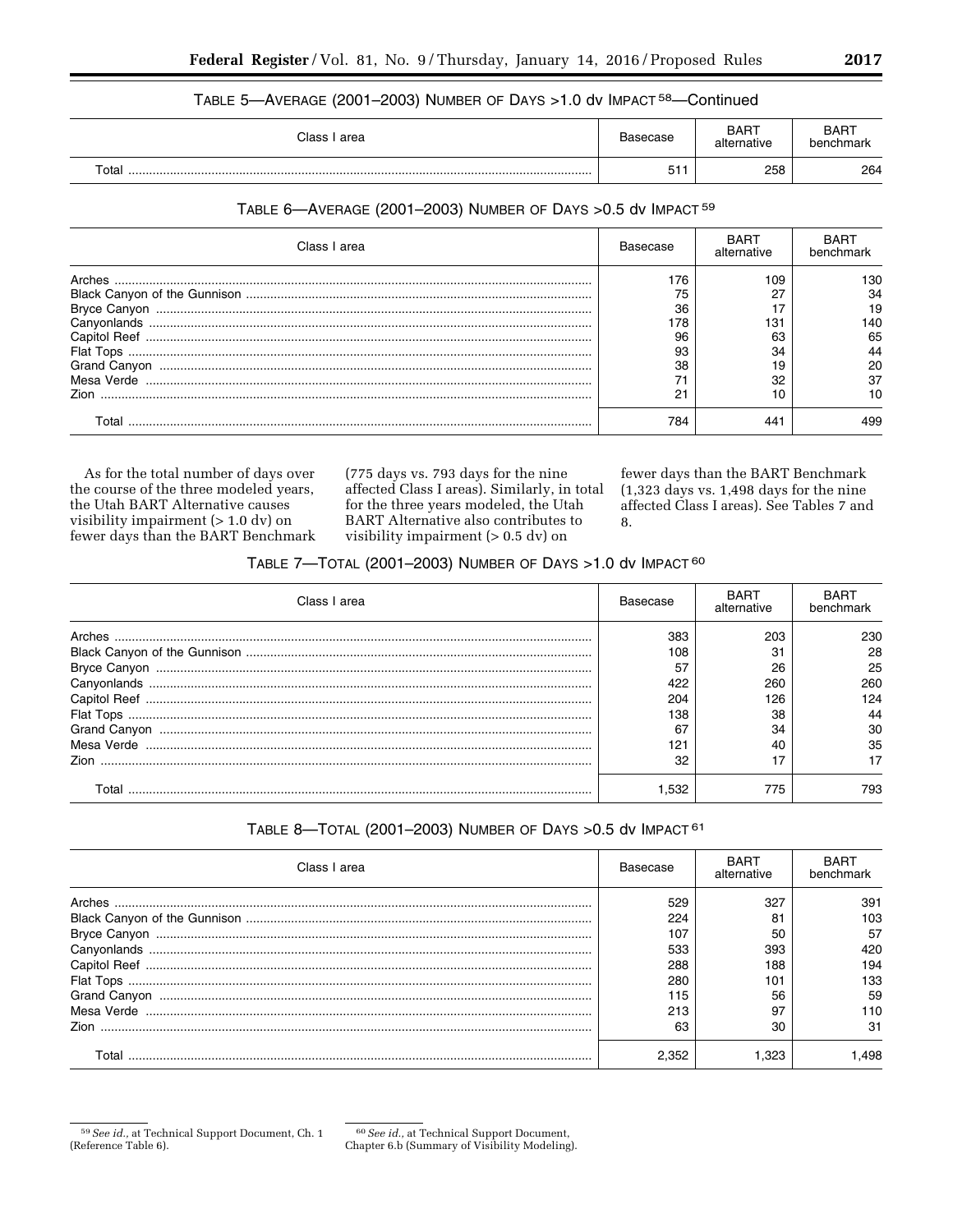#### c. 98th Percentile Impact (dv)

Utah explained that the only metric it evaluated that showed greater improvement for the BART Benchmark in comparison to the BART Alternative was the 98th percentile metric when visibility impacts were averaged across all Class I areas and meteorological years modeled. Utah's comparison of the modeled visibility impacts on the 98th percentile day (8th highest impacted day in a given meteorological year) for the most impacted year shows that the BART Benchmark would result in greater visibility improvement at five of the nine Class I areas, and is better on average across all nine Class I areas (0.11 dv difference). At two of the most impacted Class I areas, Canyonlands and Capitol Reef, Utah found that the 98th percentile metric indicates the BART Benchmark has 0.76 dv and 0.57 dv, respectively, greater improvement than the Utah BART Alternative. At other Class I areas, Utah found that the 98th percentile metric indicates that the BART Alternative provides greater visibility improvement (for example, 0.44 dv at Flat Tops).

Utah noted that because high nitrate values occur primarily in the winter months, the BART Benchmark achieved greater modeled visibility improvement on certain winter days with high nitrate impacts. Utah stated its position that there is greater uncertainty regarding the effect of  $NO<sub>x</sub>$  reductions on wintertime nitrate values, and thus on visibility, because past  $NO<sub>x</sub>$  emission reductions have not resulted in corresponding reductions in monitored nitrate values during the winter months. Utah noted it has greater confidence in the visibility improvement due to reductions of  $SO<sub>2</sub>$ because past reductions have resulted in corresponding reductions in monitored sulfate values throughout the year.

#### d. Annual Average Impact (dv)

As modeled by Utah, which used CALPUFF modeling results, the average annual dv impact is better under the Utah BART Alternative at five of the nine Class I areas, and is better on average across all the Class I areas. The average impact was calculated by averaging all daily modeling results for each year and then calculating a threeyear average from the annual average. Utah's information shows that the BART Alternative is better than the BART Benchmark by 0.009 dv on average across all nine Class I areas.

## e. 90th Percentile Impact (dv)

Utah's comparison of the modeled visibility impacts at the 90th percentile

#### f. Timing for the Emissions Reductions

Utah provided the schedule for installation of controls as noted in Table 9. Utah discussed that  $NO<sub>X</sub>$  reductions at Hunter Units 1 and 2 and Huntington Units 1 and 2 occurred between 2006 and 2014, earlier than was required by the Regional Haze Rule, providing a corresponding early and on-going visibility improvement. Utah cited the 2014 10th Circuit Court of Appeals decision regarding the 309 program to support that such early reductions are properly included as weight of evidence in the State's analysis.

#### TABLE 9—INSTALLATION SCHEDULE

| Source/Unit          | Timing of control installation<br>or shutdown |
|----------------------|-----------------------------------------------|
| Hunter 1             | New LNB and SOFA-Spring<br>2014.              |
| Hunter 2             | New LNB and SOFA-Spring<br>2011.              |
| Hunter 3             | New LNB and OFA-Summer<br>2008.               |
| Huntington 1.        | New LNB and SOFA-Fall<br>2010.                |
| Huntington 2.        | New LNB and SOFA-De-<br>cember 2006.          |
| Carbon 1<br>$\cdots$ | Shutdown August 2015.                         |
| Carbon 2             | Shutdown August 2015.                         |

The reductions under the Utah BART Alternative are required under the State SIP by August 2015, as noted in Table 5, providing an early and on-going visibility benefit as compared to BART.62 Installation and operation of the combustion control upgrades at Hunter and Huntington were made enforceable under Administrative Orders DAQE–AN0102370012–08 and DAQE–AN0102380021–10.63

## g. IMPROVE Monitoring Data

Utah's SIP presents sulfate and nitrate monitoring data at the Canyonlands IMPROVE monitor that shows that ''sulfates are the dominant visibility

impairing pollutant'' 64 and that sulfate levels have decreased,<sup>65</sup> and references similar results at other Class I areas in the TSD.66 Utah also presents data on trends in emissions from EGUs showing substantial reductions in emissions of both  $SO_2$  and  $NO_X$ .<sup>67</sup> Based on these data, Utah indicates it ''has confidence that the  $SO<sub>2</sub>$  reductions will achieve meaningful visibility improvement,'' under the Utah BART Alternative, while ''the visibility improvement during the winter months due to  $NO<sub>x</sub>$  reductions is much more uncertain.'' 68 Utah makes this point even though nitrate concentrations are highest in the winter, explaining that while there has been a reduction in  $NO<sub>x</sub>$ , the ammonium nitrate values do not show similar improvement in the winter months.69 Utah offers several possible explanations for the results, but does not provide any definitive conclusions.70

Utah also presents data on the seasonality of park visitation and monitoring data for nitrate and sulfates. The data show that the highest measured nitrate concentrations occur in winter during the period of lowest park visitation, and that sulfates affect visibility throughout the year and are the dominant visibility impairing pollutant from anthropogenic sources during the high visitation period of March through November. Utah concludes that it has greater confidence that reductions in  $SO<sub>2</sub>$  will be reflected in improved visibility for visitors to the Class I areas, while reductions in  $NO<sub>x</sub>$ will have a more uncertain benefit for visitors to Class I areas.

## h. Energy and Non-Air Quality Benefits

Utah stated that energy and non-air quality environmental impacts are one of the factors listed in CAA section 169A(g)(2) that must be considered when determining BART. The State noted that the Utah BART Alternative would avoid the energy penalty due to operating SCR units. PacifiCorp included the energy penalty in its BART analysis as part of the total cost for installing SCR on each of the units. The energy penalty costs are provided in Table 10.

71PacifiCorp quantified the energy penalty associated with SCR in its August 4, 2014 BART Analysis Update, Appendix A. *See id.* at p. 26 (Table 13 presents this information).

<sup>(</sup>the 110th highest day across three years) dv impact shows that the Utah BART Alternative is better at seven of the nine Class I areas and is better averaged both across three years and across nine Class I areas by 0.006 dv.

<sup>62</sup>Conforming permit amendments for the Carbon plant are due under the SIP by December 15, 2015. Section IX.H.22 of Utah's SIP requires PacifiCorp to cease operation of Carbon by August 15, 2015, notify the State of the permanent closure by September 15, 2015, and request rescission of Operating Permit #700002004 and Approval Order DAQE–AN0100810005–08 by September 15, 2015. The State is then required to rescind the operating permit and approval order by December 15, 2015.

<sup>63</sup>Copies of Administrative Orders DAQE– AN0102370012–08 and DAQE–AN0102380021–10 are included in the docket.

<sup>64</sup>Utah Regional Haze State Implementation Plan, Technical Support Document, Ch. 1, p. 12 (2015).

<sup>65</sup> *Id.* at p. 15.

<sup>66</sup> *Id.* at p. 12. 67 *Id.* at p. 14.

<sup>68</sup> *Id.* at p.13.

<sup>69</sup> *Id.* 

<sup>70</sup> *Id.* at pp. 16–19.

<sup>61</sup>*See id.*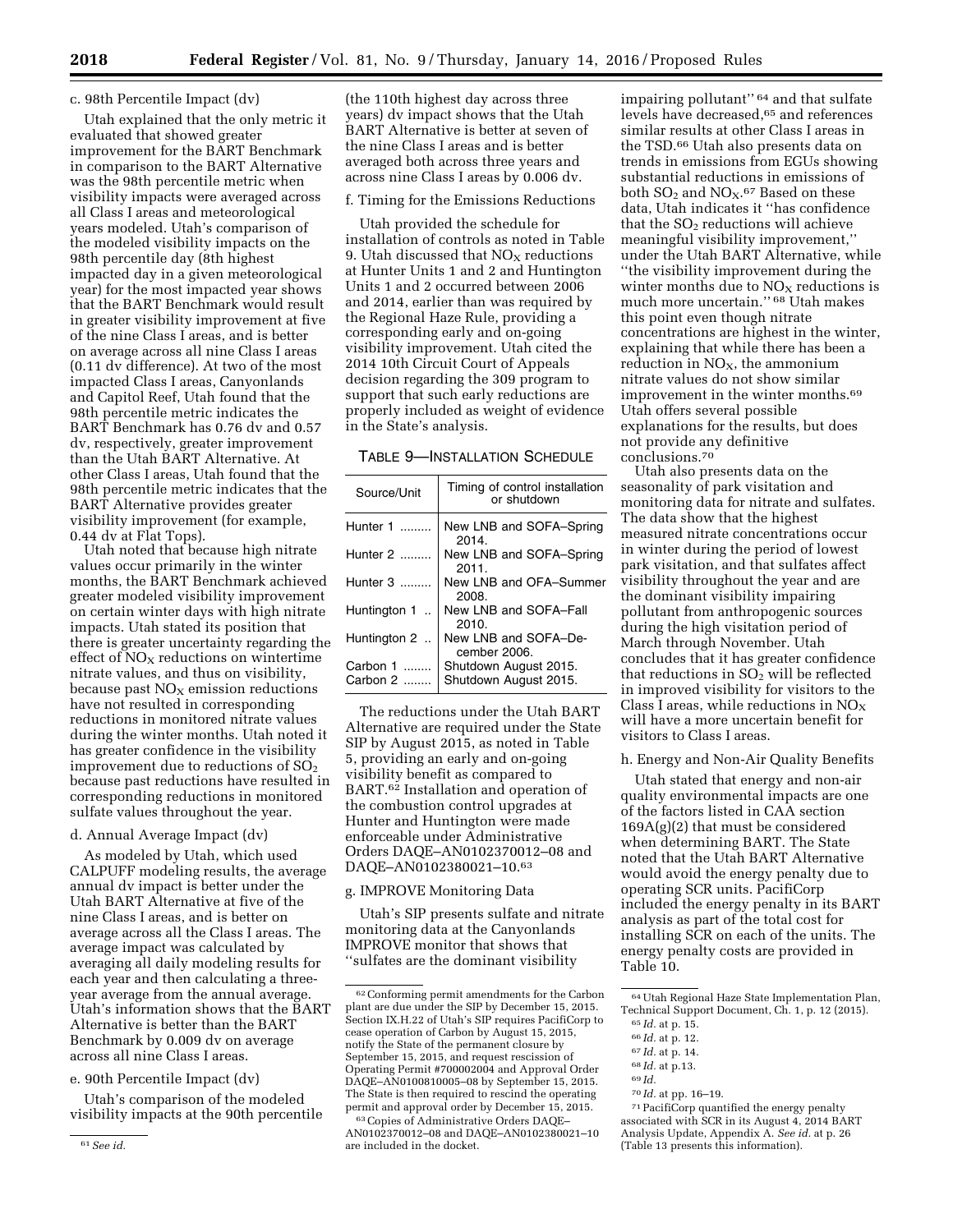## TABLE 10—SCR ENERGY PENALTY 71

| Source/unit                                                              | Energy penalty                   |                                          |  |  |
|--------------------------------------------------------------------------|----------------------------------|------------------------------------------|--|--|
|                                                                          | kW                               | \$/year                                  |  |  |
| Hunter Unit 1<br>Hunter Unit 2<br>Huntington Unit 1<br>Huntington Unit 2 | 2.090<br>2,090<br>2,182<br>2.182 | 494.247<br>494.247<br>516.098<br>516.098 |  |  |
| Total<br>. <b>.</b>                                                      | 8.544                            | 2.020.690                                |  |  |

Utah presented additional non-air quality benefits associated with the closure of the Carbon plant. First, it noted that solid wastes in the form of fly ash from the electrostatic precipitators and bottom ash conveyors which clean the residuals from the two steam generating units (the boilers), would be eliminated. These wastes are currently landfilled. The Carbon plant also runs water through the boilers as well as two cooling towers. This uses water and has associated wastewater discharge. Hauling the ash to the landfill requires additional fuel use and water or chemical dust suppression for minimization of fugitive dust. Finally, for maintenance and emergency purposes, Utah noted that the plant has a number of emergency generators, fire pumps, and ancillary equipment—all of which must be periodically operated, tested and maintained—with associated air emissions, fuel use, painting, and the like. Utah suggests that all of these nonair quality impacts are reduced as the result of closing the Carbon plant.

#### i. Cost

Utah cited PacifiCorp's comments on the State's proposed SIP revision that the BART Alternative not only produces greater reasonable progress, including lower emissions and improved visibility, but that it does so at a significant capital cost savings to PacifiCorp and its customers as compared to the BART Benchmark. Utah acknowledged that it did not officially determine the cost of installing SCR on the four BART units, but that it believed the cost of installing SCR would be significant. On the other hand, Utah noted that the Carbon Plant has already been closed due to the high cost of complying with the MATS rule. Utah explained that the costs to Utah rate payers (and those in other states served by PacifiCorp) to replace the power generated by the Carbon Plant have already occurred; there will be no additional cost to achieve the co-benefit of visibility improvement. As a result,

Utah asserted that the BART Alternative not only achieves better visibility improvements than would be achieved by requiring SCR as BART at the four EGUs, but at a significantly lower cost. The State believed this presents a classic ''win/win'' scenario—the BART Alternative results in greater reasonable progress that is achieved at a much lower price compared to SCR. The State also noted that cost is one of the factors listed in CAA section 169A(g)(2) that should be considered when determining BART.

6. Requirement That Emission Reductions Take Place During Period of First Long-Term Strategy

Pursuant to 40 CFR 51.308(e)(2)(iii), the State must ensure that all necessary emission reductions take place during the period of the first long-term strategy for regional haze, *i.e.,* by December 31, 2018. The RHR further provides that, ''[t]o meet this requirement, the State must provide a detailed description of the . . . alternative measure, including schedules for implementation, the emission reductions required by the program, all necessary administrative and technical procedures for implementing the program, rules for accounting and monitoring emissions, and procedures for enforcement.'' 72

As noted previously, the Utah SIP revision incorporates the revisions to R307–110–17, Section IX, Control Measures for Area and Point Sources, Part H, Emissions Limits, which includes provisions for implementing the Utah BART Alternative. In addition to the emission limitations for  $NO<sub>x</sub>$  and PM10, and the requirement for shutdown of the Carbon Plant listed in Table 2, the SIP includes compliance dates, operation and maintenance requirements, and monitoring, recordkeeping, and reporting requirements.

7. Demonstration That Emissions Reductions From Alternative Program Will Be Surplus

Pursuant to 40 CFR 51.308(e)(2)(iv), the SIP must demonstrate that the emissions reductions resulting from the alternative measure will be surplus to those reductions resulting from measures adopted to meet requirements of the CAA as of the baseline date of the SIP. The baseline date for regional haze SIPs is 2002.73 Utah developed the 2002

73*See* Memorandum from Lydia Wegman and Peter Tsirigotis, *2002 Base Year Emission Inventory*  baseline inventory in the 2008 RH SIP for regional modeling, evaluating the impact on Class I areas outside of the Colorado Plateau, and BART as outlined in EPA Guidance and the July 6, 2005 BART Rule. Utah noted that 2002 is the baseline inventory that was used by other states throughout the country when evaluating BART under the provisions of 40 CFR 51.308 and that any measure adopted after 2002 is considered ''surplus'' under 40 CFR 51.308(e)(2)(iv). Utah referenced other EPA actions that are consistent with this interpretation.74 Utah stated that the BART Benchmark scenario includes measures required before the baseline date of the SIP but does not include later measures that are credited as part of the BART Alternative scenario.

To address potential concerns with double counting  $SO<sub>2</sub>$  emissions reductions from the Carbon plant closure under both the 308 and 309 programs, in addition to providing the explanation in the June 2015 SIP (discussed in TSD Chapter 1, Section X), Utah's October 7, 2015 SIP also includes enforceable commitments to address these concerns. The State explained how the WRAP modeling done to support the Utah RH backstop trading program SIP included regional  $SO<sub>2</sub>$ emissions based on the 2018  $SO<sub>2</sub>$ milestone and also included  $NO<sub>x</sub>$  and PM<sub>10</sub> emissions from the Carbon plant. Actual emissions in the three-state region are calculated each year and compared to the milestones. Utah provided Table 11 to show that in 2011 emissions were below the 2018 milestone (141,849 tpy). Utah noted that the most recent milestone report for 2013 demonstrates that  $SO<sub>2</sub>$  emissions are currently 26 percent lower than the 2018 milestone. Utah stated that the Carbon plant was fully operational in the years 2011–2013 when the emissions were below the 2018 milestone. The State noted that the  $SO<sub>2</sub>$ emission reductions from the closure of the Carbon plant are surplus to what is needed to meet the 2018 milestone established in Utah's RH SIP.

<sup>72</sup> 40 CFR 51.308(e)(2)(iii).

*SIP Planning: 8-hr Ozone, PM*2.5, *and Regional Haze Programs* (Nov. 18, 2002), available at *[http://www3.](http://www3.epa.gov/ttnchie1/eidocs/2002baseinven_102502new.pdf) [epa.gov/ttnchie1/eidocs/2002baseinven](http://www3.epa.gov/ttnchie1/eidocs/2002baseinven_102502new.pdf)*\_ *[102502new.pdf.](http://www3.epa.gov/ttnchie1/eidocs/2002baseinven_102502new.pdf)* 

<sup>74</sup> 79 FR 33438, 33441–33442 (June 11, 2014); 79 FR 56322, 56328 (Sept. 9, 2014).

<sup>75</sup>*See* Utah Regional Haze State Implementation Plan, Technical Support Document, Ch. 1 (Reference Table 15) (2015).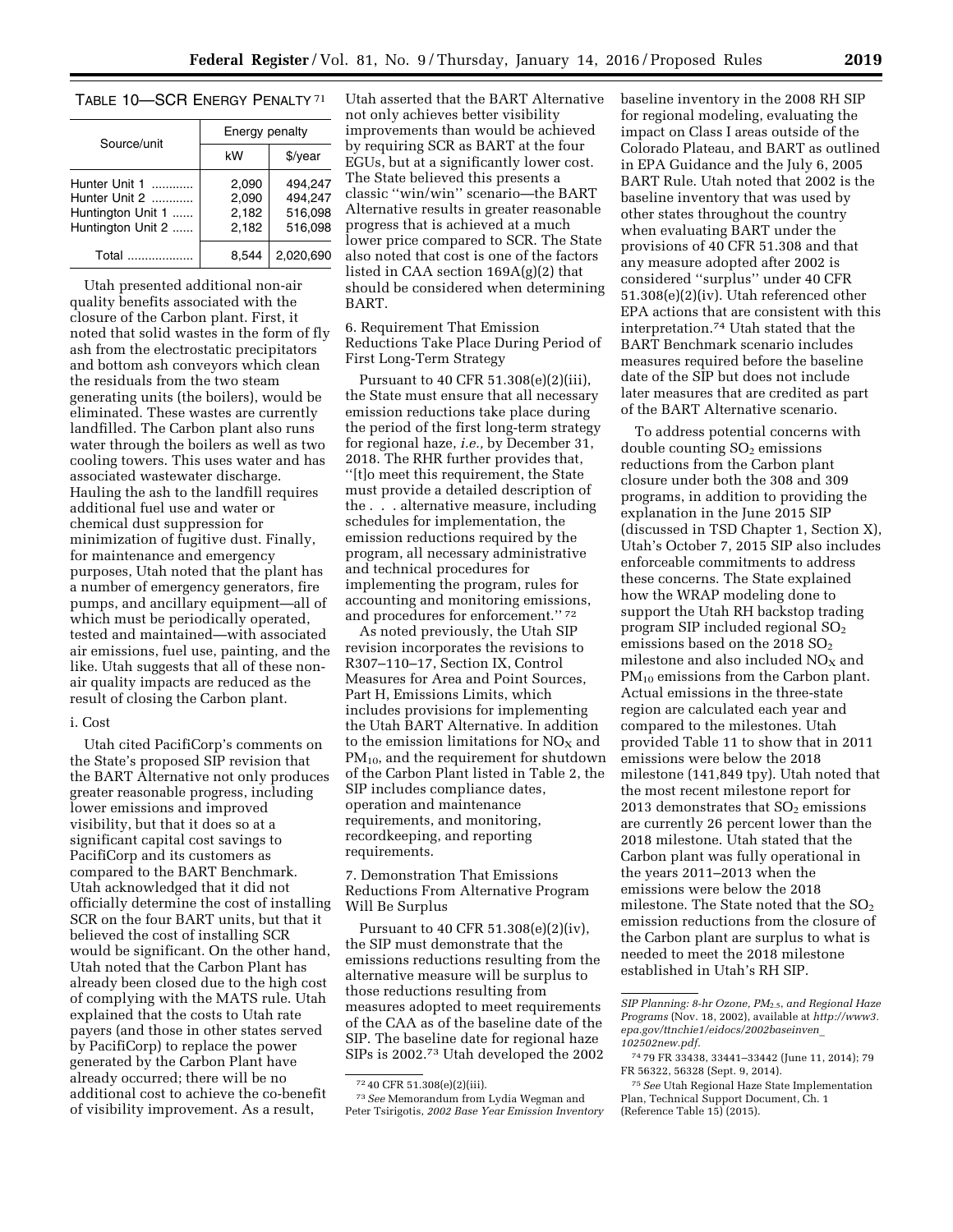| Year | Milestone<br>(tpy) | Three-Year<br>average SO <sub>2</sub><br>emissions <sup>1</sup><br>(tpy) | Carbon plant<br>$SO2$ emissions<br>(tpy) |
|------|--------------------|--------------------------------------------------------------------------|------------------------------------------|
| 2003 | 303,264            | 214,780                                                                  | 5,488                                    |
| 2004 | 303.264            | 223,584                                                                  | 5,642                                    |
| 2005 | 303,264            | 220,987                                                                  | 5,410                                    |
| 2006 | 303.264            | 218,499                                                                  | 6,779                                    |
| 2007 | 303.264            | 203,569                                                                  | 6,511                                    |
| 2008 | 269,083            | 186,837                                                                  | 5,057                                    |
| 2009 | 234.903            | 165.633                                                                  | 5,494                                    |
| 2010 | 200,722            | 146,808                                                                  | 7,462                                    |
| 2011 | 200,722            | 130,935                                                                  | 7,740                                    |
| 2012 | 200,722            | 115,115                                                                  | 8,307                                    |
| 2013 | 185.795            | 105.084                                                                  | 7.702                                    |
| 2014 | 170,868            |                                                                          |                                          |
| 2015 | 155,940            |                                                                          |                                          |
| 2016 | 155,940            |                                                                          |                                          |
| 2017 | 155,940            |                                                                          |                                          |
| 2018 | 141,849            |                                                                          |                                          |

## TABLE 11-SO<sub>2</sub> MILESTONE TRENDS<sup>75</sup>

1The three-year average is based on the emissions averaged for the current and two preceding years.

For Hunter Unit 3, Utah also explained that PacifiCorp upgraded the LNB controls in 2008 and that the upgrade was not required under the requirements of the CAA as of the 2002 baseline date of the SIP; the emission reductions from the upgrade are therefore considered surplus and creditable for the BART Alternative under 40 CFR 51.308(e)(2)(iv). Utah noted that prior to the 2008 upgrade, the emission rate for Hunter Unit 2 was 0.46 lb/MMBtu heat input for a 30-day rolling average as required by Phase II of the Acid Rain Program.76

## *D. Summary of Utah's Enforceable Commitment SIP Revision*

To address potential concerns that Utah would be double counting  $SO<sub>2</sub>$ emissions reductions for the Carbon plant closure under both the 40 CFR 51.308 and 309 programs, on October 7, 2015 the State adopted an enforceable commitment into the Utah RH SIP at Chapter XX, Section N. Utah submitted this SIP revision to EPA on October 20, 2015. In this commitment, the State explained that it will continue to report the historical emissions for the Carbon plant in the annual milestones reports from 2016 through the life of the backstop trading program. In addition, the State has committed to making revisions as necessary to SIP Section XX.D.3.c (''Triggering the Trading Program'') and State rule R307–150 (''Emission Inventories Program'') as well as any other applicable provisions

to implement the requirement for reporting Carbon's historical emissions under the 309 program. The State notes it will follow its SIP adoption process when making these SIP revisions. The SIP will be adopted by the Governorappointed Air Quality Board through a rulemaking process that includes public participation. Once approved into the SIP, the commitment will be enforceable by both EPA and citizens under the CAA.

The State noted that EPA has historically recognized that, under certain circumstances, issuing full approval may be appropriate for a SIP submission that consists of, in part, an enforceable commitment. Utah explained that its October 2015 submission satisfies EPA's requirements for enforceable commitments because it has adopted such a commitment for what is a small portion of its regional haze program in relation to its regional haze obligations as a whole. In addition, Carbon's 8,005 tpy  $SO<sub>2</sub>$  emissions reductions is small in comparison to the 2018 milestone of 141,849 tpy described in Table 7.

On the matter of timing, the State has committed to providing the required subsequent SIP submittal by mid-March 2018.

## *E. Consultation With FLMs*

Utah's SIPs do not specifically discuss how it addressed the requirements of 40 CFR 308(i)(2) for providing the FLMs with an opportunity for consultation at least 60 days prior to holding the public hearing for the June 2015 RH SIP. However, we are aware that Utah consulted with the FLMs and explain those efforts here. The State held an initial public comment period for

proposed SIP amendments from November 1 through December 22, 2014. The State provided the opportunity for the FLMs to review the preliminary draft SIP documents via email approximately 68 days prior to the public hearing that was held on a December 1, 2014. Copies of the email correspondence documenting this effort are included in the docket.

Utah received a number of comments during the public comment period in late 2014. After reviewing the comments and consulting with EPA, Utah determined additional work was needed to develop a BART alternative measure that would take credit for emission reductions from the Carbon plant shutdown among other things. Utah held an additional public comment period from April 1 through April 30, 2015. One of the FLMs, the National Park Service, provided extensive public comments to Utah during this second public comment period and Utah included responses to these comments, along with responses to other commenters, in the June 2015 RH SIP submittal along with other administrative documentation.

The October 2015 Utah RH SIP was provided for public comment August 15 through September 14, 2015, and we are not aware of any prior FLM consultation on this SIP. The FLMs did not submit comments during this public comment period.

## **V. EPA's Evaluation and Proposed Approval of Utah's Regional Haze SIP**

As explained in section II.A, EPA is soliciting comments on two alternative proposals: A proposal to approve the State SIP in its entirety, and a proposal to partially approve and partially

<sup>76</sup>There is a typographical error in Chapter 1, section X.C, PacifiCorp Hunter Unit 3, p. 31. The reference to Hunter Unit 2 should be Unit 3 based on the section heading as well as confirmed emission limits in Utah Approval Order DAQE– AN0102370012–08.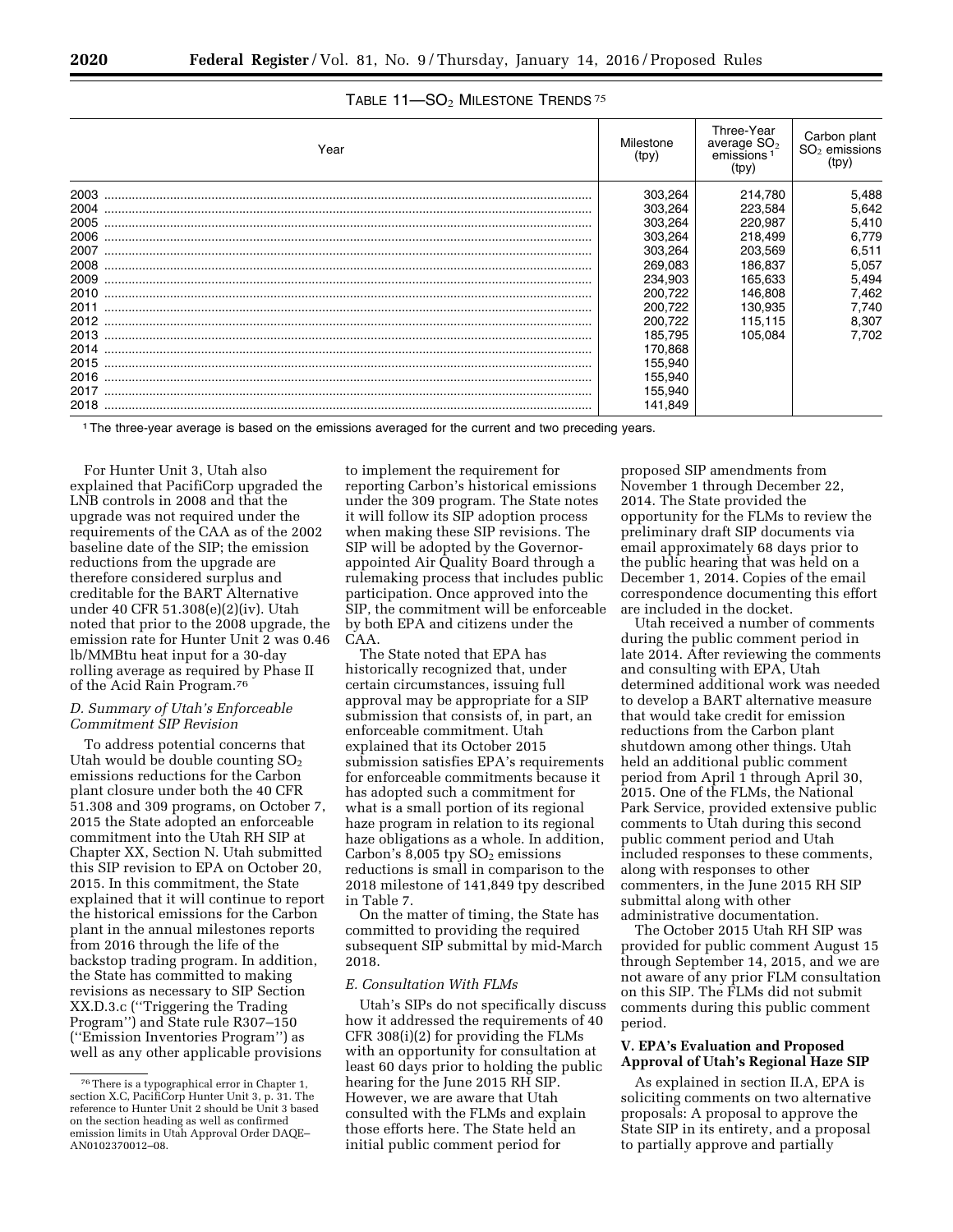disapprove the State SIP and to issue a FIP. The co-proposals detailed in this section and Section VI represent different conclusions regarding Utah's  $NO<sub>x</sub>$  BART Alternative and the metrics the State has proposed to support this alternative. As described in this section, EPA is proposing to approve the two Utah 2015 RH SIP revisions. Alternatively, as discussed in section VI, EPA is co-proposing to disapprove the Utah's June 2015 and October 2015 RH SIP revisions and promulgate a FIP.

This document is written as two separate proposals in order to clearly present the options and solicit comment on each. EPA intends to finalize only one of these co-proposals; however, we also acknowledge that additional information and comments may also lead the Agency to adopt final SIP and/or FIP regulations that differ somewhat from the co-proposals presented here regarding the BART Alternative, BART control technology option or emission limits, or impact other proposed regulatory provisions.

#### *A. Basis for Proposed Approval*

For the reasons described later on, EPA proposes to approve the two Utah 2015 RH SIP revisions. Our proposed action is based on an evaluation of Utah's regional haze SIP submittals against the regional haze requirements at 40 CFR 51.300–51.309 and CAA sections 169A and 169B. All general SIP requirements contained in CAA section 110, other provisions of the CAA, and our regulations applicable to this action were also evaluated. The purpose of this proposed action is to ensure compliance with these requirements and to provide additional rationale to support our conclusions.

## *B. Utah BART Alternative*

1. Summary of Utah BART Alternative

Utah has opted to establish an alternative measure (or program) for  $NO<sub>x</sub>$  in accordance with 40 CFR 51.308(e)(2). A description of the Utah BART Alternative is provided in section IV.B.1. The RHR requires that a SIP revision establishing a BART alternative include three elements as listed later. We have evaluated the Utah BART Alternative with respect to each of these elements.

• A demonstration that the emissions trading program or other alternative measure will achieve greater reasonable progress than would have resulted from the installation and operation of BART at all sources subject to BART in the State and covered by the alternative program.77

• A requirement that all necessary emissions reductions take place during the period of the first long-term strategy for regional haze.78

• A demonstration that the emissions reductions resulting from the alternative measure will be surplus to those reductions resulting from measures adopted to meet requirements of the CAA as of the baseline date of the SIP.79

2. Demonstration of Greater Reasonable Progress for the Alternative Program

As discussed previously in section III.E.1, pursuant to 40 CFR 51.308(e)(2)(i), Utah must demonstrate that the alternative measure will achieve greater reasonable progress than would have resulted from the installation and operation of BART at all sources subject to BART in the State and covered by the alternative program. This demonstration, primarily included in Chapter 1 of the TSD of the Utah RH SIP,<sup>80</sup> must be based on five criteria which are addressed later.

a. A List of All BART-Eligible Sources Within the State

As discussed previously in section IV.A.2, Utah included a list of BARTeligible sources and noted the following sources are all covered by the alternative program:

- PacifiCorp Hunter, Unit 1
- PacifiCorp Hunter, Unit 2
- PacifiCorp, Huntington, Unit 1 • PacifiCorp, Huntington, Unit 2
- 

EPA previously approved Utah's BART eligibility determinations in our 2012 rulemaking.81

b. A List of All BART-Eligible Sources and All BART Source Categories Covered by the Alternative Program

As discussed previously in section IV.A.3, the Utah BART Alternative covers all the BART-eligible sources in the state, Hunter Units 1 and 2 and Huntington Units 1 and 2, in addition to three non-BART units, PacifiCorp's Hunter Unit 3 and Carbon Units 1 and 2. EPA previously approved Utah's BART eligibility determinations in our 2012 rulemaking.82

c. Analysis of BART and Associated Emission Reductions

As noted in section IV.C.3, in the June 2015 Utah RH SIP, the State compared

80As presented in this proposal, while the majority of the State's demonstration is contained in Chapter 1, EPA has identified additional information regarding the demonstration and we include references to the additional information.

the Utah BART Alternative to a BART Benchmark that included the most stringent  $NO<sub>x</sub>$  BART controls, SCR plus new LNBs and SOFA, at the four BART units. This is consistent with the streamlined approach described in Step 1 of the BART Guidelines. The BART Guidelines note that a comprehensive BART analysis can be avoided if a source commits to a BART determination that consists of the most stringent controls available.83

We propose to find that Utah has met the requirement for an analysis of BART and associated emission reductions achievable at Hunter and Huntington under 40 CFR 51.308(e)(2)(i)(C).

d. Analysis of Projected Emissions Reductions Achievable Through the BART Alternative

As discussed previously in section IV.C.4, a summary of Utah's estimates of emissions for the Utah BART Alternative and the BART Benchmark is provided in Table 3. We propose to find that Utah has met the requirement for an analysis of the projected emissions reductions achievable through the alternative measure under 40 CFR 51.308(e)(2)(i)(D).

e. A Determination That the Alternative Achieves Greater Reasonable Progress Than Would Be Achieved Through the Installation and Operation of BART

Greater Reasonable Progress Based on 40 CFR 51.308(e)(3)'s Greater Emission Reductions Test

EPA's evaluation of the State's demonstration based on 40 CFR 51.308(e)(3) is located in section VI.B.2.e.

Greater Reasonable Progress Based on 40 CFR 51.308(e)(2)'s Weight-of-Evidence Test

Although Utah found that the BART Alternative demonstrates greater reasonable progress under 40 CFR 51.308(e)(3), it also chose to conduct a weight-of-evidence analysis under 40 CFR 51.308(e)(2) based on a BART Alternative involving the Hunter, Huntington, and Carbon power plants and considered the following evidence:

i. Annual Emissions Comparison for Visibility-Impairing Pollutants

The emissions of visibility-impairing pollutants from both the Utah BART Alternative and the BART Benchmark, as estimated by Utah, are summarized in Table 3 in section IV.C.4. Compared with the Utah BART Benchmark, the State projects that the Utah BART Alternative will result in 5,721 tpy more

<sup>77</sup> 40 CFR 51.308(e)(2)(i).

<sup>78</sup> 40 CFR 51.308(e)(2)(iii).

<sup>79</sup> 40 CFR 51.308(e)(2)(iv).

<sup>81 77</sup> FR 74357 (Dec. 14, 2012).<br>82 77 FR 74355, 74357 (Dec. 14, 2012).

<sup>83 40</sup> CFR 51, appendix Y, section IV.D.1.9.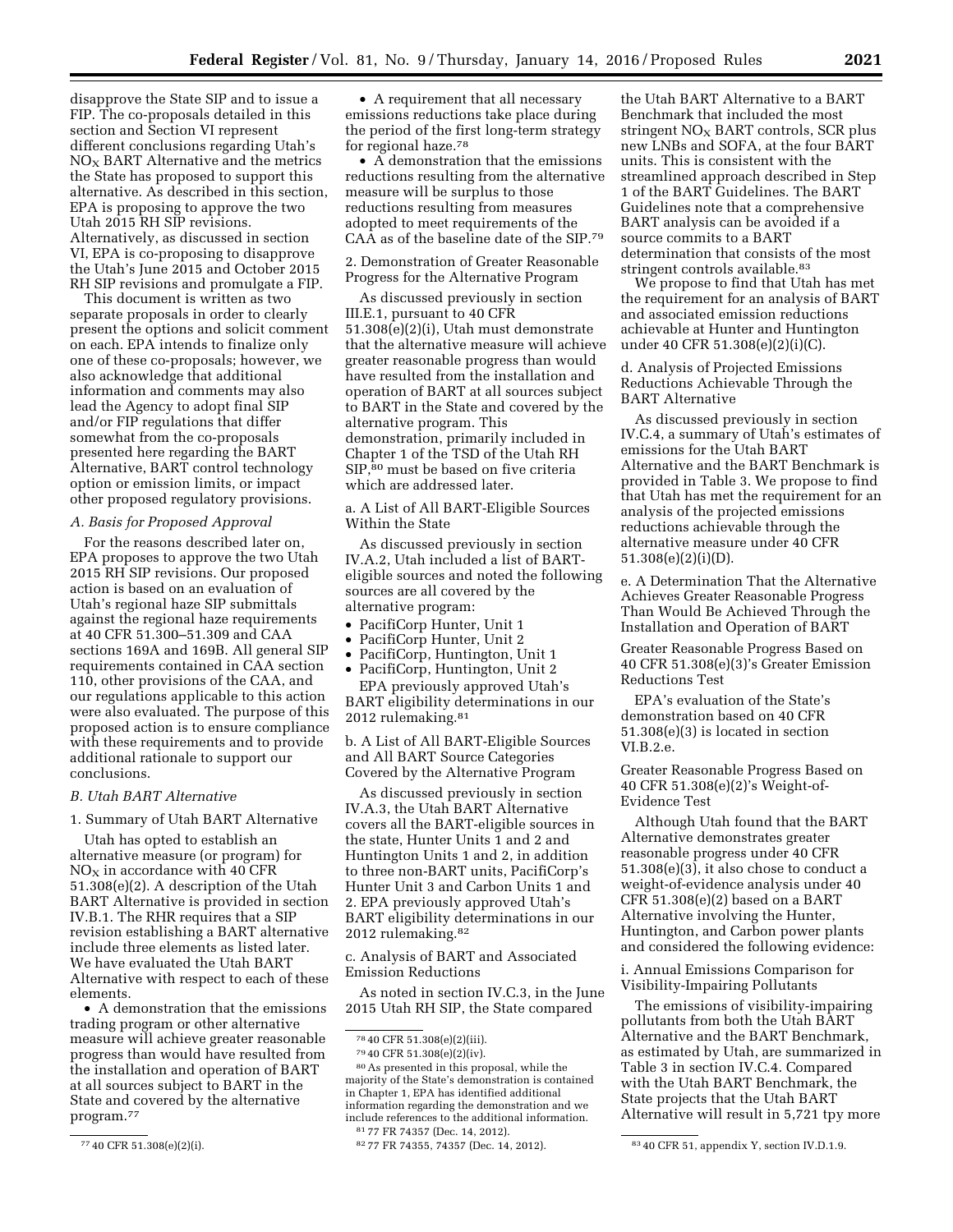$NO<sub>X</sub>$  emissions, 8,005 tpy fewer  $SO<sub>2</sub>$ emissions, and 573 tpy fewer  $PM_{10}$ emissions than the BART Benchmark. Utah also found that the combined emissions of  $NO<sub>X</sub>$ ,  $SO<sub>2</sub>$  and  $PM<sub>10</sub>$  will be 2,856 tpy lower under the BART Alternative.

We propose to concur with Utah's finding that the BART Alternative will achieve greater  $SO<sub>2</sub>$  and  $PM<sub>10</sub>$  emissions reductions and greater aggregate emissions reductions of all pollutants. We further propose to recognize that not all pollutants impact visibility equally and that the total emissions reductions of all pollutants is not necessarily a direct indicator of whether the BART Alternative or the BART Benchmark will achieve greater reasonable progress. However, for reasons described later in subsection vii for our evaluation of Utah's IMPROVE monitoring metric, we propose to concur with Utah's finding that SO<sub>2</sub> emissions reductions should provide visibility benefits in all seasons and that sulfate is the largest contributor to visibility impairment at the affected Class I areas. Furthermore, we propose to find that these observations suggest that the BART Alternative is likely to achieve greater reasonable progress. We note that Utah has also provided CALPUFF modeling results for the BART Benchmark and BART Alternative scenarios to assess the relative visibility benefits of each. These modeling results are considered here by EPA as part of the overall weight-ofevidence analysis.

ii. Improvement in the Number of Days With Significant Visibility Impairment

As discussed previously in section IV.C.5, Utah provided modeling results to assess the improvement in the number of days with significant visibility impairment—that is, the improvement in the number of days with impacts that either cause (>1.0 dv) or contribute (>0.5 dv) to visibility impairment.

The BART Guidelines provide that, when making a BART determination, a State may consider the number of days or hours that a threshold was exceeded.84 In developing the BART Guidelines, our example modeling analysis of a hypothetical source examined the number of days that 1.0 dv and 0.5 dv thresholds were exceeded.85 In addition, we have used these metrics, and in particular the total number of days for the meteorological years modeled, in previous regional haze rulemakings such as for North

Dakota,86 Montana,87 and Washington.88

This metric is useful in assessing the frequency and duration of significant visibility impacts from a source or small group of sources. Therefore, for this reason and because these metrics are supported by our regulations and past practice, we propose to find the State's use of these metrics is appropriate. Moreover, we propose to find the difference in the total number of days impacted—18 fewer days greater than the causation threshold of 1.0 dv (775 days for the BART Alternative vs. 793 days for the BART Benchmark), and 175 fewer days greater than the contribution 0.5 dv threshold (1,323 days for the BART Alternative vs. 1,498 days for the BART Benchmark)—is an indication that the BART Alternative achieves greater reasonable progress.

#### iii. 98th Percentile Impact (dv)

As discussed previously in section IV.C.5, Utah explained that the only metric it evaluated that showed greater improvement for the BART Benchmark in comparison to the BART Alternative was the 98th percentile metric (when averaged across all Class I areas and meteorological years modeled). Utah's comparison of the modeled visibility impacts on the 98th percentile day (8th highest impacted day in a given meteorological year) for the most impacted year shows that the BART Benchmark would result in greater visibility improvement at five of the nine Class I areas, and is slightly better on average across all nine Class I areas (0.11 dv difference). At the most impacted Class I areas, Canyonlands and Capitol Reef, Utah found that the 98th percentile metric indicates the BART Benchmark has 0.76 dv and 0.57 dv, respectively, more improvement than the BART Alternative. At other Class I areas, Utah found that the 98th percentile metric indicates that the BART Alternative provides greater visibility improvement (for example, 0.44 dv at Flat Tops).

The 98th percentile visibility impact is a key metric recommended by the BART Guidelines 89 when selecting BART controls. In addition, this is one of the primary metrics that EPA has relied on in evaluating prior regional haze actions that have included BART alternatives.90 In the BART Guidelines,

89 40 CFR 51, appendix Y, section IV.D.5.

EPA described this metric as an appropriate measure in determining the degree of visibility improvement expected from controls.91 Therefore, we propose to find that it is an appropriate metric for assessing the relative benefits of the Utah BART Alternative here.

We note that when calculating visibility improvements for individual Class I areas, Utah mixed the impacts from different meteorological years between modeling scenarios (baseline, BART benchmark, and BART Alternative). This may introduce some error as the visibility improvements could be driven by year-to-year variability in meteorological conditions, as opposed to the differences in emission reductions between the BART Alternative and BART Benchmark. For this reason, in addition to considering the State's numbers, EPA also calculated the visibility improvements for each modeling scenario using consistent meteorological years.92 Using this method, whether the BART Alternative resulted in lower 98th percentile impacts depended on both the particular Class I area and meteorological year modeled. In some years and some Class I areas, particularly some of the most impacted Class I areas, the BART Benchmark shows better visibility improvement than the BART Alternative. Notably, the BART Benchmark shows 0.93 dv greater improvement for Canyonlands in 2002 and 0.75 dv greater improvement for Capitol Reef in 2001.93 By contrast, the BART Alternative shows 0.90 dv greater improvement for Arches in 2003 and 0.43 dv greater improvement for Flat Tops in 2002.94 On the whole, when using this method, the BART Benchmark is better on average across all years and nine Class I areas (0.14 dv difference). See Table 12. We propose to find, consistent with the State's evaluation, that this metric favors the BART Benchmark.

<sup>84</sup> 40 CFR 51, appendix Y, section IV.D.5. 85 70 FR 39130 (July 6, 2005).

<sup>86</sup> 76 FR 58584 (Sept. 21, 2011).

<sup>87</sup> 77 FR 24006 (Apr. 20, 2012).

<sup>88</sup> 79 FR 33438, 33440–33441 (June 11, 2014).

<sup>90</sup>*See, e.g.,* 78 FR 79344 (Dec. 30, 2012)(proposed rule, FIP for Tesoro Refining and Intalco Refinery BART Alternatives); 79 FR 33438 (June 11, 2014)(final rule, FIP for Tesoro Refining and Intalco

Refinery BART Alternatives); 79 FR 56322, 56328 (Sept. 19, 2014)(proposed approval of Arizona Apache BART Alternative); 80 FR 19220 (April 10, 2015)(final approval of Arizona Apache BART Alternative); 77 FR 11827, 11837 (Feb. 28, 2012)(proposed approval of Maryland BART Alternative); 77 FR 39938, 39940–1 (July 6, 2012)(final approval of Maryland BART Alternative).

<sup>91</sup> 70 FR at 39129.

<sup>92</sup>*See* EPA Calculation of 98th Percentile Improvement for Utah Bart Alternative spreadsheet (in docket).

<sup>93</sup> *Id.* 

<sup>94</sup> *Id.*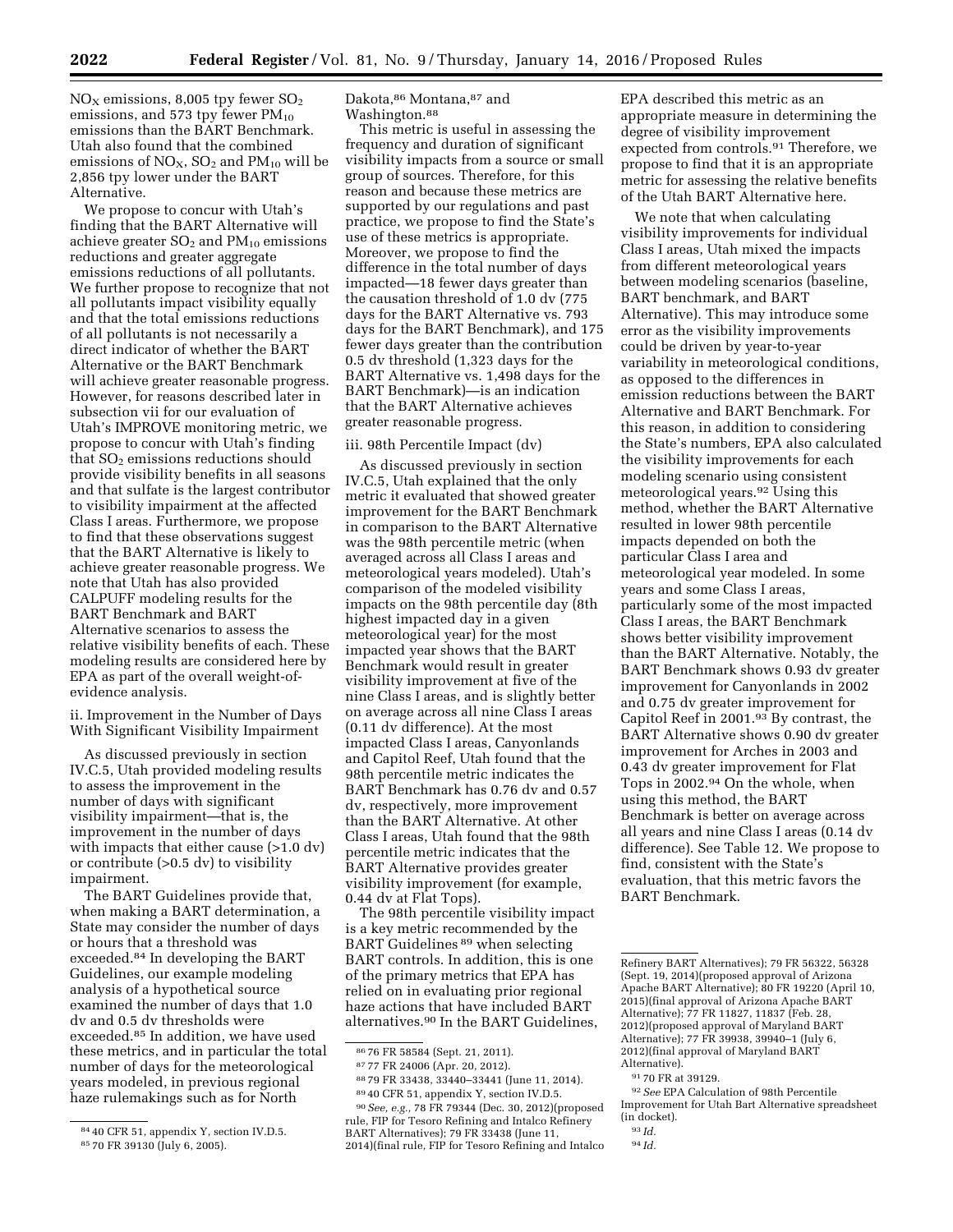TABLE 12—SUMMARY OF EPA COM-PARISON OF UTAH CALPUFF 98TH PERCENTILE MODELING RESULTS BASED ON CONSISTENT METEORO-LOGICAL YEARS 95

| Class I Area                                                                                                          | Average<br>visibility<br>improvement<br>of BART<br>benchmark<br>over BART<br>alternative<br>(delta $dv$ ) <sup>1</sup> |
|-----------------------------------------------------------------------------------------------------------------------|------------------------------------------------------------------------------------------------------------------------|
| Arches<br>Black Canyon of the<br>Gunnison<br>Bryce Canyon<br>Canyonlands<br>Capitol Reef<br>Flat Tops<br>Grand Canyon | $-0.21$<br>0.06<br>0.04<br>0.78<br>0.59<br>$-0.15$<br>0.06                                                             |
| Mesa Verde<br>Zion<br><br>Class I Area Average                                                                        | 0.12<br>0.02<br>0.14                                                                                                   |

1A negative value indicates the modeling results favor the BART Alternative. Results are based on the three-year average of results for 2001, 2002 and 2003.

#### iv. Annual Average Impact (dv)

As discussed previously in section IV.C.5, Utah's modeling shows that the average annual dv impact at all Class I areas is better under the Utah BART Alternative at five of the nine Class I areas, and is better on average across all the Class I areas. The average impact was calculated by averaging all daily modeling results for each year and then calculating a 3-year average from the annual average. Utah's information shows that the BART Alternative is better than the BART Benchmark by 0.009 dv on average across all nine Class I areas. While EPA has not considered this metric in the past,96 since the State includes it, we consider it here. Furthermore, the BART Guidelines state that, ''in determining what, if any, emission controls should be required, the State will have the opportunity to consider the frequency, duration, and intensity of a source's predicted effect on visibility.'' 97 The annual average does provide an indication of the modeled visibility impacts for the entire year while the 98th percentile modeled results speak to a particular day (the 8th highest impacted day). Accordingly, and while we have typically relied primarily

on the 98th percentile impacts in evaluating BART controls in other actions, we propose to find that the annual average impact provides additional useful information in considering Utah's weight of evidence. However, given that the difference in this metric is small (0.009 dv), we propose to find that it only marginally supports a conclusion that the BART Alternative achieves greater reasonable progress.

#### v. 90th Percentile Impact (dv)

As discussed previously in section IV.C.5, Utah's comparison of the modeled visibility impacts at the 90th percentile (the 110th highest day across three years) dv impact shows that the Utah BART Alternative is better at seven of the nine Class I areas and is slightly better averaged both across three years and across nine Class I areas (0.006 dv difference). We note that the use of the 90th percentile impacts to evaluate alternatives has not been EPA's practice for source-specific BART determinations; however, as discussed previously for the average dv impact metric, the BART Guidelines allow states to consider other visibility metrics in addition to the 98th percentile. Yet, because of the small difference between the two scenarios (0.006 dv), we propose to find that it only marginally supports a conclusion that the BART Alternative achieves greater reasonable progress.

#### vi. Timing for the Emissions Reductions

As discussed previously in section IV.C.5, Utah noted that reductions under the Utah BART Alternative will occur earlier than the BART Benchmark. The reductions under the Utah BART Alternative are required under the State SIP by August 2015, as noted in Table 5, providing an early and on-going visibility benefit as compared to BART. Also notable is that combustion control upgrades at the Hunter and Huntington facilities have been achieving significant  $NO<sub>x</sub>$  reductions since the time of their installation between 2006 and 2014, depending on the unit. If, as proposed in section VI.C, BART for the four units is LNB/SOFA plus SCR, BART likely would be fully implemented sometime between 2019 and 2021.

Therefore, we note that the reductions from the BART Alternative will occur before the BART Benchmark.

#### vii. IMPROVE Monitoring Data

Utah's SIP presents sulfate and nitrate monitoring data at the Canyonlands IMPROVE monitor that show that ''sulfates are the dominant visibility

impairing pollutant" <sup>98</sup> and that sulfate levels have decreased,99 and references similar results at other Class I areas in the TSD.100 Utah also presents data on trends in emissions from EGUs showing substantial reductions in emissions of both  $SO_2$  and  $NO_X$ .<sup>101</sup> Based on these data, Utah indicates it ''has confidence that the  $SO<sub>2</sub>$  reductions will achieve meaningful visibility improvement,'' under the Utah BART Alternative, while ''the visibility improvement during the winter months due to  $NO<sub>X</sub>$  reductions is much more uncertain.'' 102 Utah makes this point even though nitrate concentrations are highest in the winter, explaining that while there has been a reduction in  $NO<sub>X</sub>$ , the ammonium nitrate values do not show similar improvement in the winter months.103 Utah offers several possible explanations for the results, but does not provide any definitive conclusions.104

Utah also presents data on the seasonality of park visitation and monitoring data for nitrate and sulfates. The data show that the highest measured nitrate concentrations occur in winter during the period of lowest park visitation, and that sulfates affect visibility throughout the year and are the dominant visibility impairing pollutant from anthropogenic sources during the high visitation period of March through November. Utah concludes that it has greater confidence that reductions in  $SO_2$  will be reflected in improved visibility for visitors to the Class I areas, while reductions in  $NO<sub>X</sub>$ will have a more uncertain benefit for visitors to Class I areas.

We invite comment on the information and conclusions provided by Utah as summarized previously.

We propose to concur with one of the State's findings. We propose to find that visibility benefits associated with  $NO<sub>x</sub>$ reductions are much more likely to occur in the winter months because this is when aerosol thermodynamics favors nitrate formation.105 By contrast, SO<sup>2</sup> emissions reductions should provide

104 *Id.* at pp. 16–19.

105Fountoukis, C. & Nenes, A. *ISORROPIA II: A Computationally Efficient Aerosol Thermodynamic Equilibrium Model for K*∂, *Ca*<sup>2</sup> <sup>∂</sup>, *Mg*<sup>2</sup> <sup>∂</sup>, *NH*<sup>4</sup> ∂, *Na*<sup>+</sup>, *SO*<sub>4</sub><sup>2−</sup>, *NO*<sub>3</sub><sup>−</sup>, *Cl* −, *H*<sub>2</sub>O *Aerosols*, 7 Atmos. Chem. Phys., 4639–4659 (2007).

<sup>95</sup> *Id.* 

<sup>96</sup>EPA final actions on BART alternatives that evaluated CALPUFF modeling analysis, which did not include consideration of annual average dv impacts include: 80 FR 19220 (April 10, 2015)(Region 9, Apache); 79 FR 33438 (June 11, 2014)(Region 10, Tesoro Refining and Alcoa Intalco Operations); 77 FR 39938 (July 6, 2012)(Region 3, Maryland HAA).

<sup>97</sup> 70 FR 39121 (July 5, 2005).

<sup>98</sup>Utah Regional Haze State Implementation Plan, Technical Support Document, Ch. 1, p. 12 (2015).

<sup>99</sup> *Id.* at p. 15. 100 *Id.* at p.12.

<sup>101</sup> *Id.* at p. 14.

<sup>102</sup> *Id.* at p. 13.

<sup>103</sup> *Id.*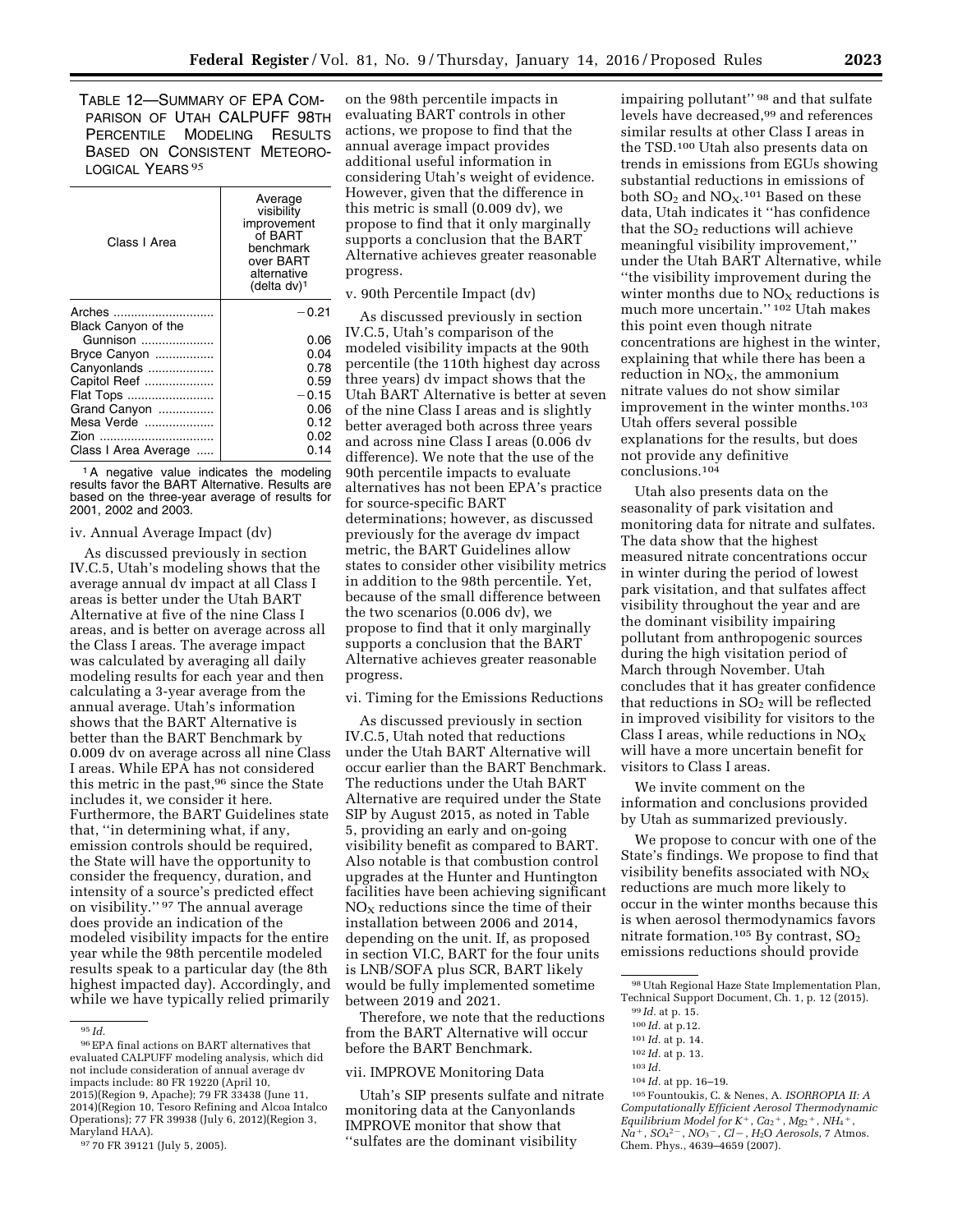visibility benefits in all seasons.106 We also propose to find that, as concluded by the GCVTC, and supported by the IMPROVE monitoring data presented by Utah, anthropogenic visibility impairment on the Colorado Plateau is dominated by sulfates.107 108 Therefore, we propose to concur with Utah's statement that sulfate is the largest contributor to visibility impairment at the affected Class I areas.

We propose to disagree with the State's findings related to park visitation. While the BART Guidelines do mention visitation as something that can inform a control decision,<sup>109</sup> EPA is proposing to place little weight on the State's correlation of emissions reductions and park visitation because nothing in the CAA suggests that visitors during busy time periods are entitled to experience better visibility than visitors during off-peak periods. On the contrary, in the Regional Haze provisions of the CAA, Congress declared a national goal of remedying all manmade visibility impairment in all class I areas, which includes both heavily-visited national parks and seldom-visited wilderness areas. We invite comment on our evaluation and the information and conclusions provided by Utah as summarized previously.

viii. Energy and Non-Air Quality Benefits

As discussed previously in section IV.C.5, the State noted that the Utah BART Alternative would avoid an annual energy penalty of approximately \$2 million due to operating four SCR units at the Hunter and Huntington plants and presented additional non-air quality benefits associated with the closure of the Carbon plant such as

107While natural sources of haze from wildfires or windblown dust can be the largest contributor on some of the 20% haziest days, the RHR defines ''impairment'' as anthropogenic impairment, and sulfate formed from anthropogenic  $SO<sub>2</sub>$  emissions is the dominant contributor to anthropogenic visibility impairment on the haziest days.

108The Grand Canyon Visibility Transport Commission Recommendations for Improving Western Vistas, June 10, 1996, p. 32. Available at *[http://www.wrapair.org/WRAP/reports/](http://www.wrapair.org/WRAP/reports/GCVTCFinal.PDF) [GCVTCFinal.PDF](http://www.wrapair.org/WRAP/reports/GCVTCFinal.PDF)* and included in the docket.

109 70 FR 39104, 39130 (July 6, 2005) (''Other ways that visibility improvement may be assessed to inform the control decisions would be to examine distributions of the daily impacts, determine if the time of year is important (*e.g.* high impacts are occurring during tourist season), consideration of the cost-effectiveness of visibility improvements (*i.e.* the cost per change in deciview), using the measures of deciview improvement identified by the State, or simply compare the worst case days for the pre- and post-control runs. States may develop other methods as well."). 110 71 FR 60622 (Oct. 13, 2006).

waste reduction and decreased water usage. Because such benefits do not have direct bearing on whether the BART Alternative achieves greater reasonable progress, it is not material to our action whether we agree or disagree with Utah's assessment that they reduce energy and non-air quality impacts.

## ix. Cost

As discussed previously in section IV.C.5, the State noted that the Utah BART Alternative would achieve greater reasonable progress at lower cost to PacifiCorp than the BART Benchmark. Utah also noted that cost is one of the factors listed in CAA 169A(g)(2) that should be considered when determining BART. While we propose to find that the described cost difference does not have a direct bearing on whether the BART Alternative achieves greater reasonable progress, it is not material to our action whether we agree or disagree with Utah's conclusion that the BART Alternative would have a lower cost impact to PacifiCorp than the BART Benchmark (*i.e.,* costs provided by PacifiCorp in its BART analyses of August 5, 2014, SIP TSD Chapter 2). However, we do agree.

#### f. Evaluation of the Weight of Evidence

In accordance with our regulations governing BART alternatives, we support the use of a weight-of evidence determination as an alternative to the methodology set forth in section 51.308(e)(3).110 In evaluating Utah's weight-of-evidence demonstration, we have evaluated all nine elements of Utah's analysis, and as discussed later, rely primarily on the following four elements in proposing to approve the BART Alternative: Annual emissions comparison for two pollutants; improvement in the number of days with significant visibility impairment; IMPROVE monitoring data regarding sulfates; and the early timing for installation of controls. Additional elements that either marginally support or do not support our proposed approval of Utah's determination are also discussed later.

Regarding the emissions reduction comparison, the Utah BART Alternative will result in 8,005 tpy fewer  $SO<sub>2</sub>$ emissions compared to the BART Benchmark. In addition, the combined emissions of  $NO<sub>X</sub>$ ,  $SO<sub>2</sub>$  and  $PM<sub>10</sub>$  will be 2,856 tpy lower under the BART Alternative.

Regarding the improvement in the number of days with significant visibility impairment, modeling submitted by Utah shows that the Utah

BART Alternative will result in improved visibility at all affected Class I areas compared with baseline conditions. The units at issue will have impacts of 1.0 dv or more at the affected Class I areas on 48 fewer days under the Utah BART Alternative as compared to BART. When considering impacts of 0.5 dv or more, the units at issue will impact the affected Class I areas on 154 fewer days under the BART Alternative as compared to BART.

Regarding the IMPROVE visibility monitoring data, we propose to agree with the State's finding that  $SO<sub>2</sub>$ emissions reductions provide visibility benefits throughout the year. We also propose to concur with Utah's statement that sulfate is the largest contributor to visibility impairment at the affected Class I areas.

Regarding the timing of emissions reductions, these  $SO<sub>2</sub>$  emissions reductions were achieved in August 2015, the date in the June 2015 Utah RH SIP requiring the closure of the Carbon plant. Combustion controls at the four BART units in addition to Hunter Unit 3 were installed between 2006 and 2014. BART likely would otherwise have been implemented sometime between 2019 and 2021. So the Utah BART Alternative provides early and on-going visibility benefits as compared to BART.

Regarding other metrics that only marginally support or do not support our proposed approval of Utah's BART Alternative, we propose to find that average annual dv impact and the 90th percentile impact are the two metrics that marginally support a conclusion that the BART Alternative achieves greater reasonable progress.

Regarding the 98th percentile visibility impact, we propose to find this metric does not support our proposed approval of Utah's BART Alternative. While the 98th percentile visibility impact is a key metric that EPA has primarily focused on in prior actions, we propose to conclude that by itself it is not a dispositive metric in weighing a BART Alternative. Nonetheless, as discussed in section VI, we have given considerable weight to this metric in previous actions where we have evaluated BART alternatives as it captures a source's likely greatest visibility impacts at a Class I area; as such, it is a useful comparison point for determining whether one emission control scenario will have a greater impact on visibility improvement than another. In those actions, the 98th percentile visibility impact favored the BART alternative and therefore there was less need to introduce and consider additional evidence to determine

<sup>106</sup>Seinfeld, John H., *Urban Air Pollution: State of the Science,* 243 Science Magazine, No. 4892, 745, 745–752 (1989).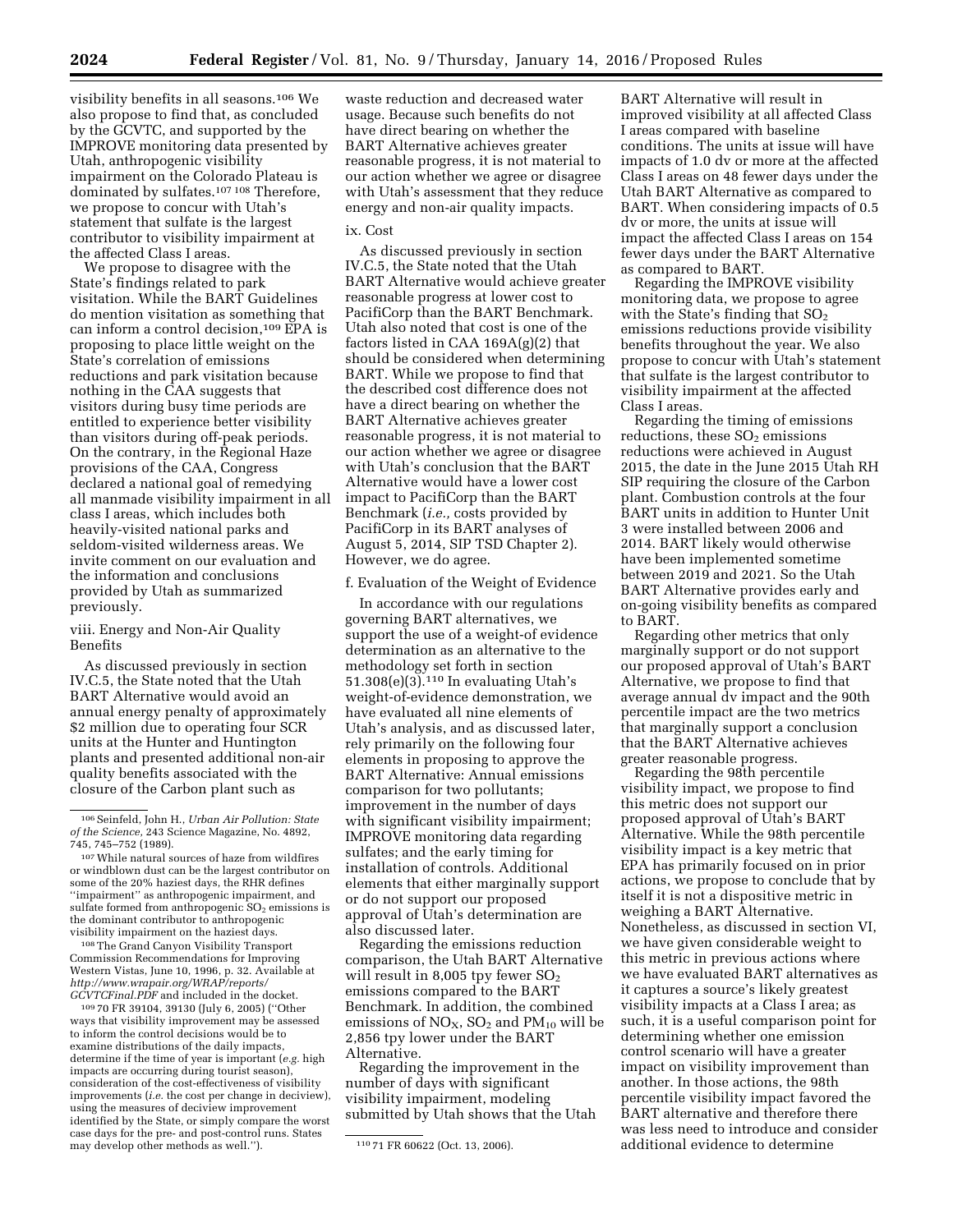whether an alternative would provide greater reasonable progress. In the case of the Utah BART Alternative, where the 98th percentile does not favor the alternative, Utah has introduced additional evidence that we considered in order to evaluate whether the BART Alternative, on balance, achieves greater reasonable progress.

Regarding the 90th percentile visibility impact, we propose to find that consideration of this metric is appropriate in assessing the weight of evidence associated with a BART alternative. Visibility at a Class I area changes from day to day, and each emission control scenario would result in visibility improvements at the affected Class I areas that would differ from one day to another. The metrics related to the number of days with impacts greater than 0.5 dv and 1.0 dv are examples of the type of additional information that allows for consideration of the frequency and duration of visibility impacts. Similarly, the use of the 90th percentile impact metric allows for the comparison of BART and a BART alternative at a different point in the range of impacts. This can be useful, given the varying impacts of different pollutants under different meteorological conditions. The information provided by Utah for the 90th percentile shows that the BART Alternative is better at seven of the nine Class I areas for this metric, by amounts ranging from 0.019 to 0.140 dv, and is better when taking into account the impacts averaged both across three years and across nine Class I areas, but only by 0.006 dv. These values marginally support our proposed approval of Utah's BART Alternative as better than BART. We invite comment on this proposed assessment of how the 90th percentile metric should be considered in the weight of evidence determination. We also invite interested parties to submit additional information on how the impacts of the BART Alternative under various conditions compare to the impacts of the presumed BART scenario, because while the 90th percentile impact provides additional insight, it is not uniquely informative.

Regarding the energy and non-air quality impacts, as well as cost, we propose to find these metrics do not have direct bearing on whether the Utah BART Alternative achieves greater reasonable progress than the BART Benchmark; and therefore, we have not taken them into consideration.

Consistent with EPA's regulations governing BART alternatives,111 in evaluating the weight-of-evidence

demonstration, we have evaluated all of the information and data submitted by Utah, while recognizing the relative strengths and weaknesses of that information to arrive at our proposed decision. Based on the weight-ofevidence presented, we propose to approve Utah's determination that the Utah BART Alternative would achieve greater reasonable progress than BART under 40 CFR 51.308(e)(2)(i)(I).

g. Requirement That Emission Reductions Take Place During Period of First Long-Term Strategy

As discussed previously in section IV.C.6, pursuant to 40 CFR 51.308(e)(2)(iii), the State must ensure that all necessary emission reductions take place during the period of the first long-term strategy for regional haze, *i.e.,*  by December 31, 2018. The RHR further provides that, to meet this requirement, the State must provide a detailed description of the alternative measure, including schedules for implementation, the emission reductions required by the program, all necessary administrative and technical procedures for implementing the program, rules for accounting and monitoring emissions, and procedures for enforcement.112

As noted previously, the Utah SIP revision incorporates the revisions to R307–110–17, Section IX, Control Measures for Area and Point Sources, Part H, Emissions Limits, which includes provisions for implementing the Utah BART Alternative. In addition to the emission limitations for  $NO<sub>X</sub>$  and  $PM_{10}$ , and the requirement for shutdown of the Carbon plant listed in Table 2, the SIP includes compliance dates, operation and maintenance requirements, and monitoring, recordkeeping, and reporting requirements. We propose to find that these provisions meet the requirements of 40 CFR 51.308(e)(2)(iii).

h. Demonstration That Emission Reductions From Alternative Program Will Be Surplus

#### i. June 2015 Utah RH SIP

As discussed previously in section IV.C.7, pursuant to 40 CFR 51.308(e)(2)(iv), the SIP must demonstrate that the emissions reductions resulting from the alternative measure will be surplus to those reductions resulting from measures adopted to meet requirements of the CAA as of the baseline date of the SIP. The baseline date for regional haze SIPs

is 2002.113 As discussed in section IV.C.7, all of the emission reductions required by the Utah BART Alternative result from measures applicable to Hunter, Huntington and Carbon that occur after 2002.

Furthermore, the State's SIP explains that the WRAP modeling that was done to support the Utah RH SIP included regional  $SO<sub>2</sub>$  emissions based on the 2018 SO2 milestone and also included  $NO<sub>X</sub>$  and  $PM<sub>10</sub>$  emissions from the Carbon plant. Thus, WRAP did not rely on emission reductions from the Carbon plant in establishing the 2018  $SO<sub>2</sub>$ milestone.

The State's SIP also includes  $SO<sub>2</sub>$ trend data that further demonstrate emission reductions from the Carbon plant do not appear to be needed for meeting the 2018 milestone of 141,849 tpy. Actual emissions in the three-state region are calculated each year and compared to the milestones. As can be seen in Table 7,  $SO<sub>2</sub>$  emissions reported for 2011 are below the 2018 milestone and the most recent milestone report for 2013 demonstrates that  $SO<sub>2</sub>$  emissions are currently 26 percent lower than the 2018 milestone. Additionally, the Carbon plant was fully operational in the years 2011–2013 when the emissions from the three-state region were below the 2018 milestone for those years. Therefore, the  $SO<sub>2</sub>$  emission reductions from the closure of the Carbon plant appear to be surplus to what is needed to meet the 2018 milestone established in Utah's RH SIP.

## ii. October 2015 Utah RH SIP

As discussed previously in section IV.D, Utah submitted enforceable commitments in its October 20, 2015 SIP to address potential concerns that the State would be double counting  $SO<sub>2</sub>$ emissions reductions for the Carbon plant closure under both the 40 CFR 51.308 and 309 programs.114

EPA has historically recognized that under certain circumstances, it is appropriate to approve a SIP submission that consists, in part, of an enforceable commitment. Once EPA determines that circumstances warrant consideration of an enforceable commitment to meet section 110(a)(2)(A) of the Act (and other applicable sections as relevant), EPA applies three factors to determine whether to approve the enforceable commitment: (1) Whether the commitment addresses a limited portion

<sup>111</sup> 71 FR 60622 (Oct. 13, 2006). 112 40 CFR 51.308(e)(2)(iii).

<sup>113</sup>*See* Memorandum from Lydia Wegman and Peter Tsirigotis, 2002 Base Year Emission Inventory SIP Planning: 8-hr Ozone, PM<sub>2.5,</sub> and Regional Haze Programs, November 18, 2002. *[http://www3.epa.](http://www3.epa.gov/ttnchie1/eidocs/2002baseinven_102502new.pdf) [gov/ttnchie1/eidocs/2002baseinven](http://www3.epa.gov/ttnchie1/eidocs/2002baseinven_102502new.pdf)*\_ *[102502new.pdf.](http://www3.epa.gov/ttnchie1/eidocs/2002baseinven_102502new.pdf)* 

<sup>114</sup>Regional Haze Section XX, N. (1).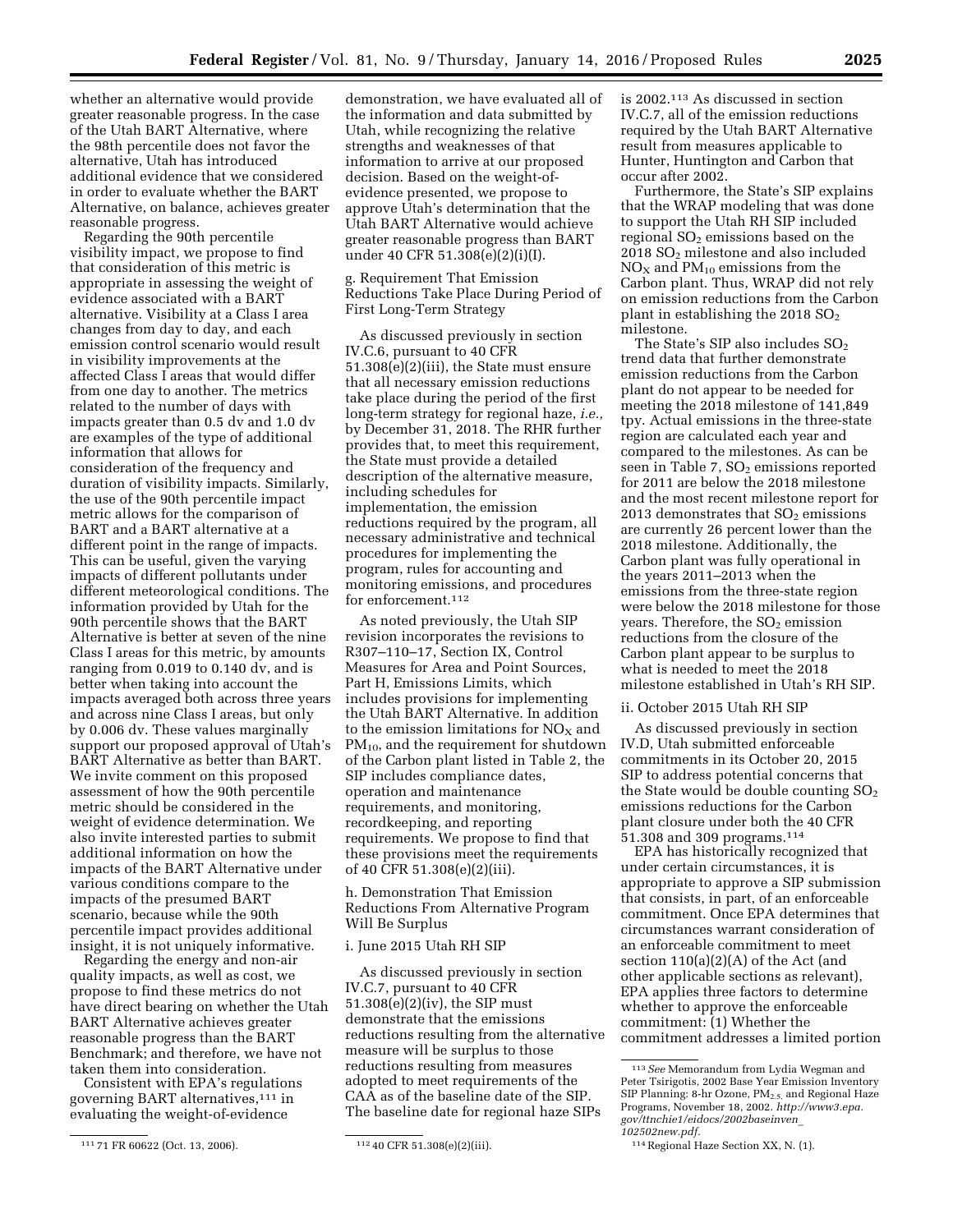of the statutorily-required program; (2) whether the state is capable of fulfilling its commitment; and (3) whether the commitment is for a reasonable and appropriate period of time. Once approved in a SIP, the commitments are enforceable by both EPA and citizens under the Act.

First, Utah's revisions address a limited portion of the statutorilyrequired program. The Air Quality Board adopted revisions to SIP Section XX, Regional Haze, and added a new subsection N, ''Enforceable Commitments for the Utah Regional Haze SIP'' that resolves specific identified issues. In this provision of the SIP, ''[t]he State commits to resolving this double counting issue by revising the Utah 309 plan to specifically state that the 8,005 tons of  $SO<sub>2</sub>$  emissions from the Carbon units will be added into the annual milestone reports from 2016 through the life of the backstop trading program, thereby removing any credit for that emission reduction in meeting the levels specified in the Utah 309 plan.'' 115 Reporting Carbon's emissions in this manner is reasonable and ensures that these emissions reductions are only credited under the BART Alternative.

The SIP indicates the Board is capable of fulfilling these commitments by explaining that ''[a]ll required amendments to this SIP will be done through the State's SIP adoption process'' 116 and that ''[t]he SIP is adopted by the Governor-appointed Air Quality Board through a rulemaking process that includes public comment periods and an opportunity for a public hearing."<sup>117</sup>

The SIP commits to resolve the identified issues (''SIP Section XX.D.3.c and [the State's rule] R307–150 will be revised . . .'' 118), and any other related issues, within reasonable amount of time (''Utah will work with EPA and take appropriate action to resolve any completeness or approvability issues that arise regarding the proposed SIP revision by March 2018'' 119). This will allow sufficient time for EPA to act on the submittal before the end of the milestone commitment.

We also propose to concur that Carbon's  $8,005$  tpy of  $SO<sub>2</sub>$  emissions reductions is a limited portion of the overall requirements of the 309 program and particularly in comparison to the

2018 SO2 milestone of 141,849 tpy described in Table 7.120

Based on these considerations, we propose to approve the enforceable commitment SIP.

Therefore, based on the information presented previously from the State's SIP and enforceable commitment SIP, we propose to concur that the reductions from Carbon are surplus and can be considered as part of an alternative strategy under 40 CFR 51.308(e)(2)(iv).

#### *C. PM10 BART Determinations*

As discussed previously in section IV.B.2, Utah determined that the  $PM_{10}$ BART emission limit for Hunter Units 1 and 2 and Huntington Units 1 and 2 was 0.015 lb/MMBtu based on a three-run test average. Utah noted that because the most stringent technology is in place at these units and that the  $PM_{10}$  emission limits have been made enforceable in the SIP, no further analysis was required.

 $EPA$  has reviewed Utah's  $PM_{10}$  BART streamlined five-factor analysis and PM10 BART determinations for Hunter Units 1 and 2 and Huntington Units 1 and 2 and proposes to find that these determinations meet the requirements of 40 CFR 51.309(d)(4)(vii). The fabric filter baghouses installed at these BART units are considered the most stringent technology available. The emission limit of 0.015 lb/MMBtu at these units represents the most stringent emission limit for  $PM_{10}$ . Utah's use of a streamlined approach to the five-factor analysis is reasonable as the BART Guidelines provide that a comprehensive BART analysis can be avoided if a source commits to a BART determination that consists of the most stringent controls available.121

Utah's regulatory text provides, ''[e]missions of particulate (PM) shall not exceed 0.015 lb/MMBtu heat input from each boiler based on a 3-run test average.'' It further states that ''[s]tack testing for the emission limitation shall be performed each year on each boiler.'' 122 We note that BART limits must apply at all times. See CAA section 302(k), 40 CFR part 51, appendix Y, section V. Furthermore, EPA's credible evidence rule requires that a state's plan must not preclude the use of any credible evidence or information, which can include evidence and information other than the test method specified in the plan, that would indicate whether a source was in

compliance with applicable requirements.123

Consistent with these requirements, we propose to interpret Utah's regulatory text as imposing a PM limit of 0.015 lb/MMBtu that applies at all times and does not preclude the use, including the exclusive use, of any credible evidence or information, relevant to whether a source is in compliance with the limit.

#### *D. Monitoring, Recordkeeping, and Reporting*

EPA has reviewed Utah's monitoring, recordkeeping and reporting measures in its June 4, 2015 SIP Section IX, Part H for the BART Alternative and the PM<sub>10</sub> BART determinations and proposes to approve these measures as meeting the requirements of section 110(a)(2) of the CAA and 40 CFR 51, subpart K, Source Surveillance, with the exception of reporting requirements for violations of  $PM_{10}$  emissions limitations. For  $PM_{10}$  reporting, we are proposing to conditionally approve this element in accordance with CAA section 110(k)(4) based on Utah's commitment to submit specific measures to address the reporting requirement.124 Utah's letter commits to adopt and submit rule language that would require sources to report any deviation from the requirements of the RH SIP provisions, which would include the PM10 emission limitations. The specific language is detailed in Utah's commitment letter.

Otherwise, the SIP includes adequate measures that pertain to operation of Hunter and Huntington and the closure of Carbon. EPA previously approved state rule provisions that Utah has also cross referenced in these new regional haze measures, including terms, conditions and definitions in R307– 101–1, R307–101–2 and R307–170–4 as well as other continuous emission monitoring system (CEMS) requirements referenced in R307–107. These measures are consistent with similar monitoring, recordkeeping, and reporting requirements that EPA has approved in other states or that we have adopted in federal plans,125 and in particular contain the requirements that were missing from Utah's prior regional haze submittals.126 As described previously in section IV.A.3, Utah has provided the emission limitations, work practice standards, monitoring, recordkeeping, and reporting

<sup>123</sup> 40 CFR 51.212(c). 124Letter from Department of Environmental Quality, State of Utah to EPA, DAQP–120–15 (Dec. 10, 2015). 125 77 FR 57864; 79 FR 5032. 126 77 FR 74365–74366 (Dec. 14, 2012).

<sup>115</sup>Regional Haze SIP Section XX, N. (1).

<sup>116</sup>Regional Haze SIP Section XX, N. (4).

<sup>117</sup>Regional Haze SIP Section XX, N. (4).

<sup>118</sup>Regional Haze SIP Section XX, N. (3).

<sup>119</sup>Regional Haze SIP Section XX, N. (6), (3).

<sup>120</sup>Regional Haze SIP Section XX, N. (2).

<sup>121</sup> 40 CFR 51, appendix Y, section IV.D.1.9.

<sup>122</sup> June 2015 Utah RH SIP, Sections

IX.H.22.a.i.A–B, IX.H.22.b.i.A–B.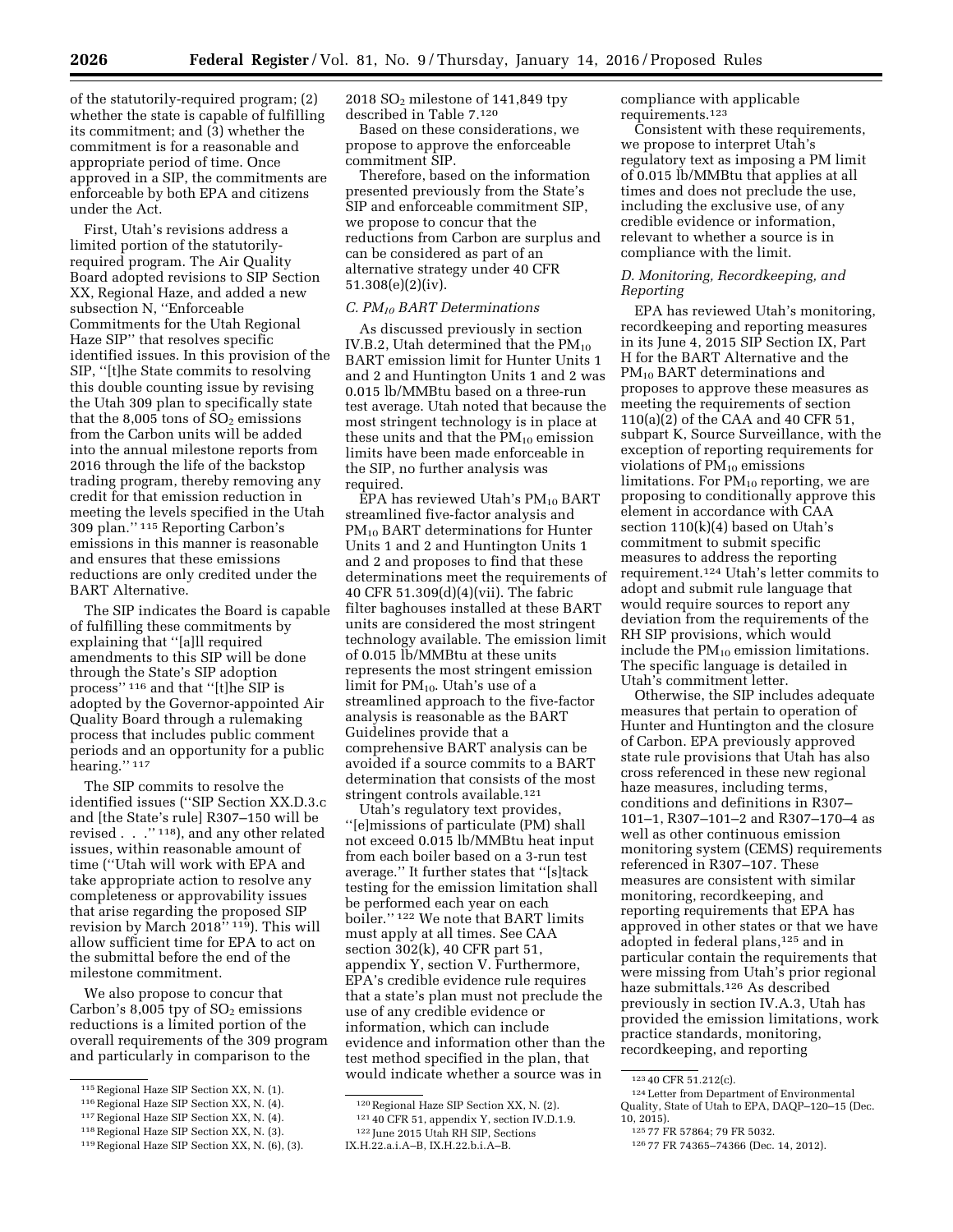requirements for all the units that are part of Utah's BART Alternative for the Hunter, Huntington, and Carbon plants.

If we finalize our proposed approval, the regulatory text contained in our final rule for 40 CFR part 52 subpart TT will be consistent with the relevant provisions of Utah's regional haze submittals for making the emission limits and other requirements enforceable. If EPA finalizes the conditional approval of Utah's  $PM_{10}$ reporting provision, the State has one year from the date of EPA's final action on the June 4, 2015 SIP to submit the necessary SIP revisions. If the State fails to meet its commitment within the oneyear period, the approval is treated as a disapproval. EPA proposes to find that the necessary SIP revisions meet EPA's criteria for conditional approvals 127 as the revisions appear to involve a limited amount of technical work, are anticipated to be non-controversial, and can reasonably be accomplished within the length of time for the State's adoption process.

#### *E. Consultation with FLMs*

As discussed previously in section IV.G, Utah conducted FLM consultation during late 2014, providing over 60 days prior to the December 1, 2014 public hearing. Subsequently, the National Park Service provided extensive comments in response to a second public comment period in April 2015. Based on these considerations, we propose to find that Utah has met the requirements of 40 CFR 308(i)(2).

#### **VI. EPA's Evaluation and Proposed Partial Approval and Partial Disapproval of Utah's Regional Haze SIP**

In this section, we present the second of two alternative proposed actions on which EPA is soliciting comment. As explained previously in sections II.A and V, EPA is soliciting comments on two alternative proposals: a proposal to approve the State SIP in its entirety, and a proposal to partially approve and partially disapprove the State SIP and to issue a FIP. The co-proposals detailed in this section and Section V represent different conclusions regarding Utah's  $NO<sub>X</sub>$  BART Alternative and the metrics the State has proposed to support this alternative.

As described in this section, EPA is proposing to partially approve and partially disapprove Utah's June 2015 and October 2015 RH SIP revisions and

propose a FIP. Alternatively, as discussed in section V, EPA is coproposing in the alternative to approve Utah's June 2015 and October 2015 RH SIP revisions.

This document is written as two separate proposals in order to clearly present the options and solicit comment on each. EPA intends to finalize only one of these co-proposals; however, we also acknowledge that additional information and comments may also lead the Agency to adopt final SIP and/ or FIP regulations that differ somewhat from the co-proposals presented here regarding the BART Alternative, BART control technology option or emission limits, or impact other proposed regulatory provisions.

## *A. Basis for Proposed Partial Disapproval and Partial Approval*

For the reasons described later, EPA proposes to partially approve and partially disapprove the two Utah 2015 RH SIP revisions. Our proposed action is based on an evaluation of Utah's regional haze SIP submittals against the regional haze requirements at 40 CFR 51.300–51.309 and CAA sections 169A and 169B, as well as the supplemental information EPA developed, such as EPA's calculations of the visibility improvements for each modeling scenario using consistent meteorological years in evaluating the 98th percentile modeling and referencing the topographical maps in evaluating whether distribution of emissions would be substantially different under the Utah BART Alternative. All general SIP requirements contained in CAA section 110, other provisions of the CAA, and our regulations applicable to this action were also evaluated. The purpose of this action is to ensure compliance with these requirements. As discussed in section V, EPA is also coproposing to approve the Utah's June 2015 and October 2015 RH SIP revisions.

#### *B. Utah BART Alternative*

1. Summary of Utah BART Alternative

Utah has opted to establish an alternative measure (or program) for  $NO<sub>X</sub>$  in accordance with 40 CFR 51.308(e)(2). A description of the Utah BART Alternative is provided in section IV.C. The RHR requires that a SIP revision establishing a BART alternative include three elements as listed later. We have evaluated the Utah BART Alternative with respect to each of these elements.

• A demonstration that the emissions trading program or other alternative measure will achieve greater reasonable

progress than would have resulted from the installation and operation of BART at all sources subject to BART in the State and covered by the alternative program.128

• A requirement that all necessary emissions reductions take place during the period of the first long-term strategy for regional haze.129

• A demonstration that the emissions reductions resulting from the alternative measure will be surplus to those reductions resulting from measures adopted to meet requirements of the CAA as of the baseline date of the SIP.130

2. Demonstration of Greater Reasonable Progress for Alternative Program

As discussed previously in section III.E.1, pursuant to 40 CFR 51.308(e)(2)(i), Utah must demonstrate that the alternative measure will achieve greater reasonable progress than would have resulted from the installation and operation of BART at all sources subject to BART in the State and covered by the alternative program. This demonstration, primarily included in Chapter 1 of the TSD of the Utah RH SIP,131 must be based on five criteria presented below.

a. A List of All BART-Eligible Sources Within the State

As discussed previously in section IV.C.1, Utah included a list of BARTeligible sources and noted the following sources are all covered by the alternative program:

- PacifiCorp Hunter, Unit 1,
- PacifiCorp Hunter, Unit 2,
- PacifiCorp, Huntington, Unit 1, and
- PacifiCorp, Huntington, Unit 2.

EPA approved Utah's BART eligibility determinations in our 2012 rulemaking.132

b. A List of All BART-Eligible Sources and All BART Source Categories Covered by the Alternative Program

As discussed previously in section IV.A.3, the Utah BART Alternative covers all the BART-eligible sources in the state, Hunter Units 1 and 2 and Huntington Units 1 and 2, in addition to three non-BART units, PacifiCorp's Hunter Unit 3 and Carbon Units 1 and 2. EPA previously approved Utah's

131As presented in this proposal, while the majority of the State's demonstration is contained in Chapter 1, EPA has identified additional information regarding the demonstration and we include references to the additional information. 132 77 FR 74357 (Dec. 14, 2012).

<sup>127</sup>*See* Memorandum from John Calcagni to EPA Regional Directors. ''Processing of State Implementation Plan (SIP) Submittals'' (July 1992), available at *[http://www3.epa.gov/ttn/oarpg/t1/](http://www3.epa.gov/ttn/oarpg/t1/memoranda/siproc.pdf) [memoranda/siproc.pdf.](http://www3.epa.gov/ttn/oarpg/t1/memoranda/siproc.pdf)* 

<sup>128</sup> 40 CFR 51.308(e)(2)(i).

<sup>129</sup> 40 CFR 51.308(e)(2)(iii).

<sup>130</sup> 40 CFR 51.308(e)(2)(iv).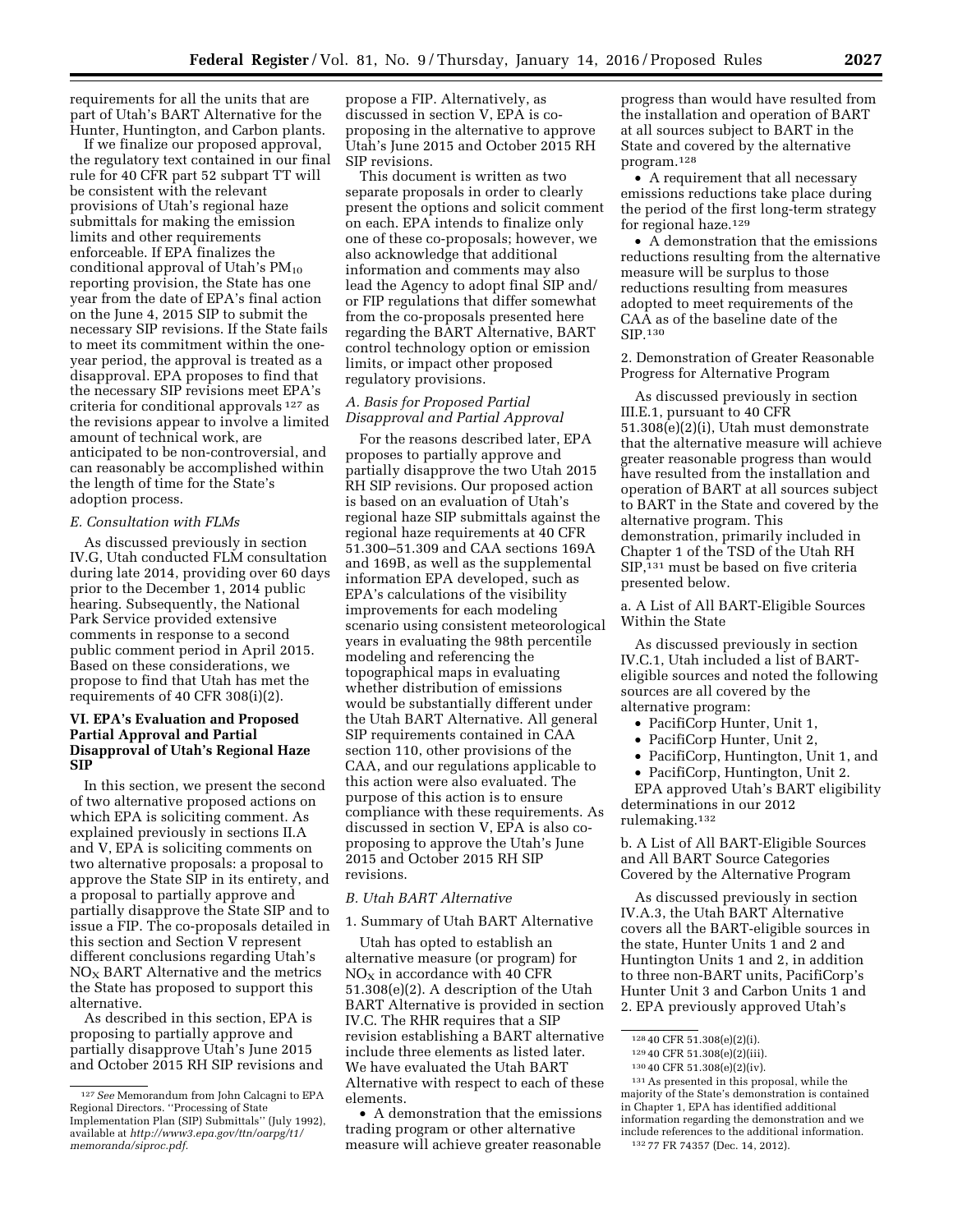## BART eligibility determinations in our 2012 rulemaking.133

#### c. Analysis of BART and Associated Emission Reductions Achievable

As noted previously in section IV.C.3, in the June 2015 Utah RH SIP, Utah compared the Utah BART Alternative to a BART Benchmark which included the most stringent  $NO<sub>x</sub>$  BART controls, SCR plus new LNBs and SOFA, at the four BART units. This is consistent with the streamlined approach described in Step 1 of the BART Guidelines. The BART Guidelines note that a comprehensive BART analysis can be avoided if a source commits to a BART determination that consists of the most stringent controls available.<sup>134</sup>

We propose to find that Utah has met the requirement for an analysis of BART and associated emission reductions achievable at Hunter and Huntington under 40 CFR 51.308(e)(2)(i)(C).

d. Analysis of Projected Emissions Reductions Achievable Through the BART Alternative

As discussed previously in section IV.C.4, a summary of Utah's estimates of emissions for the Utah BART Alternative and the BART Benchmark is provided in Table 3. We propose to find that Utah has met the requirement for an analysis of the projected emissions reductions achievable through the alternative measure under 40 CFR 51.308(e)(2)(i)(D).

e. A Determination That the Alternative Achieves Greater Reasonable Progress Than Would Be Achieved Through the Installation and Operation of BART

Greater Reasonable Progress Based on 40 CFR 51.308(e)(3)'s Greater Emission Reductions Test

As discussed previously in section III.E.1, 40 CFR 51.308(e)(3) allows a state to satisfy the final step of the better-than-BART demonstration by showing that that ''distribution of emissions is not substantially different than under BART'' and that ''the alternative measure results in greater emission reductions.'' EPA has explained that when the BART alternative ''achieves greater emission reductions than each of the individual BART determinations'' 135 for each of the pollutants, ''as well as in the aggregate,'' 136 ''visibility modeling is

not required to support a better-than-BART determination. . . . "137 However, as EPA explained in responding to comments in the final rule for the BART Alternative for the Apache Generating Station in Arizona's SIP, ''where BART and the BART Alternative result in reduced emissions of one pollutant but increased emissions of another, it is not appropriate to use the 'greater emission reductions' test.'' Instead, the proper approach is to employ a clear weight-of-evidence approach under 40 CFR 51.308(e)(2) in order to demonstrate that the alternative achieves greater reasonable progress than BART.'' 138 We have not considered a total emissions profile that combines emissions of multiple pollutants to determine whether BART or the alternative is ''better,'' except where every visibility impairing pollutant is reduced by a greater amount under the BART alternative.<sup>139</sup> A comparison of mass emissions from multiple pollutants (such as  $NO<sub>x</sub>$  and  $SO<sub>2</sub>$ ) is not generally informative, particularly in assessing whether the alternative approach provides for greater reasonable progress towards improving visibility. Instead, when emissions of one or more pollutants increases under an alternative, EPA has ''given the most weight to the visibility impacts based on air quality modeling'' 140 and used modeling to determine whether or not a ''BART Alternative measure that relies on interpollutant trading results in greater reasonable progress.'' 141

137 79 FR 9318, 9335 (Feb. 18, 2014) (proposed approval of Arizona BART Alternative for Sundt Unit 4). *See also,* 79 FR 52420 (Sept. 3, 2014) (final approval of Arizona BART Alternative for Sundt Unit 4); 77 FR 18052, 18073–18075 (Mar. 26, 2012) (proposed approval of Colorado BART Alternative, no modeling required where the 40 CFR 51.308(e)(3) test was met); 77 FR 76871 (Dec. 31, 2012) (final approval of Colorado BART Alternative).

138 80 FR 19220, 19221 (Apr. 10, 2015). *See, e.g.,*  79 FR 56322, 56327–28 (Sept. 19, 2014); 77 FR 18052, 18075 (Mar. 26. 2012).

139 77 FR 18052, 18075 (Mar. 26, 2012).

140 79 FR 56322, 56328 (Sept. 19, 2014) (proposed approval of Arizona Apache BART Alternative); 80 FR 19220 (Apr. 10, 2015) (final approval of Arizona Apache BART Alternative).

141 79 FR 33438, 33441 (June 11, 2014) (final rule, FIP for Tesoro Refining BART Alternative); *See, e.g.,* 79 FR 56322, 56328 (Sept. 19, 2014) (proposed approval of Arizona Apache BART Alternative); 80 FR 19220 (Apr. 10, 2015) (final approval of Arizona Apache BART Alternative); 77 FR 11827, 11837 (Feb. 28, 2012) (proposed approval of Maryland BART Alternative); 77 FR 39938, 39940–1 (July 6,

The State's demonstration appears to satisfy the first part of the test under 40 CFR 51.308(e)(3) (the distribution of emissions may not be substantially different than under BART) since the Hunter, Huntington and Carbon plants are all located within close proximity of each other in central Utah, as discussed previously in section IV.C.5. EPA's interpretation of the requirement under 40 CFR 51.308(e)(3) that the alternative measure ''results in greater emission reductions'' has been that the emission reduction comparisons are pollutant specific. We have not looked at a total emissions profile that combines emissions of multiple pollutants to determine whether a BART benchmark or a BART alternative is ''better,'' except where every visibility impairing pollutant is reduced by a greater amount under the BART alternative.142 Therefore, we propose to find that the State's demonstration does not meet the second part of the test. While in the aggregate there are fewer  $SO_2$  and  $PM_{10}$ emissions for the BART Alternative, the total  $NO<sub>x</sub>$  emissions are greater under the BART Alternative than the BART Benchmark. Therefore, we propose to disapprove Section XX.D.6.c of the Utah SIP under the test in 40 CFR 51.308(e)(3).

Greater Reasonable Progress Based on 40 CFR 51.308(e)(2)'s Weight-of-Evidence Test

Utah also chose to conduct a weightof-evidence analysis under 40 CFR 51.308(e)(2) based on a BART Alternative involving certain units at the Hunter, Huntington, and Carbon power plants, which included the following nine categories of evidence.

i. Annual Emissions Comparison of all Visibility-Impairing Pollutants

The emissions of visibility-impairing pollutants from both the Utah BART Alternative and the BART Benchmark, as estimated by Utah, are summarized in Table 3 in section IV.C.4. Compared with the Utah BART Benchmark, the State projects that the Utah BART Alternative will result in 5,721 tpy more NOX emissions, 8,005 tpy fewer SO2 emissions and 573 tpy fewer  $PM_{10}$ emissions than the BART Benchmark. As discussed previously, Utah also

<sup>133</sup> 77 FR 74357 (Dec. 14, 2012).

<sup>134</sup> 40 CFR 51, appendix Y, section IV.D.1.9.

<sup>135</sup> 79 FR 9318, 9335 (Feb. 18, 2014).

<sup>136</sup> 79 FR 9318, 9335 (Feb. 18, 2014). *See, e.g.,* 77 FR 11827, 11837 (Feb. 28, 2012) (proposed approval of Maryland BART Alternative, which shows greater  $SO_2$  and  $NO_X$  reductions from the Alternative than application of BART, the two pollutants covered by the Alternative); 77 FR 39938,

<sup>39940–1 (</sup>July 6, 2012) (final approval of Maryland BART Alternative, explaining in responding to comments that because the emission reductions are greater for the Alternative than BART and the distribution of emissions is not substantially different, the Alternative was found to meet 40 CFR 51.308(e)(2) and visibility dispersion modeling was not needed).

<sup>2012) (</sup>final approval of Maryland BART Alternative).

<sup>142</sup> 79 FR 9318, 9335 (Feb. 18, 2014)(proposed approval of Arizona BART Alternative for Sundt Unit 4). 79 FR 52420 (Sept. 3, 2014) (final approval of Arizona BART Alternative for Sundt Unit 4); 77 FR 18052, 18073–18075 (Mar. 26, 2012) (proposed approval of Colorado BART Alternative, no modeling required where the 40 CFR 51.308(e)(3) test was met); 77 FR 76871 (Dec. 31, 2012) (final approval of Colorado BART Alternative).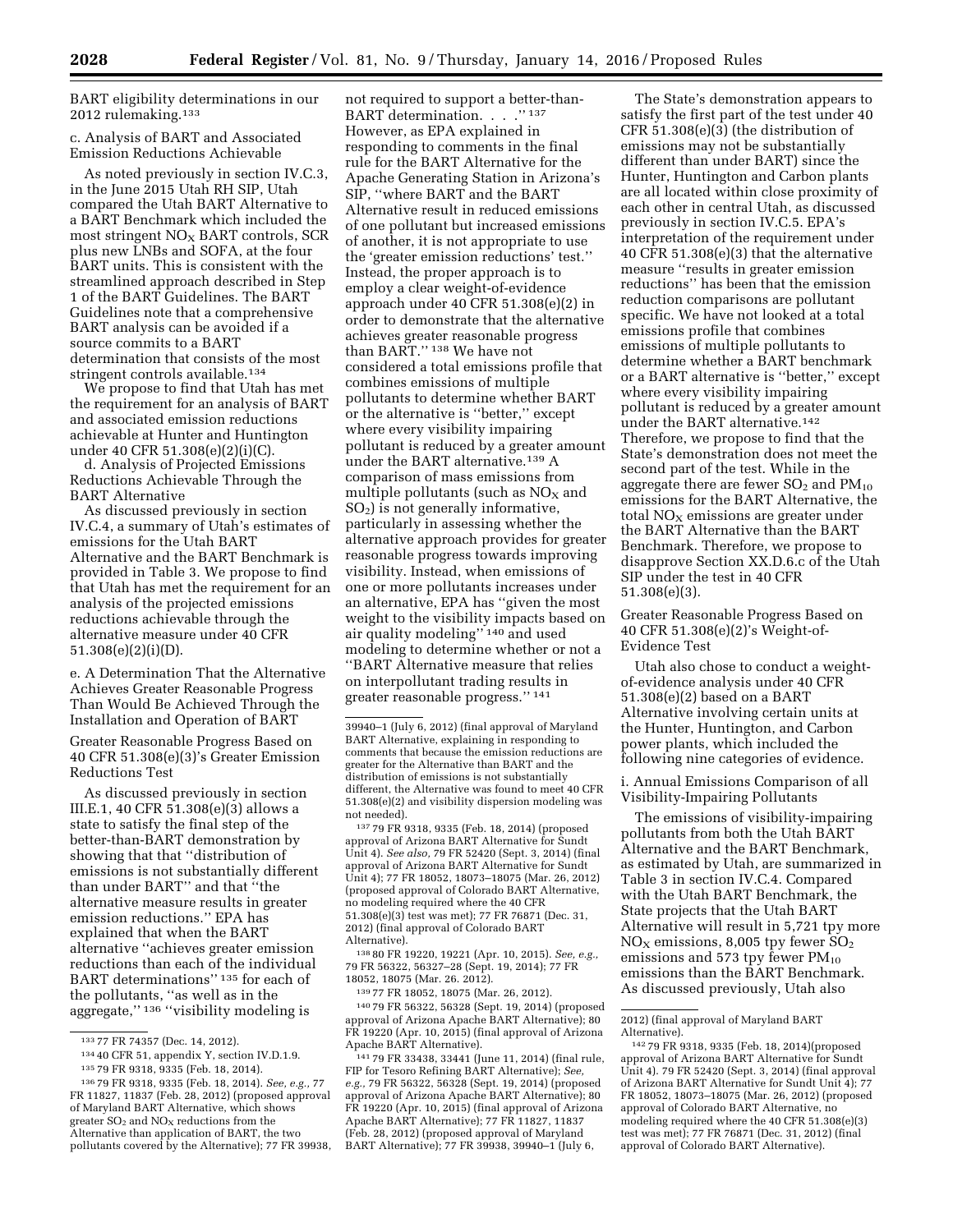noted that the combined emissions of  $NO<sub>X</sub>$ ,  $SO<sub>2</sub>$  and  $PM<sub>10</sub>$  will be 2,856 tpy lower under the BART Alternative than the BART Benchmark.

While the total emission reductions under the Utah BART Alternative are less than those under the BART Benchmark, a comparison of emissions of multiple pollutant species of emissions is generally not informative, particularly when the Agency is assessing whether an approach provides for greater reasonable progress towards improving visibility. As explained in section VI.B.e, our interpretation of the language in 40 CFR 51.308(e)(3) (''results in greater emission reductions . . . may be deemed to achieve greater reasonable progress'') has been pollutant specific. EPA has not relied on a total emissions profile that combines emissions of multiple pollutants together to determine that either BART or a BART alternative is ''better,'' because visibility modeling is the most appropriate method to assess the overall improvements in visibility impacts from control scenarios where reductions of multiple pollutants are considered, except where every visibility impairing pollutant is reduced by a greater amount under the alternative.143 As we have explained, ''[e]ach of the five pollutants which cause or contribute to visibility impairment has a different impact on light extinction for a given particle mass, making it therefore extremely difficult to judge the equivalence of interpollutant trades in a manner that would be technically credible, yet convenient to implement in the timeframe needed for transactions to be efficient. This analysis is further complicated by the fact that the visibility impact that each pollutant can have varies with humidity, so that control of different pollutants can have markedly different effects on visibility in different geographic areas and at different times of the year.'' 144 As other Agency actions on BART alternatives have explained, modeling assesses ''both pollutants' chemical aerosol formation mechanisms and impacts on visibility,'' 145 which allows evaluation of the ''relative visibility impacts from the atmospheric formation of visibility impairing aerosols of sulfate and

nitrate.'' 146 Since we find that Utah's BART Alternative provides greater emission reductions for two pollutants  $(SO<sub>2</sub>$  and PM<sub>10</sub>), but find that NO<sub>X</sub> emissions would be greater under the BART Alternative, we propose to find that it is not appropriate to combine all three pollutants in the annual emissions comparison test to support the BART Alternative as the State has done. While we acknowledge that two of the pollutants are less under the BART Alternative, one of the pollutants is greater, therefore we further propose to find that the annual emissions comparison of all three pollutants does not show that the BART Alternative is better than the BART Benchmark.

ii. Improvement in the Number of Days With Significant Visibility Impairment

As discussed previously in section IV.C.5, Utah provided modeling results to assess the improvement in the number of days with significant visibility impairment—that is, the improvement in the number of days with impacts that either cause (>1.0 dv) or contribute (0.5 dv) to visibility impairment.

The BART Guidelines provide that, when making a BART determination, a State may consider the number of days or hours that a threshold was exceeded.147 In developing the BART Guidelines, our example modeling analysis of a hypothetical source examined the number of days that 1.0 dv and 0.5 dv thresholds were exceeded.148 As detailed in section IV.C.5.b, we note the difference in the total number of days impacted—18 fewer days greater than the causation threshold of 1.0 dv (775 days for the BART Alternative vs. 793 days for the BART Benchmark), and 175 fewer days greater than the contribution 0.5 dv threshold (1,323 days for the BART Alternative vs. 1,498 days for the BART Benchmark. Utah's results show that there are fewer days with impacts over 0.5 dv for the BART Alternative, which indicates greater improvement in visibility. Therefore, the results for the 0.5 dv threshold favor the BART Alternative.

However, Utah's results for the total number of days with impacts over 1.0 dv on a Class I area-by-area basis are not as clear in supporting the BART Alternative. The modeling results for the total number of days with impacts greater than 1.0 dv show that the BART Alternative would have more days with impacts greater than 1.0 dv at seven of

the nine Class I areas, and that only two of the Class I areas, would have fewer days with impacts greater than 1.0 dv compared to the BART Benchmark. Therefore, the Class I area-by-area results do not show that the BART Alternative is better than the BART Benchmark. Similarly, the results for the average number of days with impacts over 1.0 dv show that most of the Class I areas have the same result under both the BART Alternative and Benchmark, or are within one day of having the same result. In this context, a difference of one day is not particularly significant. We therefore propose to find that these results do not show the BART Alternative is better.

Utah's results in applying the number of days with impacts greater than 1.0 dv show the BART Alternative is better ''on average'' across all nine Class I areas. We agree that use of average visibility impacts could be acceptable as part of assessing the multiple-area impacts and improvements. However, in this case the visibility results for the individual Class I areas do not consistently support or undermine the BART Alternative; there is variation by Class I area. Here, averaging the visibility results has the effect of obscuring the impacts on the individual Class I areas. Additionally, we propose to not the give the difference in days significant weight because by itself it does not indicate whether benefits on those days were large or small. Therefore, while we note that the BART Alternative shows fewer days with impacts greater than 1.0 dv when looking at the average over all nine areas, we propose to find that averaging the number of days with impacts greater than 1.0 dv across all affected Class I areas is not a relevant metric under these circumstances. We therefore further propose to find that this metric does not show the BART Alternative is better.

#### iii. 98th Percentile Impact (dv)

As discussed previously in section IV.C.5, Utah asserted that the only metric it evaluated that showed greater improvement for the BART Benchmark in comparison to the BART Alternative was the 98th percentile metric when averaged across all Class I areas and meteorological years modeled. Utah's comparison of the modeled visibility impacts on the 98th percentile day (8th highest impacted day in a given meteorological year) for the most impacted year shows that the BART Benchmark would result in greater visibility improvement at five of the nine Class I areas, and is better on average across all nine Class I areas (0.11 dv difference). At the most

<sup>143</sup> 79 FR 9318, 9335 (Feb. 18, 2014) (proposed approval of Arizona BART Alternative for Sundt Unit 4). 79 FR 52420 (Sept. 3, 2014) (final approval of Arizona BART Alternative for Sundt Unit 4); 77 FR 18052, 18073–18075 (Mar. 26, 2012) (proposed approval of Colorado BART Alternative, no modeling required where the 40 CFR 51.308(e)(3) test was met); 77 FR 76871 (Dec. 31, 2012) (final approval of Colorado BART Alternative).

<sup>144</sup> 64 FR 35714, 35743 (July 1, 1999).

<sup>145</sup> 78 FR 79344, 79355 (Dec. 30, 2013).

<sup>146</sup> 79 FR 33438, 33440 (June 11, 2014). 147 40 CFR 51, appendix Y, section IV.D.5.

<sup>148</sup> 70 FR 39130 (July 6, 2005).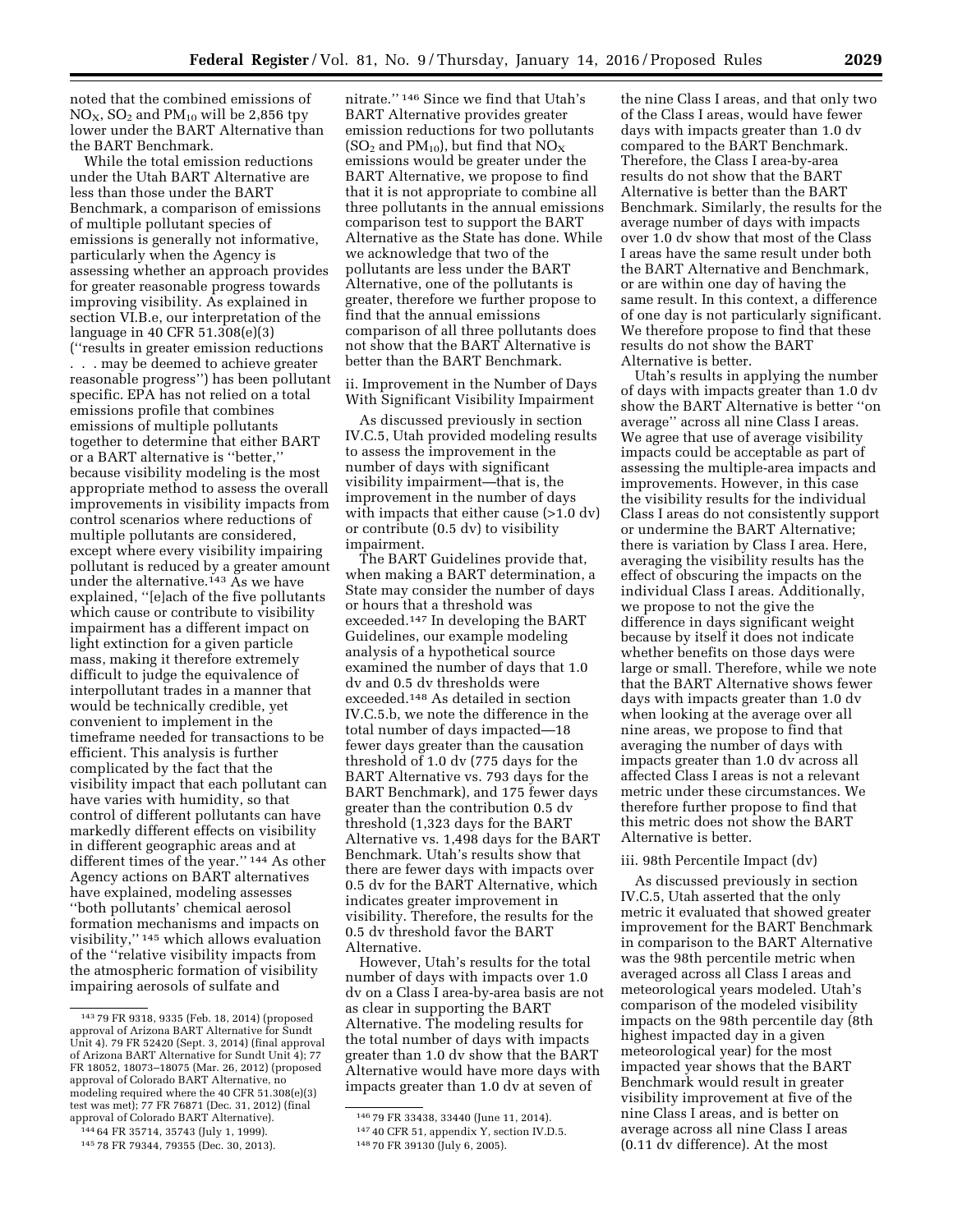impacted Class I areas, Canyonlands and Capitol Reef, Utah found that the 98th percentile metric indicates the BART Benchmark has 0.76 dv and 0.57 dv, respectively, more improvement than the BART Alternative. At other Class I areas, such as Arches, Utah found that the 98th percentile metric indicates that the BART Alternative provides greater visibility improvement (for example, 0.44 dv at Flat Tops).

The 98th percentile visibility impact is a key metric recommended by the BART Guidelines when selecting BART controls.149 As noted previously, we described this metric as an appropriate measure for determining the degree of visibility improvement to be expected from controls.150 In addition, this is one of the primary metrics that EPA has relied on in evaluating prior regional haze actions that have included BART alternatives.151

We note that when calculating visibility improvements for individual Class I areas, Utah mixed the impacts from different meteorological years between modeling scenarios (baseline, BART benchmark, and BART Alternative). As discussed in section V.B.2.e, the State's use of different meteorological years may introduce some error as the visibility improvements could be driven by yearto-year variability in meteorological conditions, as opposed to the differences in emission reductions between the BART Alternative and BART Benchmark. For this reason, in addition to the information from the State, EPA has also calculated the visibility improvements for each modeling scenario using paired-in-time meteorological and emissions data.152 Using this method, whether the BART Alternative resulted in lower 98th percentile impacts depends on both the particular Class I area and meteorological year modeled. In some years and some Class I areas, particularly some of the most impacted Class I areas, the BART Benchmark shows better visibility improvement

2012)(proposed rule, FIP for Tesoro Refining and Intalco Refinery BART Alternatives); 79 FR 33438 (June 11, 2014)(final rule, FIP for Tesoro Refining and Intalco Refinery BART Alternatives); 79 FR 56322, 56328 (Sept. 19, 2014)(proposed approval of Arizona Apache BART Alternative); 80 FR 19220 (Apr. 10, 2015)(final approval of Arizona Apache BART Alternative); 77 FR 11827, 11837 (Feb. 28, 2012)(proposed approval of Maryland BART Alternative); 77 FR 39938, 39940–1 (July 6, 2012)(final approval of Maryland BART Alternative).

152*See* EPA Calculation of 98th Percentile Improvement for Utah Bart Alternative spreadsheet (in docket).

than the BART Alternative (for example, 0.93 dv greater improvement for Canyonlands and 0.75 in 2002 dv greater improvement for Capitol Reef in 2001).153 At other Class I areas, the 98th percentile metric indicates that the BART Alternative provides greater visibility improvement (for example, by 0.90 dv at Arches in 2003 and 0.43 dv at Flat Tops in 2002).154 On the whole, when using this method, the BART Benchmark is slightly better on average across all years and nine Class I areas (0.14 dv difference).155 We propose to find, consistent with the State's evaluation, that this metric favors the BART Benchmark.

#### iv. Annual Average Impact (dv)

As discussed previously in section IV.C.5, Utah's modeling shows that the average annual dv impact at all Class I areas is better under the Utah BART Alternative at five of the nine Class I areas, and is better on average across all the Class I areas. The average impact was calculated by averaging all daily modeling results for each year and then calculating a three-year average from the annual average. Utah's information shows that the BART Alternative is better than the BART Benchmark by 0.009 dv on average across all nine Class I areas. While EPA has not considered this metric in the past,156 since the State includes it,157 we consider it here. Furthermore, the BART Guidelines state that, ''in determining what, if any, emission controls should be required, the State will have the opportunity to consider the frequency, duration, and intensity of a source's predicted effect on visibility.'' 158 We note that the difference in the annual average metric of 0.009 dv only marginally supports the BART Alternative and that this metric shows less or equal visibility improvement at four of the nine Class I areas. Because the annual average metric averages over all days, it does not represent the benefits of the BART Alternative on the maximum impact days. In previous evaluations of BART alternatives we have relied on either the 98th percentile metric or the average

156EPA final actions on BART Alternatives that evaluated CALPUFF modeling analysis, which did not include consideration of annual average dv impacts include: 80 FR 19220 (Apr. 10, 2015)(Region 9, Apache); 79 FR 33438 (June 11, 2014)(Region 10, Tesoro Refining and Alcoa Intalco Operations); 77 FR 39938 (July 6, 2012)(Region 3, Maryland HAA).

157*See* Utah Regional Haze State Implementation Plan, Technical Support Document, Ch. 1, p. 23 (2015).

improvement for the worst 20% IMPROVE monitoring days to evaluate greater reasonable progress. Therefore, we propose to find that the information from the annual average metric does not support a conclusion that the BART Alternative achieves greater reasonable progress than the BART Benchmark.

#### v. 90th Percentile Impact (dv)

As discussed previously in section IV.C.5, Utah's comparison of the modeled visibility impacts at the 90th percentile (the 110th highest day in a year) dv impact shows that the Utah BART Alternative is better at seven of the nine Class I areas and is slightly better averaged both across three years and across nine Class I areas (0.006 dv difference). We note that the use of the 90th percentile impacts to evaluate alternatives has not been EPA's practice for source-specific BART determinations; however, as discussed previously for the average dv impact metric, the BART Guidelines allow states to consider other visibility metrics in addition to the 98th percentile. Yet, because of the small difference between the two scenarios (0.006 dv), we propose to find that it is questionable whether the 90th percentile supports a conclusion that the BART Alternative achieves greater reasonable progress.

## **vi. Timing for the Emissions Reductions**

As discussed previously in section IV.C.5, assuming the four BART units receive five years to come into compliance, Utah noted that reductions under the Utah BART Alternative will occur earlier than the BART Benchmark. The reductions under the Utah BART Alternative are required under the State SIP by August 2015, as noted in Table 5, and would provide an early and ongoing visibility benefit as compared to BART. Also notable is that combustion control upgrades at the Hunter and Huntington facilities have been achieving significant  $NO<sub>x</sub>$  reductions since the time of their installation between 2006 and 2014, depending on the unit.159 Finally, if, as proposed in section VI.C, BART for the four units is LNB/SOFA plus SCR, BART likely would be fully implemented sometime between 2019 and 2021.

Therefore, we recognize that the reductions from the BART Alternative would occur before the BART Benchmark.

<sup>149</sup> 40 CFR 51, appendix Y, section IV.D.5. 150 70 FR at 39129.

<sup>151</sup>*See, e.g.,* 78 FR 79344 (Dec. 30,

<sup>153</sup> *Id.* 

<sup>154</sup> *Id.* 

<sup>155</sup> *Id.* 

<sup>158</sup> 70 FR 39121 (July 5, 2005).

<sup>159</sup>Copies of Administrative Orders DAQE– AN0102370012–08 and DAQE–AN0102380021–10 are included in the docket, and include information regarding the schedule for installation of combustion controls at Hunter and Huntington.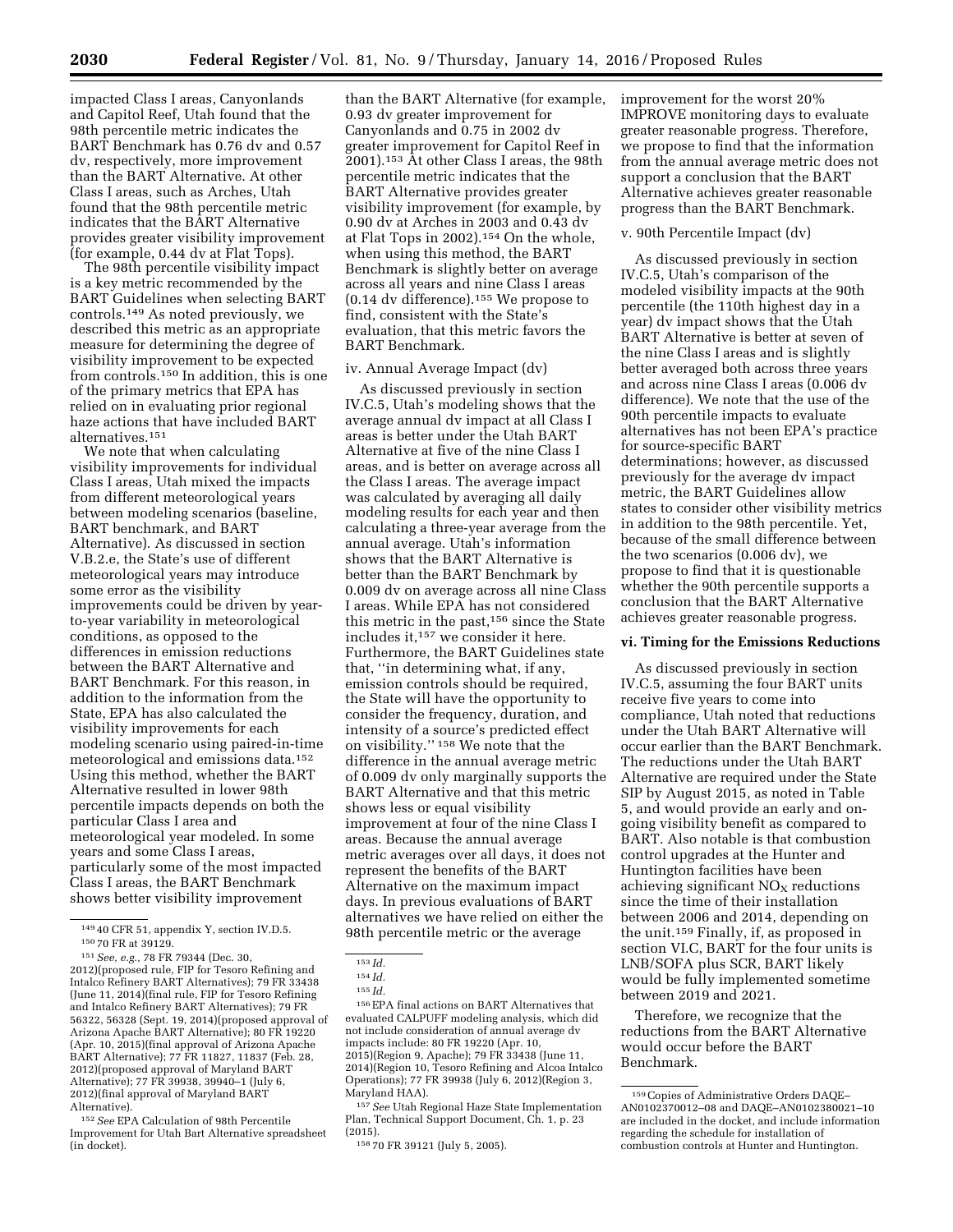#### vii. IMPROVE Monitoring Data

Utah's SIP presents sulfate and nitrate monitoring data at the Canyonlands IMPROVE monitor that show that ''sulfates are the dominant visibility impairing pollutant" 160 and that sulfate levels have decreased,161 and references similar results at other Class I areas in the TSD.162 Utah also presents data on trends in emissions from EGUs showing substantial reductions in emissions of both  $SO_2$  and  $NO_X$ .<sup>163</sup> Based on these data, Utah indicates it ''has confidence that the  $SO<sub>2</sub>$  reductions will achieve meaningful visibility improvement" under the Utah BART Alternative,164 while ''the visibility improvement during the winter months due to  $NO<sub>x</sub>$ reductions is much more uncertain,'' 165 Utah makes this point even though nitrate concentrations are highest in the winter, explaining that while there has been a reduction in  $NO<sub>x</sub>$ , the ammonium nitrate values do not show similar improvement in the winter months. Utah offers several possible explanations for the results, but does not provide any definitive conclusions.166

Utah also presents data on the seasonality of park visitation and monitoring data for nitrate and sulfates. These data show the highest measured nitrate concentrations occur in winter during the period of lowest park visitation, and that sulfates affect visibility throughout the year and are the dominant visibility impairing pollutant from anthropogenic sources during the high visitation period of March through November. Utah concludes that it has greater confidence that reductions in  $SO<sub>2</sub>$  will be reflected in improved visibility for visitors to the Class I areas, while reductions in  $NO<sub>X</sub>$ will have a more uncertain benefit for visitors to Class I areas. We invite comment on the information and conclusions provided by Utah as summarized earlier.

We propose to concur with one of the State's findings. We propose to find that visibility benefits associated with  $NO<sub>x</sub>$ reductions are much more likely to occur in the winter months because this is when aerosol thermodynamics favors nitrate formation.<sup>167</sup> By contrast,  $SO<sub>2</sub>$ 

166 *Id.* at pp. 16–19.

emissions reductions should provide visibility benefits in all seasons.168 We also propose to find that, as concluded by the GCVTC, and supported by the IMPROVE monitoring data presented by Utah, anthropogenic visibility impairment on the Colorado Plateau is dominated by sulfates. Therefore, we propose to concur with Utah's statement that sulfate is the largest contributor to visibility impairment at the affected Class I areas.

We propose to disagree with the State's findings related to park visitation. While the BART Guidelines do mention visitation as something that can inform a control decision,169 EPA is proposing to place little weight on the State's correlation of emissions reductions and park visitation because nothing in the CAA suggests that visitors during busy time periods are entitled to experience better visibility than visitors during off-peak periods. On the contrary, in the Regional Haze provisions of the CAA, Congress declared a national goal of remedying all manmade visibility impairment in all class I areas, which includes both heavily-visited national parks and seldom-visited wilderness areas. We invite comment on our evaluation and the information and conclusions provided by Utah as summarized previously.

viii. Energy and Non-Air Quality Benefits

EPA's evaluation of the State's information on energy and non-air quality benefits is located earlier in section V.B.2.e.viii.

#### ix. Cost

EPA's evaluation of the Utah's cost information is located in section  $V$   $R$  2.e.ix.

f. Evaluation of the Weight of Evidence

In this section we evaluate Utah's SIP under 40 CFR 51.308(e)(2), to determine whether the State met the final step of the better-than-BART analysis ''based

169 70 FR 39104, 39130 (July 6, 2005) (''Other ways that visibility improvement may be assessed to inform the control decisions would be to examine distributions of the daily impacts, determine if the time of year is important (*e.g.*, high impacts are occurring during tourist season), consideration of the cost-effectiveness of visibility improvements (*i.e.*, the cost per change in deciview), using the measures of deciview improvement identified by the State, or simply compare the worst case days for the pre- and postcontrol runs. States may develop other methods as well.'').

on the clear weight of evidence that the trading program or other alternative measure achieves greater reasonable progress than would be achieved through the installation and operation of BART at the covered sources.'' 40 CFR 51.308(e)(2)(i)(E).

As discussed previously, we evaluated Utah's demonstration and all available information and data presented by the State, as well as additional information and data EPA developed and presented in this notice. We propose to find that this information and data do not meet the requirements of 40 CFR 51.308(e)(2)(i)(E). Specifically, we propose that Utah's demonstration does not show by the ''clear weight of evidence'' that the BART alternative ''measure achieves greater reasonable progress than would be achieved through the installation and operation of BART at the covered sources.'' 40 CFR 51.308(e)(2)(i)(E). We have evaluated the relative strengths and weakness of the information and propose to find that the State's analysis and conclusions do not clearly show that the BART Alternative results in greater reasonable progress than the BART Benchmark for the following reasons: (1) The key metric EPA has used in evaluating alternatives (98th percentile) on average across all the Class I areas favors the BART Benchmark by 0.14 dv and not the BART Alternative; (2) the majority of information and data that the State asserts favor the BART Alternative over BART show small differences; (3) the comparison of net emissions reductions across three pollutants, which the State relies on significantly is not appropriate because not all pollutants are reduced under the BART Alternative and each pollutant may have different effects on visibility; and (4) while some information may show the Alternative is better than BART, the information is not adequate to meet the ''clear weight of evidence'' test.

First, consistent with the Agency's practice, we have considered all information, but have given most weight to the visibility impacts based on air quality modeling.<sup>170</sup> Here, the 98th percentile impacts from the State's CALPUFF modeling show that the

<sup>160</sup>Utah Regional Haze State Implementation Plan, Technical Support Document, Ch. 1, p. 12 (2015).

<sup>161</sup> *Id.* at p. 15.

<sup>162</sup> *Id.* at p. 12.

<sup>163</sup> *Id.* at p. 14.

<sup>164</sup> *Id.* at p. 13.

<sup>165</sup> *Id.* 

<sup>167</sup>Fountoukis, C. & Nenes, A., *ISORROPIA II: A Computationally Efficient Aerosol Thermodynamic*   $Equilibrium\ Model\ for\ K^+$ , Ca<sub>2</sub><sup>+</sup>, Mg<sub>2</sub><sup>+</sup>, NH<sub>4</sub><sup>+</sup>,

Na<sup>+</sup>,  $SO_4^2$ <sup>-</sup>, NO<sub>3</sub><sup>-</sup>, Cl<sup>-</sup>, H<sub>2</sub>O Aerosols, 7 Atmos. Chem. Phys., 4639–4659 (2007).

<sup>168</sup>Seinfeld, John H., *Urban Air Pollution: State of the Science,* 243 Science Magazine, no. 4892, 745, 750 (1989).

<sup>170</sup>*See, e.g.,* 78 FR 79344 (Dec. 30, 2012) (proposed rule, FIP for Tesoro Refining BART Alternative); 79 FR 33438, 33441 (June 11, 2014) (final rule, FIP for Tesoro Refining BART Alternative); 79 FR 56322, 56328 (Sept. 19, 2014) (proposed approval of Arizona Apache BART Alternative); 80 FR 19220 (Apr. 10, 2015) (final approval of Arizona Apache BART Alternative); 77 FR 11827, 11837 (Feb. 28, 2012) (proposed approval of Maryland BART Alternative); 77 FR 39938, 39940–1 (July 6, 2012) (final approval of Maryland BART Alternative).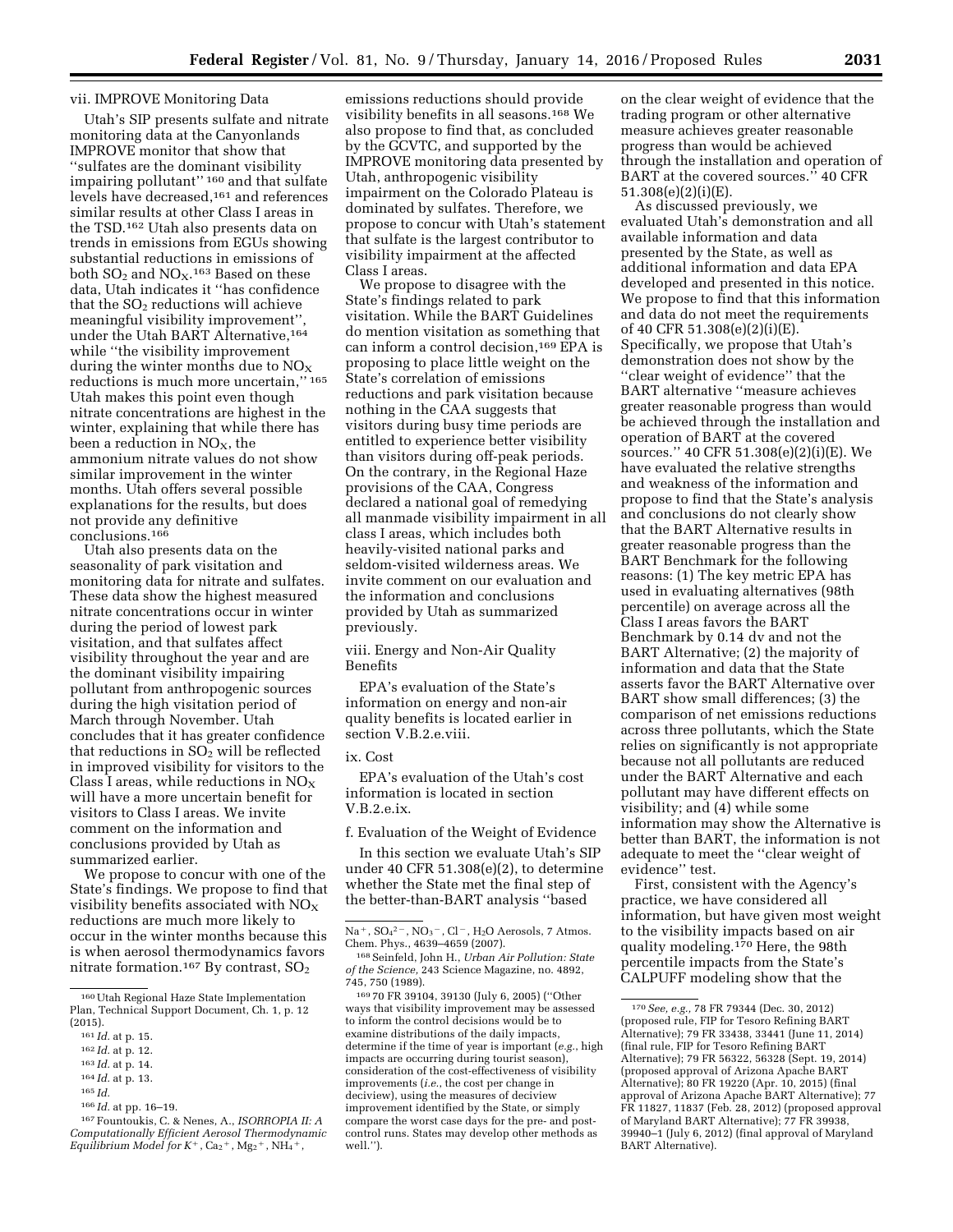BART Alternative is not better than the BART Benchmark because the BART Benchmark would provide a 0.14 dv greater average improvement than the BART Alternative. In addition, Table 12 lists a comparison of 2001–2003 threeyear average 98th percentile visibility improvement for each of the nine Class I areas; and the results for seven of the Class I areas favor BART over the Alternative (Black Canyon of the Gunnison (0.06 dv), Bryce Canyon (0.04 dv), Canyonlands (0.78 dv), Capitol Reef (0.59 dv), Grand Canyon (0.06 dv), Mesa Verde (0.12 dv), and Zion (0.02 dv)).

Second, several metrics that the State suggests favor the BART Alternative over BART show only small improvements as compared to BART. We propose to find that the slight comparative benefits in the annual average impacts are not compelling evidence that the BART Alternative will provide for greater reasonable progress than BART. Additionally, we propose to find that it is questionable whether the 90th percentile supports a conclusion that the BART Alternative will provide for greater reasonable progress than BART.

Third, regarding the energy and nonair quality impacts, as well as cost, for the reasons presented previously, we propose to find that because these metrics do not have a direct bearing on whether the Utah BART Alternative achieves greater reasonable progress, it is not material to our action whether we agree or disagree with Utah's assessment that they reduce energy and non-air quality impact.

As explained previously in this section, in the aggregate the  $SO<sub>2</sub>$  and PM<sub>10</sub> emissions are lower for the BART Alternative. However, the  $NO<sub>X</sub>$ emissions are greater under the BART Alternative. Additionally, while Utah's results show that some of the metrics support the Alternative (*e.g.*, there are fewer days with impacts over 0.5 dv for the Alternative indicating greater improvement in visibility under the BART Alternative; emission reductions would occur earlier under the Alternative; the Alternative will result in 8,005 tpy lower  $SO<sub>2</sub>$  emissions and 573 tpy lower  $PM_{10}$  emissions compared to the BART Benchmark; sulfate is the largest contributor to visibility impairment at the affected Class I areas), we propose to find that these metrics are not enough by themselves to meet the ''clear weight of evidence'' test.

Thus, we propose to find that the BART Alternative does not meet the requirements in the RHR because it does not show the BART Alternative would achieve greater reasonable progress than the BART Benchmark, and therefore, we

are proposing to disapprove the resultant BART Alternative SIP.

g. Evaluation That Emission Reductions Take Place During Period of First Long-Term Strategy

EPA's evaluation of Utah's information regarding the timing of implementation of controls is located in section V.B.2.g.

h. Demonstration That Emission Reductions From Alternative Program Will Be Surplus

EPA's evaluation of Utah's information regarding whether the emission reductions are surplus is located in section V.B.2.h.

## *C. Monitoring, Recordkeeping and Reporting for Utah's BART Alternative*

As discussed previously in section IV.B.3, Utah's June 2015 RH SIP includes enforceable measures and monitoring, recordkeeping and reporting requirements for the Utah BART Alternative and the State's  $PM_{10}$ BART determinations. Because in this co-proposal we are proposing to disapprove Utah's BART Alternative, we are also proposing to disapprove (in other words, to not make federally enforceable as part of the SIP) the monitoring, recordkeeping and reporting requirements located in SIP Sections IX.H.22 associated with the BART Alternative. This includes SIP Section IX.H.22, subsections a.ii, a.iii, b.ii, and c.i.

Concurrently, as described earlier in section V.C, we are proposing to approve the remainder of the monitoring, recordkeeping and reporting requirements associated with Utah's PM10 BART determinations. This includes SIP Section IX.H.21 in its entirety and Section IX.H.22, subsections a.i and b.i.

## *D. Proposed Federal Implementation Plan*

The following explanation details the support for EPA's FIP proposed in conjunction with the proposed partial approval and partial disapproval of Utah's SIP. This FIP constitutes EPA's proposed determination of  $NO<sub>x</sub> BART$ for Utah's four subject-to-BART sources.

#### 1. BART Evaluations

In determining BART, the state, or EPA if promulgating a FIP, must consider the five statutory factors in section  $169A(g)(2)$  of the CAA: (1) The costs of compliance; (2) the energy and non-air quality environmental impacts of compliance; (3) any existing pollution control technology in use at the source; (4) the remaining useful life of the

source; and (5) the degree of improvement in visibility which may reasonably be anticipated to result from the use of such technology. See also 40 CFR  $51.308(e)(1)(ii)(A)$ . Our evaluation of BART for Hunter and Huntington follows the Guidelines for BART Determinations Under the Regional Haze Rule.

Following the identification of subject-to-BART sources as described in section IV.A.3, the next step of a BART evaluation is to perform the BART analysis. The BART Guidelines describe the BART analysis as consisting of the following five steps: 171

• Step 1: Identify All Available Retrofit Control Technologies;

• Step 2: Eliminate Technically Infeasible Options;

• Step 3: Evaluate Control Effectiveness of Remaining Control Technologies;

• Step 4: Evaluate Impacts and Document the Results; and

• Step 5: Evaluate Visibility Impacts. The results of this five step analysis are then used to select BART, taking into consideration the five factors listed earlier.172

Immediately following this, we provide background information that is common to our cost of compliance analysis (under Step 4) and visibility impacts analysis (step 5) for all BART sources. This is followed by the five step analysis and proposed selection of BART specific to each BART source.

a. Costs of Compliance

In accordance with the BART Guidelines, we have estimated the costs of compliance consistent with the EPA Air Pollution Control Cost Manual (CCM).173 In addition, we have utilized portions of the draft 2015 revisions to the CCM chapters for the postcombustion  $NO<sub>X</sub>$  control technologies, selective non-catalytic reduction (SNCR) and selective catalytic reduction (SCR).174 In addition, we rely on the

174Chapter 1, Selective Noncatalytic Reduction, —6/5/2015—Draft for Public Comment (''the 2015 SNCR CCM''); Chapter 2 Selective Catalytic Reduction, —6/5/2015—Draft for Public Comment (''the 2015 SCR CCM''). The draft CCM SNCR and SCR revisions were made available for public comment in a Notice of Data Availability (NODA) on June 12, 2015, 80 FR 33515, and on July 17, 2015, 80 FR 42491, the public comment period was extended to September 10, 2015. In this co-proposal for Utah's regional haze SIP, we are not taking comment on the revisions to the CCM. We are only taking comment on the application of those revisions of the CCM to the particular facts and circumstances for the two subject-to-BART sources, Hunter and Huntington, at issue in this action.

<sup>171</sup> 40 CFR 51, appendix Y, section IV.D.

<sup>172</sup>*See id.* section IV.E.

<sup>173</sup>EPA's CCM Sixth Edition, January 2002, EPA 452/B–02–001.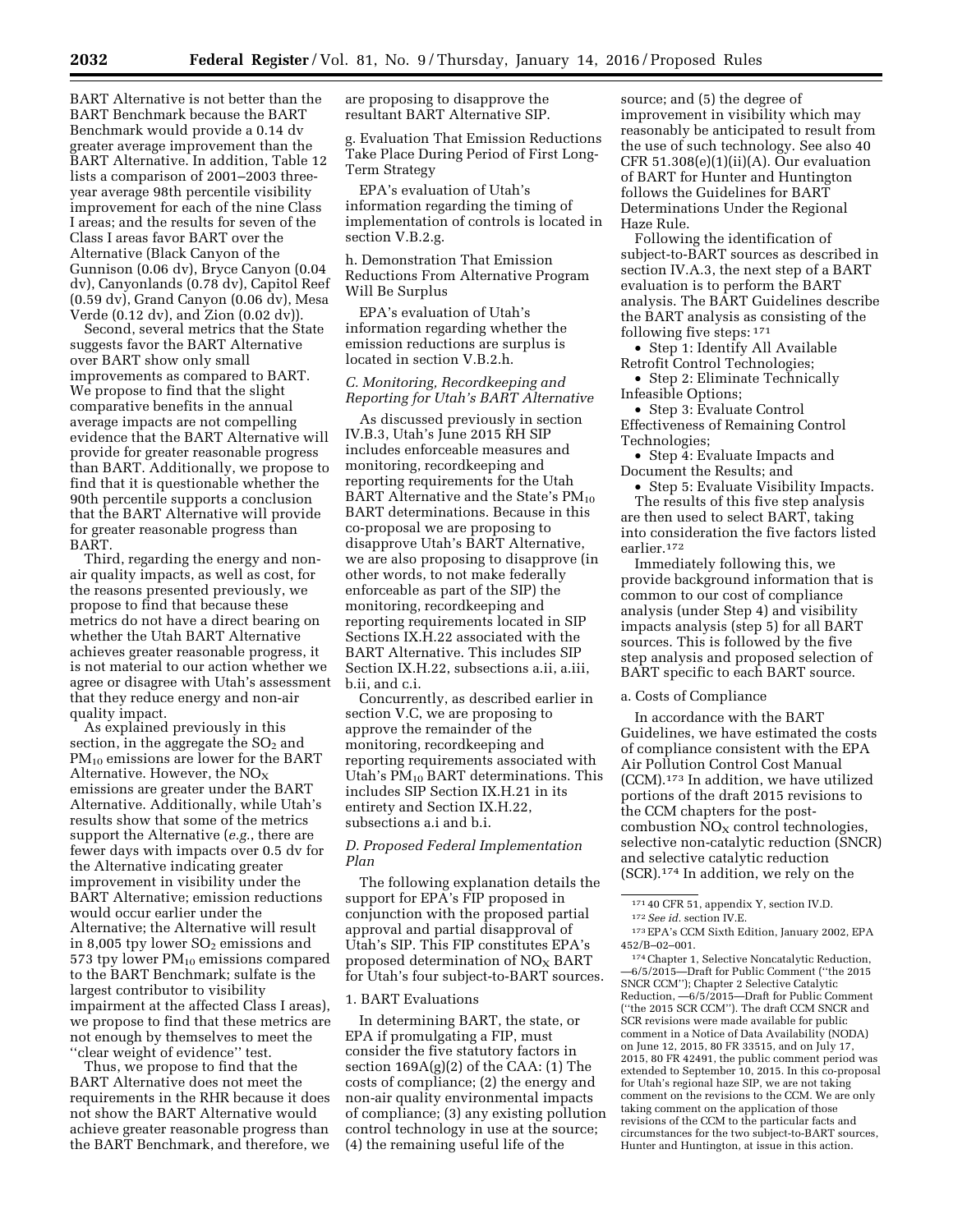cost of compliance estimates supplied to EPA by Andover Technology Partners (ATP).175 These estimates in turn rely on the cost estimates that PacifiCorp submitted to Utah in 2012 and 2014, but with those cost estimates adjusted in a number of cases for reasons described in the ATP report. All costs are presented in 2014 dollars. Refer to the ATP report and associated spread sheets for details on how the costs of compliance are calculated.

#### b. Visibility Impact Modeling

The BART Guidelines provide that states may use the CALPUFF modeling system or another appropriate model to determine the visibility improvement expected at affected Class I areas from potential BART control technologies. The BART Guidelines also recommend that states develop a modeling protocol for modeling visibility improvement, and suggest that states may want to consult with EPA and their RPO to address any issues prior to modeling. In consultation with EPA, Utah developed a CALPUFF modeling protocol titled ''Air Quality Modeling Protocol: Utah Regional Haze State Implementation Plan'', February 13, 2015, to support its BART Alternative analysis (see Chapter 6 of the State's TSD). The Utah protocol follows recommendations for long-range transport described in appendix W to 40 CFR part 51, Guideline on Air Quality Models, and in the federal Interagency Workgroup on Air Quality Modeling (IWAQM) Phase 2 Summary Report and Recommendations for Modeling Long Range Transport Impacts, as recommended by the BART Guidelines (40 CFR part 51, appendix Y, section III.D.5). Utah's protocol also follows Federal Land Managers' Air Quality Related Values Workgroup—Phase I Report (revised 2010). In section VI.B.e, we evaluate the State's modeling approach in consideration of the purpose for which it is intended (*i.e.*, analyzing the BART Alternative). However, because Utah's modeling is not meant to support analysis of control options for individual BART sources under a five factor analysis, EPA developed separate CALPUFF modeling for this purpose. While the Utah modeling assesses the combined impacts of all of the BART and non-BART sources included in the BART Alternative—Carbon, Hunter, and Huntington—our modeling assesses the impacts of the individual BART sources. In addition, our modeling assesses the

visibility impacts of all of the  $NO<sub>x</sub>$ BART control technologies found to be technologically feasible in Step 2: LNB and OFA, LNB and OFA with SNCR, and LNB and OFA with SCR. Beyond assessing impacts from individual BART sources and evaluating all technologically feasible control options, our modeling methodology is otherwise very similar to that employed by Utah. Our modeling protocol, and visibility impact results, can be found in the docket.176 Also, the visibility impacts for each BART source are provided later in the respective five factor analyses.

EPA notes that, in considering the visibility improvements reflected in our revised modeling, EPA interprets the BART Guidelines to require consideration of the visibility improvement from BART applied to the entire BART-eligible source. The BART Guidelines explain that, ''[i]f the emissions from the list of emissions units at a stationary source exceed a potential to emit of 250 tons per year for any visibility-impairing pollutant, then that collection of emissions units is a BART-eligible source.'' In other words, the BART-eligible source (the list of BART emissions units at a source) is the collection of units for which one must make a BART determination. The BART Guidelines state ''you must conduct a visibility improvement determination for the source(s) as part of the BART determination.'' This requires consideration of the visibility improvement from BART applied to the subject-to-BART source as a whole.

We note, however, that while our regulations require states and EPA to assess visibility improvement on a source-wide basis, they provide flexibility to also consider unit-specific visibility improvement in order to more fully inform the reasonableness of a BART determination, but that does not replace the consideration of visibility benefit from the source (facility) as a whole. In making the BART determinations in this final action we have considered visibility improvements at the source, and then also at the units that comprise the source.

#### 2. Hunter Power Plant

As described previously in section IV.A, Hunter Units 1 and 2 were determined to be subject to BART, while Unit 3 is not subject to BART. Hunter Units 1 and 2 have a nameplate generating capacity of 488.3 MW

each.177 The boilers are tangentially fired pulverized coal boilers, burning bituminous coal from the Deer Creek Mine in Utah.

Our evaluation of BART for Hunter Units 1 and 2 follows the BART Guidelines. For Hunter Units 1 and 2, the BART Guidelines are mandatory because the combined capacity for all three units at the Hunter facility is greater than 750 MW. See 40 CFR 51.302(e)(1)(ii)(B) (''The determination of BART for fossil-fuel fired power plants having a total generating capacity greater than 750 megawatts must be made pursuant to the guidelines in appendix Y of this part''). Under the Guidelines, cost estimates for control technologies should be based on the CCM, where possible.

The BART Guidelines establish presumptive  $NO<sub>x</sub>$  limits for coal-fired EGUs greater than 200 MW located at greater than 750 MW power plants that are operating without post-combustion controls. For the tangential-fired boilers burning bituminous coal at Hunter, that presumptive limit is 0.28 lb/MMBtu.178 The BART Guidelines provide that the five factor analysis may result in a limit that is different than the presumptive limit, and the presumptive limits do not obviate the need to determine BART on a case-by-case basis considering the five factors.<sup>179</sup>

PacifiCorp provided BART analyses for Hunter Unit 1 to Utah in 2012 and 2014 which we utilize in our proposed BART evaluation here.180 Although we are using some information provided by Utah and PacifiCorp, we are independently evaluating all five statutory BART factors, as is appropriate for this co-proposed FIP.

#### a. Hunter Unit 1

The Hunter Unit 1 boiler is of tangential-fired design with newer generation low-NO<sub>x</sub> burners and separated overfire air which were installed in 2014. Unit 1 currently achieves an annual emission rate of approximately 0.21 lb/MMBtu with these combustion controls. Under Utah's submitted regional haze SIP, Unit 1 is subject to a state-law  $NO<sub>x</sub>$  emission

<sup>175</sup> Cost of NO<sub>X</sub> BART Controls on Utah EGUs, from Andover Technology Partners, to EC/R, Inc., October 22, 2015 (ATP report). Andover Technology Partners is a subcontractor to EC/R Incorporated.

<sup>176</sup>Air Quality Modeling Protocol: Utah Regional Haze Federal Implementation Plan, EPA Region 8, November 2015.

<sup>177</sup>U.S. Energy Information Administration, Electric Generating Capacity for 2011 taken from Form EIA–860. See spread sheet titled ''EIA existing generating units 2011.xls'' in the docket.

<sup>178</sup> 40 CFR part 51, appendix Y, IV.E.5, Table. 1. 179*See* 40 CFR 51.301 (definition of BART); 40 CFR 51.308(e).

<sup>180</sup>PacifiCorp BART Analysis for Hunter Units 1 (July 2, 2012); PacifiCorp BART Analysis for Hunter Unit 2 (June 7, 2012); Utah's Regional Haze BART Submittal, Chapter 2 of the Technical Support Document (2015); PacifiCorp's BART Analysis Update for Hunter Units 1 and 2 and Huntington Units 1 and 2 (Aug. 5, 2014).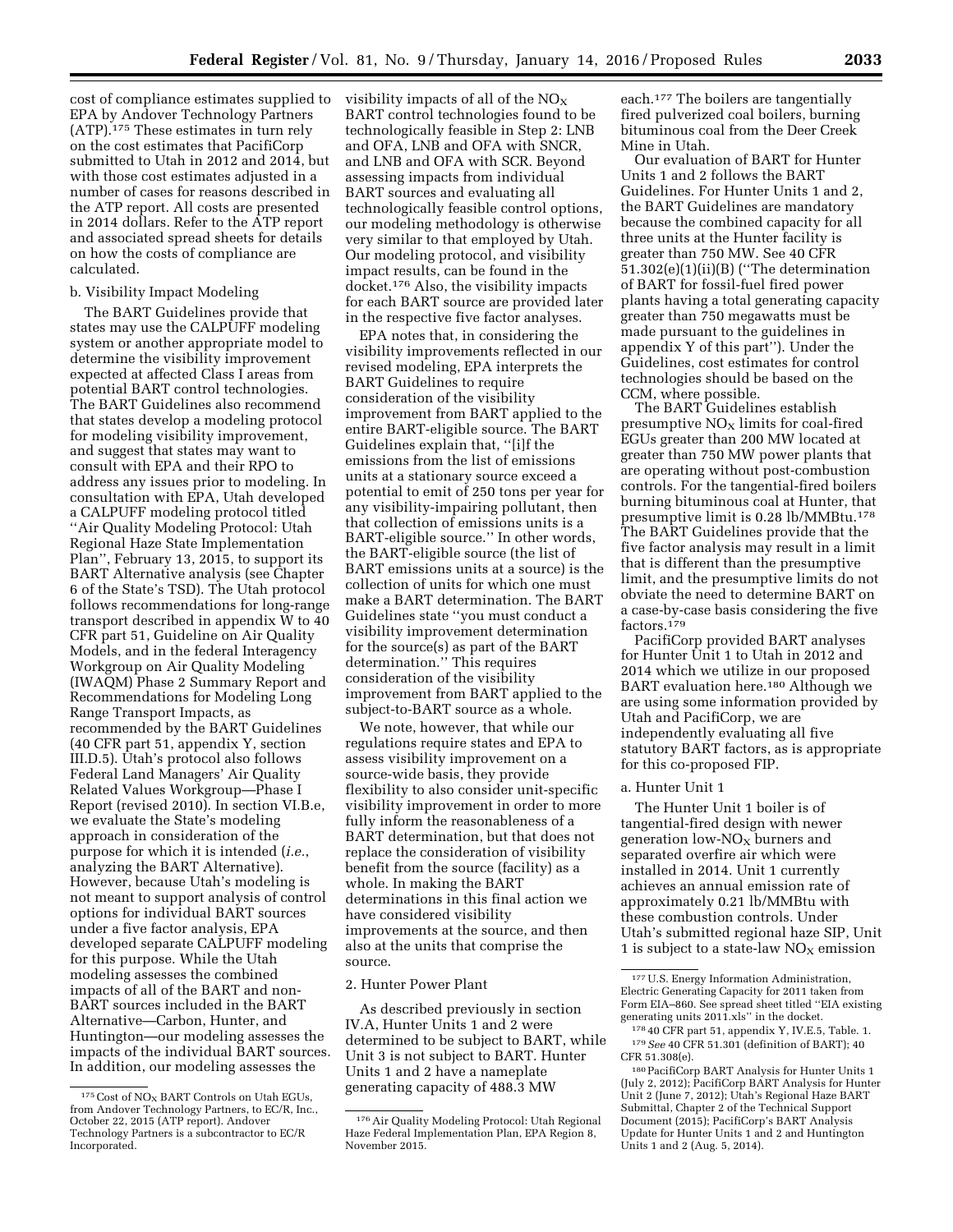limit of 0.26 lb/MMBtu on a 30-day rolling average. Prior to the installation of LNB and SOFA the unit operated with an actual annual emission rate of about 0.40 lb/MMBtu.

#### Step 1: Identify All Available  $NO<sub>x</sub>$ Control Technologies

In its 2012 BART analysis for Hunter Unit 1, PacifiCorp identified several  $NO<sub>x</sub>$  control technologies, both for combustion controls and postcombustion controls.181 The combustion controls identified by PacifiCorp include: low- $NO<sub>X</sub>$  burners and separated overfire air (LNB and SOFA; already installed), rotating overfire air, neural network optimization system, flue gas recirculation, gas reburn, fuel lean gas reburn, coal switching, water injection, and others. Post-combustion control options identified by PacifiCorp include: SNCR, rich reagent injection (RRI), SCR, and others.

We note that the combustion controls, LNB and SOFA, have already been installed on Hunter Unit 1, and so we consider them here as ''any existing controls'' under the third statutory BART factor. In addition, the BART Guidelines recognize that ''[c]ombinations of inherently loweremitting processes and add-on controls'' are a category of retrofit controls which can be considered.182 Accordingly, the inherently lower-emitting combustion controls, LNB and SOFA, are evaluated

in combination with the add-on controls, SNCR and SCR.

We have reviewed PacifiCorp's review of NO<sub>X</sub> control technologies and find it to be comprehensive. We propose to adopt it to satisfy Step 1 and we refer the reader to the 2012 PacifiCorp BART analysis for details on the available  $NO_X$ control technologies.

Step 2: Eliminate Technically Infeasible **Options** 

In its 2012 BART analysis,183 PacifiCorp eliminated available  $NO<sub>x</sub>$ control technologies that PacifiCorp evaluated as technologically infeasible for Hunter Unit 1. The remaining technologically feasible control technologies are the combustion controls, LNB and SOFA, and the postcombustion controls, SNCR and SCR.

We agree with PacifiCorp's evaluation of technologically available controls for Hunter Unit 1 and propose to adopt it for Step 2.

Step 3: Evaluate Control Effectiveness of Remaining Control Technologies

As noted previously, Hunter Unit 1 is currently achieving an actual annual emission rate of approximately 0.21 lb/ MMBtu with LNB and SOFA. This represents a 48.4 percent reduction from the baseline emission rate of 0.40 lb/ MMBtu.

The post-combustion control technologies, SNCR and SCR, have been evaluated in combination with

combustion controls. That is, the inlet concentration to the post-combustion controls is assumed to be 0.21 lb/ MMBtu (annual). This allows the equipment and operating and maintenance costs of the postcombustion controls to be minimized based on the lower inlet  $NO<sub>x</sub>$ concentration.

Typically, SNCR reduces  $NO<sub>x</sub>$  an additional 20 to 30 percent above combustion controls without excessive NH<sup>3</sup> slip.184 For this analysis, the control efficiency of SNCR has been calculated based on the formula in the 2015 draft CCM SNCR chapter,<sup>185</sup> which for Hunter Unit 1 yields an additional reduction of 21.4 percent after combustion controls. When combined with LNB and SOFA, SNCR is anticipated to achieve an annual emission rate of 0.16 lb/MMBtu, corresponding to an overall control efficiency of 59.4 percent.

SCR can achieve performance emission rates as low as 0.04 to 0.07 lb/ MMBtu on an annual basis.186 For this analysis, consistent with our actions elsewhere, as well with PacifiCorp's analysis, we use an annual emission rate of 0.05 lb/MMBtu for SCR, which when combined with LNB and SOFA achieves an overall control efficiency of 87.5 percent.

A summary of emissions projections for the control options evaluated is provided in Table 13.

TABLE 13—SUMMARY OF  $N\text{O}_X$  BART ANALYSIS CONTROL TECHNOLOGIES FOR HUNTER UNIT 1

| Control option        | Control<br>effectiveness<br>(%) | Annual<br>emission rate<br>(Ib/MMBtu) | Emissions<br>reduction<br>(tpy) | Remaining<br>emissions<br>(tpy) |  |
|-----------------------|---------------------------------|---------------------------------------|---------------------------------|---------------------------------|--|
| LNB/SOFA +SCR         | 87.5                            | 0.05                                  | 5,500                           | 784                             |  |
| $LNB/SOFA + SNCR$     | 59.4                            | 0.16                                  | 3,735                           | 2,549                           |  |
| LNB/SOFA              | 48.4                            | 0.21                                  | 3.042                           | 3,242                           |  |
| Baseline <sup>1</sup> |                                 | 0.40                                  |                                 | 6.284                           |  |

1Baseline emissions were determined by averaging the annual emissions from 2001 to 2003 as reported to EPA Air Markets Program Data, available at *<http://ampd.epa.gov/ampd/>*. The annual emissions data is presented in Chapter 4.a of Utah's June 2015 submittal.

Step 4: Evaluate Impacts and Document Results

Under Step 4, the Guidelines list impact analyses in four parts: costs of compliance, energy impacts, non-air quality environmental impacts, and remaining useful life. For convenience, we combine energy and non-air quality environmental impacts later on.

#### Part 1—Costs of Compliance

We obtained capital costs for LNB and SOFA from the 2014 PacifiCorp BART analysis. PacifiCorp did not report any operating and maintenance costs for LNB and SOFA. Similarly, we obtained capital cost estimates for LNB and SOFA with SNCR from the 2014 PacifiCorp BART analysis. However, for operating and maintenance costs we

propose to rely on the draft 2015 draft SNCR chapter of the CCM. Refer to the ATP report for details. Capital costs for LNB and SOFA with SCR were also obtained from the 2014 PacifiCorp BART analysis. However, PacifiCorp's capital costs were adjusted to account for items that were double-counted or should not be allowed under the CCM, such as an allowance for funds used during construction (AFUDC).187 In

<sup>181</sup> 2012 PacifiCorp BART analysis for Hunter Unit 1, page 2.a–106.

<sup>182</sup>BART Guidelines, IV.D.1.

<sup>183</sup> 2012 PacifiCorp BART analysis for Hunter Unit 1, pages 2.a–106 through 2.a–123.

 $184$  White Paper, SNCR for Controlling NO<sub>X</sub> Emissions, Institute of Clean Air Companies, pp. 4 and 9, February 2008.

<sup>&</sup>lt;sup>185</sup> 2015 SNCR CCM, Figure 1.1c: SNCR NO<sub>X</sub> Reduction Efficiency Versus Baseline  $NO<sub>x</sub>$  Levels for Coal-fired Utility Boilers.

<sup>186</sup> Srivastava, R., Hall, R., Khan, S., Lani, B., & Culligan, K., *Nitrogen Oxides Emission Control Options for Coal-Fired Utility Boilers,* 55 J. Air & Waste Mgmt. Assoc. 1367, 1367–88 (2005).

<sup>187</sup>*See* 79 FR 5032, 5133 (Jan. 30, 2014) (discussing reasons for rejecting use of AFUDC).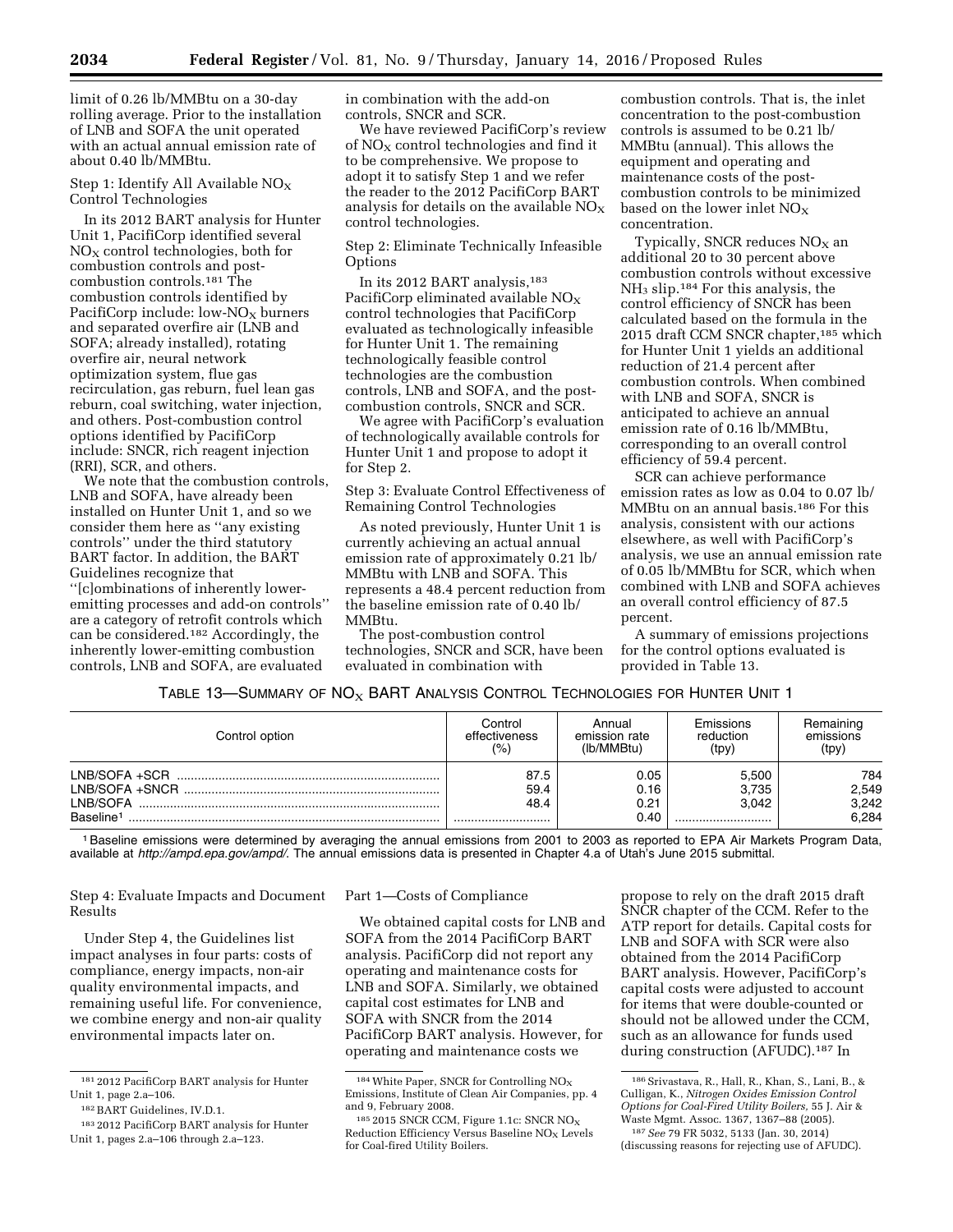addition, the capital costs were adjusted to account for a significant overestimation of the catalyst volume and related costs. These adjustments are documented in the ATP report and

associated spread sheet. A discussion of operating and maintenance costs of SCR is also included in the ATP report. For the reasons given in the report, we

propose to adopt the cost estimates contained in it.

A summary of our proposed cost estimates for all control options is presented in Table 14.

| Table 14—Summary of $\mathsf{NO}_{\mathsf{X}}$ BART Costs on Hunter Unit 1 $\,$ |
|---------------------------------------------------------------------------------|
|                                                                                 |

| Control option | Total capital<br>investment | Indirect annual<br>costs | Direct annual<br>Total annual cost<br>costs |        | Emissions<br>reductions<br>(tpy) | Average cost<br>effectiveness<br>(S/ton) |  |
|----------------|-----------------------------|--------------------------|---------------------------------------------|--------|----------------------------------|------------------------------------------|--|
| LNB/SOFA       | \$11.6M                     | \$1.2M                   | \$0M                                        | \$1.2M | 3.042                            | \$382                                    |  |
| LNB/SOFA/SNCR  | 19.0M                       | I.9M                     | I.9M                                        | 3.8M   | 3.735                            | 1.016                                    |  |
| LNB/SOFA/SCR   | 110.3M                      | 10.5M                    | 2.5M                                        | 13.1M  | 5.500                            | 2,380                                    |  |

Parts 2 and 3—Energy and Non-Air Quality Environmental Impacts of Compliance

SNCR slightly reduces the thermal efficiency of a boiler as the reduction reaction uses thermal energy from the boiler, decreasing the energy available for power generation.188 Using the CCM, we have calculated the electrical power consumption of SNCR to be 326,000 kW-hr per year for Hunter Unit 1.

For SCR, the thermal efficiency is much more reduced because the new ductwork and the reactor's catalyst layers decrease the flue gas pressure. As a result, additional fan power is necessary to maintain the flue gas flow rate through the ductwork and reactor. Using the CCM, we have calculated the electrical power consumption of SCR to be approximately 18,541,000 kW-hr per year for Hunter Unit 1.

Both SCR and SNCR also require some minimal electricity to service pretreatment and injection equipment, pumps, compressors, and control systems. The energy requirements

described earlier are not significant enough to warrant elimination of either SNCR or SCR as BART. In addition, the cost of the additional energy requirements has been included in our cost effectiveness calculations.

SNCR and SCR will slightly increase the quantity of ash that will need to be disposed. In addition, transportation and storage of chemical reagents may result in spills or releases. However, these non-air quality environmental impacts do not warrant elimination of either SNCR or SCR as BART.

There are no additional energy requirements associated with the new LNB and SOFA, and no significant nonair quality environmental impacts.

In summary, we propose to determine that we have adequately considered these impacts by including cost of additional energy in cost effectiveness and assessing non-air quality environmental impacts as insufficient to eliminate or weigh against any of the BART options.

## Part 4—Remaining Useful Life

PacifiCorp assumes a remaining useful life of at least 20 years for Hunter Unit 1 in its BART analysis, and has not indicated any intention to retire, or curtail generation from, Hunter Unit 1. Therefore, this factor does not preclude any of the control options considered. In addition, this factor is consistent with our BART calculation of cost effectiveness because annualized costs have been calculated over a 20 year period for each of the control options considered. We propose that this gives adequate consideration to this factor.

#### Step 5: Evaluate Visibility Impacts

Table 15 presents the highest of the 98th percentile visibility improvements at the affected Class I areas for the three meteorological years modeled, 2001 through 2003. Tables 16 and 17 present the number of days (summed across three years) with impacts greater than the contribution and causation thresholds—0.5 dv and 1.0 dv, respectively.

| Table 15—Hunter Unit 1—Visibility Improvements |
|------------------------------------------------|
|                                                |

| Class I area | LNB with SOFA<br>$(\Delta dv)$ | LNB with SOFA<br>and SNCR<br>(∆dv) | LNB with SOFA<br>and SCR<br>(∆dv) |
|--------------|--------------------------------|------------------------------------|-----------------------------------|
|              | 0.737                          | 0.906                              | 1.342                             |
|              | 0.198                          | 0.241                              | 0.345                             |
|              | 0.306                          | 0.372                              | 0.534                             |
|              | 0.846                          | 1.041                              | 1.545                             |
|              | 0.639                          | 0.750                              | 1.113                             |
|              | 0.231                          | 0.280                              | 0.404                             |
|              | 0.349                          | 0.426                              | 0.618                             |
|              | 0.235                          | 0.286                              | 0.426                             |
|              | 0.184                          | በ 224                              | 0.323                             |

<sup>188</sup>EPA Air Pollution Control Cost Manual p. 1– 21 (6th ed. 2002), available at *[http://www3.epa.gov/](http://www3.epa.gov/ttncatc1/dir1/c_allchs.pdf) [ttncatc1/dir1/c](http://www3.epa.gov/ttncatc1/dir1/c_allchs.pdf)*\_*allchs.pdf.*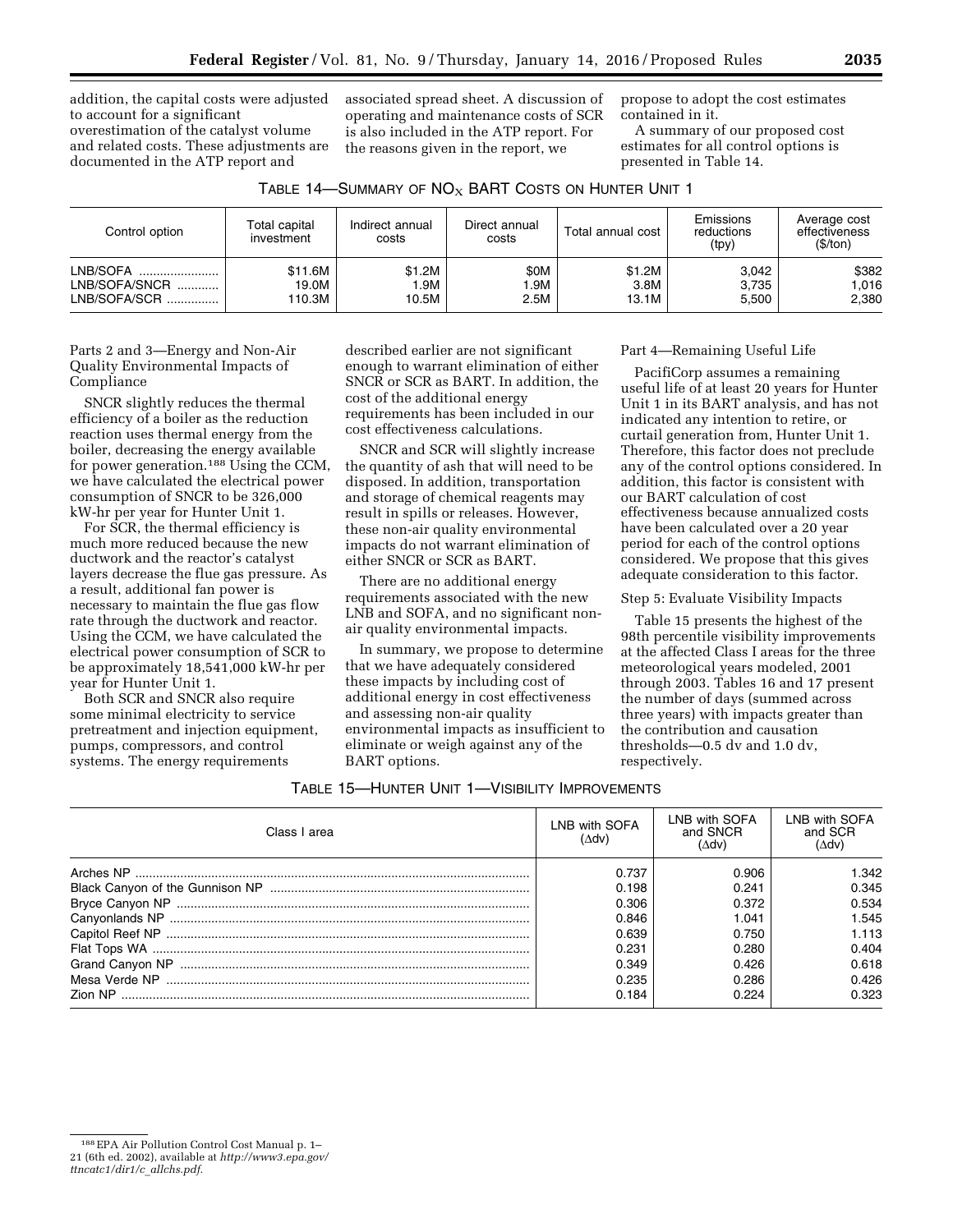## TABLE 16—HUNTER UNIT 1—DAYS GREATER THAN 0.5 DECIVIEW

[Three year total]

| Class I area   | Baseline<br>(davs) | LNB with SOFA<br>(davs) | LNB with SOFA<br>and SNCR | LNB with SOFA<br>and SCR<br>(davs) |
|----------------|--------------------|-------------------------|---------------------------|------------------------------------|
|                | 293                | 260                     | 259                       | 235                                |
|                | 68                 | 55                      | 53                        |                                    |
|                | 42                 | 37                      | 36                        | 28                                 |
|                | 359                | 330                     | 322                       | 311                                |
|                | '75                | 160                     | 156                       | 145                                |
|                |                    | 63                      | 59                        | 50                                 |
|                | 49                 | 43                      |                           | 37                                 |
|                | 82                 | 66                      | 63                        | 55                                 |
| <b>Zion NP</b> | 29                 | 23                      | 23                        | 22                                 |

## TABLE 17—HUNTER UNIT 1—DAYS GREATER THAN 1.0 DECIVIEW

[Three year total]

| Class I area | Baseline<br>(davs) | LNB with SOFA<br>(davs) | LNB with SOFA<br>and SNCR<br>(davs) | LNB with SOFA<br>and SCR<br>(days) |
|--------------|--------------------|-------------------------|-------------------------------------|------------------------------------|
|              | 170                | 141                     | 139                                 | 122                                |
|              | 22                 | 13                      |                                     |                                    |
|              | 22                 | 19                      |                                     | 16                                 |
|              | 240                | 218                     | 202                                 | 188                                |
|              | 118                | 110                     | 109                                 | 94                                 |
|              |                    | 20                      |                                     |                                    |
|              | 32                 | 25                      | 23                                  | 18                                 |
|              | 32                 | 20                      | 19                                  | ıз                                 |
|              |                    |                         |                                     |                                    |

Select BART. A summary of our impacts analysis for Hunter Unit 1 is presented in Table 18.

| TABLE 18-SUMMARY OF HUNTER UNIT 1 IMPACTS ANALYSIS |  |
|----------------------------------------------------|--|
|----------------------------------------------------|--|

| Annual<br>Total<br>emission<br>Emission<br>Average cost<br>annual<br>Control option<br>reduction<br>rate<br>costs<br>(\$/ton)<br>(lb/<br>(tpy)<br>(million\$)<br>MMBtu) |               |                                               |                     |                   |                                                                                                | Visibility impacts* |            |            |
|-------------------------------------------------------------------------------------------------------------------------------------------------------------------------|---------------|-----------------------------------------------|---------------------|-------------------|------------------------------------------------------------------------------------------------|---------------------|------------|------------|
|                                                                                                                                                                         | effectiveness | Incremental cost<br>effectiveness<br>(\$/ton) | Improvement<br>(dv) | Days<br>$>0.5$ dv | Days<br>$>1.0$ dv                                                                              |                     |            |            |
| LNB with SOFA<br>LNB with SOFA and<br>SNCR.                                                                                                                             | 0.21<br>0.16  | 3,042<br>3,735                                | \$1.2M<br>3.8M      | \$382<br>1,016    |                                                                                                | 0.846<br>1.041      | 330<br>322 | 218<br>202 |
| LNB with SOFA and<br>SCR.                                                                                                                                               | 0.05          | 5.500                                         | 13.1M               | 2.380             | \$5,268 (compared to<br>LNB with SOFA and<br>SNCR).<br>\$4,853 (compared to<br>LNB with SOFA). | 1.545               | 311        | 188        |

\* At the most impacted Class I area, Canyonlands National Park.

In determining what to co-propose as BART, we have taken into consideration all five of the statutory factors required by the CAA: The costs of compliance, the energy and non-air quality environmental impacts of compliance, any existing pollution control technology in use at the source, the remaining useful life of the source, and the degree of improvement in visibility which may reasonably be anticipated to result from the use of such technology. Later we provide a justification for our

selection of BART, including an explanation of how each of the CAA factors was used in that selection.

As described in step 1 before, we have considered the existing pollution control technology in use at the source. We note that Hunter Unit 1 was equipped with LNB and SOFA in the spring of 2014 in order to meet state-law requirements in the 2011 Utah RH SIP submittal, which we did not approve. In this co-proposal we have to evaluate control technologies and baseline emissions from the correct starting

point, that is, prior to the installation of the combustion controls pursuant to state-law  $NO<sub>X</sub>$  limitations.<sup>189</sup> As a result, we used the period 2001–2003 as the appropriate period for baseline emissions, in order to provide a realistic depiction of annual emissions for Hunter Unit 1 prior to installation of combustion controls.

We have considered the energy and non-air quality environmental impacts of compliance and propose to find that

<sup>189</sup>*See* 79 FR 5032, 5105 (Jan. 30, 2014).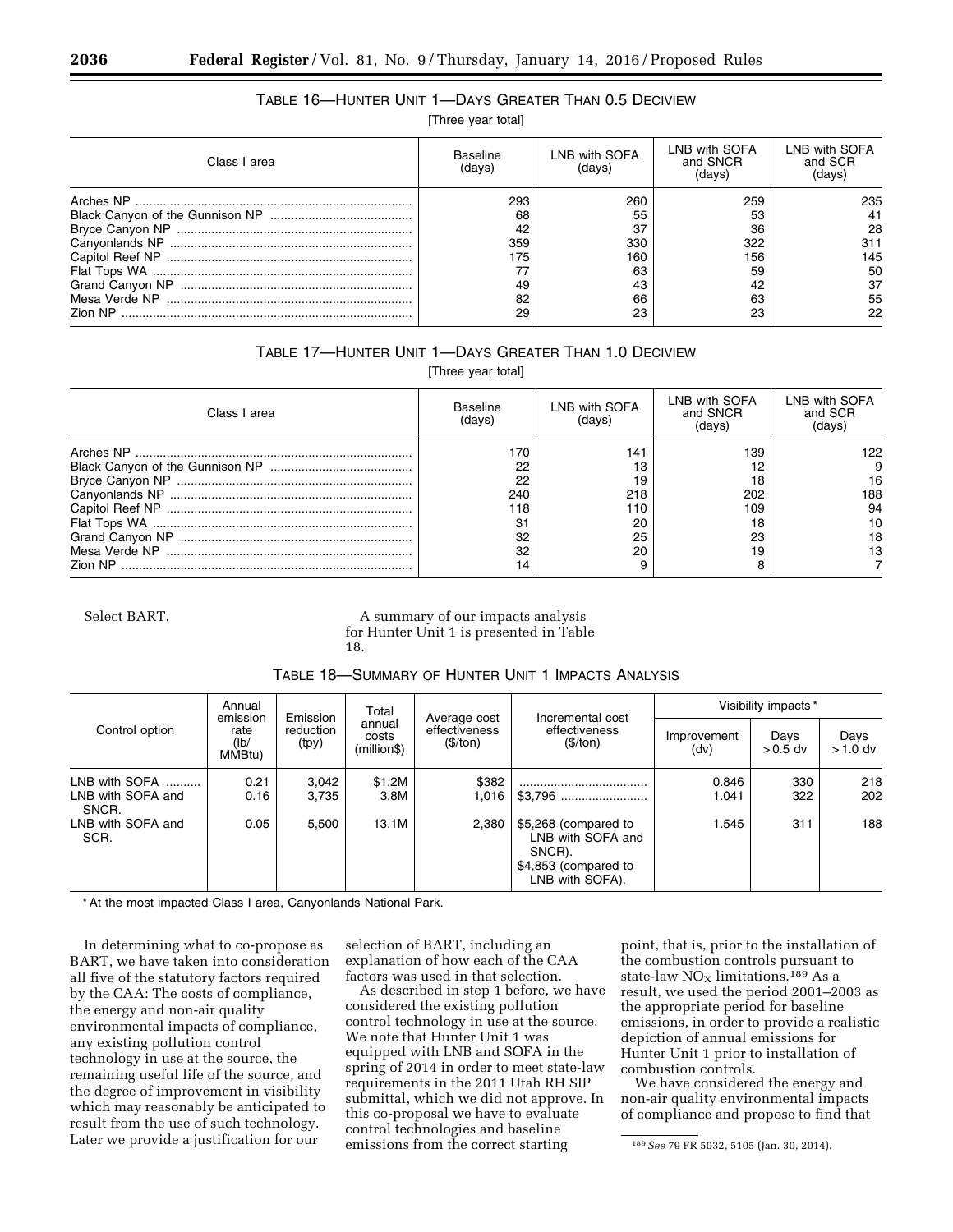they do not appreciably favor one control option over another, or preclude a particular control option from selection. And finally, we have considered the remaining useful life of the source and find that it is sufficiently long (greater than 20 years) so as not to favor or preclude any of the control options. As a result, the remaining factors—the costs of compliance and visibility improvement—are the primary factors that lead us to our proposed BART selection for Hunter Unit 1.

In order to select BART we propose to consider the costs of compliance and visibility impacts by generally comparing them with BART determinations that have been made elsewhere. In the context of reasonable progress determinations, a comparison with another reasonable progress determination has been upheld by the Ninth Circuit Court of Appeals as a rational explanation for that determination.190 If this were the first BART determination under the RHR and BART Guidelines, which it is not, it would obviously be difficult to employ this precise methodology.191 At this point, however, the EPA thinks there are sufficient examples of reasonable determinations to make this methodology feasible.

Specifically, we propose to compare the average cost-effectiveness, incremental cost-effectiveness, visibility improvement, and incremental visibility improvement for LNB and SOFA with SCR with BART determinations where the EPA and States have based their determination on the same metrics. The most comparable determination appears to be in EPA's final action for Wyoming's regional haze SIP, in which EPA promulgated a FIP for three units at Laramie River Station and determined  $NO<sub>X</sub>$  BART to be LNB and SOFA with SCR for the three units.192 On a per-unit basis, the visibility improvement at the most impacted Class I area from this control option was 0.52 to 0.57 dv, and across all three units the sum of the improvement was 1.62 dv. Thus, the application of this control option to all three units of Laramie River Station was

estimated to have a visibility benefit about the same as the application of this control option to Hunter Unit 1. The average cost-effectiveness ranged from \$4,375/ton to \$4,461/ton, considerably higher than the corresponding value for Hunter Unit 1, while the incremental cost-effectiveness ranged from \$5,449 to \$5,871/ton which is very close to the corresponding value for Hunter Unit 1. Finally, the incremental visibility improvement as compared to LNB and SOFA with SNCR was significant, as it is for Hunter Unit 1. On the other hand, at Dave Johnston Units 3 and 4 (for example), where EPA rejected LNB and SOFA with SCR, the incremental costeffectiveness value of LNB and SOFA with SCR was much higher and incremental visibility benefit lower than at Laramie River Station and higher than the same metrics at Hunter Unit 1.193

There are other BART determinations in which SCR has been selected as BART (either alone or in conjunction with LNB and SOFA) based on similar metrics, although those determinations may not have explicitly discussed incremental cost-effectiveness and incremental visibility benefits on a perunit basis. First, the State of Colorado selected, and the EPA approved, SCR as  $NO<sub>x</sub>$  BART for Public Service Company's Hayden Station, Units 1 and 2.194 Hayden Units 1 and 2 were equipped with first generation LNB and over-fire air (OFA) installed in 1999.195 In its BART determination, Colorado considered these existing controls as given and analyzed as feasible controls upgraded LNB, SNCR, and SCR. Based on an average cost-effectiveness of \$3,385/ton and \$4,064/ton, incremental cost-effectiveness (as compared with LNB and OFA with SNCR) of \$5,326/ton and \$7,331/ton, and visibility improvement of 1.12 dv and 0.85 dv at the most impacted Class I area, respectively, Colorado selected SCR as BART for Units 1 and 2. In this case, due to the existing controls at Hayden Station, the cost-effectiveness values for SCR for Hayden Units 1 and 2 should be compared to the incremental costeffectiveness values (as compared with LNB and SOFA, and with LNB and SOFA with SNCR) for SCR for Hunter Unit 1, and similarly for incremental visibility benefits. We think they are

comparable, particularly for Hayden Unit 2, and considering that Hunter Unit 1 significantly impacts several Class I areas, while Colorado selected SCR for Hayden based solely on the visibility improvement at the most impacted Class I area, Mt. Zirkel Wilderness.

Another comparable determination can be found in EPA's FIP for Arizona Public Service's Cholla Power Plant, Units 2, 3, and 4, in which EPA determined that  $NO<sub>X</sub>$  BART was SCR.<sup>196</sup> Similarly to Colorado's determination for Hayden, EPA considered the existing controls, LNB and OFA, at the three units and estimated average costeffectiveness values for SCR of \$3,114/ ton, \$3,472/ton, and \$3,395/ton, and incremental cost-effectiveness values (as compared to LNB and OFA with SNCR) of \$3,257/ton, \$3,811/ton, and \$3,661/ ton, respectively, for Units 2, 3, and 4. EPA's modeling showed a source-wide visibility improvement for SCR of 1.34 dv at the most impacted Class I area. Based on these metrics, EPA determined NOX BART to be SCR for the three units. In this case, as with Hayden, the average cost-effectiveness of SCR at Cholla should be compared with the incremental cost-effectiveness of SCR (as compared with just LNB and SOFA) at Hunter Unit 1. The cost-effectiveness values for Hunter Unit 1 are somewhat higher than at Cholla, but on the other hand the source-wide visibility improvement at Hunter Units 1 and 2 (as obtained by summing the per-unit improvements from Units 1 and 2) 197 from LNB and SOFA with SCR is 2.759 dv at the most impacted Class I area, with incremental visibility improvements of 1.29 dv and 0.932 dv over LNB and SOFA and LNB and SOFA with SNCR, respectively. These visibility improvements are very much in line with those at Cholla, and given that the incremental cost-effectiveness of SCR at Hunter Unit 1 is still reasonable, the comparison with Cholla also supports selection of SCR for Hunter Unit 1. We invite comment on other potentially relevant BART determinations and our methodology generally.

Based on these comparisons to Laramie River Station, Hayden Station, Dave Johnston Units 3 and 4, and Cholla Power Plant, we think that selection of LNB and SOFA with SCR as BART for Hunter Unit 1 would be fully consistent with these prior actions. For Hunter

<sup>190</sup>*Nat'l Parks Conserv. Ass'n* v. *U.S. EPA*, 788 F.3d 1134, 1148–49 (9th Cir. 2014).

<sup>191</sup>Even in that initial scenario, at least cost of compliance, as expressed in cost-effectiveness in dollars per ton, can be compared with what has been found reasonable for best available control technology (BACT) and reasonably available control technology (RACT), and visibility improvement can be compared with the 0.5 dv subject-to-BART threshold that determines whether a BART-eligible source causes or contributes to visibility impairment in Class I areas. The EPA notes that this alternate methodology would also support our proposed BART determinations in this action.

<sup>192</sup> 79 FR 5032, 5047 (Jan. 30, 2014).

<sup>193</sup> 79 FR 5032, 5049.

<sup>194</sup> 77 FR 18069 (Mar. 26, 2012) (proposal); 77 FR 76871 (Dec. 31, 2012) (final).

<sup>195</sup>Colorado Department of Health and Environment, Air Pollution Control Division, *Best Available Retrofit Technology (BART) Analysis of Control Options For Public Service Company— Hayden Station*, p. 5, available at *[https://www.](https://www.colorado.gov/pacific/sites/default/files/AP_PO_Hayden-Power-Plant_0.pdf) [colorado.gov/pacific/sites/default/files/AP](https://www.colorado.gov/pacific/sites/default/files/AP_PO_Hayden-Power-Plant_0.pdf)*\_*PO*\_ *[Hayden-Power-Plant](https://www.colorado.gov/pacific/sites/default/files/AP_PO_Hayden-Power-Plant_0.pdf)*\_*0.pdf.* 

<sup>196</sup> 77 FR 42834 (July 20, 2012) (proposal); 77 FR

<sup>&</sup>lt;sup>197</sup> We use the source-wide number here to compare with the Cholla determination; in addition as explained above we must consider source-wide visibility improvements.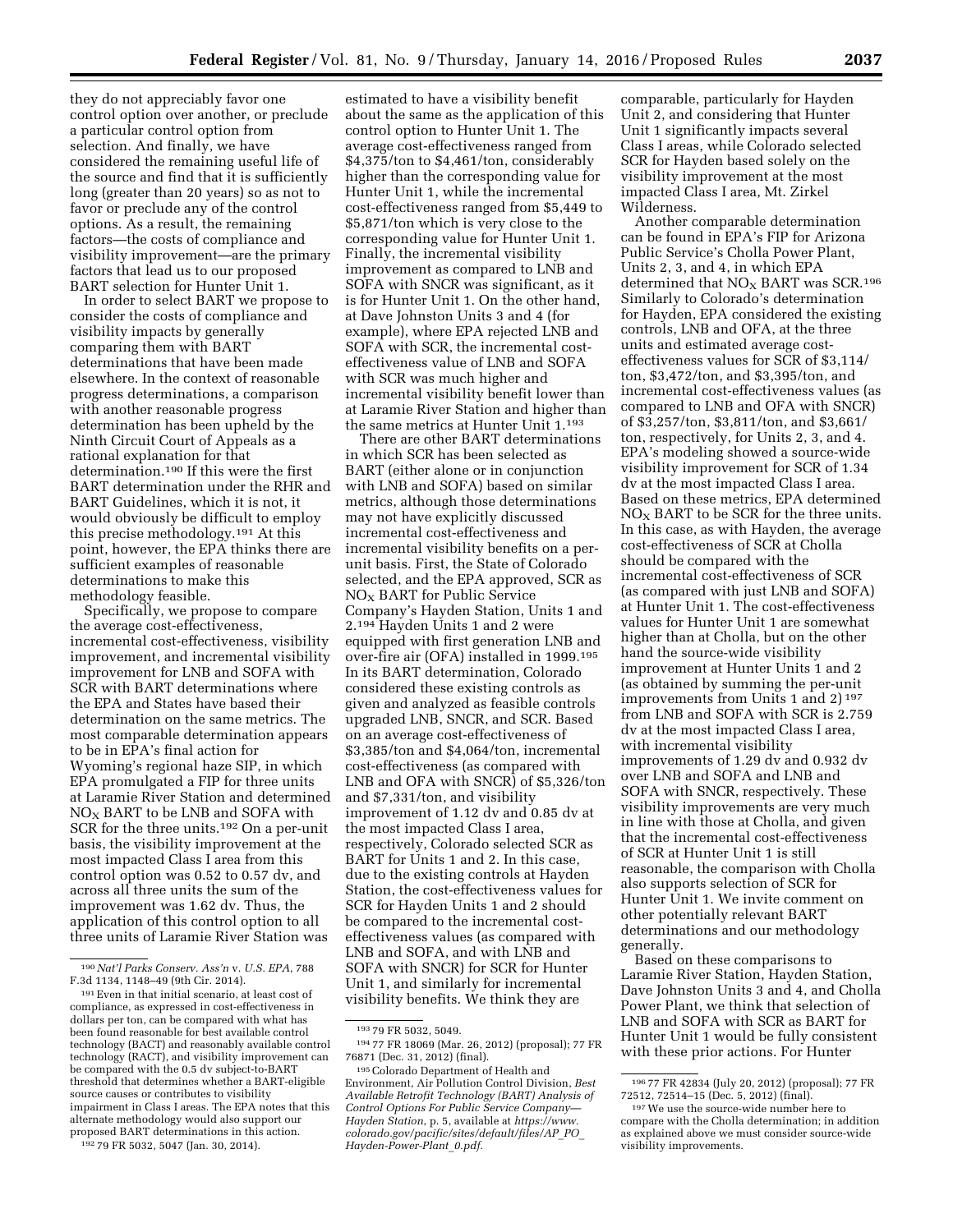Unit 1, LNB and SOFA with SCR is very cost-effective, at \$2,380/ton on an average basis (counting the costs and emission reductions from the combination of the three control technology elements) and at \$5,268/ton on an incremental basis compared to LNB with SOFA and SNCR. Compared to LNB with SOFA, the incremental cost effectiveness is \$4,813/ton, which also compares favorably to the incremental cost effectiveness that supported the selection of LNB with SOFA and SCR for Laramie River Station. For Hunter Unit 1, LNB and SOFA with SCR provides substantial visibility benefits at several Class I areas that are similar to those from Laramie River Station and larger than those from Dave Johnson Units 3 and 4. For example, the visibility improvement from that control option installed on a single unit is 1.342 dv at Arches NP, 1.545 dv at Canyonlands NP, and 1.113 at Capitol Reef NP. These comparisons show that costs are justified in light of the substantial visibility benefits, both total and incremental.

In the case of Hunter, the unit level visibility improvements justify the most stringent level of control, SCR, for each of the two Hunter units. Necessarily, when we consider the source-wide visibility improvements, they will be larger and also justify the most stringent level of control. In addition, the unit level visibility improvements and source-wide visibility improvements (as derived by summing the unit level visibility improvements) at other impacted Class I areas, particularly Arches NP and Capitol Reef NP, support the most stringent level of control. Accordingly, for Hunter Unit 1, we propose to find that BART for  $NO<sub>x</sub>$  is LNB and SOFA with SCR, represented by an emission limit of 0.07 lb/MMBtu (30-day rolling average). The proposed BART emission limit of 0.07 lb/MMBtu allows for a sufficient margin of

compliance for a 30-day rolling average limit that would apply at all times, including startup, shutdown, and malfunction.198 We are also proposing monitoring, recordkeeping, and reporting requirements as described in our proposed regulatory text for 40 CFR 52.2336.

Under 40 CFR 51.308(e)(1)(iv), ''each source subject to BART [is] required to install and operate BART as expeditiously as practicable, but in no event later than five years after approval of the implementation plan revision.'' In light of the considerable effort involved to retrofit SCR, we propose that five years is as expeditiously as practicable. Therefore, we propose a compliance deadline of five years from the date our final FIP becomes effective.

#### b. Hunter Unit 2

Generally speaking, Hunter Unit 2 is identical to Hunter Unit 1. The Hunter Unit 2 boiler is of tangential-fired design with newer generation low- $NO<sub>X</sub>$  burners and separated overfire air which were installed in spring 2011. Hunter Unit 2 currently achieves an annual emission rate of approximately 0.20 lb/MMBtu with these combustion controls. Under Utah's submitted regional haze SIP, Unit 1 is subject to a state-law  $NO<sub>x</sub>$  emission limit of 0.26 lb/MMBtu on a 30-day rolling average. Prior to the installation of LNB and SOFA the unit operated with an actual annual emission rate of about 0.38 lb/MMBtu.

#### Step 1: Identify All Available  $NO<sub>x</sub>$ Control Technologies

For the same reasons as for Hunter Unit 1, we propose to adopt the identification of available  $NO<sub>X</sub>$  control technologies in PacifiCorp's 2012 BART analysis to satisfy Step 1, and we refer the reader to the 2012 PacifiCorp BART analysis for details on those control technologies.

Step 2: Eliminate Technically Infeasible **Options** 

In its 2012 BART analysis,199 PacifiCorp eliminated available  $NO<sub>X</sub>$ control technologies that PacifiCorp evaluated as technologically infeasible for Hunter Unit 2. The remaining technologically feasible control technologies are the combustion controls, LNB and SOFA, and the postcombustion controls, SNCR and SCR.

As with Hunter Unit 1, we agree with PacifiCorp's evaluation of technologically available controls for Hunter Unit 2 and propose to adopt it for Step 2.

Step 3: Evaluate Control Effectiveness of Remaining Control Technologies

As noted previously, Hunter Unit 2 is currently achieving an actual annual emission rate of approximately 0.20 lb/ MMBtu with LNB and SOFA. This represents a 48.2 percent reduction from the baseline emission rate of 0.38 lb/ MMBtu.

SCR can achieve performance emission rates as low as 0.04 to 0.07 lb/ MMBtu on an annual basis.200 For this analysis, consistent with our actions elsewhere, as well with PacifiCorp's analysis, we use an annual emission rate of 0.05 lb/MMBtu for SCR, which when combined with LNB and SOFA achieves an overall control efficiency of 86.9 percent. For this analysis, consistent with our actions elsewhere, as well with PacifiCorp's analysis, we use an annual emission rate of 0.05 lb/MMBtu for SCR, which when combined with LNB and SOFA achieves an overall control efficiency of 86.9 percent.

As with Hunter Unit 1, we evaluated post-combustion control technologies, SNCR and SCR, in combination with combustion controls. Our evaluation is the same as for Hunter Unit 1. A summary of emissions projections for the control options evaluated is provided in Table 19.

TABLE 19—SUMMARY OF  $\mathsf{NO}_{\mathsf{X}}$  BART Analysis Control Technologies for Hunter Unit 2

| Control option        | Control<br>effectiveness<br>(%) | Annual emission<br>rate<br>(lb/MMBtu) | Emissions<br>reduction<br>(tpy) | Remaining<br>emissions<br>(tpy) |
|-----------------------|---------------------------------|---------------------------------------|---------------------------------|---------------------------------|
|                       | 86.9                            | 0.05                                  | 5,230                           | 788                             |
|                       | 59.2                            | 0.16                                  | 3,562                           | 2,457                           |
| LNB/SOFA              | 48.2                            | 0.20                                  | 2.902                           | 3,117                           |
| Baseline <sup>1</sup> |                                 | 0.38                                  |                                 | 6.018                           |

1Baseline emissions were determined by averaging the annual emissions from 2001 to 2003 as reported to EPA Air Markets Program Data available at *[http://ampd.epa.gov/ampd/.](http://ampd.epa.gov/ampd/)* 

U.S.C. 7602(k) (noting that emission limits are to be on ''a continuous basis'').

199PacifiCorp BART Analysis for Hunter Unit 2, pp. 2.b–105—2.a–122 (2012).

200Srivastava, R., Hall, R., Khan, S., Lani, B., & Culligan, K., *Nitrogen Oxides Emission Control Options for Coal-Fired Utility Boilers,* 55 J. Air & Waste Mgmt. Assoc. 1367, 1385–86 (2005).

<sup>198</sup>Emission limits such as BART are required to be met on a continuous basis. *See* 70 FR 39104, 39172 (July 6, 2005) (stating that emissions limits including BART are to be met on a ''continuous basis'' in the BART Guidelines, section V); 42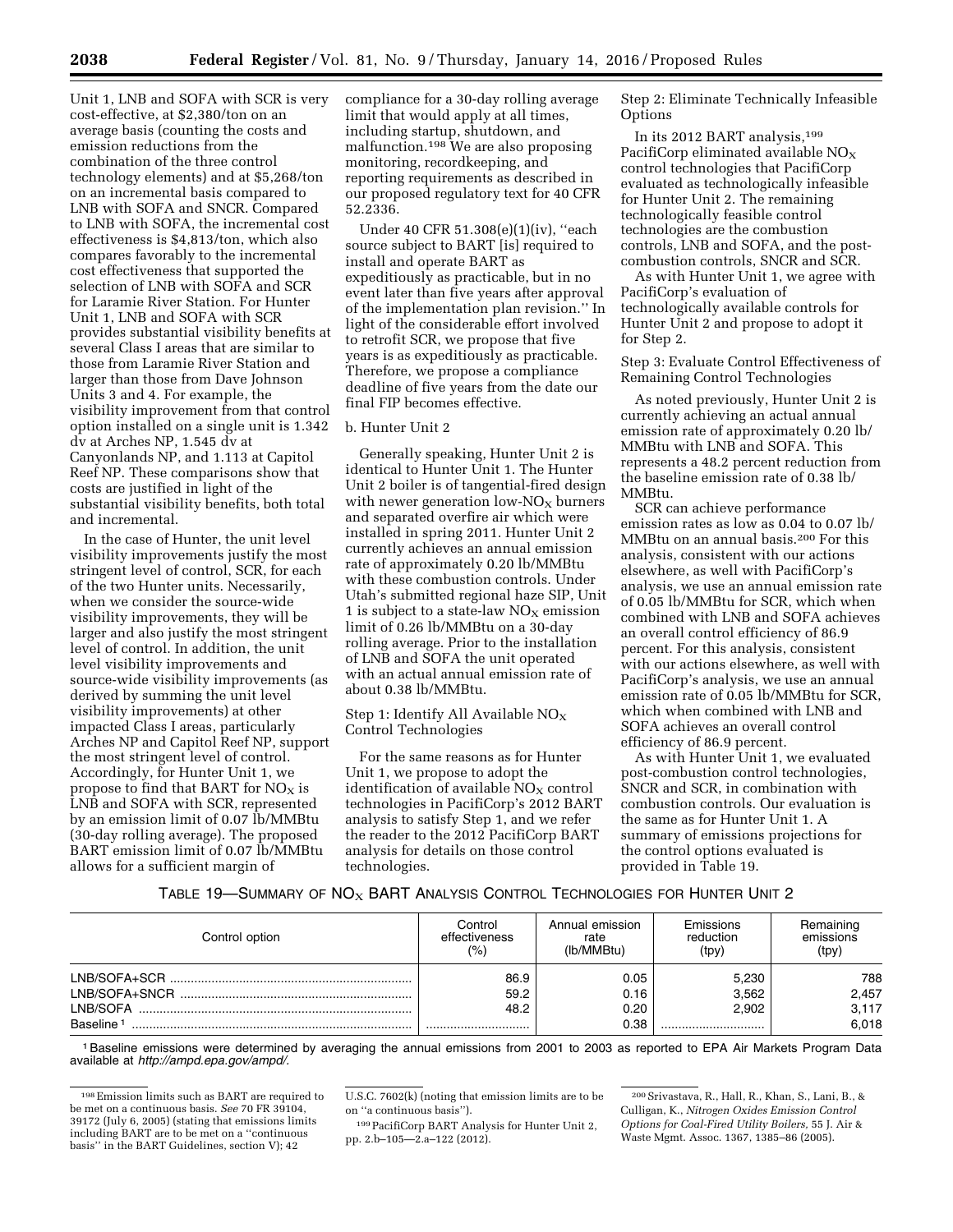Step 4: Evaluate Impacts and Document Results

#### Part 1—Costs of Compliance

We obtained capital costs for LNB and SOFA from the 2014 PacifiCorp BART analysis. PacifiCorp did not report any operating and maintenance costs for LNB and SOFA. Similarly, we obtained capital cost estimates for LNB and SOFA with SNCR from the 2014 PacifiCorp BART analysis. However, for operating and maintenance costs we

propose to rely on the draft 2015 draft SNCR chapter of the CCM. Refer to the ATP report for details. Capital costs for LNB and SOFA with SCR were also obtained from the 2014 PacifiCorp BART analysis. However, PacifiCorp's capital costs were adjusted to account for items that were double-counted or should not be allowed under the CCM, such as AFUDC.201 In addition, the capital costs were adjusted to account for a significant overestimation of the

catalyst volume and related costs. These adjustments are documented in the ATP report and associated spread sheet. A discussion of operating and maintenance costs of SCR is also included in the ATP report. For the reasons given in the report, we propose to adopt the cost estimates contained in it.

A summary of our proposed cost estimates for all control options is presented in Table 20.

## TABLE 20-SUMMARY OF  $NO<sub>X</sub>$  BART COSTS ON HUNTER UNIT 2

| Control option | Total capital<br>investment | Indirect annual<br>cost | Direct annual cost | Total annual<br>cost | Emissions<br>reductions<br>(tpy) | Average cost<br>effectiveness<br>(\$/ton) |
|----------------|-----------------------------|-------------------------|--------------------|----------------------|----------------------------------|-------------------------------------------|
| LNB/SOFA       | \$8.6M                      | \$0.9M                  | \$0M               | \$0.9M               | 2,902                            | \$298                                     |
| LNB/SOFA/SNCR  | 16.0M                       | .6M                     | .9M                | 3.5M                 | 3,562                            | 968                                       |
| LNB/SOFA/SCR   | 108.1M                      | 10.3                    | 2.4M               | 12.7M                | 5.230                            | 2.432                                     |

Parts 2 and 3—Energy and Non-Air Quality Environmental Impacts of Compliance

The energy and non-air quality impacts for Hunter Unit 2 are nearly identical to those for Hunter Unit 1 as discussed previously. Accordingly, for the same reasons as for Hunter Unit 1, we propose to determine that we have adequately considered these impacts by including cost of additional energy in cost effectiveness and assessing non-air quality environmental impacts as

insufficient to eliminate or weigh against any of the BART options.

Part 4—Remaining Useful Life

PacifiCorp assumes a remaining useful life of at least 20 years for Hunter Unit 2 in its BART analysis, and has not indicated any intention to retire, or curtail generation from, Hunter Unit 2. Therefore, this factor does not preclude any of the control options considered. In addition, this factor is consistent with our BART calculation of cost effectiveness because annualized costs have been calculated over a 20 year

period for each of the control options considered. We propose that this gives adequate consideration to this factor.

Step 5: Evaluate Visibility Impacts

Table 21 presents the highest of the 98th percentile visibility improvements at the affected Class I areas for the three meteorological years modeled, 2001 through 2003. Tables 22 and 23 present the number of days (summed across three years) with impacts greater than the contribution and causation thresholds—0.5 dv and 1.0 dv, respectively.

## TABLE 21—HUNTER UNIT 2—VISIBILITY IMPROVEMENTS

| Class I area   | LNB with SOFA<br>(VhV) | LNB with SOFA<br>and SNCR<br>(Adv) | LNB with SOFA<br>and SCR<br>Adv) |
|----------------|------------------------|------------------------------------|----------------------------------|
|                | 0.569                  | 0.711                              | .080                             |
|                | 0.153                  | 0.189                              | 0.279                            |
|                | 0.234                  | 0.291                              | 0.429                            |
|                | 0.658                  | 0.822                              | 1.250                            |
|                | 0.491                  | 0.623                              | 0.879                            |
|                | 0.180                  | 0.223                              | 0.328                            |
|                | 0.275                  | 0.340                              | 0.506                            |
|                | 0.182                  | 0.225                              | 0.344                            |
| <b>Zion NP</b> | 0.144                  | 0.178                              | 0.262                            |

## TABLE 22—HUNTER UNIT 2—DAYS GREATER THAN 0.5 DECIVIEW

[Three Year Total]

| Class I area | <b>Baseline</b><br>(days) | LNB with SOFA<br>(days) | LNB with SOFA<br>and SNCR<br>(days) | LNB with SOFA<br>and SCR<br>(days) |
|--------------|---------------------------|-------------------------|-------------------------------------|------------------------------------|
|              | 293                       | 276                     | 268                                 | 245                                |
|              | 68                        | 57                      | 55                                  | 49                                 |
|              | 42                        | 39                      | 37                                  | 30                                 |
|              | 359                       | 336                     | 331                                 | 317                                |
|              | 175                       | 163                     | 161                                 | 152                                |

201*See* 79 FR 5032, 5133 (Jan. 30, 2014)

(discussing reasons for rejecting use of AFUDC).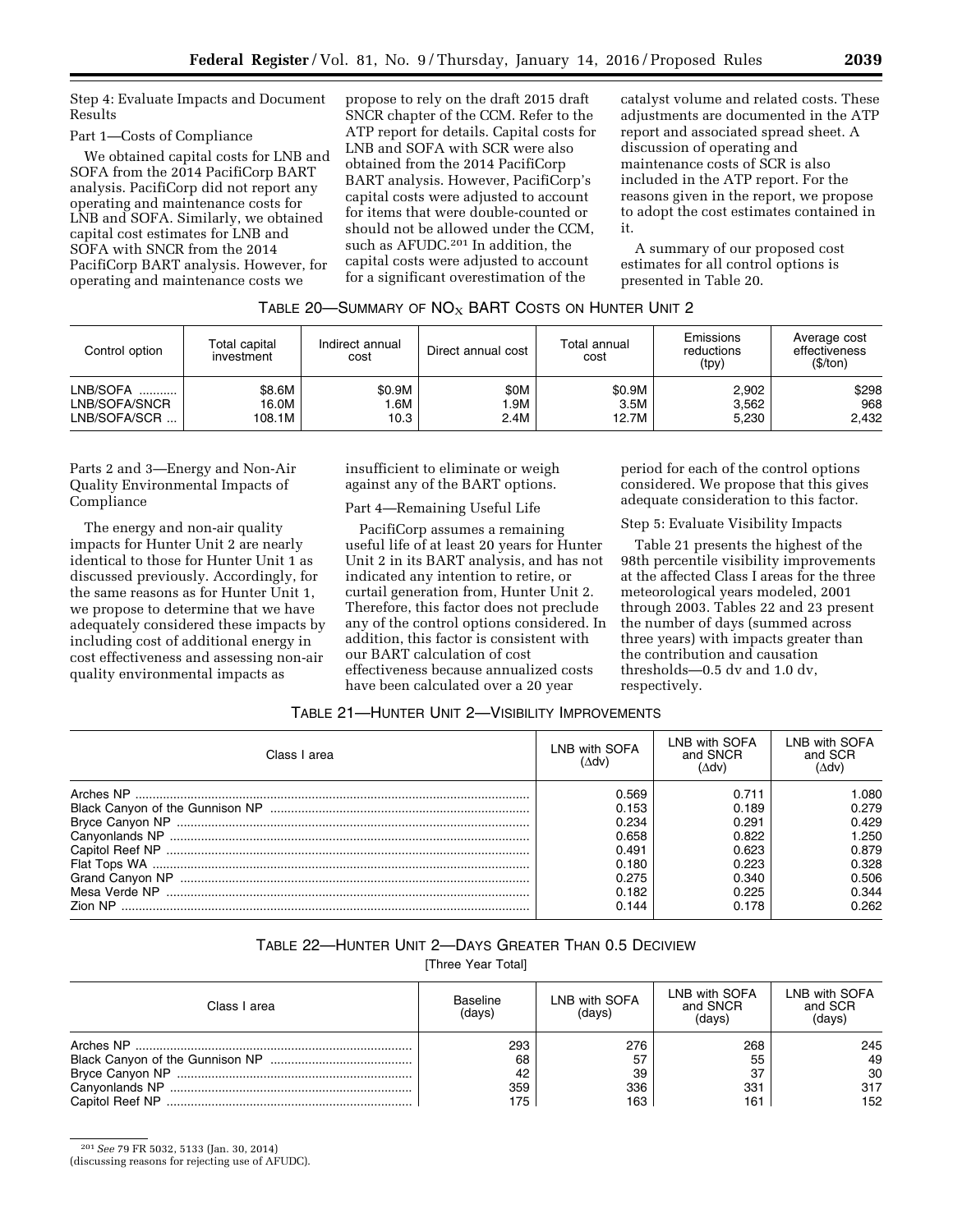## TABLE 22—HUNTER UNIT 2—DAYS GREATER THAN 0.5 DECIVIEW—Continued

[Three year total]

| Class I area             | Baseline<br>(days) | LNB with SOFA<br>(days) | LNB with SOFA<br>and SNCR<br>(days) | LNB with SOFA<br>and SCR<br>(days) |  |
|--------------------------|--------------------|-------------------------|-------------------------------------|------------------------------------|--|
| Mesa Verde NP<br>Zion NP | 49<br>82<br>29     | 64<br>46<br>72<br>24    | 63<br>45<br>66<br>23                | 57<br>40<br>59<br>22               |  |

## TABLE 23—HUNTER UNIT 2—DAYS GREATER THAN 1.0 DECIVIEW

[Three year total]

| Class I area | Baseline<br>(davs) | LNB with SOFA<br>(davs) | LNB with SOFA<br>and SNCR<br>(davs) | LNB with SOFA<br>and SCR<br>(davs) |  |
|--------------|--------------------|-------------------------|-------------------------------------|------------------------------------|--|
|              | 176                | 151                     | 145                                 | 131                                |  |
|              | 22                 | 16                      |                                     |                                    |  |
|              | 22                 | 21                      | 19                                  | 16                                 |  |
|              | 240                | 221                     | 218                                 | 198                                |  |
|              | 118                | 113                     |                                     | 105                                |  |
|              | 31                 | 20                      | 20                                  |                                    |  |
|              | 32                 | 25                      | 25                                  | 22                                 |  |
|              | 32                 | 22                      | 20                                  |                                    |  |
|              |                    |                         |                                     |                                    |  |

Select BART. A summary of our impacts analysis for Hunter Unit 2 is presented in Table 24.

| TABLE 24-SUMMARY OF HUNTER UNIT 2 IMPACTS ANALYSIS |  |  |  |
|----------------------------------------------------|--|--|--|
|----------------------------------------------------|--|--|--|

|                                             | Annual<br>emission | Emission           | Total                          | Average                           | Incremental                                                                                    | Visibility impacts* |                               |                               |  |
|---------------------------------------------|--------------------|--------------------|--------------------------------|-----------------------------------|------------------------------------------------------------------------------------------------|---------------------|-------------------------------|-------------------------------|--|
| Control option                              | rate<br>(lb/MMBtu) | reduction<br>(tpy) | annual<br>costs<br>(million\$) | cost<br>effectiveness<br>(\$/ton) | cost<br>effectiveness<br>(\$/ton)                                                              | Improvement<br>(dv) | Days $>$<br>0.5 <sub>dv</sub> | Days $>$<br>1.0 <sub>dv</sub> |  |
| LNB with SOFA<br>LNB with SOFA and<br>SNCR. | 0.20<br>0.16       | 2,902<br>3.562     | \$0.9M<br>3.5M                 | \$298<br>968                      |                                                                                                | 0.658<br>0.822      | 336<br>331                    | 221<br>218                    |  |
| LNB with SOFA and<br>SCR.                   | 0.05               | 5.230              | 12.7M                          | 2.432                             | \$5,558 (compared to<br>LNB with SOFA<br>and SNCR).<br>\$5,092 (compared to<br>LNB with SOFA). | 1.250               | 317                           | 198                           |  |

\* At the most impacted Class I area, Canyonlands National Park.

In determining what to co-propose as BART, we have taken into consideration all five of the statutory factors required by the CAA: The costs of compliance, the energy and non-air quality environmental impacts of compliance, any existing pollution control technology in use at the source, the remaining useful life of the source, and the degree of improvement in visibility which may reasonably be anticipated to result from the use of such technology. Later on we provide a justification for our selection of BART, including an explanation of how each of the CAA factors was used in that selection.

We have considered the energy and non-air quality environmental impacts of compliance and propose to find that

they do not appreciably favor one control option over another, or preclude a particular control option from selection. As explained for Hunter Unit 1, the existing pollution controls have been accounted for in our evaluation of BART, and also would not favor or preclude any of the control options considered. And finally, we have considered the remaining useful life of the source and find that it is sufficiently long (greater than 20 years) so as not to favor or preclude any of the control options. As a result, the remaining factors—the costs of compliance and visibility improvement—are the primary factors that lead us to our proposed BART selection for Hunter Unit 2.

In order to select BART we propose (for the same reasons as for Hunter Unit 1) to weigh the costs of compliance against visibility impacts by generally comparing them with BART determinations that have been made elsewhere. Specifically, we propose to compare the average cost-effectiveness, incremental cost-effectiveness, visibility improvement, and incremental visibility improvement for LNB and SOFA with SCR with BART determinations where the EPA and States have based their determination on the same metrics. The most comparable determinations are the same as for Hunter Unit 1: Laramie River Station, Hayden Station, and Cholla Power Plant.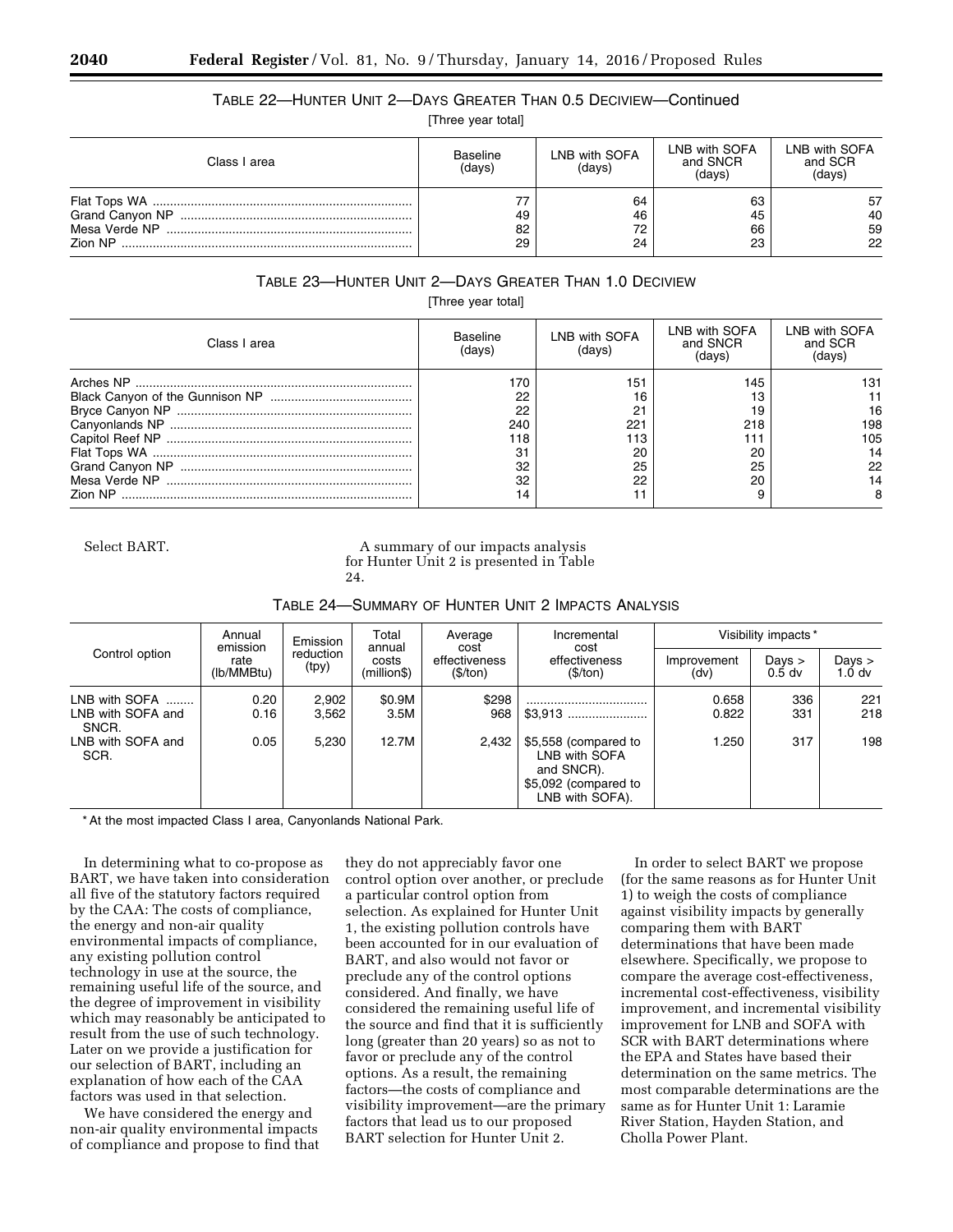Based on these comparisons, we think LNB and SOFA with SCR for Hunter 2 is fully consistent with the other BART determinations. LNB and SOFA with SCR is very cost-effective at \$2,432/ton, and provides substantial visibility benefits at several Class I areas. For example, the visibility improvement from that control option is 1.250 dv at Canyonlands NP and 1.080 dv at Arches NP. The incremental cost-effectiveness of SCR, \$5,558/ton, is by comparison also reasonable. This comparison also shows that costs are justified in light of the substantial visibility benefits, both total and incremental.

In the case of Hunter, the unit level visibility improvements justify the most stringent level of control, SCR, for each of the two Hunter units. Necessarily, when we consider the source-wide visibility improvements, they will be larger and also justify the most stringent level of control. In addition, the unit level visibility improvements and source-wide visibility improvements (as derived by summing the unit level visibility improvements) at other impacted Class I areas, particularly Arches NP and Capitol Reef NP, support the most stringent level of control.

Accordingly, for Hunter Unit 2, we propose to find that BART for  $NO<sub>X</sub>$  is LNB and SOFA with SCR, represented by an emission limit of 0.07 lb/MMBtu (30-day rolling average). The proposed BART emission limit of 0.07 lb/MMBtu allows for a sufficient margin of compliance for a 30-day rolling average limit that would apply at all times, including startup, shutdown, and malfunction.202 We are also proposing monitoring, recordkeeping, and reporting requirements as described in our proposed regulatory text for 40 CFR 52.2336.

Under 40 CFR 51.308(e)(1)(iv), ''each source subject to BART [is] required to install and operate BART as expeditiously as practicable, but in no event later than 5 years after approval of the implementation plan revision.'' In light of the considerable effort involved to retrofit SCR, we propose that five years is as expeditiously as practicable. Therefore, we propose a compliance deadline of five years from the date our final FIP becomes effective.

3. Huntington Power Plant

As described previously in section IV.A, Huntington Units 1 and 2 were determined to be subject to BART. PacifiCorp's Huntington Power Plant (Huntington), is located in Huntington City, Utah, and consists of a total of the two electric utility steam generating units. Huntington Units 1 and 2 have a nameplate generating capacity of 498 MW each.203 The boilers are tangentially fired pulverized coal boilers, burning bituminous coal from the nearby Deer Creek Mine.

Our evaluation of BART for Huntington Unit 1 and 2 follows the *Guidelines for BART Determinations Under the Regional Haze Rule*, which are found in appendix Y to 40 CFR part 51. For Huntington Units 1 and 2, the BART Guidelines are mandatory because the combined capacity for all units at the Huntington facility is greater than 750 MW.204 Under the Guidelines, cost estimates for control technologies should be based on the CCM, where possible.

The BART Guidelines establish presumptive  $NO<sub>x</sub>$  limits for coal-fired EGUs greater than 200 MW located at greater than 750 MW power plants that are operating without post-combustion controls. For the tangential-fired boilers burning bituminous coal at Huntington, that presumptive limit is 0.28 lb/ MMBtu.205 The BART Guidelines provide that the five factor analysis may result in a limit that is different than the presumptive limit, and the presumptive limits do not obviate the need to determine BART on a case-by-case basis considering the five factors.206

PacifiCorp provided BART analyses for Huntington 1 and 2 to Utah in 2012 and 2014 which we utilize in our proposed BART evaluation here.207 Although we are using some information provided by Utah and PacifiCorp, we have independently evaluated all five statutory BART factors.

#### a. Huntington Unit 1

The Huntington Unit 1 boiler is of tangential-fired design with newer

204*See* 40 CFR 51.302(e)(1)(ii)(B) (''The determination of BART for fossil-fuel fired power plants having a total generating capacity greater than 750 megawatts must be made pursuant to the guidelines in appendix Y of this part.'').

205 40 CFR part 51, appendix Y, IV.E.5, Table. 1. 206*See* 40 CFR 51.301 (defining BART); 40 CFR 51.308(e).

207*See* PacifiCorp BART Analysis for Huntington Unit 1(2012); PacifiCorp BART Analysis for Huntington Unit 2 (2012); see also Chapter 2 of the Technical Support Document for Utah's Regional Haze BART Submittal; PacifiCorp's BART Analysis Update for Hunter Units 1 and 2 and Huntington Units 1 and 2 (2014).

generation low- $NO<sub>x</sub>$  burners and separated overfire air which were installed in fall 2010. Huntington Unit 1 currently achieves an annual emission rate of approximately 0.22 lb/MMBtu with these combustion controls. Under Utah's submitted regional haze SIP, Unit 1 is subject to a state-law  $NO<sub>x</sub>$  emission limit of 0.26 lb/MMBtu on a 30-day rolling average. Prior to the installation of LNB and SOFA the unit operated with an actual annual emission rate of about 0.37 lb/MMBtu.

Step 1: Identify All Available  $NO<sub>X</sub>$ Control Technologies

In its 2012 BART analysis for Huntington Unit 1, PacifiCorp identified several  $NO<sub>X</sub>$  control technologies, both for combustion controls and postcombustion controls.208 The combustion controls identified by PacifiCorp include: Low- $NO<sub>X</sub>$  burners and separated overfire air (LNB and SOFA overfire air; already installed), rotating overfire air, neural network optimization system, flue gas recirculation, gas reburn, fuel lean gas reburn, coal switching, water injection, and others. Post-combustion control options identified by PacifiCorp include: SNCR, RRI, SCR, and others.

We note that the combustion controls, LNB and SOFA, have already been installed on Huntington Unit 1, and so we consider them here as ''any existing controls'' under the third statutory factor. In addition, the BART Guidelines recognize that ''[c]ombinations of inherently lower-emitting processes and add-on controls'' are a category of retrofit controls which can be considered.209 Accordingly, the inherently lower-emitting combustion controls, LNB and SOFA, are evaluated in combination with the add-on controls, SNCR and SCR.

We have reviewed PacifiCorp's review of  $NO<sub>X</sub>$  control technologies and find it to be comprehensive. We propose to adopt it to satisfy Step 1 and we refer to the 2012 PacifiCorp BART analysis for details on the available  $NO<sub>X</sub>$  control technologies.

Step 2: Eliminate Technically Infeasible **Options** 

In its 2012 BART analysis,<sup>210</sup> PacifiCorp eliminated available  $NO_X$ control technologies that PacifiCorp evaluated as technologically infeasible for Huntington Unit 1. The remaining technologically feasible control technologies are the combustion

<sup>202</sup>Emission limits such as BART are required to be met on a continuous basis. *See* 70 FR 39104, 39172 (July 6, 2005) (stating that emissions limits including BART are to be met on a ''continuous basis'' in the BART Guidelines, section V); 42 U.S.C. 7602(k) (noting that emission limits are to be on ''a continuous basis'').

<sup>203</sup>*See* U.S. Energy Information Administration, Electric Generating Capacity for 2011 (taken from Form EIA-860). See "EIA existing generating units 2011.xls'' spreadsheet in the docket.

<sup>208</sup>PacifiCorp BART Analysis for Huntington Unit 1, p. 2.c-60 (2012).

<sup>209</sup> 40 CFR part 51 appendix Y.

<sup>210</sup>PacifiCorp BART Analysis for Huntington Unit 1, pp. 2.c–61—2.c–77 (2012).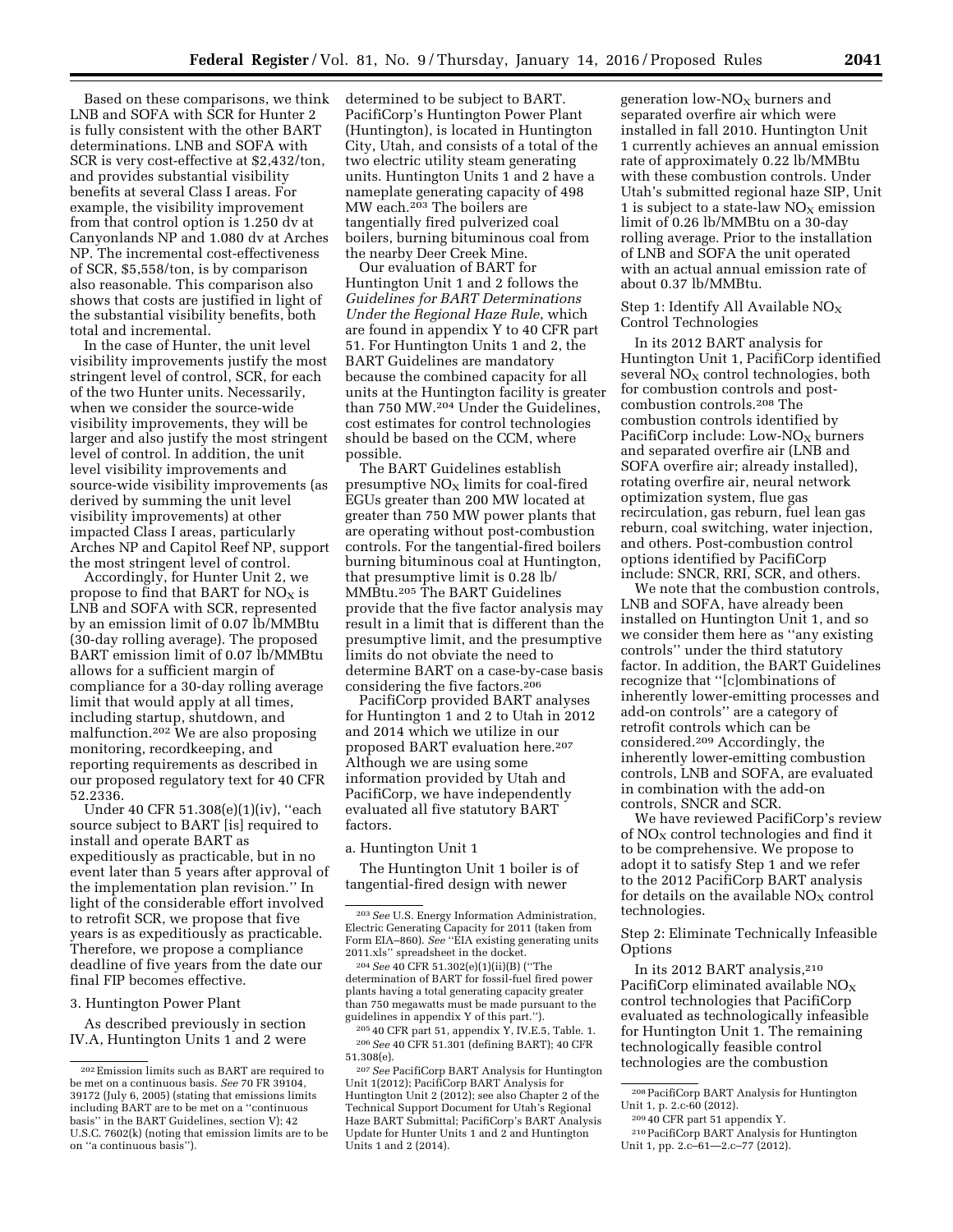controls, LNB and SOFA, and the postcombustion controls, SNCR and SCR.

We agree with PacifiCorp's evaluation of technologically available controls for Huntington Unit 1 and propose to adopt it for Step 2.

Step 3: Evaluate Control Effectiveness of Remaining Control Technologies

As noted previously, Huntington Unit 1 is currently achieving an actual annual emission rate of approximately 0.22 lb/MMBtu with LNB and SOFA. This represents a 41.5 percent reduction from the baseline emission rate of 0.37 lb/MMBtu.

The post-combustion control technologies, SNCR and SCR, have been evaluated in combination with

combustion controls. That is, the inlet concentration to the post-combustion controls is assumed to be 0.22 lb/ MMBtu (annual). This allows the equipment and operating and maintenance costs of the postcombustion controls to be minimized based on the lower inlet  $NO<sub>x</sub>$ concentration.

Typically, SNCR reduces  $NO<sub>X</sub>$  an additional 20 to 30 percent above combustion controls without excessive NH<sup>3</sup> slip.211 For this analysis, the control efficiency of SNCR has been calculated based on the formula in the 2015 draft CCM SNCR chapter,212 which for Huntington Unit 1 yields an additional reduction of 21.7 percent after combustion controls. When

combined with LNB and SOFA, SNCR is anticipated to achieve an annual emission rate of 0.17 lb/MMBtu, corresponding to an overall control efficiency of 54.2 percent.

SCR can achieve performance emission rates as low as 0.04 to 0.07 lb/ MMBtu on an annual basis.213 For this analysis, consistent with our actions elsewhere, as well with PacifiCorp's analysis, we use an annual emission rate of 0.05 lb/MMBtu for SCR, which when combined with LNB and SOFA achieves an overall control efficiency of 86.7 percent.

A summary of emissions projections for the control options evaluated is provided in Table 25.

|  |  | TABLE 25—SUMMARY OF $NOX$ BART ANALYSIS CONTROL TECHNOLOGIES FOR HUNTINGTON UNIT 1 |  |
|--|--|------------------------------------------------------------------------------------|--|
|--|--|------------------------------------------------------------------------------------|--|

| Control option        | Control<br>effectiveness<br>(%) | Annual<br>emission rate<br>(lb/MMBtu) | Emissions<br>reduction<br>(tpy) | Remaining<br>emissions<br>(tpy) |
|-----------------------|---------------------------------|---------------------------------------|---------------------------------|---------------------------------|
| LNB/SOFA +SCR         | 86.7                            | 0.05                                  | 5.092                           | 784                             |
| I NB/SOFA +SNCR       | 54.2                            | 0.17                                  | 3.185                           | 2,692                           |
| LNB/SOFA              | 41.5                            | 0.22                                  | 2.440                           | 3,436                           |
| Baseline <sup>1</sup> |                                 | 0.37                                  |                                 | 5.876                           |

1Baseline emissions were determined by averaging the annual emissions from 2001 to 2003 as reported to EPA Air Markets Program Data available at *[http://ampd.epa.gov/ampd/.](http://ampd.epa.gov/ampd/)* 

Step 4: Evaluate Impacts and Document Results

#### Part 1—Costs of Compliance

We obtained capital costs for LNB and SOFA from the 2014 PacifiCorp BART analysis. PacifiCorp did not report any operating and maintenance costs for LNB and SOFA. Similarly, we obtained capital cost estimates for LNB and SOFA with SNCR from the 2014 PacifiCorp BART analysis. However, for operating and maintenance costs we

propose to rely on the draft 2015 draft SNCR chapter of the CCM. Refer to the ATP report for details. Capital costs for LNB and SOFA with SCR were also obtained from the 2014 PacifiCorp BART analysis. However, PacifiCorp's capital costs were adjusted to account for items that were double-counted or should not be allowed under the CCM, such as AFUDC.<sup>214</sup> In addition, the capital costs were adjusted to account for a significant overestimation of the

catalyst volume and related costs. These adjustments are documented in the ATP report and associated spread sheet. A discussion of operating and maintenance costs of SCR is also included in the ATP report. For the reasons given in the report, we propose to adopt the cost estimates contained in it.

A summary of our proposed cost estimates for all control options is presented in Table 26.

| Table 26—Summary of NO $_{\rm X}$ BART Costs on Huntington Unit 1 $\,$ |  |
|------------------------------------------------------------------------|--|
|------------------------------------------------------------------------|--|

| Control option                                | Total capital<br>investment | Indirect annual<br>cost | Direct annual<br>cost | Total annual<br>cost    | Emissions<br>reductions<br>(tpy) | Average Cost<br>effectiveness<br>(\$/ton) |
|-----------------------------------------------|-----------------------------|-------------------------|-----------------------|-------------------------|----------------------------------|-------------------------------------------|
| LNB/SOFA<br>LNB/SOFA/SNCR<br><br>LNB/SOFA/SCR | \$8.1M<br>15.5M<br>107.8M   | \$0.8M<br>.5M<br>10.3M  | \$0M<br>2.0M<br>2.5M  | \$0.8M<br>3.5M<br>12.8M | 2,440<br>3.185<br>5,092          | \$332<br>.098<br>2,515                    |

Parts 2 and 3—Energy and Non-Air Quality Environmental Impacts of Compliance

SNCR slightly reduces the thermal efficiency of a boiler as the reduction reaction uses thermal energy from the boiler, decreasing the energy available for power generation.215 Using the CCM, we have calculated the electrical power

consumption of SNCR to be 361,000 kW-hr per year for Huntington Unit 1.

For SCR, the thermal efficiency is much more reduced because the new ductwork and the reactor's catalyst layers decrease the flue gas pressure. As

<sup>211</sup> Institute of Clean Air Companies, White Paper, SNCR for Controlling  $NO<sub>x</sub>$  Emissions, pp. 4, 9 (Feb. 2008).

<sup>212</sup>*See* [DRAFT] 2015 SNCR CCM (July 2015), Figure 1.1c: SNCR  $NO<sub>x</sub>$  Reduction Efficiency

Versus Baseline  $NO<sub>x</sub>$  Levels for Coal-fired Utility Boilers.

<sup>&</sup>lt;sup>213</sup> Srivastava, R., Hall, R., Khan, S., Lani, B., & Culligan, K., *Nitrogen Oxides Emission Control Options for Coal-Fired Utility Boilers,* 55 J. Air & Waste Mgmt. Assoc. 1367, 1367–88 (2005).

<sup>214</sup>*See* 79 FR 5032, 5133 (Jan. 30, 2014)

<sup>(</sup>discussing reasons for rejecting use of AFUDC).

<sup>215</sup>*EPA Air Pollution Control Cost Manual,* pp. 1– 21 (6th ed. 2002).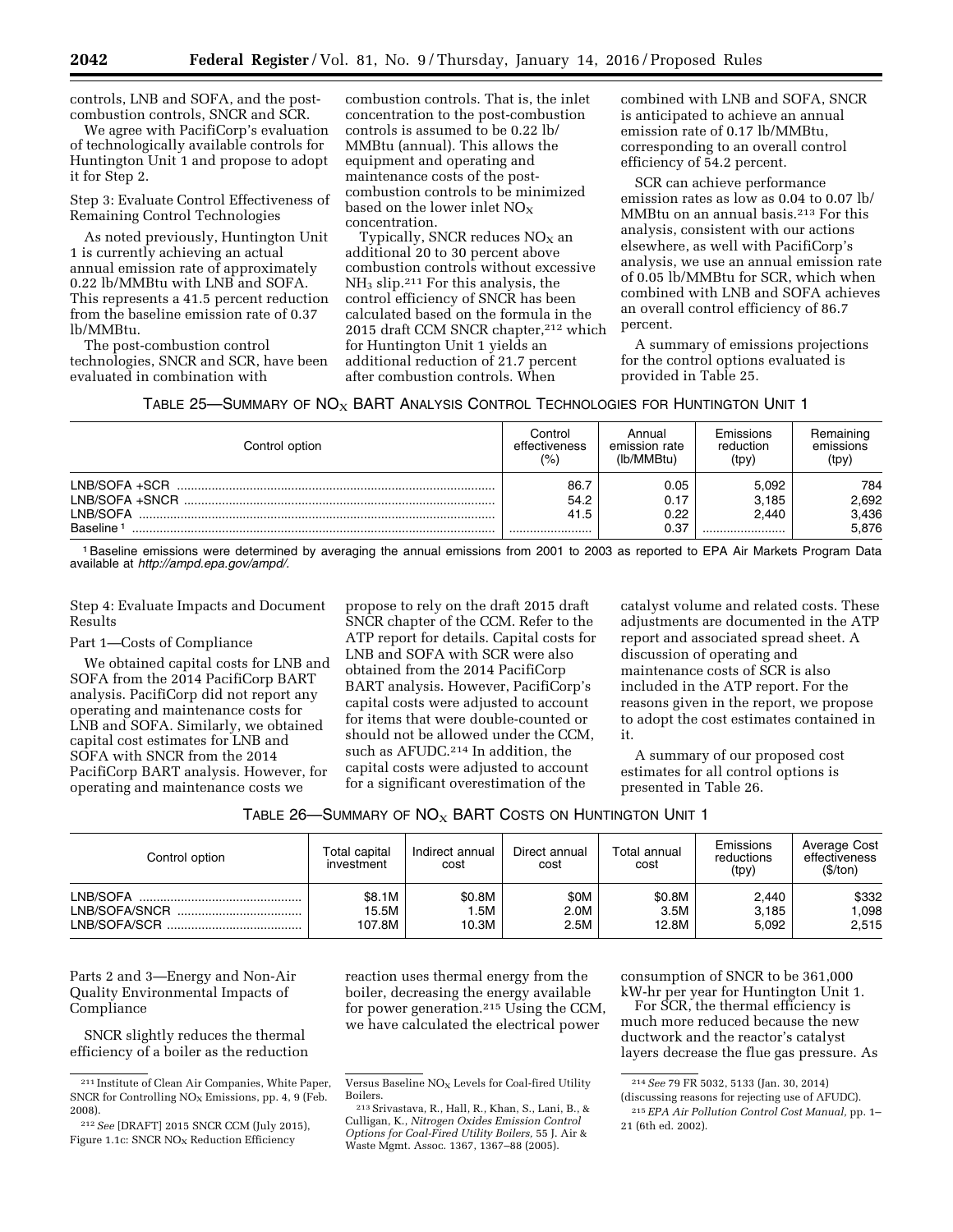a result, additional fan power is necessary to maintain the flue gas flow rate through the ductwork and reactor. Using the CCM, we have calculated the electrical power consumption of SCR to be approximately 18,617,000 kW-hr per year for Huntington Unit 1.

Both SCR and SNCR require some minimal electricity to service pretreatment and injection equipment, pumps, compressors, and control systems. The energy requirements described earlier are not significant enough to warrant elimination of either SNCR or SCR as BART. In addition, the cost of the additional energy requirements has been included in our cost effectiveness calculations.

SNCR and SCR will slightly increase the quantity of ash that will need to be disposed. In addition, transportation and storage of chemical reagents may

result in spills or releases. However, these non-air quality environmental impacts do not warrant elimination of either SNCR or SCR as BART.

There are no additional energy requirements associated with the new LNB and SOFA, and no significant nonair quality environmental impacts.

In summary, we propose to determine that we have adequately considered these impacts by including cost of additional energy in cost effectiveness and assessing non-air quality environmental impacts as insufficient to eliminate or weigh against any of the BART options.

#### Part 4—Remaining Useful Life

PacifiCorp assumes a remaining useful life of at least 20 years for Huntington Unit 1 in its BART analysis, and has not indicated any intention to retire, or curtail generation from,

Huntington Unit 1. Therefore, this factor does not preclude any of the control options considered. In addition, this factor does not impact our BART calculation of cost effectiveness because annualized costs have been calculated over a 20 year period for each of the control options considered. We propose that this gives adequate consideration to this factor.

## Step 5: Evaluate Visibility Impacts

Table 27 presents the highest of the 98th percentile visibility improvements at the affected Class I areas for the three meteorological years modeled, 2001 through 2003. Tables 28 and 29 present the number of days (summed across three years) with impacts greater than the contribution and causation thresholds—0.5 dv and 1.0 dv, respectively.

#### TABLE 27—HUNTINGTON UNIT 1—VISIBILITY IMPROVEMENTS

| Class I Area | LNB with<br>SOFA<br>(Adv) | I NB with<br>SOFA and<br>SNCR<br>(Adv) | i NB with<br>SOFA and<br>SCR<br>'∆dv) |
|--------------|---------------------------|----------------------------------------|---------------------------------------|
|              | 0.684                     | 0.907                                  | 488. ا                                |
|              | 0.156                     | 0.205                                  | 0.328                                 |
|              | 0.222                     | 0.292                                  | 0.473                                 |
|              | 0.851                     | 1.133                                  | 1.881                                 |
|              | 0.493                     | 0.651                                  | 1.108                                 |
|              | 0.181                     | 0.239                                  | 0.383                                 |
|              | 0.200                     | 0.262                                  | 0.419                                 |
|              | 0.215                     | 0.284                                  | 0.462                                 |
|              | 0.150                     | 0.198                                  | 0.320                                 |

#### TABLE 28—HUNTINGTON UNIT 1—DAYS GREATER THAN 0.5 DECIVIEW

[Three year total]

| Class I Area   | Baseline<br>(davs' | LNB with<br>SOFA<br>davs | LNB with<br>SOFA and<br><b>SNCR</b><br>davs | LNB with<br>SOFA and<br>SCR<br>(days |
|----------------|--------------------|--------------------------|---------------------------------------------|--------------------------------------|
|                | 237                | 221                      | 210                                         | 180                                  |
|                | 45                 | 33                       | 30                                          | 23                                   |
|                | 36                 | 26                       | 25                                          | 19                                   |
|                | 277                | 249                      | 244                                         | 210                                  |
|                | 131                | 117                      | 116                                         | 99                                   |
|                | 64                 | 41                       | 37                                          | 27                                   |
|                |                    | 35                       | 34                                          | 27                                   |
|                | 63                 | 46                       |                                             | 30                                   |
| <b>Zion NP</b> | Ω1                 | 16                       |                                             |                                      |

## TABLE 29—HUNTINGTON UNIT 1—DAYS GREATER THAN 1.0 DECIVIEW

[Three year total]

| Class   Area | Baseline<br>(days) | LNB with<br><b>SOFA</b><br>(days) | LNB with<br>SOFA and<br><b>SNCR</b><br>(davs) | LNB with<br>SOFA and<br><b>SCR</b><br>(davs) |
|--------------|--------------------|-----------------------------------|-----------------------------------------------|----------------------------------------------|
| Arches NP    | 146                | 121                               |                                               | 86                                           |
|              |                    |                                   |                                               | 3                                            |
|              |                    | 13                                |                                               |                                              |
|              | 175                | 153                               | 143                                           | 117                                          |
|              |                    | 74                                | 69                                            | 55                                           |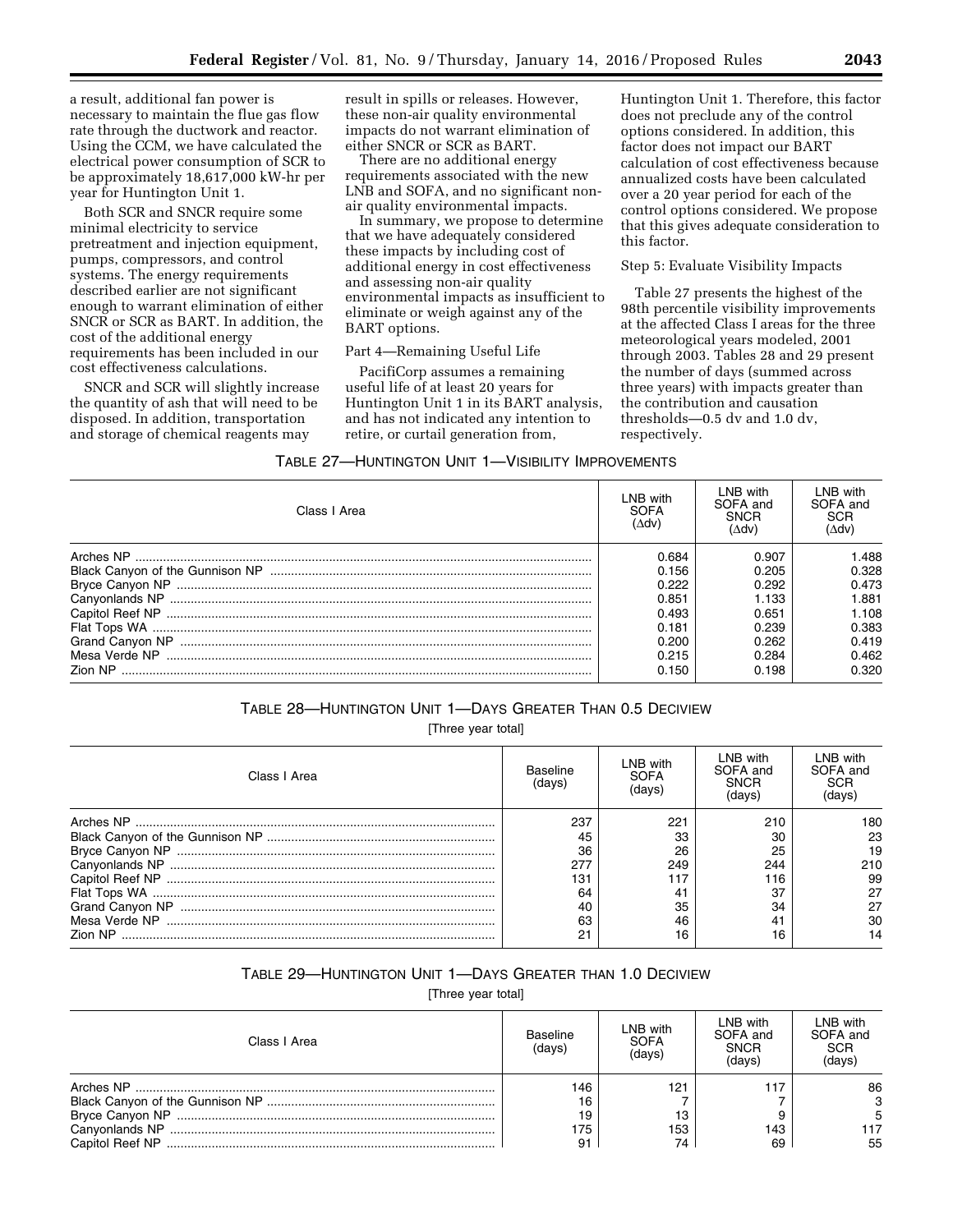## TABLE 29—HUNTINGTON UNIT 1—DAYS GREATER THAN 1.0 DECIVIEW—Continued

[Three year total]

| Class I Area   | Baseline<br>(days) | LNB with<br><b>SOFA</b><br>(davs) | LNB with<br>SOFA and<br><b>SNCR</b><br>(days) | LNB with<br>SOFA and<br><b>SCR</b><br>(davs) |
|----------------|--------------------|-----------------------------------|-----------------------------------------------|----------------------------------------------|
| <b>Zion NP</b> | 19<br>22           | 13<br>13                          |                                               | 9                                            |

Select BART. **A** summary of our impacts analysis for Huntington Unit 1 is presented in Table 30.

| Annual<br>Emission<br>emission                                           |                      | Total annual            | Average cost            | Incremental cost          | Visibility impacts*                                                                                             |                         |                      |                                       |
|--------------------------------------------------------------------------|----------------------|-------------------------|-------------------------|---------------------------|-----------------------------------------------------------------------------------------------------------------|-------------------------|----------------------|---------------------------------------|
| Control option                                                           | rate<br>(lb/MMBtu)   | reduction<br>(tpy)      | costs<br>(million\$)    | effectiveness<br>(\$/ton) | effectiveness<br>(\$/ton)                                                                                       | Improvement<br>(dv)     | Days $>$<br>$0.5$ dv | $_{\text{Days}}$<br>1.0 <sub>dv</sub> |
| LNB with SOFA<br>LNB with SOFA<br>and SNCR.<br>LNB with SOFA<br>and SCR. | 0.22<br>0.17<br>0.05 | 2,440<br>3,185<br>5,092 | \$0.8M<br>3.5M<br>12.8M | \$332<br>1,098<br>2.515   | $3,609$<br>\$4,879 (compared<br>to LNB with<br>SOFA and<br>SNCR).<br>\$4,522 (compared<br>to LNB with<br>SOFA). | 0.851<br>1.113<br>1.881 | 249<br>244<br>210    | 153<br>143<br>117                     |

\* At the most impacted Class I area, Canyonlands National Park.

In determining what to co-propose as BART, we have taken into consideration all five of the statutory factors required by the CAA: The costs of compliance, the energy and non-air quality environmental impacts of compliance, any existing pollution control technology in use at the source, the remaining useful life of the source, and the degree of improvement in visibility which may reasonably be anticipated to result from the use of such technology. Later on we provide a justification for our selection of BART, including an explanation of how each of the CAA factors was used in that selection.

As described in step 1 previously, we have considered the existing pollution control technology in use at the source. We note that Huntington Unit 1 was equipped with LNB and SOFA in the fall of 2010 in order to meet state-law requirements in the 2011 Utah RH SIP submittal, which we did not approve. In this co-proposal we have to evaluate control technologies and baseline emissions from the correct starting point, that is, prior to the installation of the combustion controls pursuant to state-law  $NO<sub>x</sub>$  limitations.<sup>216</sup> As a result, we used the period 2001–2003 as

the appropriate period for baseline emissions, in order to provide a realistic depiction of annual emissions for Huntington Unit 1 prior to installation of combustion controls.

We have considered the energy and non-air quality environmental impacts of compliance and propose to find that they do not appreciably favor one control option over another, or preclude a particular control option from selection. And finally, we have considered the remaining useful life of the source and find that it is sufficiently long (greater than 20 years) so as not to favor or preclude any of the control options. As a result, the remaining factors—the costs of compliance and visibility improvement—are the primary factors that lead us to our proposed BART selection for Huntington Unit 1.

Having already considered the other factors, in order to select BART we propose to weigh the costs of compliance against visibility impacts by generally comparing them with BART determinations that have been made elsewhere. Specifically, we propose to compare the average cost-effectiveness, incremental cost-effectiveness, visibility improvement, and incremental visibility improvement for LNB and SOFA with SCR with BART determinations where

the EPA and States have based their determination on the same metrics. The most comparable determinations are the same as for Hunter Unit 1. The most comparable determination appears to be in EPA's final action for Wyoming's regional haze SIP, in which EPA promulgated a FIP for three units at Laramie River Station and determined BART to be LNB and SOFA with SCR for the three units.217 On a per-unit basis, the visibility improvement from that control option was 0.52 to 0.57 dv, and across all three units the sum of the improvement was 1.62 dv. The average cost-effectiveness ranged from \$4,375/ ton to \$4,461/ton, while the incremental cost-effectiveness ranged from \$5,449 to \$5,871/ton. Finally, the incremental visibility improvement as compared to LNB and SOFA with SNCR was significant. On the other hand, at Dave Johnston Units 3 and 4 (for example), where EPA rejected LNB and SOFA with SCR, the incremental costeffectiveness value of LNB and SOFA with SCR was much higher and incremental visibility benefit lower than at Laramie River Station.218

<sup>216</sup>*See* 79 FR 5032, 5105–1 (Jan. 30, 2012).

<sup>217</sup> 79 FR 5032, 5047 (Jan. 30, 2014).

<sup>218</sup> 79 FR 5032, 5049.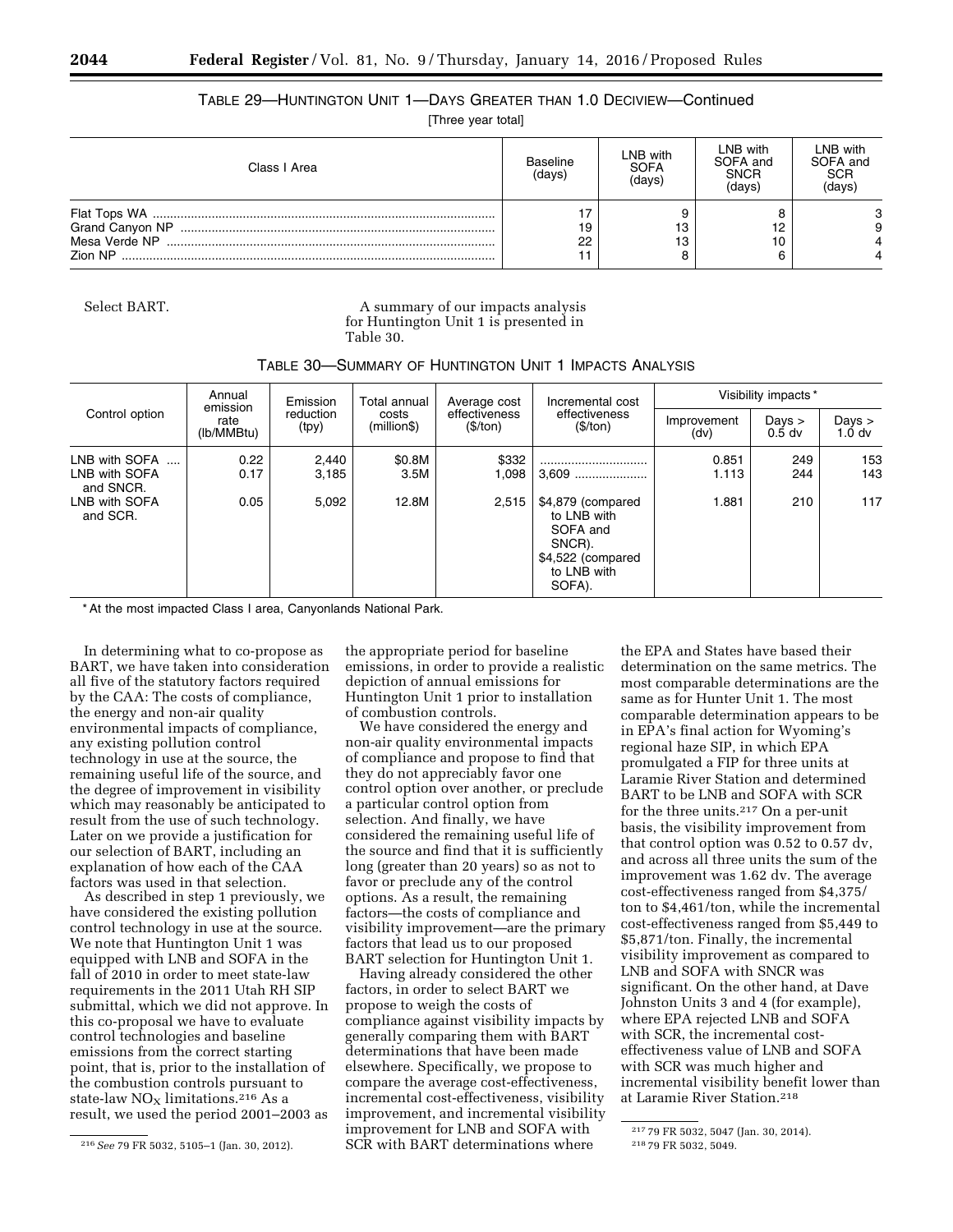There are other BART determinations in which SCR has been selected as BART (either alone or in conjunction with LNB and SOFA) based on similar metrics, although those determinations may not have explicitly discussed incremental cost-effectiveness and incremental visibility benefits on a perunit basis. First, the State of Colorado selected, and the EPA approved, SCR as NOX BART for Public Service Company's Hayden Station, Units 1 and 2.219 Hayden Units 1 and 2 were equipped with first generation LNB and over-fire air (OFA) installed in 1999.220 In its BART determination, Colorado considered these existing controls as given and analyzed as feasible controls upgraded LNB, SNCR, and SCR. Based on an average cost-effectiveness of \$3,385/ton and \$4,064/ton, incremental cost-effectiveness (as compared with LNB and OFA with SNCR) of \$5,326/ton and \$7,331/ton, and visibility improvement of 1.12 dv and 0.85 dv at the most impacted Class I area, respectively, Colorado selected SCR as BART for Units 1 and 2. In this case, due to the existing controls at Hayden Station, the cost-effectiveness values for SCR for Hayden Units 1 and 2 should be compared to the incremental costeffectiveness values (as compared with LNB and SOFA, and with LNB and SOFA with SNCR) for SCR for Huntington Unit 1, and similarly for incremental visibility benefits. We think they are comparable, particularly for Hayden Unit 2, and considering that Huntington Unit 1 significantly impacts several Class I areas, while Colorado selected SCR for Hayden based solely on the visibility improvement at the most impacted Class I area, Mt. Zirkel Wilderness.

Another comparable determination can be found in EPA's FIP for Arizona Public Service's Cholla Power Plant, Units 2, 3, and 4, in which EPA determined that  $NO<sub>x</sub>$  BART was SCR.<sup>221</sup> Similarly to Colorado's determination for Hayden, EPA considered the existing controls, LNB and OFA, at the three units and estimated average costeffectiveness values for SCR of \$3,114/ ton, \$3,472/ton, and \$3,395/ton, and incremental cost-effectiveness values (as compared to LNB and OFA with SNCR) of \$3,257/ton, \$3,811/ton, and \$3,661/

ton, respectively, for Units 2, 3, and 4. EPA's modeling showed a source-wide visibility improvement for SCR of 1.34 dv at the most impacted Class I area. Based on these metrics, EPA determined  $NO<sub>x</sub>$  BART to be SCR for the three units. In this case, as with Hayden, the average cost-effectiveness of SCR at Cholla should be compared with the incremental cost-effectiveness of SCR (as compared with just LNB and SOFA) at Huntington Unit 1. The costeffectiveness values for Huntington Unit 1 are somewhat higher than at Cholla, but on the other hand the source-wide visibility improvement at Huntington Units 1 and 2 (as obtained by summing the per-unit improvements from Units 1 and 2) 222 from LNB and SOFA with SCR is 2.759 dv at the most impacted Class I area, with incremental visibility improvements of 1.29 dv and 0.932 dv over LNB and SOFA and LNB and SOFA with SNCR, respectively. These visibility improvements are very much in line with those at Cholla, and given that the incremental cost-effectiveness of SCR at Huntington Unit 1 is still reasonable, the comparison with Cholla also supports selection of SCR for Huntington Unit 1. We invite comment on other potentially relevant BART determinations and our methodology generally.

Based on these comparisons, we think LNB and SOFA with SCR is very costeffective at \$2,515/ton, and provides substantial visibility benefits at several Class I areas. For example, the visibility improvement from that control option is 1.488 dv at Arches NP, 1.881 dv at Canyonlands NP, and 1.108 dv at Capitol Reef NP. The incremental costeffectiveness of SCR, \$4,879/ton, is by comparison with the Laramie River Station BART determination also reasonable. This comparison also shows that costs are justified in light of the substantial visibility benefits, both total and incremental.

In the case of Huntington, the unit level visibility improvements justify the most stringent level of control, SCR, for each of the two Huntington units. Necessarily, when we consider the source-wide visibility improvements, they will be larger and also justify the most stringent level of control.

Accordingly, for Huntington Unit 1, we propose to find that BART for  $NO<sub>x</sub>$ is LNB and SOFA with SCR, represented by an emission limit of 0.07 lb/MMBtu (30-day rolling average). The proposed BART emission limit of 0.07

lb/MMBtu allows for a sufficient margin of compliance for a 30-day rolling average limit that would apply at all times, including startup, shutdown, and malfunction.223 We are also proposing monitoring, recordkeeping, and reporting requirements as described in our proposed regulatory text for 40 CFR 52.2336.

Under 40 CFR 51.308(e)(1)(iv), ''each source subject to BART [is] required to install and operate BART as expeditiously as practicable, but in no event later than 5 years after approval of the implementation plan revision.'' In light of the considerable effort involved to retrofit SCR, we propose that five years is as expeditiously as practicable. Therefore, we propose a compliance deadline of five years from the date our final FIP becomes effective.

## b. Huntington Unit 2

Generally, Huntington Unit 2 is identical to Unit 1. The Huntington Unit 2 boiler is of tangential-fired design with newer generation low- $NO<sub>x</sub>$  burners and separated overfire air which were installed in winter 2006. Huntington Unit 2 currently achieves an annual emission rate of approximately 0.21 lb/ MMBtu with these combustion controls. Under Utah's submitted regional haze SIP, Unit 2 is subject to a state-law  $NO<sub>x</sub>$ emission limit of 0.26 lb/MMBtu on a 30-day rolling average. Prior to the installation of LNB and SOFA the unit operated with an actual annual emission rate of about 0.39 lb/MMBtu.

Step 1: Identify All Available  $NO<sub>X</sub>$ Control Technologies

For the same reasons as for Huntington Unit 1, we propose to adopt the identification of available  $NO<sub>x</sub>$ control technologies in PacifiCorp's 2012 BART analysis to satisfy Step 1, and we refer the reader to the 2012 PacifiCorp BART analysis for details on the available  $NO<sub>x</sub>$  control technologies.

Step 2: Eliminate Technically Infeasible **Options** 

In its 2012 BART analysis,224 PacifiCorp eliminated available  $NO<sub>x</sub>$ control technologies that PacifiCorp evaluated as technologically infeasible for Huntington Unit 2. The remaining technologically feasible control technologies are the combustion

<sup>219</sup> 77 FR 18069 (Mar. 26, 2012) (proposal); 77 FR

<sup>&</sup>lt;sup>220</sup> Colorado Department of Health and Environment, Air Pollution Control Division, *Best Available Retrofit Technology (BART) Analysis of Control Options For Public Service Company— Hayden Station,* p. 5, available at *[https://www.](https://www.colorado.gov/pacific/sites/default/files/AP_PO_Hayden-Power-Plant_0.pdf) [colorado.gov/pacific/sites/default/files/AP](https://www.colorado.gov/pacific/sites/default/files/AP_PO_Hayden-Power-Plant_0.pdf)*\_*PO*\_ *[Hayden-Power-Plant](https://www.colorado.gov/pacific/sites/default/files/AP_PO_Hayden-Power-Plant_0.pdf)*\_*0.pdf.* 

<sup>221</sup> 77 FR 42834 (July 20, 2012) (proposal); 77 FR 72512, 72514–15 (Dec. 5, 2012) (final).

<sup>222</sup>We use the source-wide number here to compare with the Cholla determination; in addition as explained above we must consider source-wide visibility improvements.

<sup>223</sup>Emission limits such as BART are required to be met on a continuous basis. *See* 70 FR 39104, 39172 (July 6, 2005) (stating that emissions limits including BART are to be met on a ''continuous basis'' in the BART Guidelines, section V); 42 U.S.C. 7602(k) (noting that emission limits are to be on ''a continuous basis'').

<sup>224</sup>PacifiCorp BART Analysis for Huntington Unit 2, pp. 2.a–106—2.a–124 (2012).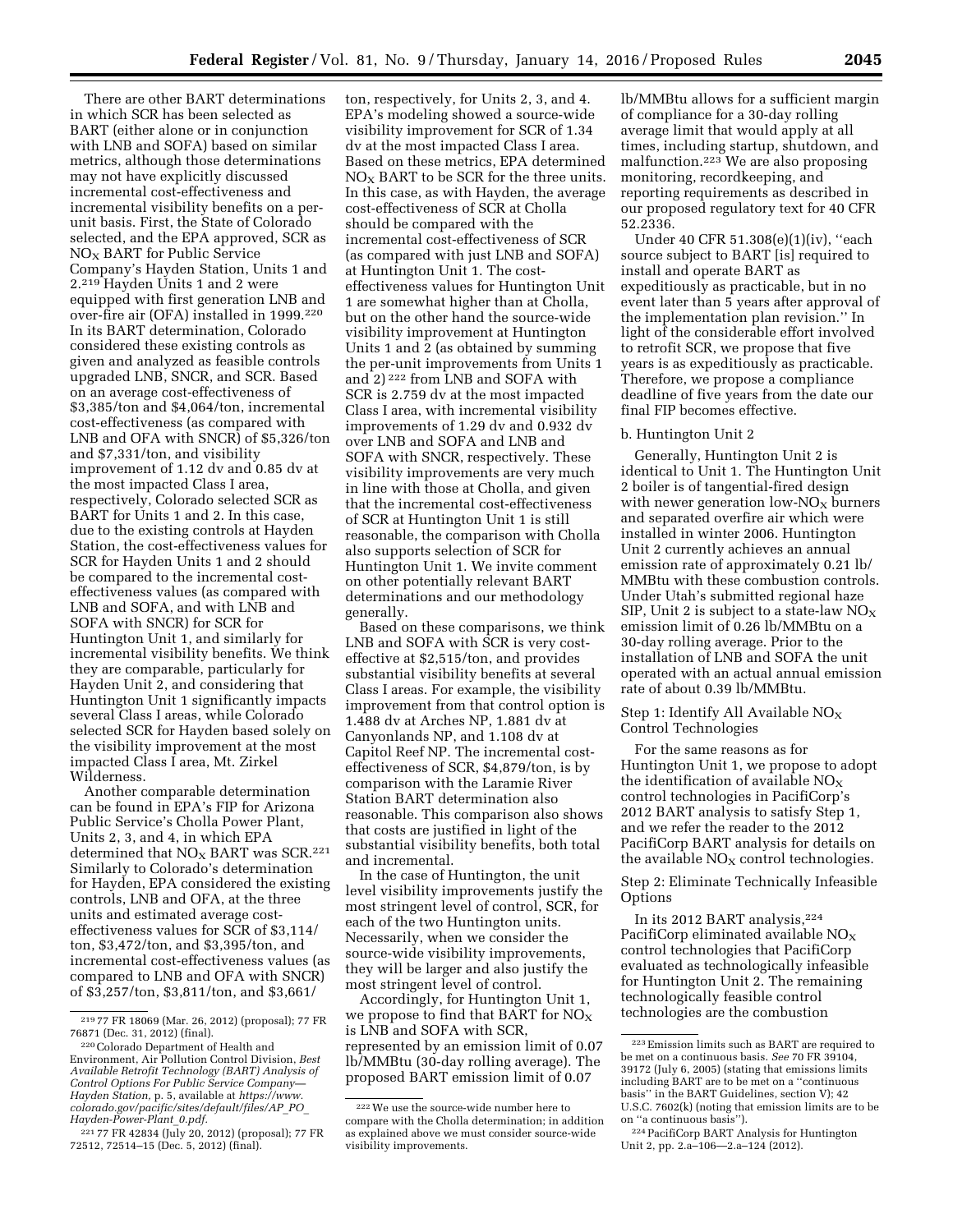controls, LNB and SOFA, and the postcombustion controls, SNCR and SCR.

We agree with PacifiCorp's evaluation of technologically available controls for Huntington Unit 2 and propose to adopt it for Step 2.

Step 3: Evaluate Control Effectiveness of Remaining Control Technologies

As noted previously, Huntington Unit 2 is currently achieving an actual annual emission rate of approximately 0.21 lb/MMBtu with LNB and SOFA. This represents a 44.6 percent reduction from the baseline emission rate of 0.39 lb/MMBtu.

The post-combustion control technologies, SNCR and SCR, have been evaluated in combination with

combustion controls. That is, the inlet concentration to the post-combustion controls is assumed to be 0.21 lb/ MMBtu (annual). This allows the equipment and operating and maintenance costs of the postcombustion controls to be minimized based on the lower inlet  $NO<sub>x</sub>$ concentration.

Typically, SNCR reduces  $NO<sub>X</sub>$  an additional 20 to 30 percent above combustion controls without excessive NH<sup>3</sup> slip.225 For this analysis, the control efficiency of SNCR has been calculated based on the formula in the 2015 draft CCM SNCR chapter,<sup>226</sup> which for Huntington Unit 2 yields an additional reduction of 21.5 percent after combustion controls. When

combined with LNB and SOFA, SNCR is anticipated to achieve an annual emission rate of 0.17 lb/MMBtu, corresponding to an overall control efficiency of 56.6 percent.

SCR can achieve performance emission rates as low as 0.04 to 0.07 lb/ MMBtu on an annual basis.227 For this analysis, consistent with our actions elsewhere, as well with PacifiCorp's analysis, we use an annual emission rate of 0.05 lb/MMBtu for SCR, which when combined with LNB and SOFA achieves an overall control efficiency of 87.0 percent.

A summary of emissions projections for the control options evaluated is provided in Table 31.

|  |  | TABLE 31—SUMMARY OF $NOX$ BART ANALYSIS CONTROL TECHNOLOGIES FOR HUNTINGTON UNIT 2 |
|--|--|------------------------------------------------------------------------------------|
|--|--|------------------------------------------------------------------------------------|

| Control option        | Control<br>effectiveness<br>(%) | Annual<br>emission rate<br>(lb/MMBtu) | Emissions<br>reduction<br>(tpy) | Remaining<br>emissions<br>(tpy) |
|-----------------------|---------------------------------|---------------------------------------|---------------------------------|---------------------------------|
| LNB/SOFA +SCR         | 87.0                            | 0.05                                  | 5.023                           | 747                             |
| I NB/SOFA +SNCR       | 56.6                            | 0.17                                  | 3.264                           | 2,506                           |
| LNB/SOFA              | 44.6                            | 0.21                                  | 2.576                           | 3,194                           |
| Baseline <sup>1</sup> |                                 | 0.39                                  |                                 | 5,770                           |

1Baseline emissions were determined by averaging the annual emissions from 2001 to 2003 as reported to EPA Air Markets Program Data available at *[http://ampd.epa.gov/ampd/.](http://ampd.epa.gov/ampd/)* 

Step 4: Evaluate Impacts and Document Results

Part 1—Costs of Compliance

We obtained capital costs for LNB and SOFA from the 2014 PacifiCorp BART analysis. PacifiCorp did not report any operating and maintenance costs for LNB and SOFA. Similarly, we obtained capital cost estimates for LNB and SOFA with SNCR from the 2014 PacifiCorp BART analysis. However, for operating and maintenance costs we

propose to rely on the draft 2015 draft SNCR chapter of the CCM. Refer to the ATP report for details. Capital costs for LNB and SOFA with SCR were also obtained from the 2014 PacifiCorp BART analysis. However, PacifiCorp's capital costs were adjusted to account for items that were double-counted or should not be allowed under the CCM, such as AFUDC.<sup>228</sup> In addition, the capital costs were adjusted to account for a significant overestimation of the

catalyst volume and related costs. These adjustments are documented in the ATP report and associated spread sheet. A discussion of operating and maintenance costs of SCR is also included in the ATP report. For the reasons given in the report, we propose to adopt the cost estimates contained in it.

A summary of our proposed cost estimates for all control options is presented in Table 32.

| Table 32—Summary of $\mathsf{NO}_{\mathsf{X}}$ BART Costs on Huntington Unit 2. |  |
|---------------------------------------------------------------------------------|--|
|---------------------------------------------------------------------------------|--|

| Control option | Total capital<br>investment | Indirect annual<br>costs | Direct annual<br>costs | Total annual<br>cost | Emissions<br>reductions<br>(tpy) | Average cost<br>effectiveness<br>(\$/ton) |
|----------------|-----------------------------|--------------------------|------------------------|----------------------|----------------------------------|-------------------------------------------|
| LNB/SOFA       | \$9.4M                      | \$0.9M                   | \$0M                   | \$0.9M               | 2,576                            | \$365                                     |
|                | 16.7M                       | .6M                      | .9M                    | 3.5M                 | 3.264                            | .075                                      |
|                | 109.4M                      | 10.4M                    | 2.4M                   | 12.9M                | 5,023                            | 2,563                                     |

Parts 2 and 3—Energy and Non-Air Quality Environmental Impacts of Compliance

The energy and non-air quality impacts for Huntington Unit 2 are nearly identical to those for Huntington Unit 1 as discussed previously. Accordingly, for the same reasons as for Huntington Unit 1, we propose to determine that we have adequately considered these impacts by including cost of additional energy in cost

effectiveness and assessing non-air quality environmental impacts as insufficient to eliminate or weigh against any of the BART options.

<sup>225</sup> Institute of Clean Air Companies, *White Paper, SNCR for Controlling NO*X *Emissions,* pp. 4 and 9 (Feb. 2008).

<sup>226</sup>EPA Selective Noncatalytic, Reduction Cost Manual Draft for Public Comment, p. 1–6 (Figure

<sup>1.1</sup>c: SNCR NO<sub>X</sub> Reduction Efficiency Versus Baseline  $NO<sub>x</sub>$  Levels for Coal-fired Utility Boilers) (June 5, 2015).

<sup>227</sup>Srivastava, R., Hall, R., Khan, S., Lani, B., & Culligan, K., *Nitrogen Oxides Emission Control* 

*Options for Coal-Fired Utility Boilers,* 55 J. Air & Waste Mgmt Assoc. 55, 1367, 1367–88 (2005).

<sup>228</sup>*See* 79 FR 5032, 5133 (discussing reasons for rejecting use of AFUDC).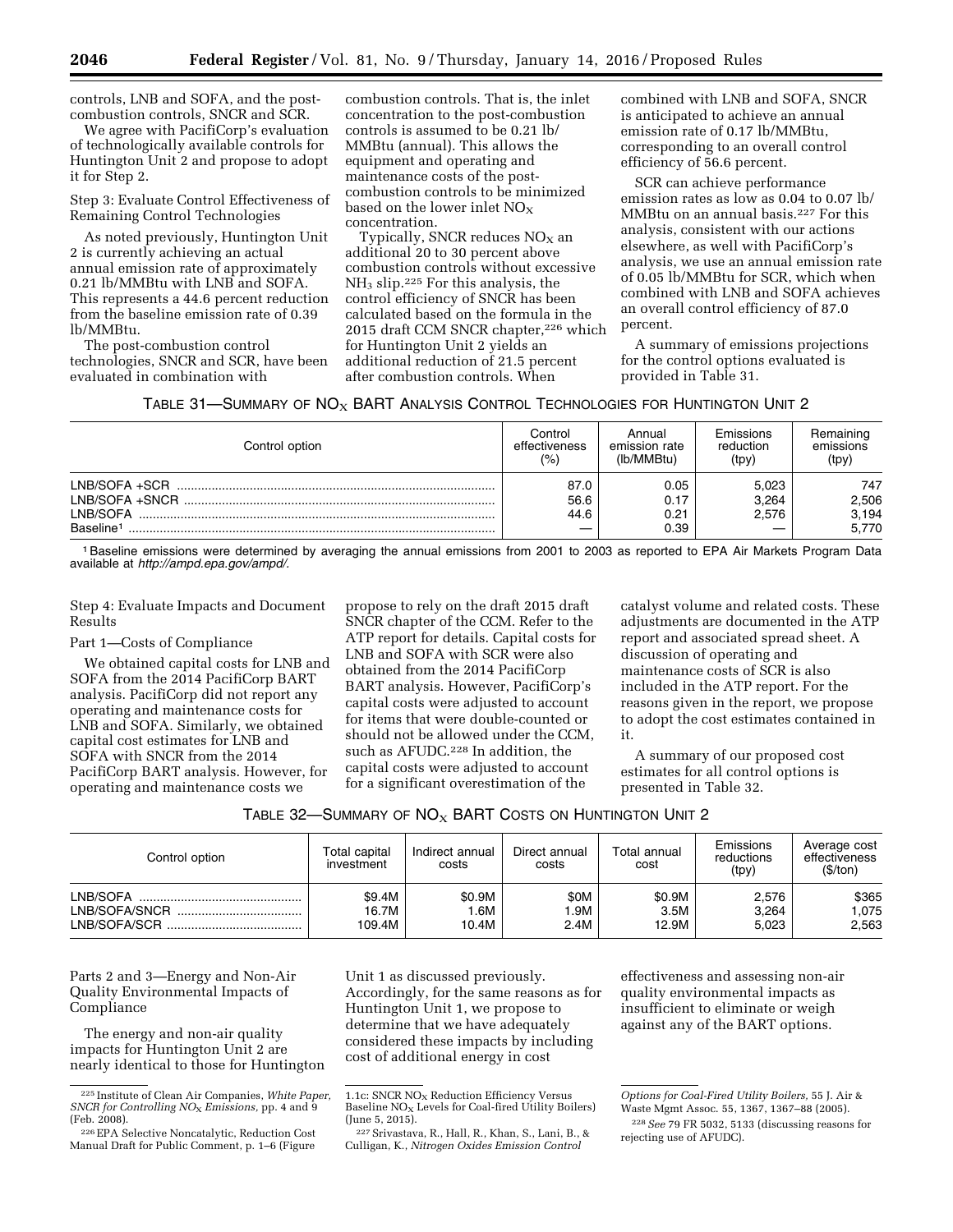#### Part 4—Remaining Useful Life

PacifiCorp assumes a remaining useful life of at least 20 years for Huntington Unit 2 in its BART analysis, and has not indicated any intention to retire, or curtail generation from, Huntington Unit 2. Therefore, this factor does not preclude any of the control options considered. In addition, this factor does not impact our BART

calculation of cost effectiveness because annualized costs have been calculated over a 20 year period for each of the control options considered. We propose that this gives adequate consideration to this factor.

Step 5: Evaluate Visibility Impacts

Table 33 presents the highest of the 98th percentile visibility improvements at the affected Class I areas for the three meteorological years modeled, 2001 through 2003. Tables 34 and 35 present the number of days (summed across three years) with impacts greater than the contribution and causation thresholds—0.5 dv and 1.0 dv, respectively.

## TABLE 33—HUNTINGTON UNIT 2—VISIBILITY IMPROVEMENTS

| Class I Area   | LNB with<br><b>SOFA</b><br>(∆dv)                                     | LNB with<br>SOFA and<br>SNCR<br>(∆dv)                                | LNB with<br>SOFA and<br>SCR<br>(∆dv)                                 |
|----------------|----------------------------------------------------------------------|----------------------------------------------------------------------|----------------------------------------------------------------------|
|                | 0.625<br>0.143<br>0.205<br>0.776<br>0.449<br>0.168<br>0.183<br>0.199 | 0.816<br>0.184<br>0.266<br>1.016<br>0.584<br>0.217<br>0.236<br>0.258 | 1.316<br>0.292<br>0.424<br>1.657<br>0.955<br>0.343<br>0.371<br>0.414 |
| <b>Zion NP</b> | 0.136                                                                | 0.176                                                                | 0.281                                                                |

## TABLE 34—HUNTINGTON UNIT 2—DAYS GREATER THAN 0.5 DECIVIEW

[Three year total]

| Class I Area   | Baseline<br>′davs | LNB with<br>SOFA<br>davs | LNB with<br>SOFA and<br><b>SNCR</b><br>davs | LNB with<br>SOFA and<br>SCR<br>(davs) |
|----------------|-------------------|--------------------------|---------------------------------------------|---------------------------------------|
|                | 237               | 223                      | 214                                         | 186                                   |
|                | 45                | 35                       | 32                                          | 26                                    |
|                | 36                | 26                       | 26                                          | 23                                    |
|                | 277               | 254                      | 244                                         | 220                                   |
|                | 131               | 119                      | 116                                         | 104                                   |
|                | 64                | 44                       | 39                                          | 31                                    |
|                |                   | 36                       | 35                                          | 30                                    |
|                | 63                | 48                       | 43                                          | 31                                    |
| <b>Zion NP</b> | n-1               | 17                       |                                             | 15                                    |

## TABLE 35—HUNTINGTON UNIT 2—DAYS GREATER THAN 1.0 DECIVIEW

[Three year total]

| Class I Area | Baseline<br>(davs | LNB with<br>SOFA | LNB with<br>SOFA and<br>SNCR<br>'davs | LNB with<br>SOFA and<br>SCR |
|--------------|-------------------|------------------|---------------------------------------|-----------------------------|
|              | 146               | 122              | 118                                   | 98                          |
|              | 16                |                  |                                       |                             |
|              | 19                | 15               |                                       | ิค                          |
|              | 75                | 153              | 149                                   | 126                         |
|              |                   | 75               |                                       | 59                          |
|              |                   |                  |                                       |                             |
|              | 19                | 13               |                                       |                             |
|              | 22                | 13               |                                       |                             |
|              |                   |                  |                                       |                             |

Select BART. A summary of our impacts analysis for Huntington Unit 2 is presented in Table 36.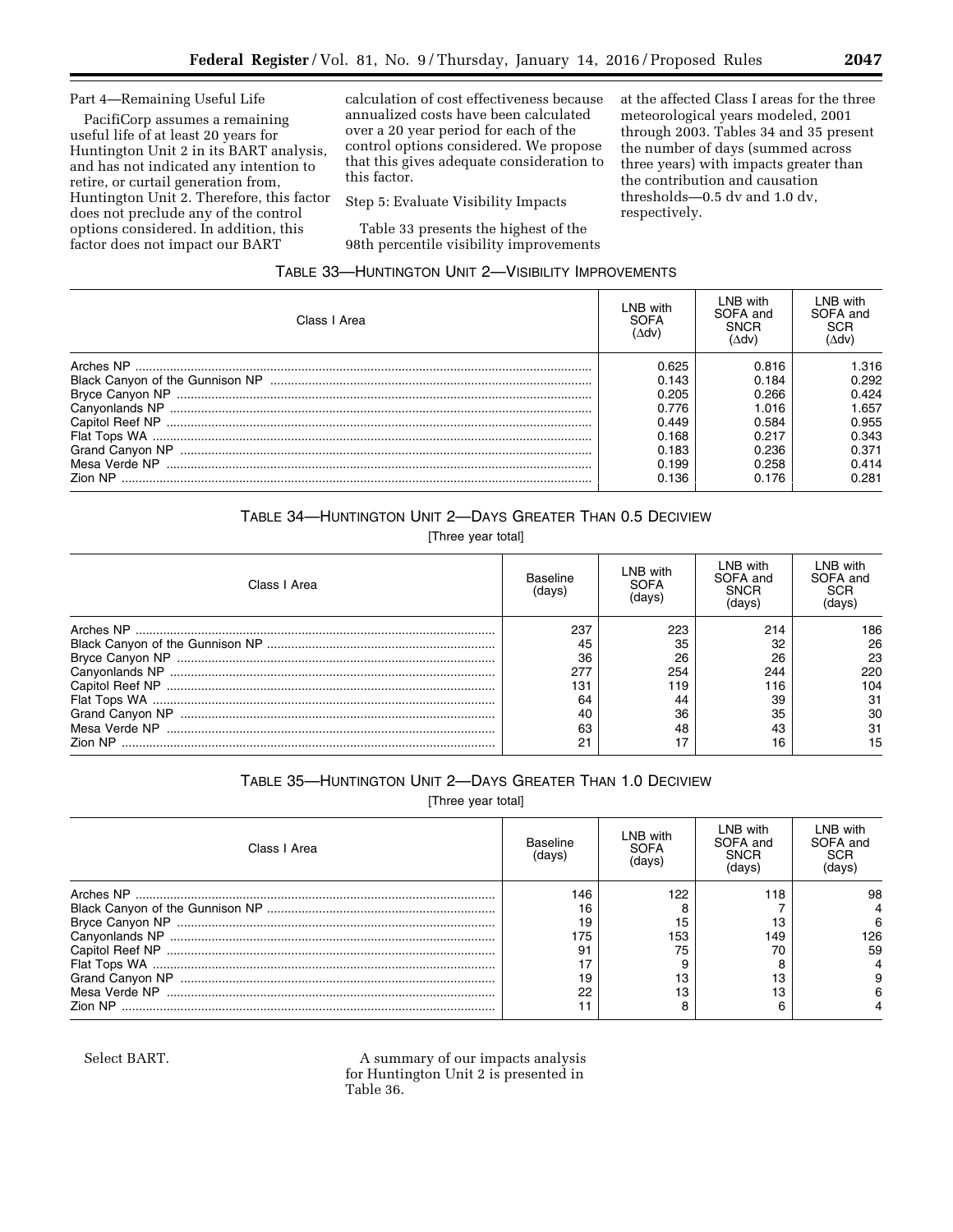| Control option                                                           | Annual<br>emission<br>rate (lb/<br>MMBtu) | Emission<br>reduction<br>(tpy) | Total annual<br>costs<br>$($ \$) | Average cost<br>effectiveness<br>(\$/ton) | Incremental cost<br>effectiveness<br>(\$/ton)                                                                              | Visibility impacts*     |                   |                   |
|--------------------------------------------------------------------------|-------------------------------------------|--------------------------------|----------------------------------|-------------------------------------------|----------------------------------------------------------------------------------------------------------------------------|-------------------------|-------------------|-------------------|
|                                                                          |                                           |                                |                                  |                                           |                                                                                                                            | Improvement<br>(dv)     | Days<br>$>0.5$ dv | Days<br>$>1.0$ dv |
| LNB with SOFA<br>LNB with SOFA<br>and SNCR.<br>LNB with SOFA<br>and SCR. | 0.21<br>0.17<br>0.05                      | 2,576<br>3,264<br>5,023        | \$0.9M<br>3.5M<br>12.9M          | \$365<br>1,075<br>2,563                   | <br>$$3,730$<br>$$5,326$<br>(compared to<br>LNB with<br>SOFA and<br>SNCR).<br>\$4,877 (com-<br>pared to LNB<br>with SOFA). | 0.776<br>1.016<br>1.657 | 254<br>244<br>220 | 153<br>149<br>126 |

TABLE 36—SUMMARY OF HUNTINGTON UNIT 2 IMPACTS ANALYSIS

\* At the most impacted Class I area, Canyonlands National Park.

In determining what to co-propose as BART, we have taken into consideration all five of the statutory factors required by the CAA: The costs of compliance, the energy and non-air quality environmental impacts of compliance, any existing pollution control technology in use at the source, the remaining useful life of the source, and the degree of improvement in visibility which may reasonably be anticipated to result from the use of such technology. Later on we provide a justification for our selection of BART, including an explanation of how each of the CAA factors was used in that selection.

We have considered the energy and non-air quality environmental impacts of compliance and propose to find that they do not appreciably favor one control option over another, or preclude a particular control option from selection. The existing pollution controls have been accounted for in our evaluation of BART, and also would not favor or preclude any of the control options considered. And finally, we have considered the remaining useful life of the source and find that it is sufficiently long (greater than 20 years) so as not to favor or preclude any of the control options. As a result, the remaining factors—the costs of compliance and visibility improvement—are the primary factors that lead us to our proposed BART selection for Huntington Unit 2.

In order to select BART we propose to weigh the costs of compliance against visibility impacts by generally comparing them with BART determinations that have been made elsewhere. Specifically, we propose to compare the average cost-effectiveness, incremental cost-effectiveness, visibility improvement, and incremental visibility improvement for LNB and SOFA with SCR with BART determinations where the EPA and States have based their

determination on the same metrics. The most comparable determinations are the same as for Huntington Unit 1: The Laramie River Station, Hayden Station, and Cholla Power Plant determinations.

Based on these comparisons, we think LNB and SOFA with SCR is very costeffective at \$2,563/ton, and provides substantial visibility benefits at several Class I areas. For example, the visibility improvement from that control option is 1.316 at Arches NP and 1.657 dv Canyonlands NP. The incremental costeffectiveness of SCR, \$5,326/ton, is by comparison also reasonable. This comparison also shows that costs are justified in light of the substantial visibility benefits, both total and incremental.

In the case of Huntington, the unit level visibility improvements justify the most stringent level of control, SCR, for each of the two Huntington units. Necessarily, when we consider the source-wide visibility improvements, they will be larger and also justify the most stringent level of control. In addition, the unit level visibility improvements and source-wide visibility improvements at other impacted Class I areas, particularly Arches NP and Capitol Reef NP, support the most stringent level of control.

Accordingly, for Huntington Unit 2, we propose to find that BART for  $NO_X$ is LNB and SOFA with SCR, represented by an emission limit of 0.07 lb/MMBtu (30-day rolling average). The proposed BART emission limit of 0.07 lb/MMBtu allows for a sufficient margin of compliance for a 30-day rolling average limit that would apply at all times, including startup, shutdown, and malfunction.229 We are also proposing

monitoring, recordkeeping, and reporting requirements as described in our proposed regulatory text for 40 CFR 52.2336.

Under § 51.308(e)(1)(iv), ''each source subject to BART [is] required to install and operate BART as expeditiously as practicable, but in no event later than 5 years after approval of the implementation plan revision.'' In light of the considerable effort involved to retrofit SCR, we propose that five years is as expeditiously as practicable. Therefore, we propose a compliance deadline of five years from the date our final FIP becomes effective.

4. Federal Monitoring, Recordkeeping, and Reporting

We have explained earlier in section III.C.4 that the CAA and 40 CFR part 51, subpart K require that SIPs, including the regional haze SIP, contain certain elements sufficient to ensure emission limits are practically enforceable. EPA is proposing to disapprove Utah's  $NO<sub>x</sub>$ BART Alternative along with the associated monitoring, recordkeeping and reporting requirements in SIP sections IX.H.21 and H.22. EPA is proposing regulatory language as part of our FIP that specifies monitoring, recordkeeping, and reporting requirements for all BART sources. For purposes of consistency, EPA is proposing to adopt language that is the same as we have adopted for other states in Region 8.

#### *E. PM10 BART Determinations*

As discussed earlier in section IV.B.2, Utah determined that the  $PM_{10}$  BART emission limit for Hunter Units 1 and 2 and Huntington Units 1 and 2 was 0.015 lb/MMBtu based on a three-run test average. Utah noted that because the most stringent technology is in place at

<sup>229</sup>Emission limits such as BART are required to be met on a continuous basis. *See* 70 FR 39104, 39172 (July 6, 2005) (stating that emissions limits including BART are to be met on a ''continuous basis'' in the BART Guidelines, section V); 42

U.S.C. 7602(k) (noting that emission limits are to be on ''a continuous basis'').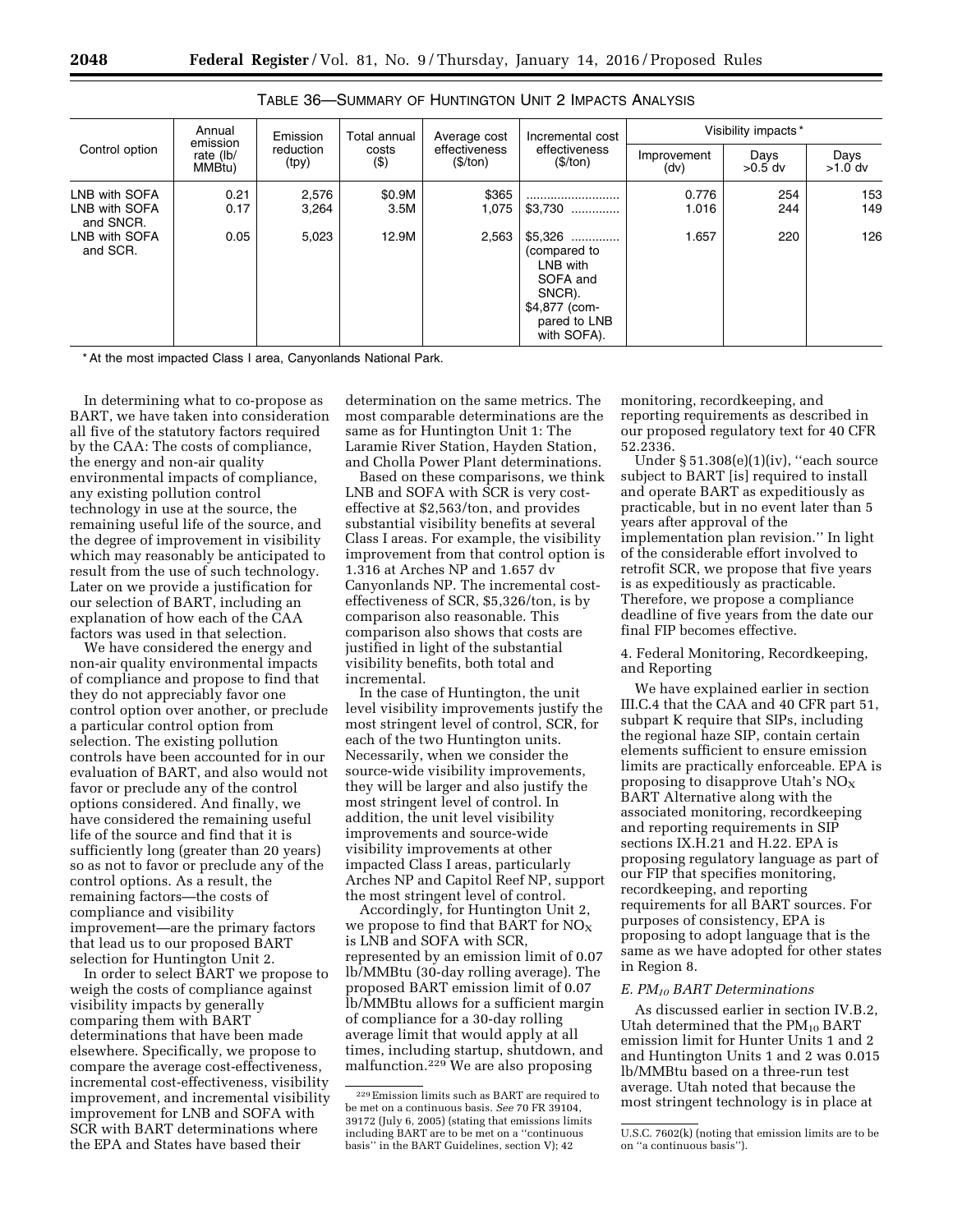these units and that the  $PM_{10}$  emission limits have been made enforceable in the SIP, no further analysis was required.

 $EPA$  has reviewed Utah's  $PM_{10}$  BART streamlined five-factor analysis and PM10 BART determinations for Hunter Units 1 and 2 and Huntington Units 1 and 2 and proposes to find that these determinations meet the requirements of 40 CFR 51.309(d)(4)(vii). The fabric filter baghouses installed at these BART units are considered the most stringent technology available. The emission limit of 0.015 lb/MMBtu at these units represents the most stringent emission limit for  $PM_{10}$  and is within the range of PM10 BART limits that EPA has approved in other states.230 Utah's use of a streamlined approach to the fivefactor analysis is reasonable as the BART Guidelines provide that a comprehensive BART analysis can be avoided if a source commits to a BART determination that consists of the most stringent controls available.<sup>231</sup>

Utah's regulatory text provides, ''[e]missions of particulate (PM) shall not exceed 0.015 lb/MMBtu heat input from each boiler based on a 3-run test average.'' 232 It further states that ''[s]tack testing for the emission limitation shall be performed each year on each boiler." <sup>233</sup> We note that BART limits must apply at all times.<sup>234</sup> Furthermore, EPA's credible evidence rule requires that a state's plan must not preclude the use of any credible evidence or information, which can include evidence and information other than the test method specified in the plan, that would indicate whether a source was in compliance with applicable requirements.235

Consistent with these requirements, we propose to interpret Utah's regulatory text as imposing a  $PM_{10}$  limit of 0.015 lb/MMBtu that applies at all times and does not preclude the use, including the exclusive use, of any credible evidence or information, relevant to whether a source is in compliance with the limit.

#### *F. Consultation With FLMs*

As discussed previously in section IV.G, Utah conducted FLM consultation during late 2014, providing over 60 days prior to the December 1, 2014 public hearing. Subsequently, the National Park Service provided extensive comments in response to a second public comment period in April 2015. Based on these considerations, we propose to find that Utah has met the requirements of 40 CFR 308(i)(2).

#### **VII. EPA's Proposed Actions**

EPA is proceeding with co-proposals on Utah's June 3, 2015 and October 20, 2015 regional haze SIP revisions. Later on is a summary of our proposed actions. As noted above, EPA intends to finalize only one proposal, although it may differ from what is presented here based on any comments and additional information we receive.

#### *A. Proposed Approval*

We are proposing to approve the regional haze SIP revisions submitted by the State of Utah on June 3, 2015 and October 20, 2015:

1. We are proposing to approve these aspects of the State's June 4, 2015, which rely on elements from prior approvals 236:

•  $NO<sub>x</sub>$  BART Alternative that includes  $NO<sub>x</sub>$ , and  $SO<sub>2</sub>$ , emission reductions from Hunter Units 1 through 3, Huntington 1 and 2, and Carbon Units 1 and 2, and  $PM_{10}$  emission reductions from Carbon Units 1 and 2.

• BART determinations and emission limits for  $PM_{10}$  at Hunter Units 1 and 2 and Huntington Units 1 and 2.

• Monitoring, recordkeeping and reporting requirements for units subject to the BART Alternative and the  $PM_{10}$ emission limits, including conditional approval of the recordkeeping requirements for the  $PM_{10}$  emission limits.

2. We are proposing to approve these elements of the State's October 20, 2015 SIP submittal:

• Enforceable commitments to revise, at a minimum, SIP Section XX.D.3.c and State rule R307–150 by March 2018 to clarify emission inventory requirements for tracking compliance with the  $SO<sub>2</sub>$ milestone and properly accounting for the  $SO<sub>2</sub>$  emission reductions due to the closure of the Carbon plant.

#### *B. Proposed Partial Disapproval/ Approval and Federal Implementation Plan*

1. We are proposing to approve these elements of the State's SIP submittals,

which rely on elements from prior approvals:237

• BART determinations and emission limits for PM10 at Hunter Units 1 and 2 and Huntington Units 1 and 2.

• Monitoring, recordkeeping, and reporting requirements for units subject to the  $PM_{10}$  emission limits, including conditional approval of the recordkeeping requirements for the PM<sub>10</sub> emission limits.

2. We are proposing to disapprove these aspects of the State's June 4, 2015 SIP:

•  $NO<sub>x</sub>$  BART Alternative that includes  $NO<sub>X</sub>$ , and  $SO<sub>2</sub>$ , emission reductions from Hunter Units 1 through 3, Huntington 1 and 2, and Carbon Units 1 and 2, and  $PM_{10}$  emission reductions from Carbon Units 1 and 2.

• Monitoring, recordkeeping and reporting requirements for units subject to the BART Alternative.

• The enforceable commitments to revise, at a minimum, SIP Section XX.D.3.c and State rule R307–150 by March 2018.

3. We are proposing that if we finalize our co-proposal to disapprove the  $NO<sub>x</sub>$ BART Alternative, we will promulgate a FIP to address the deficiencies in the Utah regional haze SIPs. The proposed FIP includes the following elements:

•  $NO<sub>x</sub>$  BART determinations and limits for Hunter Units 1 and 2, Huntington Units 1 and 2.

• Monitoring, recordkeeping, and reporting requirements applicable to Hunter Units 1 and 2, and Huntington Units 1 and 2.

#### **VIII. Statutory and Executive Order Reviews**

## *A. Executive Order 12866: Regulatory Planning and Review and Executive Order 13563: Improving Regulation and Regulatory Review*

This action is not a ''significant regulatory action'' under the terms of Executive Order 12866 238 and was therefore not submitted to the Office of Management and Budget (OMB) for review. This proposed rule applies to only two facilities containing four BART units. It is therefore not a rule of general applicability.

#### *B. Paperwork Reduction Act*

This proposed action does not impose an information collection burden under the provisions of the Paperwork Reduction Act (PRA).239 Because this proposed rule applies to just two facilities, the PRA does not apply.

<sup>230</sup>For example, Wyoming, Naughton Unit 3, Jim Bridger Units 1 through 4, Dave Johnston Units 3 and 4, and Wyodak Unit 1. *See* 40 CFR 52.2636; 79 FR 5220, (Jan. 30, 2014).

<sup>231</sup> 40 CFR 51, appendix Y, section IV.D.1.9.

<sup>232</sup>Utah Regional Haze State Implementation Plan: Emission Limits & Operating Practices,

Sections IX.H.22.a.i.A–B, IX.H.22.b.i.A–B (2015). 233 *Id.* 

<sup>234</sup>*See* 42 U.S.C. 7602(k); 40 CFR part 51,

appendix Y, section V. 235 40 CFR 51.212(c).

<sup>236</sup>As necessary for our proposed approval, we propose to fill gaps in the 2015 Utah RH SIP submittals with the following already-approved sections from the 2011 Utah RH SIP: Section XX.B.8, Figures 1 and 2, Affected Class I Areas, pp. 8–9; Section XX.D.6.b, Table 3, BART-Eligible Sources in Utah, p. 21; Section. XX.D.6.c, Sources Subject to BART, pp. 21-23.

<sup>237</sup> *Id.* 

<sup>238</sup> 58 FR 51735, 51738 (Oct. 4, 1993).

<sup>239</sup> 44 U.S.C. 3501 *et seq.*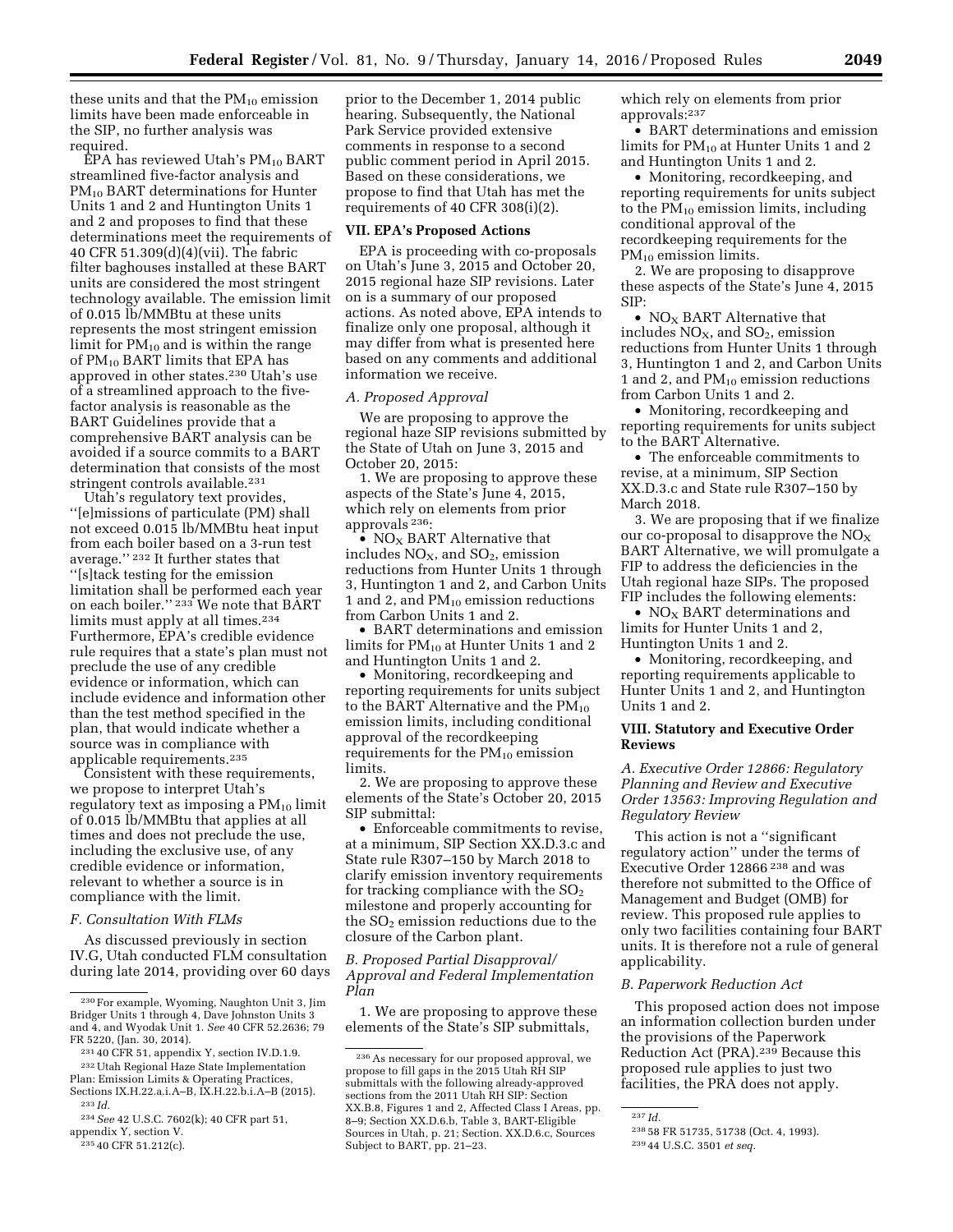#### *C. Regulatory Flexibility Act*

The Regulatory Flexibility Act (RFA) generally requires an agency to prepare a regulatory flexibility analysis of any rule subject to notice and comment rulemaking requirements under the Administrative Procedure Act or any other statute unless the agency certifies that the rule will not have a significant economic impact on a substantial number of small entities. Small entities include small businesses, small organizations, and small governmental jurisdictions.

For purposes of assessing the impacts of this proposed rule on small entities, small entity is defined as: (1) A small business as defined by the Small Business Administration's (SBA) regulations at 13 CFR 121.201; (2) a small governmental jurisdiction that is a government of a city, county, town, school district or special district with a population of less than 50,000; and (3) a small organization that is any not-forprofit enterprise which is independently owned and operated and is not dominant in its field.

After considering the economic impacts of this proposed rule on small entities, I certify that this action will not have a significant economic impact on a substantial number of small entities under the RFA. This rule does not impose any requirements or create impacts on small entities as small entities are not subject to the requirements of this rule. Under the full approval approach in this proposed rule, EPA would approve all elements of the State's submittals as meeting the federal regional haze requirements and therefore EPA's action does not impose any requirements.240 Under the partial approval approach, EPA would disapprove the state's SIP submittal and promulgate a FIP that consists of imposing federal controls to meet the BART requirement for emissions on four specific BART units at two facilities in Utah. The net result of this action is that EPA is proposing direct emission controls on selected units at only two sources, and those sources are large electric generating plants that are not owned by small entities, and therefore the owners are not a small entities under the RFA.

#### *D. Unfunded Mandates Reform Act (UMRA)*

Title II of the Unfunded Mandates Reform Act of 1995 (UMRA), Public Law 104–4, establishes requirements for federal agencies to assess the effects of their regulatory actions on State, local,

and Tribal governments and the private sector. Under section 202 of UMRA, EPA generally must prepare a written statement, including a cost-benefit analysis, for final rules with ''Federal mandates'' that may result in expenditures to State, local, and Tribal governments, in the aggregate, or to the private sector, of \$100 million or more (adjusted for inflation) in any one year. Before promulgating an EPA rule for which a written statement is needed, section 205 of UMRA generally requires EPA to identify and consider a reasonable number of regulatory alternatives and adopt the least costly, most cost-effective, or least burdensome alternative that achieves the objectives of the rule. The provisions of section 205 of UMRA do not apply when they are inconsistent with applicable law. Moreover, section 205 of UMRA allows EPA to adopt an alternative other than the least costly, most cost-effective, or least burdensome alternative if the Administrator publishes with the final rule an explanation why that alternative was not adopted. Before EPA establishes any regulatory requirements that may significantly or uniquely affect small governments, including Tribal governments, it must have developed under section 203 of UMRA a small government agency plan. The plan must provide for notifying potentially affected small governments, enabling officials of affected small governments to have meaningful and timely input in the development of EPA regulatory actions with significant federal intergovernmental mandates, and informing, educating, and advising small governments on compliance with the regulatory requirements.

Under Title II of UMRA, EPA has determined that this proposed rule does not contain a federal mandate that may result in expenditures that exceed the inflation-adjusted UMRA threshold of \$100 million <sup>241</sup> by State, local, or Tribal governments or the private sector in any one year. The private sector expenditures that would result from the approach to promulgate a FIP would include BART controls for all four units at the Hunter and Huntington plants would be \$51.5 million 242 per year. Additionally, we do not foresee significant costs (if any) for state and local governments. Thus, because the annual expenditures associated with the approach to promulgate a FIP are less than the threshold of \$100 million in

any one year, this proposed rule is not subject to the requirements of sections 202 or 205 of UMRA. This proposed rule is also not subject to the requirements of section 203 of UMRA because it contains no regulatory requirements that might significantly or uniquely affect small governments.

## *E. Executive Order 13132: Federalism*

Executive Order 13132, *Federalism,*243 revokes and replaces Executive Orders 12612 (Federalism) and 12875 (Enhancing the Intergovernmental Partnership). Executive Order 13132 requires EPA to develop an accountable process to ensure ''meaningful and timely input by State and local officials in the development of regulatory policies that have federalism implications."<sup>244</sup> ''Policies that have federalism implications'' is defined in the Executive Order to include regulations that have ''substantial direct effects on the States, on the relationship between the national government and the States, or on the distribution of power and responsibilities among the various levels of government.'' 245 Under Executive Order 13132, EPA may not issue a regulation ''that has federalism implications, that imposes substantial direct compliance costs, . . . and that is not required by statute, unless [the federal government provides the] funds necessary to pay the direct [compliance] costs incurred by the State and local governments,'' or EPA consults with state and local officials early in the process of developing the final regulation.246 EPA also may not issue a regulation that has federalism implications and that preempts state law unless the Agency consults with state and local officials early in the process of developing the final regulation.

This action does not have federalism implications. Neither of the two approaches presented in this proposed rule will have substantial direct effects on the states, on the relationship between the national government and the states, or on the distribution of power and responsibilities among the various levels of government, as specified in Executive Order 13132. Under the full approval approach, this proposed action would merely approve the state SIP as federally enforceable. Under the partial approval approach, this proposed action would merely address the State not fully meeting its

<sup>240</sup>*See, e.g., Mid-Tex Elec. Coop., Inc.* v. *FERC,*  773 F.2d 327 (D.C. Cir. 1985) (hereinafter *Mid-Tex*).

 $^{241}\Lambda$  djusted to 2014 dollars, the UMRA threshold becomes \$152 million.

becomes \$152 million.<br><sup>242</sup> Andover Technology Partners, *Cost of NO<sub>X</sub>*<br>*BART Controls on Utah EGUs,* to EC/R, Inc. (Oct. 22, 2015).Andover Technology Partners is a subcontractor to EC/R Incorporated.

<sup>243</sup> 64 FR 43255, 43255–43257 (Aug. 10, 1999).

<sup>244</sup> 64 FR 43255, 43257.

<sup>245</sup> *Id.* 

<sup>246</sup> *Id.*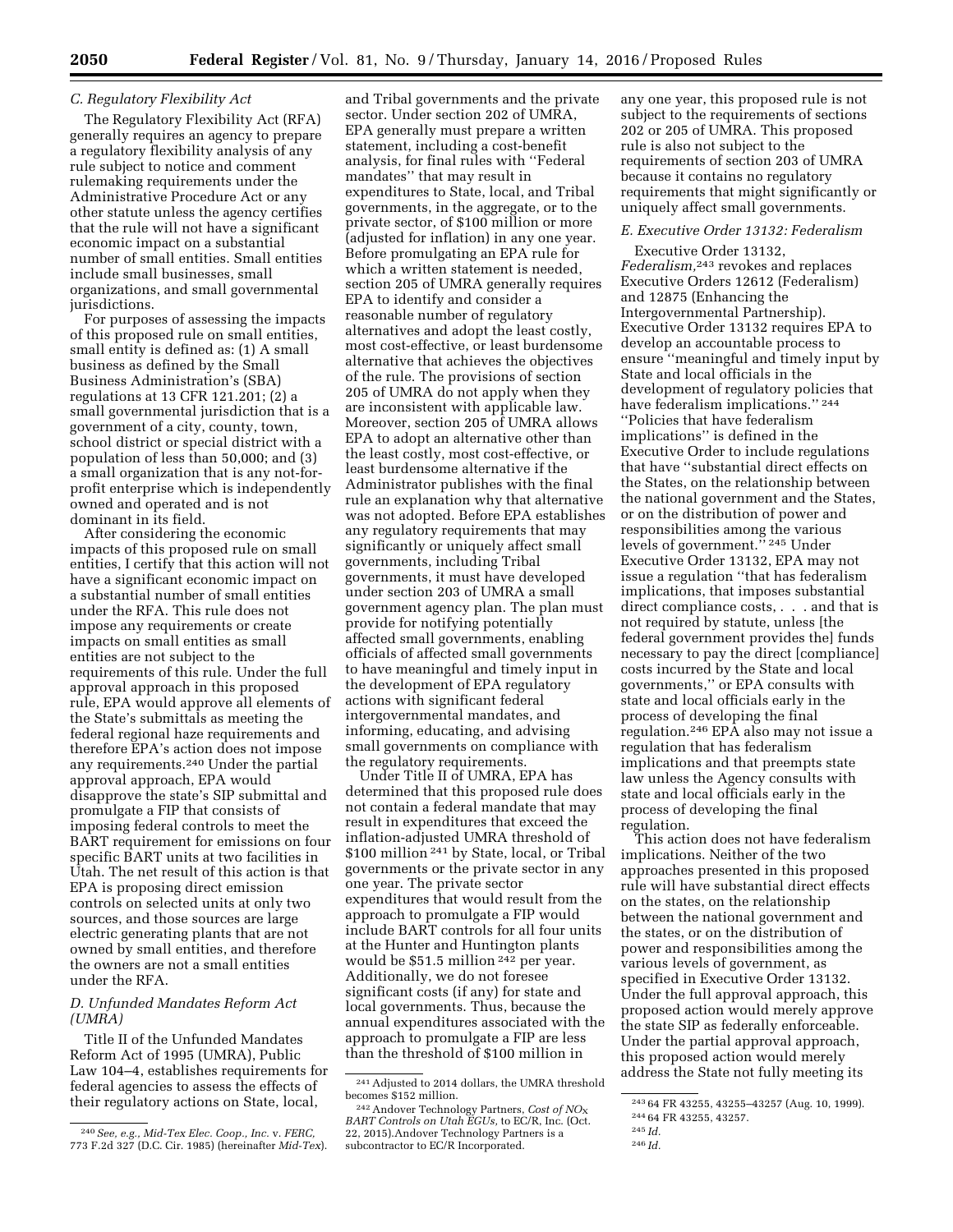obligation under the CAA to adequately address the visibility requirements of Part C of Title I of the CAA in its SIP and to prohibit emissions from interfering with other states measures to protect visibility. Thus, Executive Order 13132 does not apply to this action.

## *F. Executive Order 13175: Consultation and Coordination With Indian Tribal Governments*

Executive Order 13175, entitled ''Consultation and Coordination with Indian Tribal Governments'', requires EPA to develop an accountable process to ensure ''meaningful and timely input by tribal officials in the development of regulatory policies that have tribal implications.'' 247 This proposed rule does not have tribal implications, as specified in Executive Order 13175. It will not have substantial direct effects on tribal governments. Thus, Executive Order 13175 does not apply to this rule.

## *G. Executive Order 13045: Protection of Children From Environmental Health Risks and Safety Risks*

This action is not subject to Executive Order 13045 (62 FR 19885, April 23, 1997) because the environmental health or safety risks addressed by this action do not present a disproportionate risk to children. Note, however, that emissions reductions achieved as a result of this rule, under either proposal, will have a positive benefit on children's health, as they are especially vulnerable to impacts from emissions.

#### *H. Executive Order 13211: Actions Concerning Regulations That Significantly Affect Energy Supply, Distribution, or Use*

This action is not subject to Executive Order 13211 (66 FR 28355 (May 22, 2001)), because it is not a significant regulatory action under Executive Order 12866.

## *I. National Technology Transfer and Advancement Act*

Section 12 of the National Technology Transfer and Advancement Act (NTTAA) of 1995 requires Federal agencies to evaluate existing technical standards when developing a new regulation. Section 12(d) of NTTAA, Public Law 104–113, 12(d) (15 U.S.C. 272 note) directs EPA to consider and use ''voluntary consensus standards'' in its regulatory activities unless to do so would be inconsistent with applicable law or otherwise impractical. Voluntary consensus standards are technical standards (*e.g.,* materials specifications, test methods, sampling procedures, and

business practices) that are developed or adopted by voluntary consensus standards bodies. NTTAA directs EPA to provide Congress, through OMB, explanations when the Agency decides not to use available and applicable voluntary consensus standards.

This proposed rulemaking does not involve technical standards. Therefore, EPA is not considering the use of any voluntary consensus standards.

## *J. Executive Order 12898: Federal Actions To Address Environmental Justice in Minority Populations and Low-Income Populations*

Executive Order 12898, establishes federal executive policy on environmental justice.248 Its main provision directs federal agencies, to the greatest extent practicable and permitted by law, to make environmental justice part of their mission by identifying and addressing, as appropriate, disproportionately high and adverse human health or environmental effects of their programs, policies, and activities on minority populations and low-income populations in the United States.

I certify that the approaches under this proposed rule will not have potential disproportionately high and adverse human health or environmental effects on minority, low-income or indigenous/tribal populations. The results of this evaluation are available in the docket. Both approaches would result in overall emission reductions for  $NO<sub>x</sub>$ ,  $SO<sub>2</sub>$  and PM<sub>10</sub> and therefore an increase in the level of environmental protection for all affected populations. EPA, however, will consider any input received during the public comment period regarding environmental justice considerations.

## **Authority:** 42 U.S.C. 7401 *et seq.*

#### **List of Subjects in 40 CFR Part 52**

Environmental protection, Air pollution control, Incorporation by reference, Intergovernmental relations, Nitrogen dioxide, Particulate matter, Sulfur oxides.

Dated: December 16, 2015.

#### **Shaun L. McGrath,**

*Regional Administrator, Region 8.* 

For the reasons discussed in the preamble, the Environmental Protection Agency proposes to amend 40 CFR part 52 as follows:

#### **PART 52—APPROVAL AND PROMULGATION OF IMPLEMENTATION PLANS**

■ 1. The authority citation for part 52 continues to read as follows:

**Authority:** 42 U.S.C. 7401 *et seq.* 

#### **Subpart TT—Utah**

 $\blacksquare$  2. Add § 52.2336 to read as follows:

#### **§ 52.2336 Federal implementation plan for regional haze.**

(a) *Applicability.* (1) This section applies to each owner and operator of the following emissions units in the State of Utah:

(i) PacifiCorp Hunter Plant Units 1 and 2; and

(ii) PacifiCorp Huntington Plant Units 1 and 2.

(b) *Definitions.* Terms not defined here shall have the meaning given them in the Clean Air Act or EPA's regulations implementing the Clean Air Act. For purposes of this section:

(1) *BART* means Best Available Retrofit Technology.

(2) *BART unit* means any unit subject to a Regional Haze emission limit in table 1 of this section.

(3) *Continuous emission monitoring system or CEMS* means the equipment required by this section to sample, analyze, measure, and provide, by means of readings recorded at least once every 15 minutes (using an automated data acquisition and handling system (DAHS)), a permanent record of  $NO<sub>x</sub>$ emissions, diluent, or stack gas volumetric flow rate.

(4) *FIP* means Federal Implementation Plan.

(5) The term *lb/MMBtu* means pounds per million British thermal units of heat input to the fuel-burning unit.

 $(6)$  *NO*<sub>x</sub> means nitrogen oxides.

(7) *Operating day* means a 24-hour period between 12 midnight and the following midnight during which any fuel is combusted at any time in the BART unit. It is not necessary for fuel to be combusted for the entire 24-hour period.

(8) The *owner/operator* means any person who owns or who operates, controls, or supervises a unit identified in paragraph (a) of this section.

(9) *Unit* means any of the units identified in paragraph (a) of this section.

(c) *Emissions limitations.* (1) The owners/operators of emissions units subject to this section shall not emit, or cause to be emitted,  $NO<sub>x</sub>$  in excess of the following limitations:

<sup>247</sup> 65 FR 67249, 67250 (Nov. 9, 2000). 248 59 FR 7629, 7629 (Feb. 16, 1994).